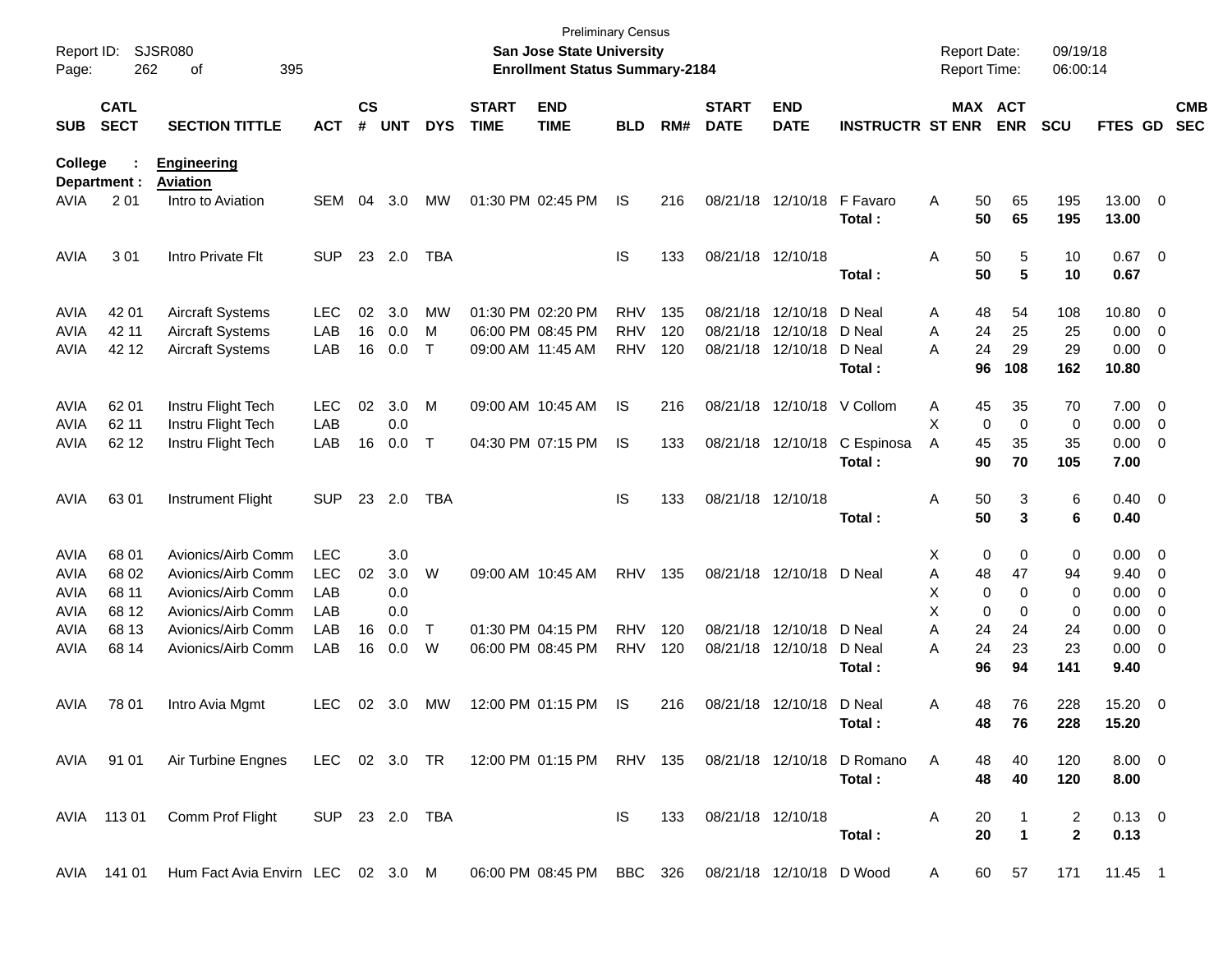| Report ID:<br>Page:         | <b>SJSR080</b><br>263      | 395<br>of                                                |                          |                         |                   |                                |                             | <b>Preliminary Census</b><br>San Jose State University<br><b>Enrollment Status Summary-2184</b> |                       |                   |                             |                                                    |                                                       |                   | <b>Report Date:</b><br>Report Time:          | 09/19/18<br>06:00:14                       |                                  |                                                           |                          |
|-----------------------------|----------------------------|----------------------------------------------------------|--------------------------|-------------------------|-------------------|--------------------------------|-----------------------------|-------------------------------------------------------------------------------------------------|-----------------------|-------------------|-----------------------------|----------------------------------------------------|-------------------------------------------------------|-------------------|----------------------------------------------|--------------------------------------------|----------------------------------|-----------------------------------------------------------|--------------------------|
| <b>SUB</b>                  | <b>CATL</b><br><b>SECT</b> | <b>SECTION TITTLE</b>                                    | <b>ACT</b>               | <b>CS</b><br>$\pmb{\#}$ | <b>UNT</b>        | <b>DYS</b>                     | <b>START</b><br><b>TIME</b> | <b>END</b><br><b>TIME</b>                                                                       | <b>BLD</b>            | RM#               | <b>START</b><br><b>DATE</b> | <b>END</b><br><b>DATE</b>                          | <b>INSTRUCTR ST ENR</b>                               |                   | MAX ACT<br><b>ENR</b>                        | SCU                                        | FTES GD                          |                                                           | <b>CMB</b><br><b>SEC</b> |
|                             |                            |                                                          |                          |                         |                   |                                |                             |                                                                                                 |                       |                   |                             |                                                    | Total:                                                |                   | 60<br>57                                     | 171                                        | 11.45                            |                                                           |                          |
| AVIA                        | 17701                      | Genl Av Ops & Mgmt LEC                                   |                          |                         | 02 3.0            | МW                             |                             | 07:30 AM 08:45 AM                                                                               | IS                    | 216               |                             | 08/21/18 12/10/18                                  | V Collom<br>Total:                                    | Α                 | 50<br>40<br>50<br>40                         | 120<br>120                                 | 8.00<br>8.00                     | $\overline{\phantom{0}}$                                  |                          |
| AVIA                        | 178 01                     | Airport Plan & Mgmt                                      | LEC                      |                         | 02 3.0            | M                              |                             | 03:00 PM 05:45 PM                                                                               | IS                    | 216               |                             | 08/21/18 12/10/18                                  | W Wei<br>Total:                                       | Α                 | 50<br>37<br>50<br>37                         | 111<br>111                                 | 7.40<br>7.40                     | $\overline{\phantom{0}}$                                  |                          |
| AVIA                        | 180 01                     | <b>Individual Studies</b>                                | <b>SUP</b>               | 36                      | 3.0               | TBA                            |                             |                                                                                                 | IS                    | 133               | 08/21/18 12/10/18           |                                                    | Total:                                                | Α                 | 20<br>0<br>20<br>$\bf{0}$                    | $\pmb{0}$<br>$\bf{0}$                      | 0.00<br>0.00                     | $\overline{0}$                                            |                          |
| AVIA<br>AVIA                |                            | 180H 01 Individual Studies<br>180H 02 Individual Studies | <b>SUP</b><br><b>SUP</b> | 36<br>36                | 1.0<br>2.0        | <b>TBA</b><br><b>TBA</b>       |                             |                                                                                                 |                       |                   |                             | 08/21/18 12/10/18<br>08/21/18 12/10/18             | W Wei<br>W Wei<br>Total:                              | A<br>A            | 20<br>1<br>20<br>$\mathbf 0$<br>40<br>1      | $\mathbf{1}$<br>$\pmb{0}$<br>$\mathbf{1}$  | 0.07<br>0.00<br>0.07             | $\overline{\mathbf{0}}$<br>$\overline{\mathbf{0}}$        |                          |
| AVIA                        | 190 01                     | Senior Capstone                                          | <b>LEC</b>               | 02                      | 3.0               | W                              |                             | 03:00 PM 05:45 PM                                                                               | <b>IS</b>             | 133               |                             | 08/21/18 12/10/18                                  | W Wei<br>Total:                                       | A                 | 24<br>18<br>24<br>18                         | 54<br>54                                   | $3.60 \quad 0$<br>3.60           |                                                           |                          |
| <b>AVIA</b><br>AVIA<br>AVIA | 19301<br>193 11<br>193 12  | Aerodynamics<br>Aerodynamics<br>Aerodynamics             | LEC<br>LAB<br>LAB        | 02<br>16<br>16          | 3.0<br>0.0<br>0.0 | <b>TR</b><br>$\mathsf{T}$<br>R |                             | 08:00 AM 08:50 AM<br>09:00 AM 11:45 AM<br>09:00 AM 11:45 AM                                     | IS<br><b>IS</b><br>IS | 216<br>133<br>133 | 08/21/18                    | 12/10/18<br>08/21/18 12/10/18<br>08/21/18 12/10/18 | P Kutler<br>P Kutler<br>P Kutler<br>Total:            | Α<br>A<br>A       | 40<br>41<br>20<br>24<br>20<br>17<br>80<br>82 | 82<br>24<br>17<br>123                      | 8.20<br>0.00<br>0.00<br>8.20     | $\overline{0}$<br>$\mathbf 0$<br>$\overline{\phantom{0}}$ |                          |
| AVIA                        | 195 01                     | Intern Avia Indust                                       | <b>SUP</b>               | 36                      | 3.0               | <b>TBA</b>                     |                             |                                                                                                 |                       |                   |                             | 08/21/18 12/10/18                                  | W Wei<br>Total:                                       | Α                 | 20<br>8<br>20<br>8                           | 24<br>24                                   | $1.60 \quad 0$<br>1.60           |                                                           |                          |
| AVIA                        | 199A 01                    | Special Topic Avia M                                     | SEM 05                   |                         | 3.0 F             |                                |                             | 07:30 AM 10:15 AM                                                                               | <b>ENG</b>            | 103               | 08/21/18                    | 12/10/18                                           | V Collom<br>Total:                                    | A                 | 40<br>28<br>40<br>28                         | 84<br>84                                   | 5.60<br>5.60                     | $\overline{\phantom{0}}$                                  |                          |
|                             | Department :               | <b>Aviation</b>                                          |                          |                         |                   |                                |                             |                                                                                                 |                       |                   |                             | <b>Lower Division:</b><br><b>Upper Division:</b>   | <b>Department Total:</b><br><b>Graduate Division:</b> | 932<br>528<br>404 | 733<br>461<br>272<br>$\bf{0}$                | 1657<br>967<br>690<br>$\bf{0}$<br>$\bf{0}$ | 110.52<br>64.47<br>46.05<br>0.00 |                                                           |                          |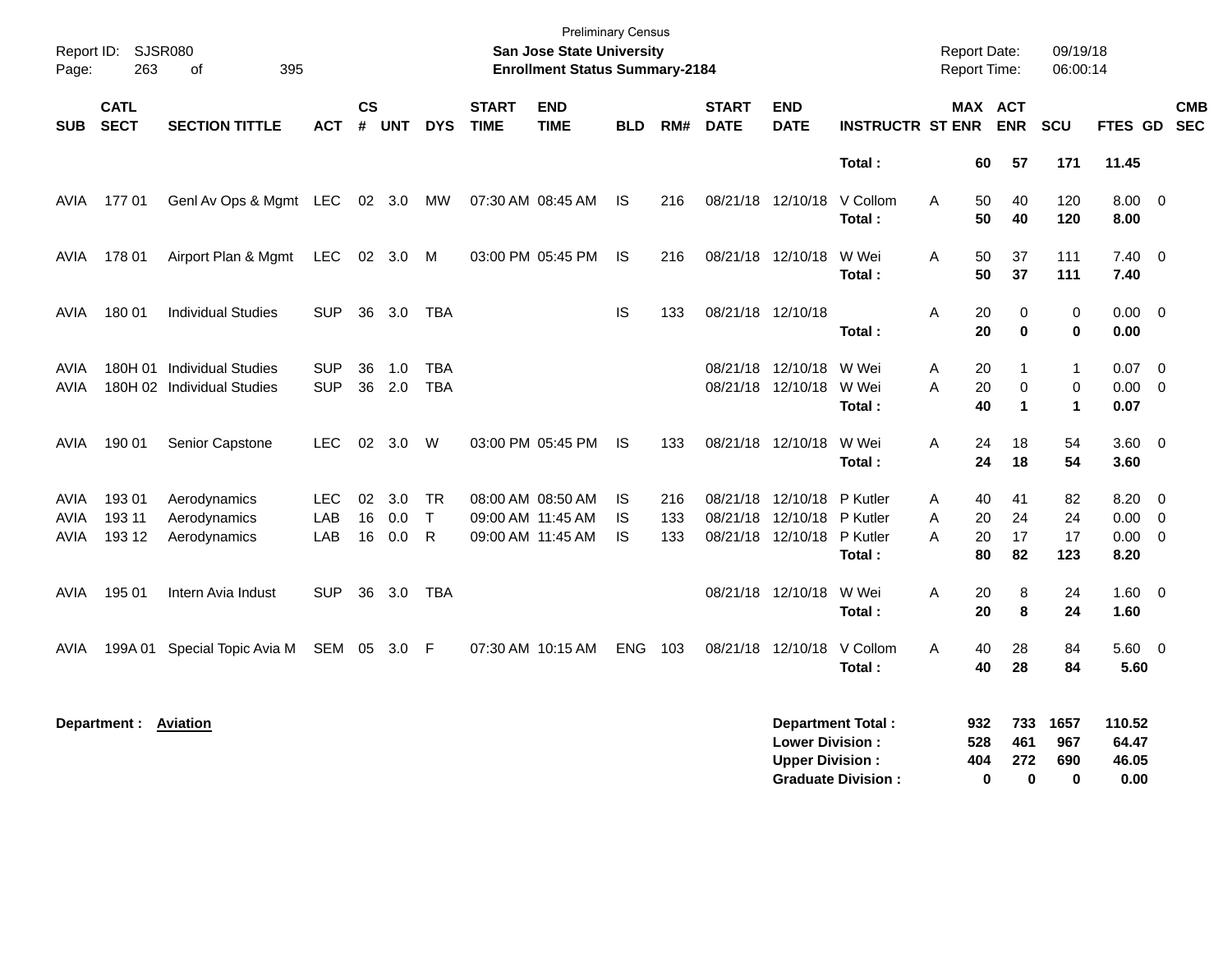| Report ID:<br>Page: | 264                        | <b>SJSR080</b><br>395<br>of                                  |            |                    |            |              |                             | San Jose State University<br><b>Enrollment Status Summary-2184</b> | <b>Preliminary Census</b> |     |                             |                           |                                       |   | <b>Report Date:</b><br><b>Report Time:</b> |             | 09/19/18<br>06:00:14 |                        |                          |                          |
|---------------------|----------------------------|--------------------------------------------------------------|------------|--------------------|------------|--------------|-----------------------------|--------------------------------------------------------------------|---------------------------|-----|-----------------------------|---------------------------|---------------------------------------|---|--------------------------------------------|-------------|----------------------|------------------------|--------------------------|--------------------------|
| <b>SUB</b>          | <b>CATL</b><br><b>SECT</b> | <b>SECTION TITTLE</b>                                        | <b>ACT</b> | $\mathsf{cs}$<br># | <b>UNT</b> | <b>DYS</b>   | <b>START</b><br><b>TIME</b> | <b>END</b><br><b>TIME</b>                                          | <b>BLD</b>                | RM# | <b>START</b><br><b>DATE</b> | <b>END</b><br><b>DATE</b> | <b>INSTRUCTR ST ENR</b>               |   | MAX ACT                                    | <b>ENR</b>  | <b>SCU</b>           | <b>FTES GD</b>         |                          | <b>CMB</b><br><b>SEC</b> |
| College             | Department :               | <b>Engineering</b><br><b>Aerospace Engineering</b>           |            |                    |            |              |                             |                                                                    |                           |     |                             |                           |                                       |   |                                            |             |                      |                        |                          |                          |
| AE                  | 15 01                      | Air & Space Flight                                           | <b>LEC</b> | 01                 | $1.0$ R    |              |                             | 12:00 PM 12:50 PM                                                  | <b>ENG</b>                | 401 |                             | 08/21/18 12/10/18         | S MontgomeryA<br>Total :              |   | 40<br>40                                   | 11<br>11    | 11<br>11             | $0.73 \quad 0$<br>0.73 |                          |                          |
| AE                  | 20 01                      | CAD for AEs                                                  | <b>LEC</b> |                    | 2.0        |              |                             |                                                                    |                           |     |                             |                           |                                       | X | 0                                          | 0           | 0                    | $0.00 \ 0$             |                          |                          |
| AE                  | 20 02                      | CAD for AEs                                                  | LAB        |                    | 0.0        |              |                             |                                                                    |                           |     |                             |                           |                                       | X | 0                                          | 0           | 0                    | 0.00                   | $\overline{\phantom{0}}$ |                          |
| AE                  | 20 03                      | CAD for AEs                                                  | LAB        |                    | 0.0        |              |                             |                                                                    |                           |     |                             |                           |                                       | X | 0                                          | $\Omega$    | 0                    | 0.00                   | $\overline{\mathbf{0}}$  |                          |
| AE                  | 20 04                      | CAD for AEs                                                  | <b>LEC</b> | 01                 | 2.0        | $\mathsf{T}$ |                             | 04:30 PM 05:20 PM                                                  | <b>BBC</b>                | 326 | 08/21/18                    | 12/10/18                  | R Benzio                              | A | 60                                         | 60          | 60                   | 8.00                   | $\overline{\mathbf{0}}$  |                          |
| AE                  | 20 05                      | CAD for AEs                                                  | LAB        | 16                 | 0.0        | $\mathsf{T}$ |                             | 06:00 PM 08:50 PM                                                  | <b>ENG</b>                | 407 | 08/21/18                    | 12/10/18                  | R Benzio                              | A | 30                                         | 31          | 31                   | 0.00                   | $\overline{\phantom{0}}$ |                          |
| AE                  | 20 06                      | CAD for AEs                                                  | LAB        | 16                 | 0.0        | $\mathsf{R}$ |                             | 06:00 PM 08:50 PM                                                  | <b>ENG</b>                | 407 | 08/21/18                    | 12/10/18                  | R Benzio<br>Total :                   | A | 30<br>120                                  | 29<br>120   | 29<br>120            | 0.00<br>8.00           | $\overline{\mathbf{0}}$  |                          |
| AE                  | 30 01                      | Program. for AEs                                             | <b>LEC</b> |                    | 2.0        |              |                             |                                                                    |                           |     |                             |                           |                                       | X | 0                                          | 0           | 0                    | $0.00 \t 0$            |                          |                          |
| AE                  | 30 02                      | Program. for AEs                                             | LAB        |                    | 0.0        |              |                             |                                                                    |                           |     |                             |                           |                                       | X | 0                                          | 0           | 0                    | 0.00                   | $\overline{\phantom{0}}$ |                          |
| AE                  | 30 03                      | Program. for AEs                                             | LAB        |                    | 0.0        |              |                             |                                                                    |                           |     |                             |                           |                                       | X | 0                                          | $\Omega$    | 0                    | 0.00                   | $\overline{\phantom{0}}$ |                          |
| AE                  | 30 04                      | Program. for AEs                                             | <b>LEC</b> |                    | 2.0        |              |                             |                                                                    |                           |     |                             |                           |                                       | X | 0                                          | $\Omega$    | 0                    | 0.00                   | $\overline{0}$           |                          |
| AE                  | 30 05                      | Program. for AEs                                             | LAB        |                    | 0.0        |              |                             |                                                                    |                           |     |                             |                           |                                       | X | 0                                          | $\Omega$    | 0                    | 0.00                   | $\overline{\mathbf{0}}$  |                          |
| AE                  | 30 06                      | Program. for AEs                                             | LAB        |                    | 0.0        |              |                             |                                                                    |                           |     |                             |                           |                                       | X | 0                                          | $\Omega$    | 0                    | 0.00                   | $\overline{\mathbf{0}}$  |                          |
| AE                  | 30 07                      | Program. for AEs                                             | LEC        | 01                 | 2.0        | R            |                             | 01:30 PM 02:20 PM                                                  | <b>ENG</b>                | 339 |                             | 08/21/18 12/10/18         | L Capdevila                           | Α | 60                                         | 50          | 50                   | 6.67                   | $\overline{0}$           |                          |
| AE                  | 30 08                      | Program. for AEs                                             | LAB        | 16                 | 0.0        | R            |                             | 03:00 PM 05:45 PM                                                  | <b>ENG</b>                | 407 | 08/21/18                    | 12/10/18                  | L Capdevila                           | Α | 30                                         | 28          | 28                   | 0.00                   | $\overline{\mathbf{0}}$  |                          |
| AE                  | 30 09                      | Program. for AEs                                             | LAB        | 16                 | 0.0        | $\mathsf{T}$ |                             | 09:00 AM 11:45 AM                                                  | <b>ENG</b>                | 407 |                             | 08/21/18 12/10/18         | L Capdevila                           | A | 30                                         | 22          | 22                   | $0.00 \t 0$            |                          |                          |
|                     |                            |                                                              |            |                    |            |              |                             |                                                                    |                           |     |                             |                           | Total:                                |   | 120                                        | 100         | 100                  | 6.67                   |                          |                          |
| AE                  | 112 01                     | Aerostructures I                                             | <b>LEC</b> |                    | 4.0        |              |                             |                                                                    |                           |     |                             |                           |                                       | X | 0                                          | $\mathbf 0$ | $\,0\,$              | $0.00 \t 0$            |                          |                          |
| AE                  | 112 02                     | Aerostructures I                                             | LEC        | 01                 | 4.0        | MW           |                             | 06:00 PM 07:40 PM                                                  | WSQ 109                   |     |                             | 08/21/18 12/10/18         | D Mukhar                              | A | 100                                        | 105         | 420                  | 28.20                  | 3                        |                          |
|                     |                            |                                                              |            |                    |            |              |                             |                                                                    |                           |     |                             |                           | Total:                                |   | 100                                        | 105         | 420                  | 28.20                  |                          |                          |
| AE                  | 138 01                     | Aerospace Dynamics LEC                                       |            | 01                 | 3.0        | МW           |                             | 01:30 PM 02:45 PM                                                  | <b>ENG</b>                | 189 |                             | 08/21/18 12/10/18         | J Hunter                              | A | 100                                        | 98          | 294                  | 19.75                  | $\overline{\mathbf{3}}$  |                          |
|                     |                            |                                                              |            |                    |            |              |                             |                                                                    |                           |     |                             |                           | Total :                               |   | 100                                        | 98          | 294                  | 19.75                  |                          |                          |
| AE                  | 160 01                     | Aerodynamics I                                               |            |                    |            |              |                             | LEC 02 3.0 MW 09:00 AM 10:15 AM CL                                 |                           | 222 |                             |                           | 08/21/18 12/10/18 B Andrade<br>Total: | Α | 84<br>84                                   | 86<br>86    | 258<br>258           | 17.35 3<br>17.35       |                          |                          |
| AE                  | 164 01                     | Aerothermodynamics LEC 01 5.0 TRF 01:30 PM 02:55 PM ENG 341  |            |                    |            |              |                             |                                                                    |                           |     |                             |                           | 08/21/18 12/10/18 F Vergine           | A | 80                                         | 91          | 455                  | 30.92 7                |                          |                          |
|                     |                            |                                                              |            |                    |            |              |                             |                                                                    |                           |     |                             |                           | Total:                                |   | 80                                         | 91          | 455                  | 30.92                  |                          |                          |
| AE                  | 168 01                     | Aero Vehicle Control SEM 04 3.0 MW 12:00 PM 01:15 PM BBC 202 |            |                    |            |              |                             |                                                                    |                           |     |                             | 08/21/18 12/10/18         | J Hunter<br>Total:                    | Α | 80<br>80                                   | 93<br>93    | 279<br>279           | 19.05 9<br>19.05       |                          |                          |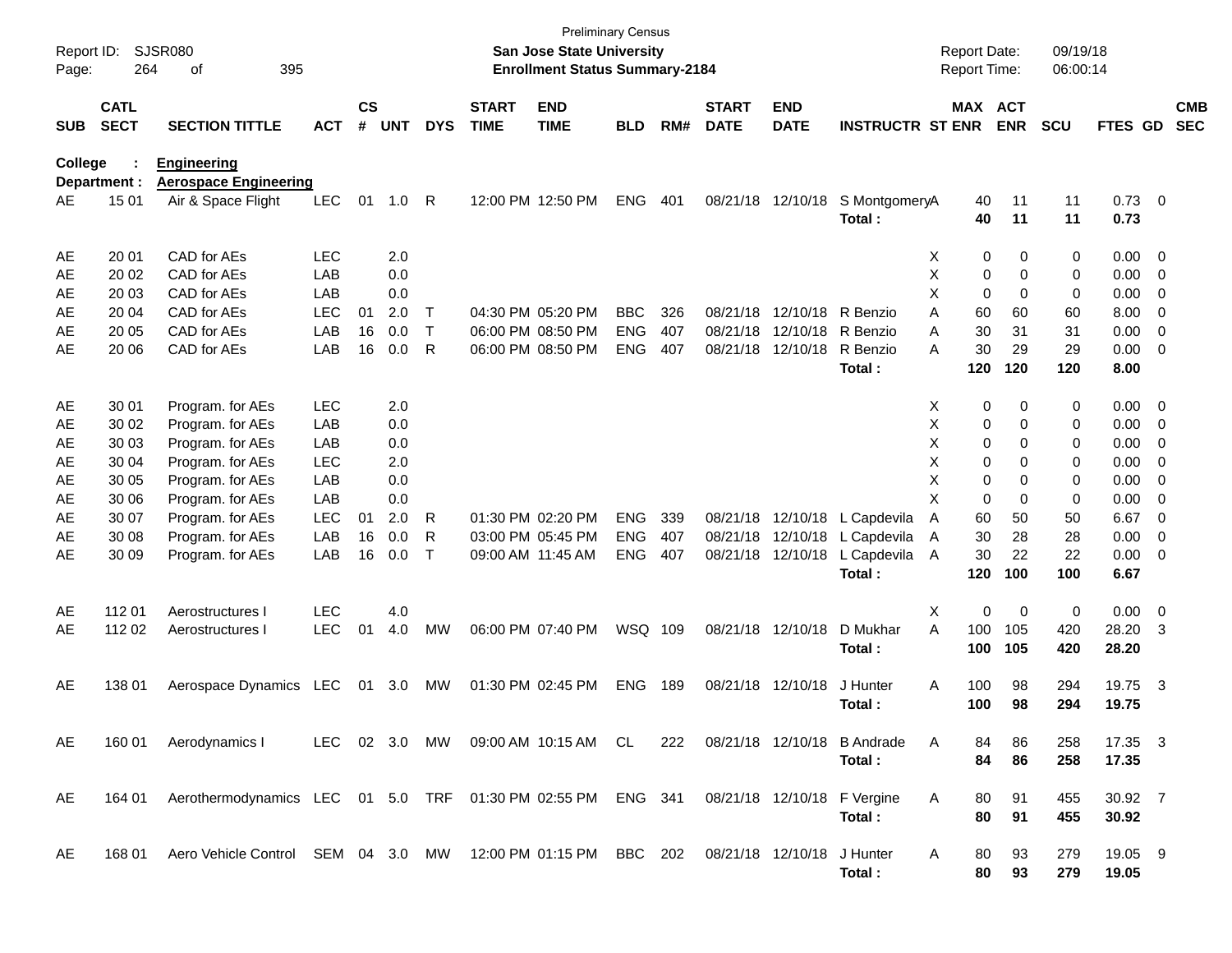| Report ID:<br>Page: | 265                        | <b>SJSR080</b><br>395<br>οf                                                         |                                        |                    |                   |                                  |                             | <b>Preliminary Census</b><br>San Jose State University<br><b>Enrollment Status Summary-2184</b> |                                        |                   |                             |                                           |                                               | <b>Report Date:</b><br>Report Time: |                       | 09/19/18<br>06:00:14 |                              |                                                                                 |                          |
|---------------------|----------------------------|-------------------------------------------------------------------------------------|----------------------------------------|--------------------|-------------------|----------------------------------|-----------------------------|-------------------------------------------------------------------------------------------------|----------------------------------------|-------------------|-----------------------------|-------------------------------------------|-----------------------------------------------|-------------------------------------|-----------------------|----------------------|------------------------------|---------------------------------------------------------------------------------|--------------------------|
| <b>SUB</b>          | <b>CATL</b><br><b>SECT</b> | <b>SECTION TITTLE</b>                                                               | <b>ACT</b>                             | $\mathsf{cs}$<br># | <b>UNT</b>        | <b>DYS</b>                       | <b>START</b><br><b>TIME</b> | <b>END</b><br><b>TIME</b>                                                                       | <b>BLD</b>                             | RM#               | <b>START</b><br><b>DATE</b> | <b>END</b><br><b>DATE</b>                 | <b>INSTRUCTR ST ENR</b>                       |                                     | MAX ACT<br><b>ENR</b> | <b>SCU</b>           | FTES GD                      |                                                                                 | <b>CMB</b><br><b>SEC</b> |
| AE                  |                            | 171A 01 Aircraft Design I                                                           | <b>LEC</b>                             |                    | 02 3.0 F          |                                  |                             | 09:00 AM 11:45 AM                                                                               | <b>ENG</b>                             | 301               |                             | 08/21/18 12/10/18                         | G Mendoza<br>Total:                           | 40<br>A<br>40                       | 30<br>30              | 90<br>90             | $6.00 \quad 0$<br>6.00       |                                                                                 |                          |
| AE                  |                            | 172A 01 Spacecraft Dsgn I                                                           | <b>LEC</b>                             | 02                 | 3.0               | TR                               |                             | 09:00 AM 10:15 AM                                                                               | <b>ENG</b>                             | 301               |                             | 08/21/18 12/10/18                         | P Papadopoul A<br>Total:                      | 40<br>40                            | 51<br>51              | 153<br>153           | $10.20 \t 0$<br>10.20        |                                                                                 |                          |
| AE                  | 17301                      | UAV Deisgn                                                                          | <b>LEC</b>                             | 05                 | 3.0               | МW                               |                             | 04:30 PM 05:45 PM                                                                               | <b>ENG</b>                             | 164               |                             | 08/21/18 12/10/18                         | S Swei<br>Total:                              | Α<br>40<br>40                       | 27<br>27              | 81<br>81             | 5.85 9<br>5.85               |                                                                                 |                          |
| AE<br>AE<br>AE      | 180 01<br>180 02<br>180 03 | <b>Individual Studies</b><br><b>Individual Studies</b><br><b>Individual Studies</b> | <b>SUP</b><br><b>SUP</b><br><b>SUP</b> | 36<br>36<br>36     | 1.0<br>2.0<br>3.0 | $\top$<br><b>TR</b><br><b>TR</b> |                             | 12:00 PM 12:50 PM<br>12:00 PM 12:50 PM<br>12:00 PM 01:15 PM                                     | <b>ENG</b><br><b>ENG</b><br><b>ENG</b> | 164<br>164<br>164 | 08/21/18<br>08/21/18        | 12/10/18<br>12/10/18<br>08/21/18 12/10/18 | N Mourtos<br>N Mourtos<br>N Mourtos<br>Total: | 30<br>A<br>A<br>30<br>A<br>30<br>90 | 2<br>0<br>-1<br>3     | 2<br>0<br>3<br>5     | 0.15<br>0.00<br>0.20<br>0.35 | $\overline{\phantom{1}}$<br>$\overline{\mathbf{0}}$<br>$\overline{\phantom{0}}$ |                          |
| AE                  | 210 01                     | Adv Space Sys Eng                                                                   | SEM                                    | 04                 | 3.0               | TR                               |                             | 07:30 PM 08:45 PM                                                                               | DMH 163                                |                   |                             | 08/21/18 12/10/18                         | P Papadopoul A<br>Total:                      | 30<br>30                            | 34<br>34              | 102<br>102           | 8.00 24<br>8.00              |                                                                                 |                          |
| AE                  | 242 01                     | Orb Mech Miss Des                                                                   | LEC                                    | 04                 | 3.0               | MW                               |                             | 04:30 PM 05:45 PM                                                                               | <b>ENG</b>                             | 339               |                             | 08/21/18 12/10/18                         | J Hunter<br>Total:                            | A<br>40<br>40                       | 36<br>36              | 108<br>108           | 8.35 23<br>8.35              |                                                                                 |                          |
| AE                  | 245 01                     | Spcrft Dyn & Contr                                                                  | <b>LEC</b>                             | 04                 | 3.0               | MW                               |                             | 06:00 PM 07:15 PM                                                                               | CL.                                    | 234               |                             | 08/21/18 12/10/18                         | L Lu<br>Total:                                | Α<br>40<br>40                       | 18<br>18              | 54<br>54             | 4.50 18<br>4.50              |                                                                                 |                          |
| AE                  | 269 01                     | Advanced CFD                                                                        | <b>LEC</b>                             |                    | 01 3.0            | TR                               |                             | 06:00 PM 07:15 PM                                                                               | DMH 163                                |                   |                             | 08/21/18 12/10/18                         | P Papadopoul A<br>Total:                      | 40<br>40                            | 28<br>28              | 84<br>84             | 6.90 26<br>6.90              |                                                                                 |                          |
| AE                  | 271 01                     | Adv Air Design                                                                      | <b>LEC</b>                             | 04                 | 3.0               | TR                               |                             | 04:30 PM 05:45 PM                                                                               | <b>ENG</b>                             | 164               |                             | 08/21/18 12/10/18                         | N Mourtos<br>Total:                           | Α<br>30<br>30                       | 13<br>13              | 39<br>39             | 3.20 12<br>3.20              |                                                                                 |                          |
| AE                  | 295A 01 Project I          |                                                                                     | <b>SUP</b>                             |                    | 25 3.0            | $\mathsf F$                      |                             | 04:30 PM 07:15 PM                                                                               | <b>ENG 164</b>                         |                   |                             |                                           | 08/21/18 12/10/18 N Mourtos<br>Total:         | A<br>25.<br>25                      | 11<br>11              | 33.<br>33            | 2.75 11<br>2.75              |                                                                                 |                          |
| AE                  |                            | 295B 01 Project II                                                                  | SUP 25 3.0 F                           |                    |                   |                                  |                             | 04:30 PM 07:15 PM ENG 164 08/21/18 12/10/18 N Mourtos                                           |                                        |                   |                             |                                           | Total:                                        | A<br>25<br>25                       | 10<br>10              | 30<br>30             | 2.50 10<br>2.50              |                                                                                 |                          |
| AE                  |                            | 298 01 Spec Proj in Aerospa SUP 25 3.0 F                                            |                                        |                    |                   |                                  |                             | 12:00 PM 01:15 PM ENG 164 08/21/18 12/10/18 N Mourtos                                           |                                        |                   |                             |                                           | Total:                                        | A<br>10<br>10                       | 4<br>4                | 12<br>12             | $0.95 \quad 3$<br>0.95       |                                                                                 |                          |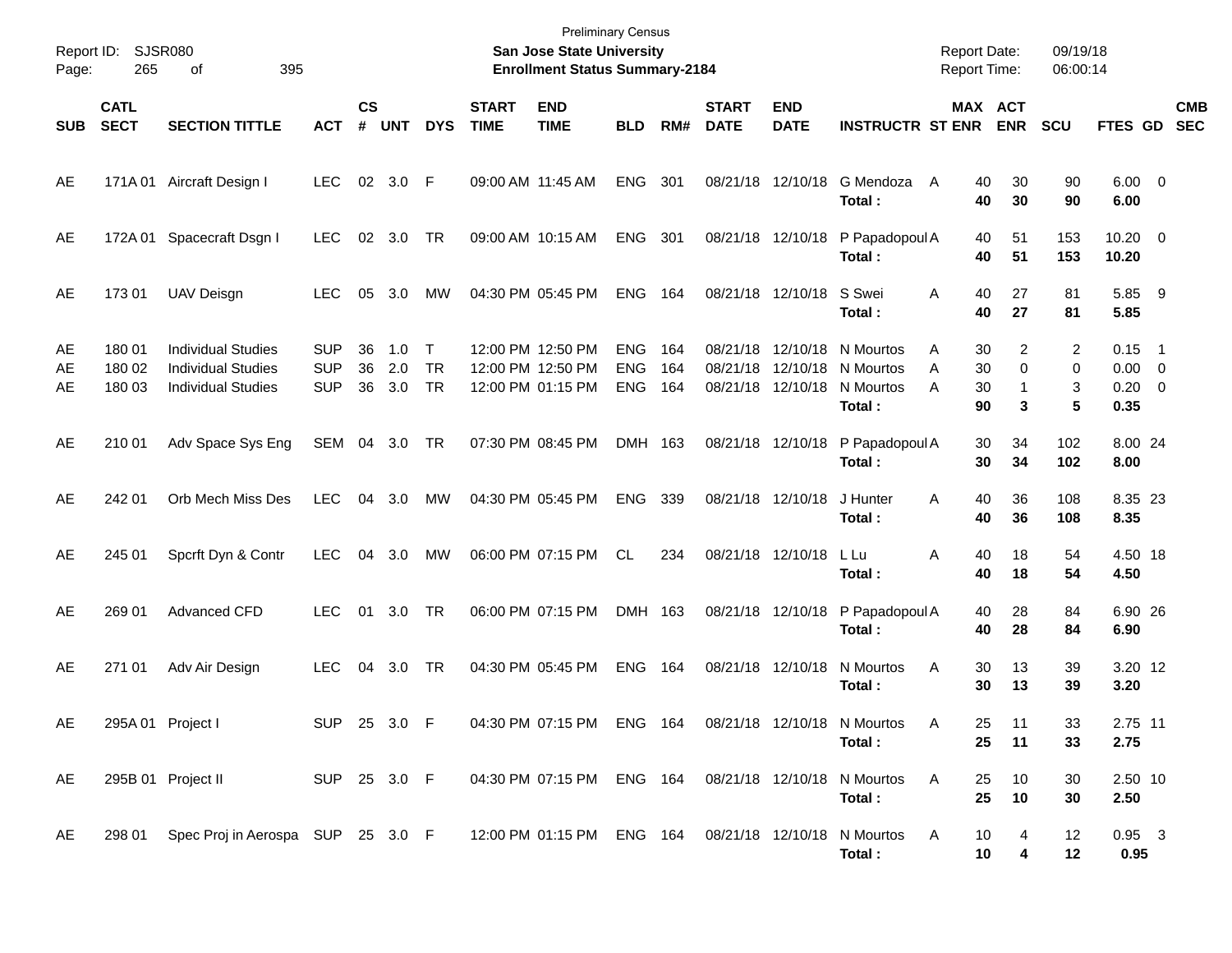| Report ID:<br>266<br>Page:               | SJSR080<br>of                | 395        |                |            |                             | <b>San Jose State University</b><br><b>Enrollment Status Summary-2184</b> | <b>Preliminary Census</b> |     |                             |                           |                                              | Report Date:<br><b>Report Time:</b> |                   | 09/19/18<br>06:00:14 |                           |                   |
|------------------------------------------|------------------------------|------------|----------------|------------|-----------------------------|---------------------------------------------------------------------------|---------------------------|-----|-----------------------------|---------------------------|----------------------------------------------|-------------------------------------|-------------------|----------------------|---------------------------|-------------------|
| <b>CATL</b><br><b>SECT</b><br><b>SUB</b> | <b>SECTION TITTLE</b>        | <b>ACT</b> | CS<br>#<br>UNT | <b>DYS</b> | <b>START</b><br><b>TIME</b> | <b>END</b><br>TIME                                                        | <b>BLD</b>                | RM# | <b>START</b><br><b>DATE</b> | <b>END</b><br><b>DATE</b> | <b>INSTRUCTR ST ENR</b>                      | MAX                                 | ACT<br><b>ENR</b> | <b>SCU</b>           | <b>FTES GD</b>            | <b>CMB</b><br>SEC |
| Department :                             | <b>Aerospace Engineering</b> |            |                |            |                             |                                                                           |                           |     |                             | <b>Upper Division:</b>    | Department Total:<br><b>Lower Division :</b> | 1174<br>280<br>654                  | 969<br>231<br>584 | 2728<br>231<br>2035  | 190.22<br>15.40<br>137.67 |                   |

**Graduate Division : 240 154 462 37.15**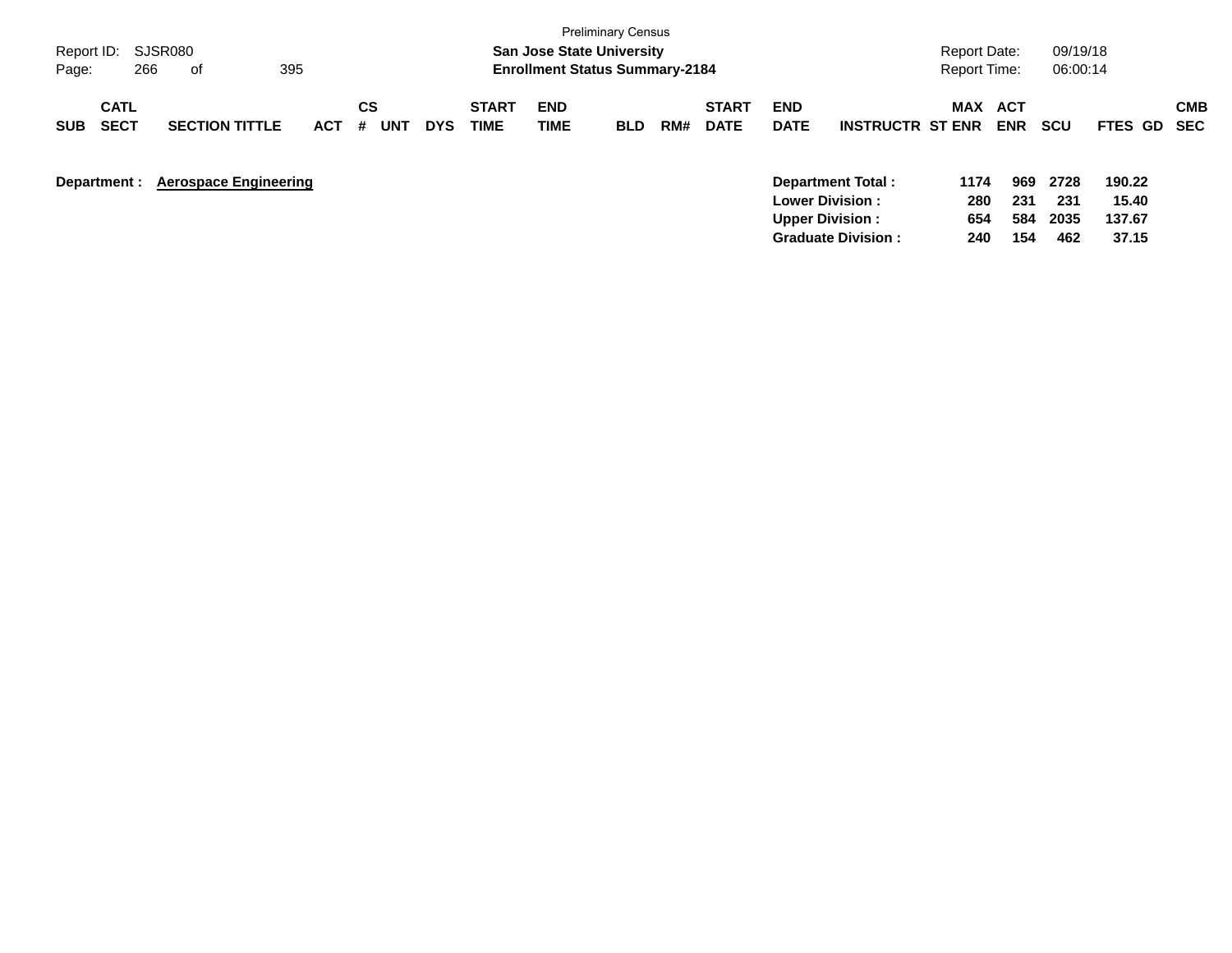|                     |              |                             |              |               |            |            |              |                                                                           | <b>Preliminary Census</b> |     |              |                          |                                  |                                     |             |                      |                |                          |            |
|---------------------|--------------|-----------------------------|--------------|---------------|------------|------------|--------------|---------------------------------------------------------------------------|---------------------------|-----|--------------|--------------------------|----------------------------------|-------------------------------------|-------------|----------------------|----------------|--------------------------|------------|
| Report ID:<br>Page: | 267          | SJSR080<br>395<br>оf        |              |               |            |            |              | <b>San Jose State University</b><br><b>Enrollment Status Summary-2184</b> |                           |     |              |                          |                                  | <b>Report Date:</b><br>Report Time: |             | 09/19/18<br>06:00:14 |                |                          |            |
|                     |              |                             |              |               |            |            |              |                                                                           |                           |     |              |                          |                                  |                                     |             |                      |                |                          |            |
|                     | <b>CATL</b>  |                             |              | $\mathsf{cs}$ |            |            | <b>START</b> | <b>END</b>                                                                |                           |     | <b>START</b> | <b>END</b>               |                                  | MAX ACT                             |             |                      |                |                          | <b>CMB</b> |
| <b>SUB</b>          | <b>SECT</b>  | <b>SECTION TITTLE</b>       | <b>ACT</b>   | #             | <b>UNT</b> | <b>DYS</b> | <b>TIME</b>  | <b>TIME</b>                                                               | <b>BLD</b>                | RM# | <b>DATE</b>  | <b>DATE</b>              | <b>INSTRUCTR ST ENR</b>          |                                     | <b>ENR</b>  | <b>SCU</b>           | <b>FTES GD</b> |                          | <b>SEC</b> |
| <b>College</b>      |              | <b>Engineering</b>          |              |               |            |            |              |                                                                           |                           |     |              |                          |                                  |                                     |             |                      |                |                          |            |
|                     | Department : | <b>Chemical Engineering</b> |              |               |            |            |              |                                                                           |                           |     |              |                          |                                  |                                     |             |                      |                |                          |            |
| <b>CHE</b>          | 109 01       | <b>Heat Trans Electr</b>    | <b>LEC</b>   | 02            | 3.0        | TR         |              | 06:00 PM 07:15 PM                                                         | <b>CL</b>                 | 202 |              | 08/21/18 12/10/18        | C Riche                          | 30<br>Α                             |             | 3                    | 0.20           | $0\,$ C                  |            |
| ME                  | 109 01       | <b>Heat Trans Electr</b>    | <b>LEC</b>   | 02            | 3.0        | <b>TR</b>  |              | 06:00 PM 07:15 PM                                                         | CL                        | 202 |              | 08/21/18 12/10/18        | C Riche                          | Α<br>0                              | 7           | 21                   | 1.40           | 0 <sup>o</sup>           |            |
|                     |              |                             |              |               |            |            |              |                                                                           |                           |     |              |                          | Total:                           | 30                                  | 8           | 24                   | 1.60           |                          |            |
| <b>CHE</b>          | 115 01       | Indus Chem Calc             | <b>LEC</b>   | 02            | 3.0        | TR         |              | 01:30 PM 02:45 PM                                                         | CL.                       | 222 |              | 08/21/18 12/10/18        | C Komives                        | A<br>35                             | 33          | 99                   | 6.60           | $\overline{\mathbf{0}}$  |            |
| <b>CHE</b>          | 115 02       | Indus Chem Calc             | <b>LEC</b>   | 02            | 3.0        | <b>TR</b>  |              | 03:00 PM 04:15 PM                                                         | CL                        | 222 |              | 08/21/18 12/10/18        | C Komives                        | A<br>40                             | 35          | 105                  | 7.25           | - 5                      |            |
|                     |              |                             |              |               |            |            |              |                                                                           |                           |     |              |                          | Total:                           | 75                                  | 68          | 204                  | 13.85          |                          |            |
| <b>CHE</b>          | 158 01       | Kin and React Des           | <b>SEM</b>   | 04            | 3.0        | W          |              | 04:00 PM 05:50 PM                                                         | <b>ENG</b>                | 189 | 08/21/18     | 12/10/18                 | A RamasubranA                    | 80                                  | 69          | 138                  | 14.00 4        |                          |            |
| <b>CHE</b>          | 158 02       | Kin and React Des           | LAB          | 16            | 0.0        | Т          |              | 09:00 AM 11:45 AM                                                         | <b>ENG</b>                | 333 | 08/21/18     | 12/10/18                 | A RamasubranA                    | 40                                  | 34          | 34                   | 0.00           | 3                        |            |
| <b>CHE</b>          | 158 03       | Kin and React Des           | LAB          | 16            | 0.0        | T          |              | 01:30 PM 04:15 PM                                                         | <b>ENG</b>                | 333 |              | 08/21/18 12/10/18        | A RamasubranA                    | 40                                  | 35          | 35                   | 0.00           | -1                       |            |
|                     |              |                             |              |               |            |            |              |                                                                           |                           |     |              |                          | Total:                           | 160                                 | 138         | 207                  | 14.00          |                          |            |
|                     |              |                             |              |               |            |            |              |                                                                           |                           |     |              |                          |                                  |                                     |             |                      |                |                          |            |
| <b>CHE</b>          | 160B 01      | Unit Oper II                | <b>SEM</b>   | 04            | 4.0        | MW         |              | 12:00 PM 01:15 PM                                                         | <b>ENG</b>                | 341 | 08/21/18     | 12/10/18                 | C Komives                        | 80<br>A                             | 69          | 207                  | 18.67 4        |                          |            |
| <b>CHE</b>          |              | 160B 02 Unit Oper II        | LAB          | 16            | 0.0        | R          |              | 09:00 AM 11:45 AM                                                         | <b>ENG</b>                | 333 | 08/21/18     | 12/10/18                 | I Juarez Con A                   | 40                                  | 34          | 34                   | 0.00           | -3                       |            |
| <b>CHE</b>          |              | 160B 03 Unit Oper II        | LAB          | 16            | 0.0        | R          |              | 01:30 PM 04:15 PM                                                         | <b>ENG</b>                | 333 |              | 08/21/18 12/10/18        | I Juarez Con A<br>Total:         | 40<br>160                           | 35<br>138   | 35<br>276            | 0.00<br>18.67  | -1                       |            |
|                     |              |                             |              |               |            |            |              |                                                                           |                           |     |              |                          |                                  |                                     |             |                      |                |                          |            |
| <b>CHE</b>          | 161 01       | Proc Sfty Engr Ethic        | SEM          | 04            | 1.0        | Т          |              | 04:30 PM 05:20 PM                                                         | <b>ENG</b>                | 339 |              | 08/21/18 12/10/18        | X Sinha                          | Α<br>60                             | 38          | 38                   | 2.53           | $\overline{\phantom{0}}$ |            |
| <b>CHE</b>          | 161 02       | Proc Sfty Engr Ethic        | SEM          | 04            | 1.0        | R          |              | 04:30 PM 05:20 PM                                                         | <b>BBC</b>                | 202 |              | 08/21/18 12/10/18        | X Sinha                          | 80<br>Α                             | 73          | 73                   | 4.87           | $\overline{\phantom{0}}$ |            |
|                     |              |                             |              |               |            |            |              |                                                                           |                           |     |              |                          | Total:                           | 140                                 | 111         | 111                  | 7.40           |                          |            |
| <b>CHE</b>          | 161L01       | UG ChE Engr Lab             | LEC          | 02            | 2.0        | M          |              | 01:30 PM 02:20 PM                                                         | CL                        | 222 | 08/21/18     | 12/10/18                 | M Mcneil                         | 65<br>Α                             | 65          | 65                   | 8.67 0         |                          |            |
| <b>CHE</b>          | 161L 02      | UG ChE Engr Lab             | LAB          | 16            | 0.0        | м          |              | 03:00 PM 05:45 PM                                                         | <b>ENG</b>                | 205 | 08/21/18     | 12/10/18                 | M Mcneil                         | 12<br>Α                             | 11          | 11                   | 0.00           | $\overline{0}$           |            |
| <b>CHE</b>          | 161L03       | UG ChE Engr Lab             | LAB          | 16            | 0.0        | Т          |              | 01:30 PM 04:15 PM                                                         | <b>ENG</b>                | 205 |              | 08/21/18 12/10/18        | M Mcneil                         | 12<br>Α                             | 12          | 12                   | 0.00           | 0                        |            |
| <b>CHE</b>          | 161L04       | UG ChE Engr Lab             | LAB          |               | 0.0        |            |              |                                                                           |                           |     |              |                          |                                  | х<br>0                              | 0           | 0                    | 0.00           | $\mathbf 0$              |            |
| <b>CHE</b>          | 161L 05      | UG ChE Engr Lab             | LAB          | 16            | 0.0        | R          |              | 01:30 PM 04:15 PM                                                         | <b>ENG</b>                | 205 |              | 08/21/18 12/10/18        | R Tiongco                        | 12<br>Α                             | 9           | 9                    | 0.00           | 0                        |            |
| <b>CHE</b>          |              | 161L 06 UG ChE Engr Lab     | LAB          | 16            | 0.0        | F          |              | 09:00 AM 11:45 AM                                                         | <b>ENG</b>                | 205 |              |                          | 08/21/18 12/10/18 R Tiongco      | 12<br>Α                             | 12          | 12                   | 0.00           | 0                        |            |
| <b>CHE</b>          |              | 161L 07 UG ChE Engr Lab     | LAB          |               | 16 0.0     | -F         |              | 03:00 PM 05:45 PM                                                         | ENG                       | 205 |              |                          | 08/21/18 12/10/18 A Lualhati     | 12<br>Α                             | 12          | 12                   | 0.00           | - 0                      |            |
|                     |              | CHE 161L08 UG ChE Engr Lab  | LAB 16 0.0 W |               |            |            |              | 09:00 AM 11:45 AM                                                         | ENG 205                   |     |              |                          | 08/21/18 12/10/18 M Aguilar Pe A | 12                                  | 9           | 9                    | $0.00 \t 0$    |                          |            |
|                     |              |                             |              |               |            |            |              |                                                                           |                           |     |              |                          | Total:                           |                                     | 137 130     | 130                  | 8.67           |                          |            |
| <b>CHE</b>          | 162 01       | <b>Engr Stat Analysis</b>   | LEC          |               | 01 2.0     | $\top$     |              | 04:30 PM 05:20 PM                                                         | ENG 331                   |     |              | 08/21/18 12/10/18 H Tsao |                                  | 90<br>A                             | 75          | 75                   | 10.00          | $0\,$ C                  |            |
| ISE.                | 162 01       | <b>Engr Stat Analysis</b>   | LEC          | 01            | 2.0        | Τ          |              | 04:30 PM 05:20 PM                                                         | ENG                       | 331 |              | 08/21/18 12/10/18 H Tsao |                                  | 0<br>Α                              | $\mathbf 0$ | 0                    | 0.00           | $0\,C$                   |            |
| <b>CHE</b>          | 162 02       | <b>Engr Stat Analysis</b>   | LAB          | 16            | 0.0        | Τ          |              | 05:30 PM 08:15 PM                                                         | ENG 331                   |     |              | 08/21/18 12/10/18 H Tsao |                                  | 90<br>Α                             | 75          | 75                   | 0.00           | $0\,C$                   |            |
| <b>ISE</b>          | 162 02       | <b>Engr Stat Analysis</b>   | LAB          |               | 16 0.0     | $\top$     |              | 05:30 PM 08:15 PM                                                         | ENG 331                   |     |              | 08/21/18 12/10/18 H Tsao |                                  | 0<br>Α                              | 0           | 0                    | 0.00           | $0\,C$                   |            |
|                     |              |                             |              |               |            |            |              |                                                                           |                           |     |              |                          | Total:                           | 180                                 | 150         | 150                  | 10.00          |                          |            |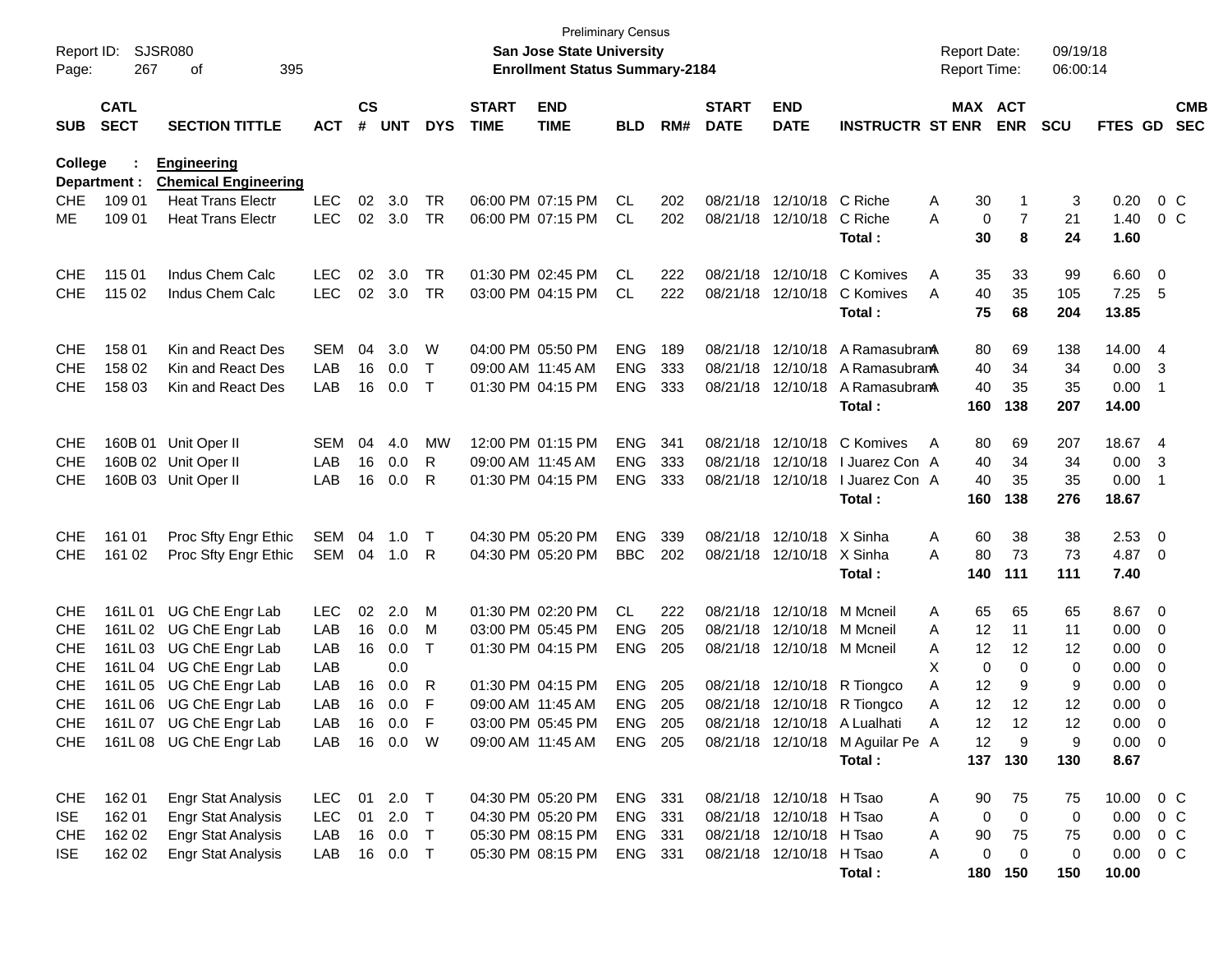| Report ID:<br>Page:             | <b>SJSR080</b><br>268      | 395<br>οf                                                                           |                                        |                    |                   |                                        |                             | <b>Preliminary Census</b><br><b>San Jose State University</b><br><b>Enrollment Status Summary-2184</b> |                                        |                   |                                  |                                         |                                                                                | <b>Report Date:</b><br><b>Report Time:</b>       |                                                         | 09/19/18<br>06:00:14                              |                                                |                |                          |
|---------------------------------|----------------------------|-------------------------------------------------------------------------------------|----------------------------------------|--------------------|-------------------|----------------------------------------|-----------------------------|--------------------------------------------------------------------------------------------------------|----------------------------------------|-------------------|----------------------------------|-----------------------------------------|--------------------------------------------------------------------------------|--------------------------------------------------|---------------------------------------------------------|---------------------------------------------------|------------------------------------------------|----------------|--------------------------|
| <b>SUB</b>                      | <b>CATL</b><br><b>SECT</b> | <b>SECTION TITTLE</b>                                                               | <b>ACT</b>                             | $\mathsf{cs}$<br># | <b>UNT</b>        | <b>DYS</b>                             | <b>START</b><br><b>TIME</b> | <b>END</b><br><b>TIME</b>                                                                              | <b>BLD</b>                             | RM#               | <b>START</b><br><b>DATE</b>      | <b>END</b><br><b>DATE</b>               | <b>INSTRUCTR ST ENR</b>                                                        |                                                  | MAX ACT<br><b>ENR</b>                                   | <b>SCU</b>                                        | FTES GD                                        |                | <b>CMB</b><br><b>SEC</b> |
| <b>CHE</b>                      | 165A 01                    | Plant Design I                                                                      | LAB                                    | 16                 | 1.0               | -F                                     |                             | 12:00 PM 02:45 PM                                                                                      | <b>ENG</b>                             | 331               |                                  | 08/21/18 12/10/18                       | D Wagner<br>Total:                                                             | 70<br>A<br>70                                    | 66<br>66                                                | 66<br>66                                          | 4.40 0<br>4.40                                 |                |                          |
| CHE<br><b>CHE</b><br><b>CHE</b> | 180 01<br>180 02<br>180 03 | <b>Individual Studies</b><br><b>Individual Studies</b><br><b>Individual Studies</b> | <b>SUP</b><br><b>SUP</b><br><b>SUP</b> | 36<br>36<br>36     | 1.0<br>2.0<br>3.0 | <b>TBA</b><br><b>TBA</b><br><b>TBA</b> |                             |                                                                                                        | <b>ENG</b><br><b>ENG</b><br><b>ENG</b> | 201<br>201<br>201 | 08/21/18                         | 08/21/18 12/10/18                       | L Rosenfeld<br>12/10/18 L Rosenfeld<br>08/21/18 12/10/18 L Rosenfeld<br>Total: | 20<br>A<br>20<br>A<br>$\overline{A}$<br>20<br>60 | 5<br>3<br>$\Omega$<br>8                                 | 5<br>6<br>0<br>11                                 | 0.33<br>$0.40 \quad 0$<br>$0.00 \t 0$<br>0.73  | - 0            |                          |
| <b>CHE</b><br><b>CHE</b>        | 190 01<br>190 02           | Intro to Tran Phen<br>Intro to Tran Phen                                            | <b>LEC</b><br><b>LEC</b>               | 02<br>02           | 3.0<br>3.0        | <b>TR</b><br><b>TR</b>                 |                             | 01:30 PM 02:45 PM<br>03:00 PM 04:15 PM                                                                 | <b>BBC</b><br><b>ENG</b>               | 106<br>329        | 08/21/18<br>08/21/18             | 12/10/18<br>12/10/18                    | L Rosenfeld<br>L Rosenfeld<br>Total:                                           | 36<br>A<br>36<br>A<br>72                         | 41<br>36<br>77                                          | 123<br>108<br>231                                 | 8.45<br>7.20<br>15.65                          | 5<br>$\Omega$  |                          |
| CHE.                            | 192 01                     | Intro Biochem Engr                                                                  | SEM                                    | 04                 | 3.0               | R                                      |                             | 06:00 PM 08:45 PM                                                                                      | CL                                     | 324               | 08/21/18                         | 12/10/18                                | P Kambam<br>Total:                                                             | 45<br>A<br>45                                    | 40<br>40                                                | 120<br>120                                        | 8.30<br>8.30                                   | - 6            |                          |
| CHE.                            | 211 01                     | Adv Ch Engr Thermo SEM 05 3.0                                                       |                                        |                    |                   | M                                      |                             | 06:00 PM 08:45 PM                                                                                      | <b>ENG</b>                             | 333               |                                  | 08/21/18 12/10/18                       | Y Pedram RazA<br>Total:                                                        | 35<br>35                                         | 11<br>11                                                | 33<br>33                                          | 2.75 11<br>2.75                                |                |                          |
| CHE.                            | 219 01                     | <b>Transport Proc</b>                                                               | SEM                                    | 05                 | 3.0               | W                                      |                             | 06:00 PM 08:45 PM                                                                                      | <b>ENG</b>                             | 333               |                                  | 08/21/18 12/10/18                       | L Aarons<br>Total:                                                             | 35<br>Α<br>35                                    | 14<br>14                                                | 42<br>42                                          | 3.50 14<br>3.50                                |                |                          |
| CHE<br><b>CHE</b><br><b>CHE</b> | 298 01<br>298 02<br>298 03 | <b>MS Res Project</b><br><b>MS Res Project</b><br><b>MS Res Project</b>             | <b>SUP</b><br><b>SUP</b><br><b>SUP</b> | 25<br>25<br>25     | 1.0<br>2.0<br>2.0 | <b>TBA</b><br><b>TBA</b><br>F          |                             | 03:00 PM 05:45 PM                                                                                      | <b>ENG</b><br><b>ENG</b><br><b>ENG</b> | 329<br>329<br>329 | 08/21/18<br>08/21/18<br>08/21/18 | 12/10/18<br>12/10/18<br>12/10/18 S Diaz | S Diaz<br>S Diaz<br>Total:                                                     | 25<br>A<br>25<br>A<br>Α<br>40<br>90              | $\Omega$<br>$\mathbf 1$<br>$\mathbf{1}$<br>$\mathbf{2}$ | $\Omega$<br>$\overline{c}$<br>$\overline{2}$<br>4 | $0.00 \quad 0$<br>$0.17$ 1<br>$0.17$ 1<br>0.33 |                |                          |
| CHE.<br><b>CHE</b>              | 299 01<br>299 02           | Master's Thesis<br>Master's Thesis                                                  | <b>LEC</b><br><b>LEC</b>               | 02<br>02           | 3.0<br>3.0        | TBA<br>F                               |                             | 03:00 PM 05:45 PM                                                                                      | <b>ENG</b><br><b>ENG</b>               | 329<br>329        | 08/21/18<br>08/21/18             | 12/10/18 S Diaz<br>12/10/18             | S Diaz<br>Total:                                                               | Α<br>25<br>A<br>25<br>50                         | 0<br>$\mathbf{1}$<br>1                                  | 0<br>3<br>3                                       | $0.00 \t 0$<br>0.25<br>0.25                    | $\overline{1}$ |                          |

| Department Total:         | 1339 |    | 962 1612 | 110.10 |
|---------------------------|------|----|----------|--------|
| <b>Lower Division:</b>    | n    | n  | 0        | 0.00   |
| <b>Upper Division:</b>    | 1129 |    | 934 1530 | 103.27 |
| <b>Graduate Division:</b> | 210  | 28 | 82       | 6.83   |

**Department : Chemical Engineering**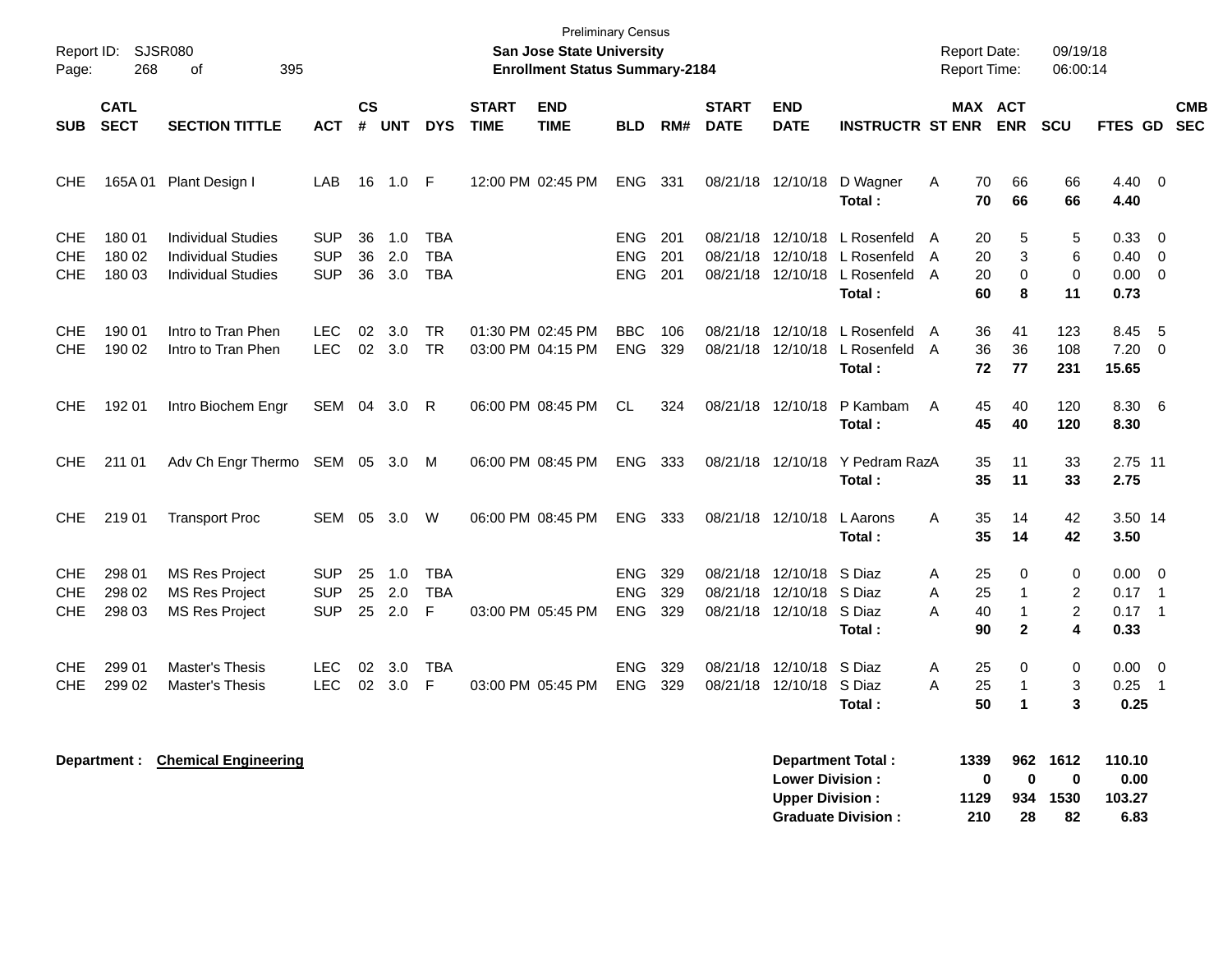| Report ID:<br>Page: | 269                        | <b>SJSR080</b><br>395<br>of                  |               |                |            |              |                             | <b>San Jose State University</b><br><b>Enrollment Status Summary-2184</b> | Preliminary Census |     |                             |                           |                            | <b>Report Date:</b><br>Report Time: |             | 09/19/18<br>06:00:14 |                |                         |                          |
|---------------------|----------------------------|----------------------------------------------|---------------|----------------|------------|--------------|-----------------------------|---------------------------------------------------------------------------|--------------------|-----|-----------------------------|---------------------------|----------------------------|-------------------------------------|-------------|----------------------|----------------|-------------------------|--------------------------|
| <b>SUB</b>          | <b>CATL</b><br><b>SECT</b> | <b>SECTION TITTLE</b>                        | <b>ACT</b>    | <b>CS</b><br># | <b>UNT</b> | <b>DYS</b>   | <b>START</b><br><b>TIME</b> | <b>END</b><br><b>TIME</b>                                                 | <b>BLD</b>         | RM# | <b>START</b><br><b>DATE</b> | <b>END</b><br><b>DATE</b> | <b>INSTRUCTR ST ENR</b>    | <b>MAX ACT</b>                      | <b>ENR</b>  | <b>SCU</b>           | FTES GD        |                         | <b>CMB</b><br><b>SEC</b> |
| College             |                            | <b>Engineering</b>                           |               |                |            |              |                             |                                                                           |                    |     |                             |                           |                            |                                     |             |                      |                |                         |                          |
|                     | Department :               | <b>Civil &amp; Environmental Engineering</b> |               |                |            |              |                             |                                                                           |                    |     |                             |                           |                            |                                     |             |                      |                |                         |                          |
| <b>CE</b>           | 801                        | <b>Plane Surveying</b>                       | <b>SEM</b>    | $02\,$         | 3.0        | TR           |                             | 07:30 AM 08:20 AM                                                         | <b>ENG</b>         | 341 |                             | 08/21/18 12/10/18         | W GreenwoodA               | 72                                  | 78          | 156                  | 15.70          | $\overline{2}$          |                          |
| <b>CE</b>           | 802                        | <b>Plane Surveying</b>                       | LAB           | 16             | 0.0        | $\mathsf{T}$ |                             | 08:30 AM 11:15 AM                                                         | <b>ENG</b>         | 132 |                             | 08/21/18 12/10/18         | R Kachhapati A             | 18                                  | 18          | 18                   | 0.00           | -1                      |                          |
| <b>CE</b>           | 803                        | <b>Plane Surveying</b>                       | LAB           | 16             | 0.0        | $\mathsf{T}$ |                             | 12:30 PM 03:15 PM                                                         | <b>ENG</b>         | 132 |                             | 08/21/18 12/10/18         | R Kachhapati A             | 18                                  | 19          | 19                   | 0.00           | 0                       |                          |
| <b>CE</b>           | 804                        | Plane Surveying                              | LAB           | 16             | 0.0        | R            |                             | 08:30 AM 11:15 AM                                                         | <b>ENG</b>         | 132 |                             | 08/21/18 12/10/18         | W GreenwoodA               | 18                                  | 19          | 19                   | 0.00           | 0                       |                          |
| <b>CE</b>           | 805                        | <b>Plane Surveying</b>                       | LAB           | 16             | 0.0        | R            |                             | 12:30 PM 03:15 PM                                                         | <b>ENG</b>         | 132 |                             | 08/21/18 12/10/18         | W GreenwoodA               | 18                                  | 22          | 22                   | 0.00           | -1                      |                          |
|                     |                            |                                              |               |                |            |              |                             |                                                                           |                    |     |                             |                           | Total:                     | 144                                 | 156         | 234                  | 15.70          |                         |                          |
| CE                  | 20 01                      | Graphics/CAD/Prog                            | <b>SEM</b>    | 02             | 3.0        | MW           |                             | 07:30 AM 08:20 AM                                                         | <b>ENG</b>         | 341 |                             | 08/21/18 12/10/18         | A Wong                     | 72<br>A                             | 59          | 118                  | 11.85          | - 1                     |                          |
| <b>CE</b>           | 20 02                      | Graphics/CAD/Prog                            | LAB           | 16             | 0.0        | м            |                             | 09:00 AM 11:45 AM                                                         | <b>ENG</b>         | 407 |                             | 08/21/18 12/10/18 A Wong  |                            | 18<br>A                             | 19          | 19                   | 0.00           | $\overline{\mathbf{0}}$ |                          |
| CЕ                  | 20 03                      | Graphics/CAD/Prog                            | LAB           | 16             | 0.0        | м            |                             | 12:00 PM 02:45 PM                                                         | <b>ENG</b>         | 407 |                             | 08/21/18 12/10/18         | A Wong                     | 18<br>A                             | 20          | 20                   | 0.00           | 0                       |                          |
| <b>CE</b>           | 20 04                      | Graphics/CAD/Prog                            | LAB           | 16             | 0.0        | W            |                             | 09:00 AM 11:45 AM                                                         | <b>ENG</b>         | 407 |                             | 08/21/18 12/10/18 A Wong  |                            | 18<br>A                             | 20          | 20                   | 0.00           | -1                      |                          |
| <b>CE</b>           | 20 05                      | Graphics/CAD/Prog                            | LAB           | 16             | 0.0        | W            |                             | 12:00 PM 02:45 PM                                                         | <b>ENG</b>         | 407 |                             | 08/21/18 12/10/18         | A Wong                     | 15<br>A                             | $\mathbf 0$ | 0                    | 0.00           | 0                       |                          |
|                     |                            |                                              |               |                |            |              |                             |                                                                           |                    |     |                             |                           | Total:                     | 141                                 | 118         | 177                  | 11.85          |                         |                          |
| CE                  | 95 01                      | <b>Theory App Statics</b>                    | <b>LEC</b>    | 02             | 3.0        | <b>TR</b>    |                             | 09:00 AM 10:15 AM                                                         | <b>ENG</b>         | 339 |                             | 08/21/18 12/10/18         | S Vukazich                 | 50<br>A                             | 54          | 162                  | 10.90          | $\overline{2}$          |                          |
| CE.                 | 95 02                      | <b>Theory App Statics</b>                    | <b>LEC</b>    | 02             | 3.0        | MW           |                             | 10:30 AM 11:45 AM                                                         | <b>ENG</b>         | 339 | 08/21/18                    | 12/10/18                  | R Lukkoor                  | A<br>50                             | 51          | 153                  | 10.35          | 3                       |                          |
| CЕ                  | 95 03                      | <b>Theory App Statics</b>                    | <b>LEC</b>    | 02             | 3.0        | <b>TR</b>    |                             | 10:30 AM 11:45 AM                                                         | <b>ENG</b>         | 339 |                             | 08/21/18 12/10/18         | H Habib                    | 50<br>Α                             | 35          | 105                  | 7.45           | 9                       |                          |
| <b>CE</b>           | 95 04                      | <b>Theory App Statics</b>                    | <b>LEC</b>    |                | 3.0        |              |                             |                                                                           |                    |     |                             |                           |                            | X<br>0                              | $\mathbf 0$ | 0                    | 0.00           | $\overline{0}$          |                          |
|                     |                            |                                              |               |                |            |              |                             |                                                                           |                    |     |                             |                           | Total:                     | 150                                 | 140         | 420                  | 28.70          |                         |                          |
| <b>CE</b>           | 99 01                      | Intro Statics                                | <b>LEC</b>    | 02             | 2.0        | MW           |                             | 08:00 AM 08:50 AM                                                         | <b>ENG</b>         | 339 |                             | 08/21/18 12/10/18         | M Maaz                     | A<br>60                             | 48          | 96                   | $6.40 \quad 0$ |                         |                          |
|                     |                            |                                              |               |                |            |              |                             |                                                                           |                    |     |                             |                           | Total :                    | 60                                  | 48          | 96                   | 6.40           |                         |                          |
| CЕ                  | 112 01                     | Mech of Matls                                | <b>LEC</b>    | 02             | 3.0        | <b>MW</b>    |                             | 10:30 AM 11:45 AM                                                         | <b>ENG</b>         | 329 |                             | 08/21/18 12/10/18         | A Boylan-Ash A             | 55                                  | 51          | 153                  | 10.35          | -3                      |                          |
| CЕ                  | 112 02                     | <b>Mech of Matls</b>                         | <b>LEC</b>    | 02             | 3.0        | <b>TR</b>    |                             | 12:00 PM 01:15 PM                                                         | <b>ENG</b>         | 331 |                             | 08/21/18 12/10/18         | H Habib                    | A<br>55                             | 53          | 159                  | 11.00          | 8                       |                          |
| CЕ                  | 112 03                     | Mech of Matls                                | <b>LEC</b>    | 02             | 3.0        | <b>MW</b>    |                             | 09:00 AM 10:15 AM                                                         | <b>ENG</b>         | 329 | 08/21/18                    | 12/10/18                  | M Soliman                  | 55<br>A                             | 60          | 180                  | 12.30          | 6                       |                          |
| CЕ                  | 112 04                     | <b>Mech of Matls</b>                         | <b>LEC</b>    | 02             | 3.0        | <b>TR</b>    |                             | 04:30 PM 05:45 PM                                                         | <b>ENG</b>         | 329 |                             | 08/21/18 12/10/18         | M Soliman                  | 55<br>Α                             | 52          | 156                  | 10.75          | 7                       |                          |
| <b>CE</b>           | 112 05                     | <b>Mech of Matls</b>                         | <b>LEC</b>    |                | 3.0        |              |                             |                                                                           |                    |     |                             |                           |                            | X<br>0                              | $\mathbf 0$ | 0                    | 0.00           | 0                       |                          |
|                     |                            |                                              |               |                |            |              |                             |                                                                           |                    |     |                             |                           | Total:                     | 220                                 | 216         | 648                  | 44.40          |                         |                          |
| CE                  | 120 01                     | <b>Construc Matl Lab</b>                     | LAB           |                | 16 1.0     | M            |                             | 06:00 PM 08:45 PM                                                         | ENG 134            |     |                             | 08/21/18 12/10/18 M Maaz  |                            | 16<br>A                             | 17          | 17                   | $1.13 \ 0$     |                         |                          |
| CE                  | 120 02                     | <b>Construc Matl Lab</b>                     | LAB           |                | 16 1.0     | $\top$       |                             | 06:00 PM 08:45 PM                                                         | ENG 134            |     |                             | 08/21/18 12/10/18 M Maaz  |                            | 16<br>A                             | 17          | 17                   | $1.13 \ 0$     |                         |                          |
| CE                  | 120 03                     | <b>Construc Matl Lab</b>                     | LAB           |                | 16 1.0     | W            |                             | 06:00 PM 08:45 PM                                                         | ENG 134            |     |                             | 08/21/18 12/10/18 M Maaz  |                            | 16<br>A                             | 18          | 18                   | $1.20 \t 0$    |                         |                          |
| CE                  | 120 04                     | Construc Matl Lab                            | LAB           |                | 16 1.0     | R            |                             | 06:00 PM 08:45 PM                                                         | ENG 134            |     |                             | 08/21/18 12/10/18 M Maaz  |                            | 16<br>A                             | 17          | 17                   | $1.17$ 2       |                         |                          |
|                     |                            |                                              |               |                |            |              |                             |                                                                           |                    |     |                             |                           | Total:                     | 64                                  | 69          | 69                   | 4.63           |                         |                          |
| <b>CE</b>           | 121 01                     | <b>Transp Engrg</b>                          | LEC 02 3.0 MW |                |            |              |                             | 10:30 AM 11:20 AM                                                         | CL.                | 222 |                             |                           | 08/21/18 12/10/18 S Koosha | 54<br>A                             | 54          | 108                  | $10.80 \t 0$   |                         |                          |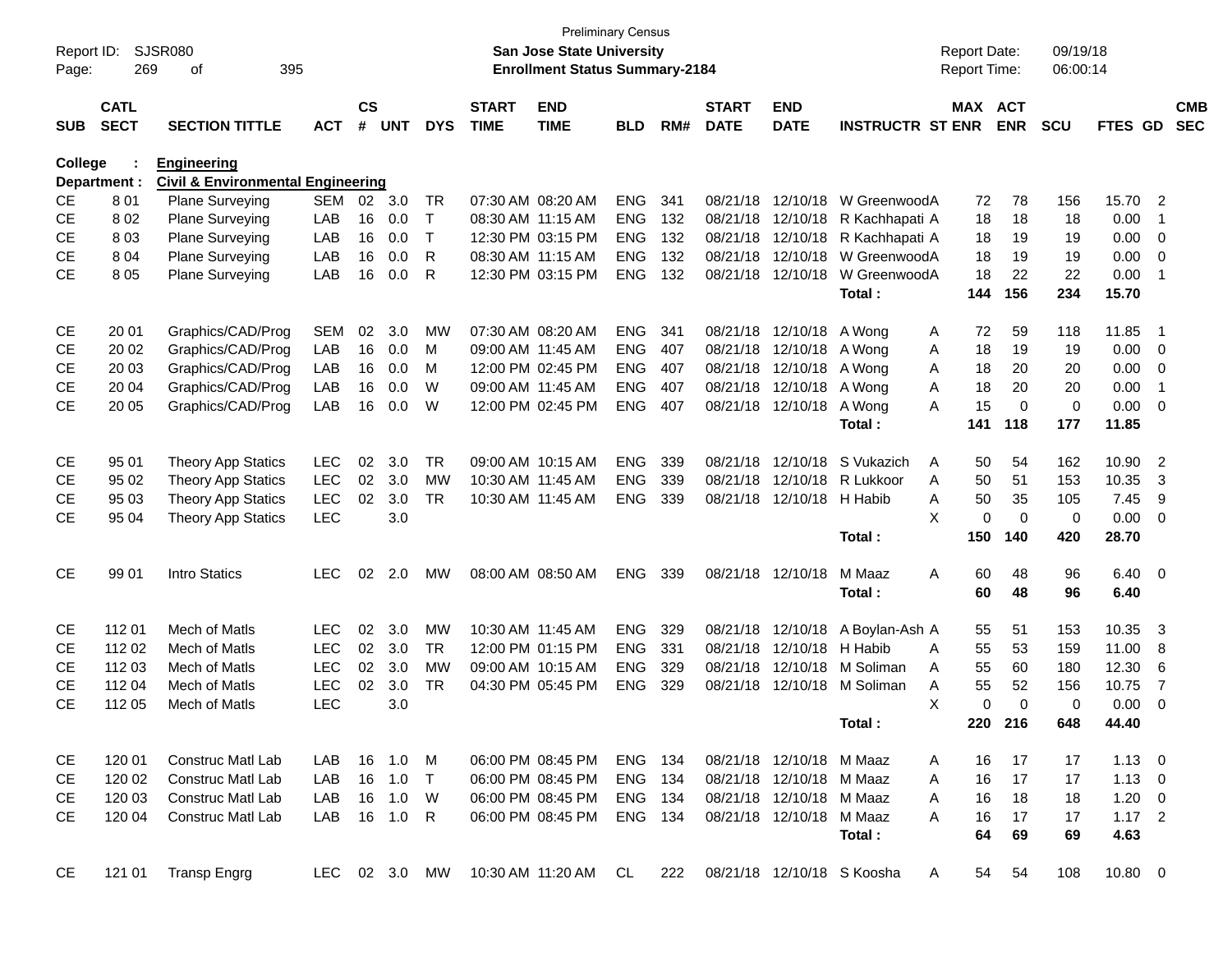| Report ID: |                            | <b>SJSR080</b>             |              |                    |            |              |                             | <b>Preliminary Census</b><br>San Jose State University |                |     |                             |                           |                                 |        | <b>Report Date:</b> |            | 09/19/18   |               |                            |                          |
|------------|----------------------------|----------------------------|--------------|--------------------|------------|--------------|-----------------------------|--------------------------------------------------------|----------------|-----|-----------------------------|---------------------------|---------------------------------|--------|---------------------|------------|------------|---------------|----------------------------|--------------------------|
| Page:      | 270                        | 395<br>οf                  |              |                    |            |              |                             | <b>Enrollment Status Summary-2184</b>                  |                |     |                             |                           |                                 |        | <b>Report Time:</b> |            | 06:00:14   |               |                            |                          |
| <b>SUB</b> | <b>CATL</b><br><b>SECT</b> | <b>SECTION TITTLE</b>      | <b>ACT</b>   | $\mathsf{cs}$<br># | <b>UNT</b> | <b>DYS</b>   | <b>START</b><br><b>TIME</b> | <b>END</b><br><b>TIME</b>                              | <b>BLD</b>     | RM# | <b>START</b><br><b>DATE</b> | <b>END</b><br><b>DATE</b> | <b>INSTRUCTR ST ENR</b>         |        | MAX ACT             | <b>ENR</b> | <b>SCU</b> | FTES GD       |                            | <b>CMB</b><br><b>SEC</b> |
|            |                            |                            |              |                    |            |              |                             |                                                        |                |     |                             |                           |                                 |        |                     |            |            |               |                            |                          |
| CЕ         | 121 02                     | <b>Transp Engrg</b>        | LAB          | 16                 | 0.0        | M            |                             | 01:30 PM 04:15 PM                                      | <b>ENG</b>     | 339 | 08/21/18                    | 12/10/18                  | F Afsari                        | A      | 18                  | 18         | 18         | 0.00          | - 0                        |                          |
| <b>CE</b>  | 121 03                     | <b>Transp Engrg</b>        | LAB          | 16                 | 0.0        | W            |                             | 01:30 PM 04:15 PM                                      | <b>ENG</b>     | 339 | 08/21/18                    | 12/10/18                  | S Koosha                        | A      | 18                  | 18         | 18         | 0.00          | 0                          |                          |
| <b>CE</b>  | 121 04                     | <b>Transp Engrg</b>        | LAB          | 16                 | 0.0        | $\mathsf{T}$ |                             | 01:30 PM 04:15 PM                                      | <b>ENG</b>     | 339 | 08/21/18                    | 12/10/18                  | F Afsari                        | A      | 18                  | 18         | 18         | 0.00          | 0                          |                          |
| <b>CE</b>  | 121 05                     | <b>Transp Engrg</b>        | <b>LEC</b>   | 02                 | 3.0        | <b>TR</b>    |                             | 12:00 PM 12:50 PM                                      | <b>ENG</b>     | 327 | 08/21/18                    | 12/10/18                  | S Koosha<br>S Koosha            | A<br>A | 12<br>12            | 18<br>18   | 36         | 3.60          | 0                          |                          |
| <b>CE</b>  | 121 06                     | <b>Transp Engrg</b>        | LAB          | 16                 | 0.0        | R            |                             | 06:00 PM 08:45 PM                                      | <b>ENG</b>     | 395 | 08/21/18                    | 12/10/18                  | Total:                          |        | 132                 | 144        | 18<br>216  | 0.00<br>14.40 | - 0                        |                          |
|            |                            |                            |              |                    |            |              |                             |                                                        |                |     |                             |                           |                                 |        |                     |            |            |               |                            |                          |
| CE         | 122 01                     | <b>Traffic Engrg</b>       | SEM          | 04                 | 3.0        | R            |                             | 01:30 PM 04:15 PM                                      | <b>ENG</b>     | 131 | 08/21/18                    | 12/10/18                  | D Pitton<br>Total:              | A      | 35<br>35            | 34<br>34   | 102<br>102 | 6.85<br>6.85  | $\overline{\phantom{0}}$ 1 |                          |
|            |                            |                            |              |                    |            |              |                             |                                                        |                |     |                             |                           |                                 |        |                     |            |            |               |                            |                          |
| <b>CE</b>  | 123 01                     | Highway & Stree Des SEM 04 |              |                    | $3.0$ T    |              |                             | 06:00 PM 08:45 PM                                      | <b>ENG</b>     | 301 | 08/21/18                    | 12/10/18                  | S Koosha                        | A      | 35                  | 35         | 105        | 7.05          | $\overline{\phantom{0}}$ 1 |                          |
|            |                            |                            |              |                    |            |              |                             |                                                        |                |     |                             |                           | Total:                          |        | 35                  | 35         | 105        | 7.05          |                            |                          |
| <b>CE</b>  | 130 01                     | CE Econ Analysis           | <b>LEC</b>   | 02                 | 2.0        | M            |                             | 06:00 PM 07:50 PM                                      | <b>ENG</b>     | 329 | 08/21/18                    | 12/10/18                  | J Tang                          | A      | 45                  | 45         | 90         | 6.07          | $\overline{2}$             |                          |
| <b>CE</b>  | 130 02                     | CE Econ Analysis           | <b>LEC</b>   | 02                 | 2.0        | M            |                             | 08:00 PM 09:50 PM                                      | <b>ENG</b>     | 329 |                             | 08/21/18 12/10/18         | J Tang                          | A      | 45                  | 32         | 64         | 4.27          | - 0                        |                          |
|            |                            |                            |              |                    |            |              |                             |                                                        |                |     |                             |                           | Total:                          |        | 90                  | 77         | 154        | 10.33         |                            |                          |
| <b>CE</b>  | 131 01                     | Intr to Const Engr         | <b>LEC</b>   | 02                 | 3.0        | MW           |                             | 04:30 PM 05:45 PM                                      | <b>BBC</b>     | 224 | 08/21/18                    | 12/10/18                  | J Pyeon                         | Α      | 45                  | 44         | 132        | 8.90          | $\overline{2}$             |                          |
| <b>CE</b>  | 131 02                     | Intr to Const Engr         | <b>LEC</b>   | 02                 | 3.0        | MW           |                             | 06:00 PM 07:15 PM                                      | MН             | 324 |                             | 08/21/18 12/10/18 J Pyeon |                                 | A      | 45                  | 40         | 120        | 8.00          | - 0                        |                          |
|            |                            |                            |              |                    |            |              |                             |                                                        |                |     |                             |                           | Total:                          |        | 90                  | 84         | 252        | 16.90         |                            |                          |
| CE         | 134 01                     | Proj Mgt Const             | SEM          | 04                 | 3.0        | $\top$       |                             | 01:30 PM 04:15 PM                                      | <b>ENG</b>     | 131 | 08/21/18 12/10/18           |                           | J Pyeon                         | Α      | 35                  | 35         | 105        | 7.50 10       |                            |                          |
|            |                            |                            |              |                    |            |              |                             |                                                        |                |     |                             |                           | Total:                          |        | 35                  | 35         | 105        | 7.50          |                            |                          |
| <b>CE</b>  | 140 01                     | Geotech Engr               | <b>SEM</b>   | 02                 | 3.0        | TR           |                             | 09:00 AM 09:50 AM                                      | <b>CL</b>      | 226 | 08/21/18                    | 12/10/18                  | A Moore                         | A      | 54                  | 55         | 110        | 11.10         | $\overline{\mathbf{2}}$    |                          |
| <b>CE</b>  | 140 02                     | Geotech Engr               | LAB          | 16                 | 0.0        | $\mathsf{T}$ |                             | 01:30 PM 04:15 PM                                      | <b>ENG</b>     | 209 | 08/21/18                    | 12/10/18                  | R Lukkoor                       | A      | 18                  | 18         | 18         | 0.00          | $\overline{1}$             |                          |
| <b>CE</b>  | 140 03                     | Geotech Engr               | LAB          | 16                 | 0.0        | W            |                             | 01:30 PM 04:15 PM                                      | <b>ENG</b>     | 209 | 08/21/18                    | 12/10/18                  | A Moore                         | A      | 18                  | 18         | 18         | 0.00          | 0                          |                          |
| <b>CE</b>  | 140 04                     | Geotech Engr               | LAB          | 16                 | 0.0        | R            |                             | 01:30 PM 04:15 PM                                      | <b>ENG</b>     | 209 | 08/21/18                    | 12/10/18                  | R Lukkoor                       | A      | 18                  | 19         | 19         | 0.00          | $\overline{\phantom{0}}$ 1 |                          |
| <b>CE</b>  | 140 05                     | Geotech Engr               | <b>SEM</b>   | 02                 | 3.0        | <b>TR</b>    |                             | 08:00 AM 08:50 AM                                      | <b>ENG</b>     | 327 | 08/21/18                    | 12/10/18                  | A Moore                         | A      | 12                  | 16         | 32         | 3.20          | 0                          |                          |
| <b>CE</b>  | 140 06                     | Geotech Engr               | LAB          | 16                 | 0.0        | $\top$       |                             | 06:00 PM 08:45 PM                                      | <b>ENG</b>     | 209 | 08/21/18                    | 12/10/18                  | R Lukkoor                       | Α      | 12                  | 16         | 16         | 0.00          | $\overline{0}$             |                          |
|            |                            |                            |              |                    |            |              |                             |                                                        |                |     |                             |                           | Total:                          |        |                     | 132 142    | 213        | 14.30         |                            |                          |
| CE         | 145 01                     | <b>Foundation Engr</b>     | LEC 02 3.0 W |                    |            |              |                             | 06:00 PM 08:45 PM ENG 301                              |                |     |                             |                           | 08/21/18 12/10/18 M ThummaluruA |        | 35                  | 32         | 96         | 6.45 1        |                            |                          |
|            |                            |                            |              |                    |            |              |                             |                                                        |                |     |                             |                           | Total:                          |        | 35                  | 32         | 96         | 6.45          |                            |                          |
| CE         | 150 01                     | Hydro and Hydrau           | SEM          |                    | 02 3.0     | MW           |                             | 12:00 PM 12:50 PM                                      | ENG 329        |     |                             | 08/21/18 12/10/18 W Wang  |                                 | A      | 54                  | 60         | 120        | 12.10 2       |                            |                          |
| CE         | 150 02                     | Hydro and Hydrau           | LAB          | 16                 | 0.0        | M            |                             | 01:30 PM 04:15 PM                                      | <b>ENG 150</b> |     |                             | 08/21/18 12/10/18 W Wang  |                                 | A      | 18                  | 22         | 22         | 0.00          | $\overline{\phantom{0}}$ 1 |                          |
| CЕ         | 150 03                     | Hydro and Hydrau           | LAB          | 16                 | 0.0        | R            |                             | 01:30 PM 04:15 PM                                      | <b>ENG 150</b> |     |                             | 08/21/18 12/10/18 W Wang  |                                 | Α      | 18                  | 19         | 19         | 0.00          | $\overline{\phantom{0}}$ 1 |                          |
| <b>CE</b>  | 150 04                     | Hydro and Hydrau           | LAB          |                    | 16  0.0    | W            |                             | 01:30 PM 04:15 PM                                      | <b>ENG 150</b> |     |                             |                           | 08/21/18 12/10/18 R Guzzetta    | Α      | 18                  | 19         | 19         | $0.00 \t 0$   |                            |                          |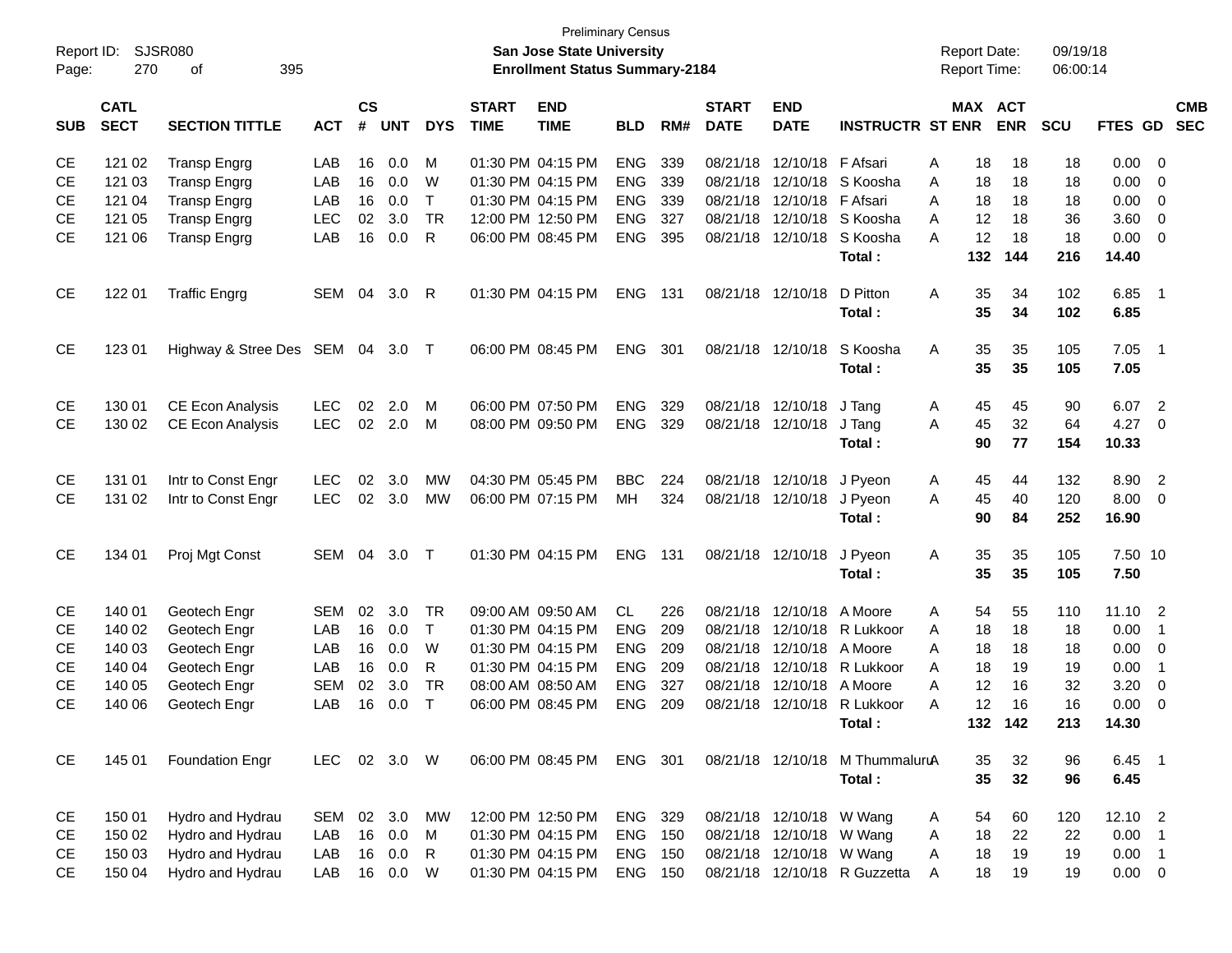| Report ID:<br>Page: | 271                        | SJSR080<br>395<br>οf      |            |                    |            |              |                             | <b>Preliminary Census</b><br><b>San Jose State University</b><br><b>Enrollment Status Summary-2184</b> |            |       |                             |                           |                                 | <b>Report Date:</b><br><b>Report Time:</b> |            | 09/19/18<br>06:00:14 |                  |                          |                          |
|---------------------|----------------------------|---------------------------|------------|--------------------|------------|--------------|-----------------------------|--------------------------------------------------------------------------------------------------------|------------|-------|-----------------------------|---------------------------|---------------------------------|--------------------------------------------|------------|----------------------|------------------|--------------------------|--------------------------|
| <b>SUB</b>          | <b>CATL</b><br><b>SECT</b> | <b>SECTION TITTLE</b>     | <b>ACT</b> | $\mathsf{cs}$<br># | <b>UNT</b> | <b>DYS</b>   | <b>START</b><br><b>TIME</b> | <b>END</b><br><b>TIME</b>                                                                              | <b>BLD</b> | RM#   | <b>START</b><br><b>DATE</b> | <b>END</b><br><b>DATE</b> | <b>INSTRUCTR ST ENR</b>         | MAX ACT                                    | <b>ENR</b> | <b>SCU</b>           | FTES GD          |                          | <b>CMB</b><br><b>SEC</b> |
| CE                  | 150 05                     | Hydro and Hydrau          | <b>SEM</b> | 02                 | 3.0        | МW           |                             | 04:30 PM 05:20 PM                                                                                      | <b>ENG</b> | 327   | 08/21/18                    | 12/10/18 W Wang           |                                 | Α<br>12                                    | 19         | 38                   | 3.90             | $\overline{\phantom{0}}$ |                          |
| CE                  | 150 06                     | Hydro and Hydrau          | LAB        | 16                 | 0.0        | W            |                             | 06:00 PM 08:45 PM                                                                                      | <b>ENG</b> | 150   | 08/21/18                    | 12/10/18                  | R Guzzetta<br>Total:            | A<br>12<br>132                             | 19<br>158  | 19<br>237            | 0.00<br>16.00    | 2                        |                          |
| CE                  | 152 01                     | Engr Hydrology            | SEM        | 04                 | 3.0        | $\top$       |                             | 06:00 PM 08:45 PM                                                                                      | <b>ENG</b> | 303   |                             | 08/21/18 12/10/18         | W Wang<br>Total:                | 35<br>Α<br>35                              | 11<br>11   | 33<br>33             | $2.30$ 2<br>2.30 |                          |                          |
| CE                  | 154 01                     | <b>Hydraulic Design</b>   | SEM        | 04                 | 3.0        | -R           |                             | 06:00 PM 08:45 PM                                                                                      | <b>ENG</b> | 301   | 08/21/18                    | 12/10/18                  | <b>B</b> Kassab<br>Total:       | 35<br>Α<br>35                              | 30<br>30   | 90<br>90             | 6.15<br>6.15     | $\overline{\mathbf{3}}$  |                          |
| CЕ                  | 160 01                     | <b>Struc Anlys</b>        | SEM        | 02                 | 3.0        | TR           |                             | 10:30 AM 11:20 AM                                                                                      | <b>ENG</b> | 331   | 08/21/18                    | 12/10/18                  | S Vukazich                      | 54<br>A                                    | 56         | 112                  | 11.20            | $\overline{\phantom{0}}$ |                          |
| СE                  | 160 02                     | <b>Struc Anlys</b>        | LAB        | 16                 | 0.0        | $\top$       |                             | 01:30 PM 04:15 PM                                                                                      | <b>ENG</b> | 340   | 08/21/18                    |                           | 12/10/18 A Boylan-Ash A         | 18                                         | 18         | 18                   | 0.00             | $\overline{\mathbf{0}}$  |                          |
| СE                  | 160 03                     | <b>Struc Anlys</b>        | LAB        | 16                 | 0.0        | R            |                             | 01:30 PM 04:15 PM                                                                                      | <b>ENG</b> | 340   | 08/21/18                    | 12/10/18                  | A Boylan-Ash A                  | 18                                         | 18         | 18                   | 0.00             | 0                        |                          |
| СE                  | 160 04                     | <b>Struc Anlys</b>        | LAB        | 16                 | 0.0        | M            |                             | 01:30 PM 04:15 PM                                                                                      | <b>ENG</b> | 340   | 08/21/18                    |                           | 12/10/18 A Boylan-Ash A         | 18                                         | 20         | 20                   | 0.00             | 0                        |                          |
| СE                  | 160 05                     | <b>Struc Anlys</b>        | <b>SEM</b> | 02                 | 3.0        | <b>TR</b>    |                             | 04:30 PM 05:20 PM                                                                                      | <b>ENG</b> | 327   | 08/21/18                    |                           | 12/10/18 P Feenstra             | 12<br>A                                    | 18         | 36                   | 3.60             | 0                        |                          |
| CE                  | 160 06                     | <b>Struc Anlys</b>        | LAB        | 16                 | 0.0        | R            |                             | 06:00 PM 08:45 PM                                                                                      | <b>ENG</b> | 340   | 08/21/18                    | 12/10/18                  | P Feenstra                      | 20<br>A                                    | 18         | 18                   | 0.00             | 0                        |                          |
|                     |                            |                           |            |                    |            |              |                             |                                                                                                        |            |       |                             |                           | Total:                          | 140                                        | 148        | 222                  | 14.80            |                          |                          |
| CЕ                  | 162 01                     | <b>Struc Concrete Des</b> | SEM        | 04                 | 3.0        | TR           |                             | 10:30 AM 11:20 AM                                                                                      | <b>ENG</b> | 329   | 08/21/18                    |                           | 12/10/18 A Al-Manasee A         | 54                                         | 54         | 108                  | 10.80            | $\overline{\phantom{0}}$ |                          |
| СE                  | 162 02                     | <b>Struc Concrete Des</b> | LAB        | 16                 | 0.0        | $\top$       |                             | 01:30 PM 04:15 PM                                                                                      | <b>ENG</b> | 134   | 08/21/18                    |                           | 12/10/18 A Al-Manasee A         | 18                                         | 18         | 18                   | 0.00             | 0                        |                          |
| СE                  | 162 03                     | <b>Struc Concrete Des</b> | LAB        | 16                 | 0.0        | W            |                             | 01:30 PM 04:15 PM                                                                                      | <b>ENG</b> | 134   | 08/21/18                    |                           | 12/10/18 M Soliman              | 18<br>A                                    | 18         | 18                   | 0.00             | 0                        |                          |
| СE                  | 162 04                     | <b>Struc Concrete Des</b> | LAB        | 16                 | 0.0        | R            |                             | 01:30 PM 04:15 PM                                                                                      | <b>ENG</b> | 134   | 08/21/18                    |                           | 12/10/18 A Al-Manasee A         | 18                                         | 18         | 18                   | 0.00             | 0                        |                          |
| СE                  | 162 05                     | <b>Struc Concrete Des</b> | <b>SEM</b> | 04                 | 3.0        | <b>TR</b>    |                             | 10:30 AM 11:20 AM                                                                                      | <b>ENG</b> | 327   | 08/21/18                    |                           | 12/10/18 B SoumounthaA          | 12                                         | 16         | 32                   | 3.20             | 0                        |                          |
| CE                  | 162 06                     | <b>Struc Concrete Des</b> | LAB        | 16                 | 0.0        | $\top$       |                             | 06:00 PM 08:45 PM                                                                                      | <b>ENG</b> | 395   |                             |                           | 08/21/18 12/10/18 B SoumounthaA | 12                                         | 16         | 16                   | 0.00             | - 0                      |                          |
|                     |                            |                           |            |                    |            |              |                             |                                                                                                        |            |       |                             |                           | Total:                          | 132                                        | 140        | 210                  | 14.00            |                          |                          |
| <b>CE</b>           | 164 01                     | Design Wood Struc         | <b>SEM</b> | 04                 | 3.0        | W            |                             | 01:30 PM 04:15 PM                                                                                      | <b>ENG</b> | - 131 |                             | 08/21/18 12/10/18         | K McMullin                      | 35<br>Α                                    | 29         | 87                   | 6.15             | $\overline{7}$           |                          |
|                     |                            |                           |            |                    |            |              |                             |                                                                                                        |            |       |                             |                           | Total:                          | 35                                         | 29         | 87                   | 6.15             |                          |                          |
| <b>CE</b>           | 165 01                     | Erthquk Resis Dsgn        | SEM        | 05                 | 3.0        | M            |                             | 01:30 PM 04:15 PM                                                                                      | <b>ENG</b> | - 131 | 08/21/18                    | 12/10/18                  | K McMullin<br>Total:            | Α<br>35<br>35                              | 13<br>13   | 39<br>39             | 2.75<br>2.75     | $\overline{\mathbf{3}}$  |                          |
| CE                  | 170 01                     | Prin Environ Engr         | LEC        |                    | 02 3.0     | MW           |                             | 09:00 AM 09:50 AM                                                                                      | ENG        | 331   |                             | 08/21/18 12/10/18 U Ndon  |                                 | 54<br>A                                    | 58         | 116                  | 11.65 1          |                          |                          |
| CE                  | 170 02                     | Prin Environ Engr         | LAB        | 16                 | 0.0        | M            |                             | 01:30 PM 04:15 PM                                                                                      | ENG        | 395   |                             | 08/21/18 12/10/18 U Ndon  |                                 | 18<br>A                                    | 20         | 20                   | $0.00 \t 0$      |                          |                          |
| CE                  | 170 03                     | Prin Environ Engr         | LAB        | 16                 | 0.0        | $\top$       |                             | 01:30 PM 04:15 PM                                                                                      | ENG        | 395   |                             | 08/21/18 12/10/18 U Ndon  |                                 | 18<br>A                                    | 20         | 20                   | 0.00             | $\overline{\phantom{1}}$ |                          |
| CE                  | 170 04                     | Prin Environ Engr         | LAB        | 16                 | 0.0        | $\mathsf{R}$ |                             | 01:30 PM 04:15 PM                                                                                      | ENG        | 395   |                             | 08/21/18 12/10/18 U Ndon  |                                 | 18<br>A                                    | 18         | 18                   | 0.00             | $\overline{\phantom{0}}$ |                          |
| CE                  | 170 05                     | Prin Environ Engr         | LEC        | $02\,$             | 3.0        | MW           |                             | 10:30 AM 11:20 AM                                                                                      | ENG        | 327   |                             | 08/21/18 12/10/18 U Ndon  |                                 | 12<br>A                                    | 20         | 40                   | 4.20 4           |                          |                          |
| CE                  | 170 06                     | Prin Environ Engr         | LAB        | 16                 | 0.0        | W            |                             | 01:30 PM 04:15 PM                                                                                      | ENG 395    |       |                             | 08/21/18 12/10/18 U Ndon  |                                 | 12<br>A                                    | 20         | 20                   | 0.004            |                          |                          |
|                     |                            |                           |            |                    |            |              |                             |                                                                                                        |            |       |                             |                           | Total:                          | 132                                        | 156        | 234                  | 15.85            |                          |                          |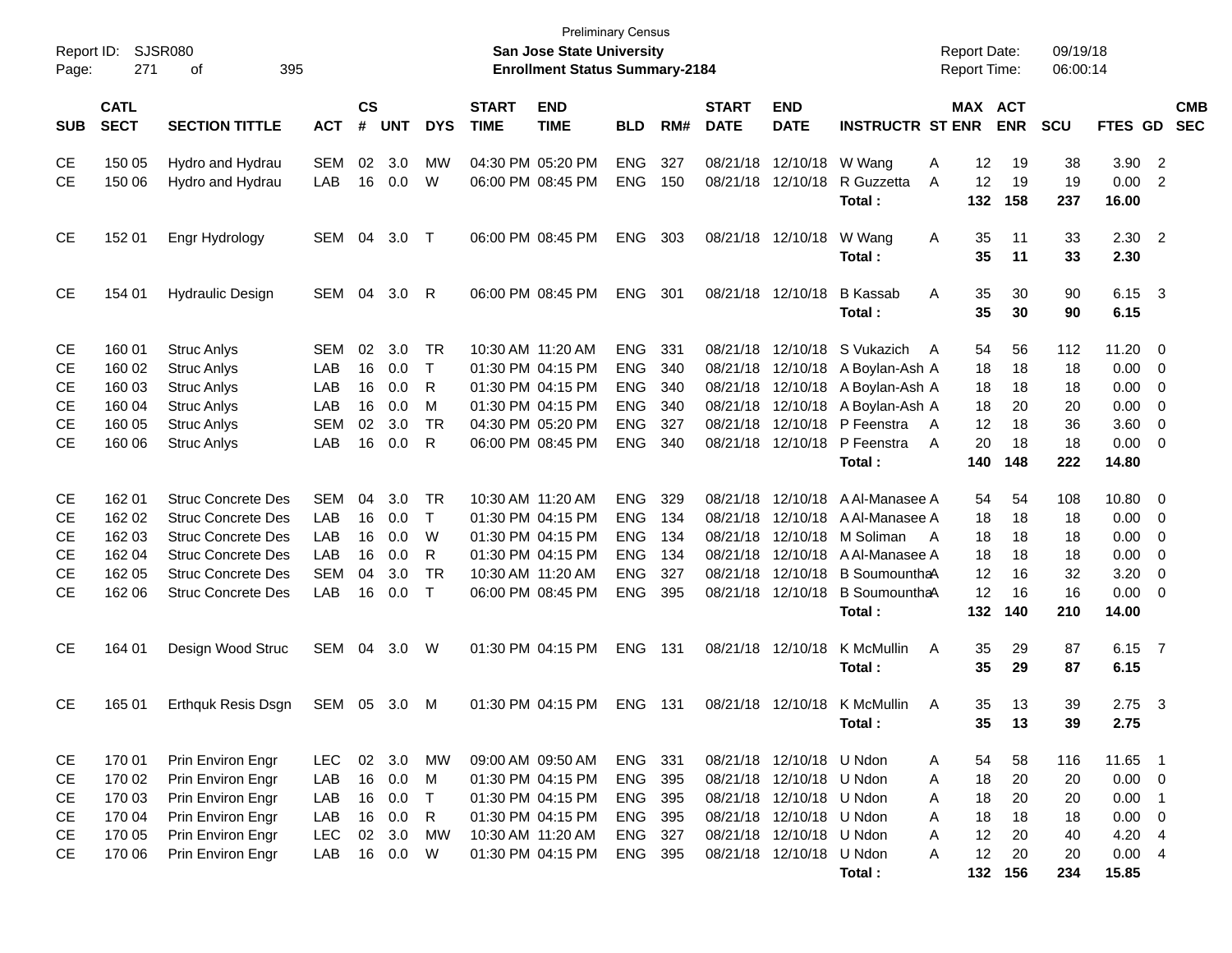| Report ID:<br>Page:  | 272                                  | SJSR080<br>395<br>οf                                                                |                                 |                      |                            |                    |                             | <b>Preliminary Census</b><br><b>San Jose State University</b><br><b>Enrollment Status Summary-2184</b> |                                               |                          |                             |                                               |                                                                                                                                      | <b>Report Date:</b><br><b>Report Time:</b> |                            | 09/19/18<br>06:00:14        |                                                       |            |
|----------------------|--------------------------------------|-------------------------------------------------------------------------------------|---------------------------------|----------------------|----------------------------|--------------------|-----------------------------|--------------------------------------------------------------------------------------------------------|-----------------------------------------------|--------------------------|-----------------------------|-----------------------------------------------|--------------------------------------------------------------------------------------------------------------------------------------|--------------------------------------------|----------------------------|-----------------------------|-------------------------------------------------------|------------|
| <b>SUB</b>           | <b>CATL</b><br><b>SECT</b>           | <b>SECTION TITTLE</b>                                                               | <b>ACT</b>                      | <b>CS</b><br>#       | <b>UNT</b>                 | <b>DYS</b>         | <b>START</b><br><b>TIME</b> | <b>END</b><br><b>TIME</b>                                                                              | <b>BLD</b>                                    | RM#                      | <b>START</b><br><b>DATE</b> | <b>END</b><br><b>DATE</b>                     | <b>INSTRUCTR ST ENR</b>                                                                                                              |                                            | MAX ACT<br><b>ENR</b>      | <b>SCU</b>                  | FTES GD SEC                                           | <b>CMB</b> |
| СE                   | 174 01                               | Wtr Dist WW Coll                                                                    | SEM                             | 05                   | 3.0                        | M                  |                             | 06:00 PM 08:45 PM                                                                                      | <b>ENG</b>                                    | 301                      |                             | 08/21/18 12/10/18                             | <b>B</b> Kassab<br>Total:                                                                                                            | A<br>35<br>35                              | 24<br>24                   | 72<br>72                    | 5.15 7<br>5.15                                        |            |
| CЕ<br>СE<br>СE<br>СE | 181 01<br>181 02<br>181 03<br>181 04 | Civ Eng Systems<br>Civ Eng Systems<br>Civ Eng Systems<br>Civ Eng Systems            | SEM<br>SEM<br><b>SEM</b><br>SEM | 05<br>05<br>05<br>05 | 3.0<br>3.0<br>3.0<br>3.0   | MW<br>M<br>M<br>MW |                             | 09:00 AM 10:15 AM<br>06:00 PM 08:45 PM<br>06:00 PM 08:45 PM<br>10:30 AM 11:45 AM                       | ENG<br><b>ENG</b><br><b>ENG</b><br><b>ENG</b> | 327<br>339<br>339<br>301 |                             | 08/21/18 12/10/18                             | 08/21/18 12/10/18 I Jeyachandr A<br>I Jeyachandr A<br>08/21/18 12/10/18 L Sullivan-G A<br>08/21/18 12/10/18 I Jeyachandr A<br>Total: | 18<br>18<br>18<br>18<br>72                 | 18<br>18<br>17<br>18<br>71 | 54<br>54<br>51<br>54<br>213 | $3.60 \ 0$<br>3.60 0<br>$3.40 \ 0$<br>3.60 0<br>14.20 |            |
| <b>CE</b><br>СE      | 190 01<br>190 02                     | Numer Solu CE Prob<br>Numer Solu CE Prob                                            | LEC<br>LEC                      |                      | $02 \quad 2.0$<br>02 2.0 F | $\top$             |                             | 06:00 PM 07:50 PM<br>10:00 AM 11:50 AM                                                                 | <b>ENG</b><br><b>ENG</b>                      | 329<br>329               |                             | 08/21/18 12/10/18 A Wong<br>08/21/18 12/10/18 | A Wong<br>Total:                                                                                                                     | 45<br>A<br>45<br>A<br>90                   | 43<br>41<br>84             | 86<br>82<br>168             | $5.77$ 1<br>5.53 2<br>11.30                           |            |
| CE<br>СE             | 192 01<br>192 02                     | Prob Models for CE<br>Prob Models for CE                                            | <b>SEM</b><br>SEM               | 02                   | 2.0<br>02 2.0              | R<br>-F            |                             | 06:00 PM 07:50 PM<br>08:00 AM 09:50 AM                                                                 | <b>ENG</b><br><b>ENG</b>                      | 329<br>329               |                             | 08/21/18 12/10/18                             | 08/21/18 12/10/18 R Mukhar<br>R Mukhar<br>Total:                                                                                     | A<br>50<br>40<br>A<br>90                   | 48<br>40<br>88             | 96<br>80<br>176             | 6.43 1<br>5.33 0<br>11.77                             |            |
| <b>CE</b>            | 210 01                               | Advanced Mechanics SEM 05 3.0                                                       |                                 |                      |                            | R                  |                             | 06:00 PM 08:45 PM                                                                                      | <b>ENG</b>                                    | 232                      |                             | 08/21/18 12/10/18                             | A Singhal<br>Total:                                                                                                                  | 40<br>A<br>40                              | 15<br>15                   | 45<br>45                    | 3.70 14<br>3.70                                       |            |
| <b>CE</b>            | 225 01                               | <b>Public Transp Sys</b>                                                            | SEM 05                          |                      | 3.0                        | M                  |                             | 06:00 PM 08:45 PM                                                                                      | <b>ENG</b>                                    | 232                      |                             | 08/21/18 12/10/18                             | S Koosha<br>Total:                                                                                                                   | 30<br>Α<br>30                              | 20<br>20                   | 60<br>60                    | 5.00 20<br>5.00                                       |            |
| <b>CE</b>            | 226 01                               | Topics in Transp Eng                                                                | SEM 05 3.0 W                    |                      |                            |                    |                             | 06:00 PM 08:45 PM                                                                                      | <b>ENG</b>                                    | 232                      |                             | 08/21/18 12/10/18                             | W Tanda<br>Total :                                                                                                                   | 40<br>Α<br>40                              | 23<br>23                   | 69<br>69                    | 5.75 23<br>5.75                                       |            |
| <b>CE</b>            | 232 01                               | Const Est Cost Ana                                                                  | SEM 05 3.0                      |                      |                            | -R                 |                             | 06:00 PM 08:45 PM                                                                                      | <b>ENG</b>                                    | 303                      |                             | 08/21/18 12/10/18                             | H Tooryani<br>Total:                                                                                                                 | Α<br>40<br>40                              | 43<br>43                   | 129<br>129                  | 10.75 43<br>10.75                                     |            |
| <b>CE</b>            | 234 01                               | Const Law                                                                           | SEM 05 3.0 T                    |                      |                            |                    |                             | 06:00 PM 08:45 PM                                                                                      | ENG 340                                       |                          |                             | 08/21/18 12/10/18 L                           | Battersby A<br>Total:                                                                                                                | 40                                         | 40<br>37<br>37             | 111<br>111                  | 9.25 37<br>9.25                                       |            |
| CE                   | 245 01                               | Geotech/Struc Sem SEM 05 3.0 W 06:00 PM 08:45 PM ENG 340 08/21/18 12/10/18 S Huang  |                                 |                      |                            |                    |                             |                                                                                                        |                                               |                          |                             |                                               | Total:                                                                                                                               | A<br>30<br>30                              | 8<br>8                     | 24<br>24                    | 2.00 8<br>2.00                                        |            |
| CE                   | 246 01                               | Geotech Erthqk Eng LEC 02 3.0 M 06:00 PM 08:45 PM ENG 303 08/21/18 12/10/18 S Huang |                                 |                      |                            |                    |                             |                                                                                                        |                                               |                          |                             |                                               | Total:                                                                                                                               | A<br>40<br>40                              | 8<br>8                     | 24<br>24                    | $2.00\quad 8$<br>2.00                                 |            |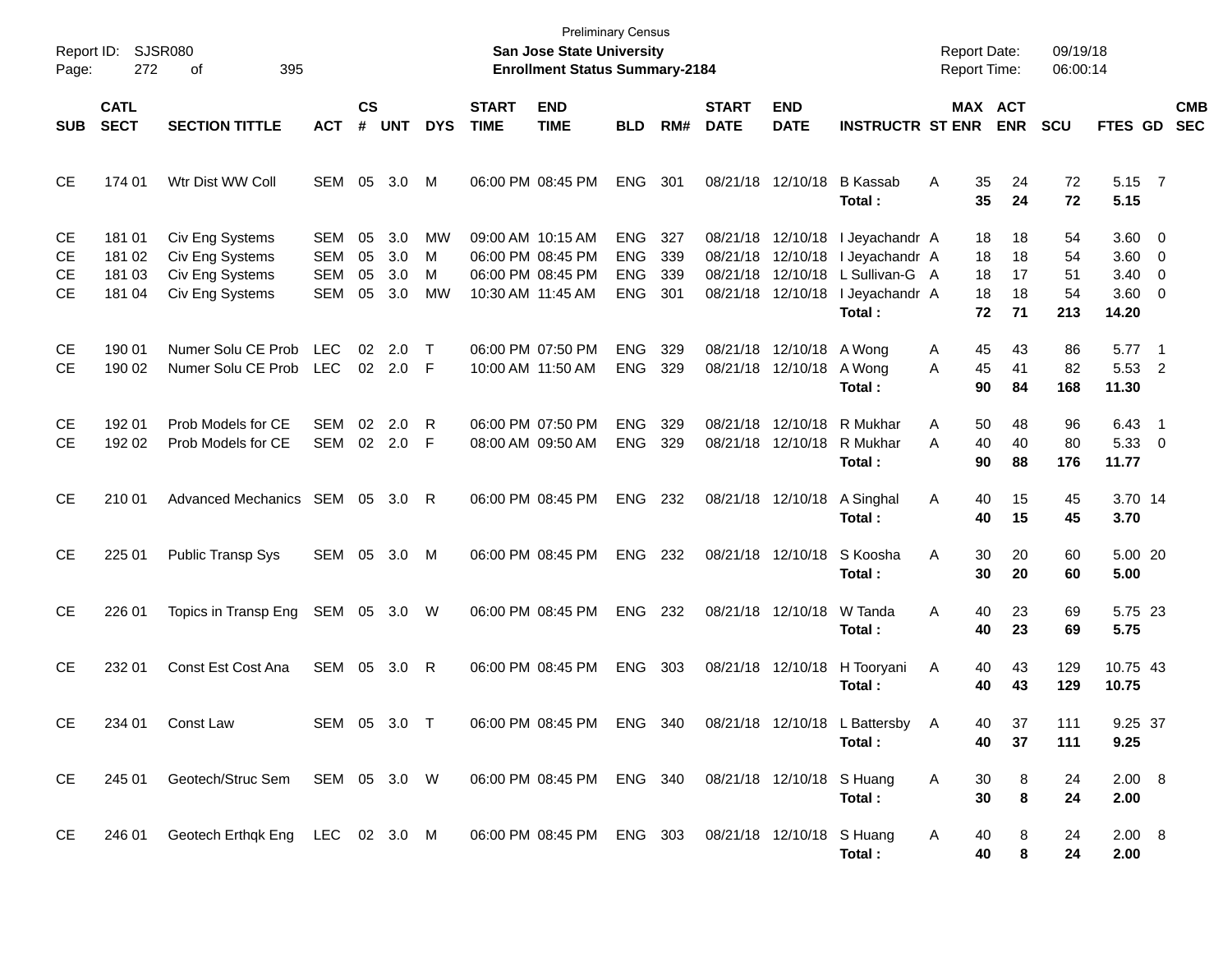|                        |                            |                                                    |                          |                    |            |                          |                             | <b>Preliminary Census</b>                                                 |            |     |                             |                                                  |                                 |              |                                            |                       |                       |                             |                |                          |
|------------------------|----------------------------|----------------------------------------------------|--------------------------|--------------------|------------|--------------------------|-----------------------------|---------------------------------------------------------------------------|------------|-----|-----------------------------|--------------------------------------------------|---------------------------------|--------------|--------------------------------------------|-----------------------|-----------------------|-----------------------------|----------------|--------------------------|
| Report ID:<br>Page:    | 273                        | <b>SJSR080</b><br>395<br>οf                        |                          |                    |            |                          |                             | <b>San Jose State University</b><br><b>Enrollment Status Summary-2184</b> |            |     |                             |                                                  |                                 |              | <b>Report Date:</b><br><b>Report Time:</b> |                       | 09/19/18<br>06:00:14  |                             |                |                          |
| <b>SUB</b>             | <b>CATL</b><br><b>SECT</b> | <b>SECTION TITTLE</b>                              | <b>ACT</b>               | $\mathsf{cs}$<br># | <b>UNT</b> | <b>DYS</b>               | <b>START</b><br><b>TIME</b> | <b>END</b><br><b>TIME</b>                                                 | <b>BLD</b> | RM# | <b>START</b><br><b>DATE</b> | <b>END</b><br><b>DATE</b>                        | <b>INSTRUCTR ST ENR</b>         |              | <b>MAX ACT</b>                             | <b>ENR</b>            | <b>SCU</b>            | FTES GD                     |                | <b>CMB</b><br><b>SEC</b> |
| <b>CE</b>              | 256 01                     | SWR Engr                                           | <b>SEM</b>               | 05                 | 3.0        | W                        |                             | 06:00 PM 08:45 PM                                                         | <b>ENG</b> | 303 | 08/21/18                    | 12/10/18                                         | W Wang<br>Total:                | $\mathsf{A}$ | 40<br>40                                   | 16<br>16              | 48<br>48              | 4.00 16<br>4.00             |                |                          |
| <b>CE</b>              | 267 01                     | Adv Steel Design                                   | SEM                      | 05                 | 3.0        | $\top$                   |                             | 06:00 PM 08:45 PM                                                         | <b>ENG</b> | 401 |                             | 08/21/18 12/10/18                                | M Soliman<br>Total:             | $\mathsf{A}$ | 40<br>40                                   | 12<br>12              | 36<br>36              | 3.00 12<br>3.00             |                |                          |
| <b>CE</b>              | 272 01                     | <b>Biological Processes</b>                        | SEM                      |                    | 04 3.0     | $\top$                   |                             | 06:00 PM 08:45 PM                                                         | <b>DMH</b> | 164 |                             | 08/21/18 12/10/18                                | I Jeyachandr A<br>Total:        |              | 40<br>40                                   | 15<br>15              | 45<br>45              | 3.75 15<br>3.75             |                |                          |
| СE<br><b>CE</b>        | 298 01<br>298 02           | <b>Special Problems</b><br><b>Special Problems</b> | <b>SUP</b><br><b>SUP</b> | 25<br>25           | 3.0<br>3.0 | <b>TBA</b><br><b>TBA</b> |                             |                                                                           |            |     | 08/21/18<br>08/21/18        | 12/10/18<br>12/10/18                             | J Pyeon<br>K McMullin<br>Total: | A<br>A       | 10<br>10<br>20                             | 3<br>1<br>4           | 9<br>$\sqrt{3}$<br>12 | $0.75$ 3<br>0.25<br>1.00    |                |                          |
| <b>CE</b><br><b>CE</b> | 299 01<br>299 02           | <b>Masters Thesis</b><br><b>Masters Thesis</b>     | <b>SUP</b><br><b>SUP</b> | 25<br>25           | 3.0<br>3.0 | <b>TBA</b><br><b>TBA</b> |                             |                                                                           |            |     | 08/21/18                    | 12/10/18<br>08/21/18 12/10/18                    | Total:                          | A<br>A       | 10<br>10<br>20                             | $\mathbf 0$<br>0<br>0 | 0<br>0<br>0           | $0.00 \t 0$<br>0.00<br>0.00 | $\overline{0}$ |                          |
|                        | Department :               | <b>Civil &amp; Environmental Engineering</b>       |                          |                    |            |                          |                             |                                                                           |            |     |                             | <b>Lower Division:</b><br><b>Upper Division:</b> | <b>Department Total:</b>        |              | 2746<br>495<br>1831                        | 2483<br>462<br>1820   | 5271<br>927<br>3741   | 366.08<br>62.65<br>253.23   |                |                          |

**Graduate Division : 420 201 603 50.20**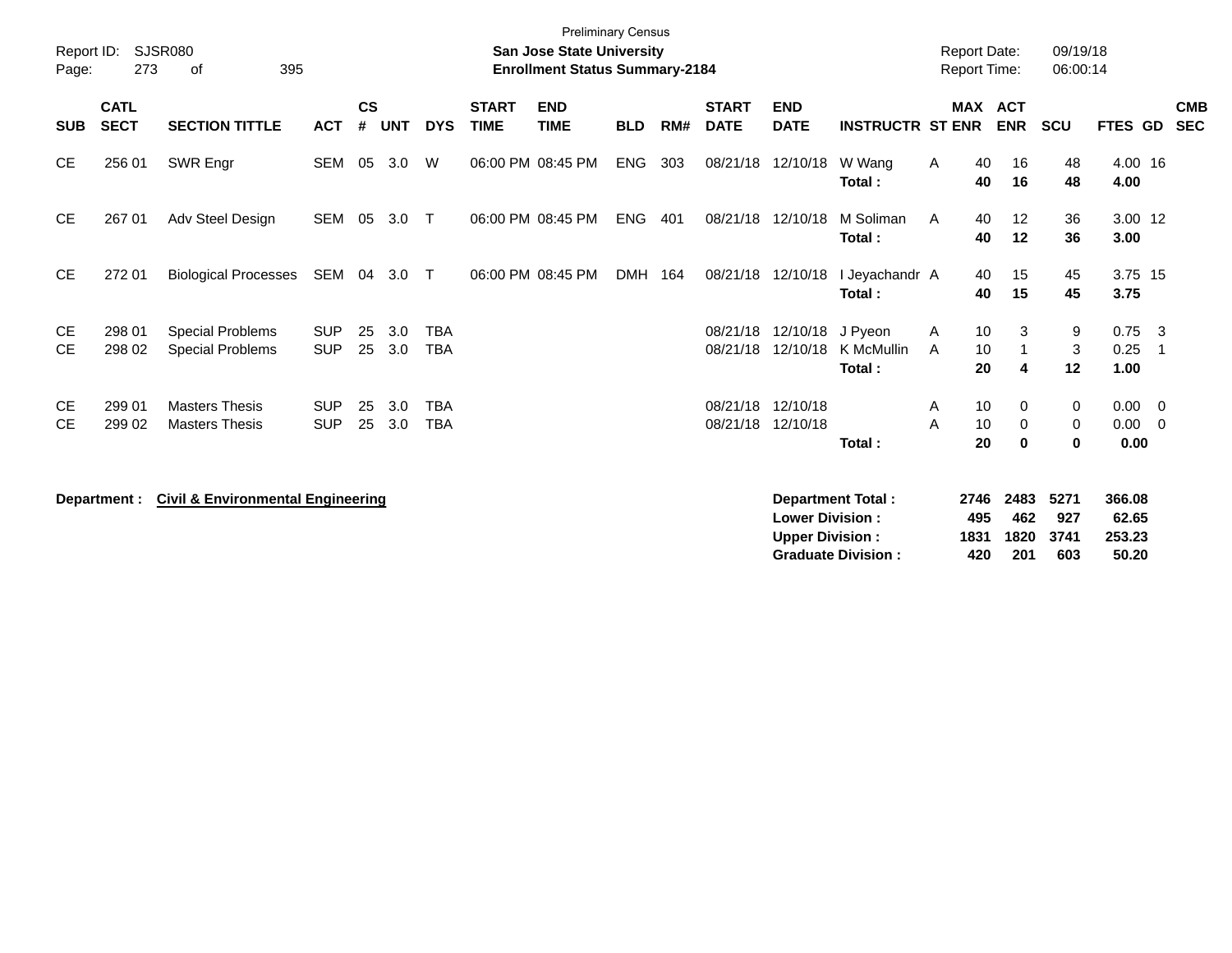| Report ID:<br>Page: | 274                        | <b>SJSR080</b><br>395<br>οf                       |            |                    |            |              |                             | San Jose State University<br><b>Enrollment Status Summary-2184</b> | <b>Preliminary Census</b> |     |                             |                            |                            |   | <b>Report Date:</b><br>Report Time: |                | 09/19/18<br>06:00:14 |             |                         |                          |
|---------------------|----------------------------|---------------------------------------------------|------------|--------------------|------------|--------------|-----------------------------|--------------------------------------------------------------------|---------------------------|-----|-----------------------------|----------------------------|----------------------------|---|-------------------------------------|----------------|----------------------|-------------|-------------------------|--------------------------|
| <b>SUB</b>          | <b>CATL</b><br><b>SECT</b> | <b>SECTION TITTLE</b>                             | <b>ACT</b> | $\mathsf{cs}$<br># | <b>UNT</b> | <b>DYS</b>   | <b>START</b><br><b>TIME</b> | <b>END</b><br><b>TIME</b>                                          | <b>BLD</b>                | RM# | <b>START</b><br><b>DATE</b> | <b>END</b><br><b>DATE</b>  | <b>INSTRUCTR ST ENR</b>    |   | MAX ACT                             | <b>ENR</b>     | <b>SCU</b>           | FTES GD     |                         | <b>CMB</b><br><b>SEC</b> |
| <b>College</b>      | Department :               | <b>Engineering</b><br><b>Computer Engineering</b> |            |                    |            |              |                             |                                                                    |                           |     |                             |                            |                            |   |                                     |                |                      |             |                         |                          |
|                     | CMPE 30 01                 | Programming Concept LEC                           |            | 01                 | 3.0        | TR           |                             | 08:00 AM 08:50 AM                                                  | <b>ENG</b>                | 337 |                             | 08/21/18 12/10/18          | F Mortezaie                | A | 60                                  | 57             | 114                  | 11.45       | - 1                     |                          |
|                     | CMPE 30 02                 | Programming Concept LAB                           |            | 16                 | 0.0        | R            |                             | 05:45 PM 08:35 PM                                                  | <b>ENG</b>                | 405 |                             |                            | 08/21/18 12/10/18 C Abboud | A | 30                                  | 29             | 29                   | 0.00        | $\overline{\mathbf{0}}$ |                          |
|                     | CMPE 30 03                 | Programming Concept LAB                           |            | 16                 | 0.0        | W            |                             | 05:45 PM 08:35 PM                                                  | <b>ENG</b>                | 405 |                             |                            | 08/21/18 12/10/18 C Abboud | A | 30                                  | 28             | 28                   | 0.00        | -1                      |                          |
|                     | CMPE 30 04                 | Programming Concept LEC                           |            |                    | 3.0        |              |                             |                                                                    |                           |     |                             |                            |                            | X | 0                                   | $\Omega$       | 0                    | 0.00        | 0                       |                          |
|                     | CMPE 30 05                 | Programming Concept LAB                           |            |                    | 0.0        |              |                             |                                                                    |                           |     |                             |                            |                            | X | 0                                   | 0              | 0                    | 0.00        | 0                       |                          |
|                     | CMPE 30 06                 | Programming Concept LAB                           |            |                    | 0.0        |              |                             |                                                                    |                           |     |                             |                            |                            | X | 0                                   | $\mathbf 0$    | $\mathbf 0$          | 0.00        | $\overline{0}$          |                          |
|                     |                            |                                                   |            |                    |            |              |                             |                                                                    |                           |     |                             |                            | Total:                     |   | 120                                 | 114            | 171                  | 11.45       |                         |                          |
| CMPE 50 01          |                            | Object Orient Concep LEC                          |            | 01                 | 3.0        | TR           |                             | 04:30 PM 05:20 PM                                                  | <b>ENG</b>                | 337 |                             | 08/21/18 12/10/18          | C Tarng                    | A | 80                                  | 72             | 144                  | 14.40       | 0                       |                          |
|                     | CMPE 50 02                 | Object Orient Concep LAB                          |            | 16                 | 0.0        | T            |                             | 01:30 PM 04:20 PM                                                  | <b>ENG</b>                | 489 |                             | 08/21/18 12/10/18          | C Tarng                    | A | 30                                  | 30             | 30                   | 0.00        | 0                       |                          |
|                     | CMPE 50 03                 | Object Orient Concep LAB                          |            | 16                 | 0.0        | R            |                             | 01:30 PM 04:20 PM                                                  | <b>ENG</b>                | 489 |                             | 08/21/18 12/10/18 C Tarng  |                            | Α | 30                                  | 30             | 30                   | 0.00        | 0                       |                          |
|                     | CMPE 50 04                 | Object Orient Concep LAB                          |            | 16                 | 0.0        | W            |                             | 01:30 PM 04:20 PM                                                  | <b>ENG</b>                | 489 |                             | 08/21/18 12/10/18          | C Tarng                    | A | 30                                  | 12             | 12                   | 0.00        | $\overline{\mathbf{0}}$ |                          |
|                     |                            |                                                   |            |                    |            |              |                             |                                                                    |                           |     |                             |                            | Total:                     |   | 170                                 | 144            | 216                  | 14.40       |                         |                          |
|                     | CMPE 102 01                | Assembly Language PrSEM                           |            | 04                 | 3.0        | <b>TR</b>    |                             | 09:00 AM 10:15 AM                                                  | <b>ENG</b>                | 337 |                             | 08/21/18 12/10/18          | F Mortezaie                | A | 50                                  | 38             | 114                  | 7.65        | 1 C                     |                          |
| SE                  | 102 01                     | Assembly Language PrSEM                           |            | 04                 | 3.0        | TR           |                             | 09:00 AM 10:15 AM                                                  | <b>ENG</b>                | 337 |                             | 08/21/18 12/10/18          | F Mortezaie                | A | 0                                   | 12             | 36                   | 2.40        | 0 <sup>o</sup>          |                          |
|                     | CMPE 102 02                | Assembly Language PrSEM                           |            | 04                 | 3.0        | T            |                             | 06:00 PM 08:45 PM                                                  | <b>ENG</b>                | 343 |                             | 08/21/18 12/10/18          | K Nguyen                   | A | 50                                  | 35             | 105                  | 7.00        |                         | 0 <sup>o</sup>           |
| SE                  | 102 02                     | Assembly Language PrSEM                           |            | 04                 | 3.0        | $\mathsf{T}$ |                             | 06:00 PM 08:45 PM                                                  | <b>ENG</b>                | 343 |                             | 08/21/18 12/10/18          | K Nguyen                   | A | $\mathbf 0$                         | $\overline{c}$ | 6                    | 0.40        |                         | 0 <sup>o</sup>           |
|                     | CMPE 102 03                | Assembly Language PrSEM                           |            | 04                 | 3.0        | <b>MW</b>    |                             | 01:30 PM 02:45 PM                                                  | <b>ENG</b>                | 337 |                             | 08/21/18 12/10/18 H Jeon   |                            | A | 70                                  | 59             | 177                  | 11.80       |                         | 0 <sup>o</sup>           |
| <b>SE</b>           | 102 03                     | Assembly Language PrSEM                           |            | 04                 | 3.0        | MW           |                             | 01:30 PM 02:45 PM                                                  | <b>ENG</b>                | 337 |                             | 08/21/18 12/10/18          | H Jeon                     | A | 0                                   | 11             | 33                   | 2.20        |                         | 0 <sup>o</sup>           |
|                     |                            |                                                   |            |                    |            |              |                             |                                                                    |                           |     |                             |                            | Total:                     |   | 170                                 | 157            | 471                  | 31.45       |                         |                          |
|                     | CMPE 110 01                | <b>Electronics Comp</b>                           | <b>LEC</b> | 01                 | 3.0        | MW           |                             | 12:00 PM 12:50 PM                                                  | <b>ENG</b>                | 339 |                             | 08/21/18 12/10/18 A Bindal |                            | A | 50                                  | 27             | 54                   | 5.40        | $\overline{\mathbf{0}}$ |                          |
|                     | CMPE 110 02                | <b>Electronics Comp</b>                           | LAB        | 16                 | 0.0        | $\top$       |                             | 01:30 PM 04:20 PM                                                  | <b>ENG</b>                | 286 |                             | 08/21/18 12/10/18 A Bindal |                            | A | 25                                  | 19             | 19                   | 0.00        | $\overline{\mathbf{0}}$ |                          |
|                     | CMPE 110 03                | <b>Electronics Comp</b>                           | LAB        | 16                 | 0.0        | T            |                             | 04:30 PM 07:20 PM                                                  | <b>ENG</b>                | 286 |                             | 08/21/18 12/10/18 A Bindal |                            | A | 25                                  | 8              | 8                    | 0.00        | 0                       |                          |
|                     | CMPE 110 04                | <b>Electronics Comp</b>                           | <b>LEC</b> | 01                 | 3.0        | <b>MW</b>    |                             | 06:00 PM 06:50 PM                                                  | <b>CL</b>                 | 303 |                             | 08/21/18 12/10/18          | M Smoszna                  | A | 50                                  | 50             | 100                  | 10.00       | 0                       |                          |
|                     | CMPE 110 05                | <b>Electronics Comp</b>                           | LAB        | 16                 | 0.0        | M            |                             | 07:00 PM 09:50 PM                                                  | <b>ENG</b>                | 286 |                             | 08/21/18 12/10/18          | M Smoszna                  | A | 25                                  | 25             | 25                   | 0.00        | 0                       |                          |
|                     | CMPE 110 06                | <b>Electronics Comp</b>                           | LAB        | 16                 | 0.0        | W            |                             | 07:00 PM 09:50 PM                                                  | <b>ENG</b>                | 286 |                             | 08/21/18 12/10/18          | M Smoszna                  | A | 25                                  | 25             | 25                   | 0.00        | 0                       |                          |
|                     |                            |                                                   |            |                    |            |              |                             |                                                                    |                           |     |                             |                            | Total:                     |   | 200                                 | 154            | 231                  | 15.40       |                         |                          |
|                     | CMPE 120 01                | Computer Org & Arch SEM                           |            |                    | 3.0        |              |                             |                                                                    |                           |     |                             |                            |                            | X | 0                                   | 0              | 0                    | $0.00 \t 0$ |                         |                          |
| <b>SE</b>           | 120 01                     | Computer Org & Arch SEM                           |            |                    | 3.0        |              |                             |                                                                    |                           |     |                             |                            |                            | X | 0                                   | $\mathbf 0$    | 0                    | 0.00        | $\overline{0}$          |                          |
|                     | CMPE 120 02                | Computer Org & Arch SEM                           |            | 04                 | 3.0        | МW           |                             | 01:30 PM 02:45 PM                                                  | ENG 301                   |     |                             | 08/21/18 12/10/18 A Bindal |                            | A | 40                                  | 23             | 69                   | 4.60        | $0\,C$                  |                          |
| <b>SE</b>           | 120 02                     | Computer Org & Arch SEM                           |            |                    | 04 3.0     | <b>MW</b>    |                             | 01:30 PM 02:45 PM                                                  | <b>ENG</b>                | 301 |                             | 08/21/18 12/10/18 A Bindal |                            | A | 0                                   | 14             | 42                   | 2.80        |                         | $0\,C$                   |
|                     | CMPE 120 03                | Computer Org & Arch SEM                           |            |                    | 04 3.0     | <b>TR</b>    |                             | 12:00 PM 01:15 PM                                                  | ENG 337                   |     |                             | 08/21/18 12/10/18 J Sun    |                            | A | 50                                  | 24             | 72                   | 4.80        |                         | $0\,C$                   |
| <b>SE</b>           | 120 03                     | Computer Org & Arch SEM 04 3.0                    |            |                    |            | TR           |                             | 12:00 PM 01:15 PM                                                  | ENG 337                   |     |                             | 08/21/18 12/10/18 J Sun    |                            | Α | 0                                   | 21             | 63                   | 4.20        |                         | $0\,C$                   |
|                     |                            |                                                   |            |                    |            |              |                             |                                                                    |                           |     |                             |                            | Total:                     |   | 90                                  | 82             | 246                  | 16.40       |                         |                          |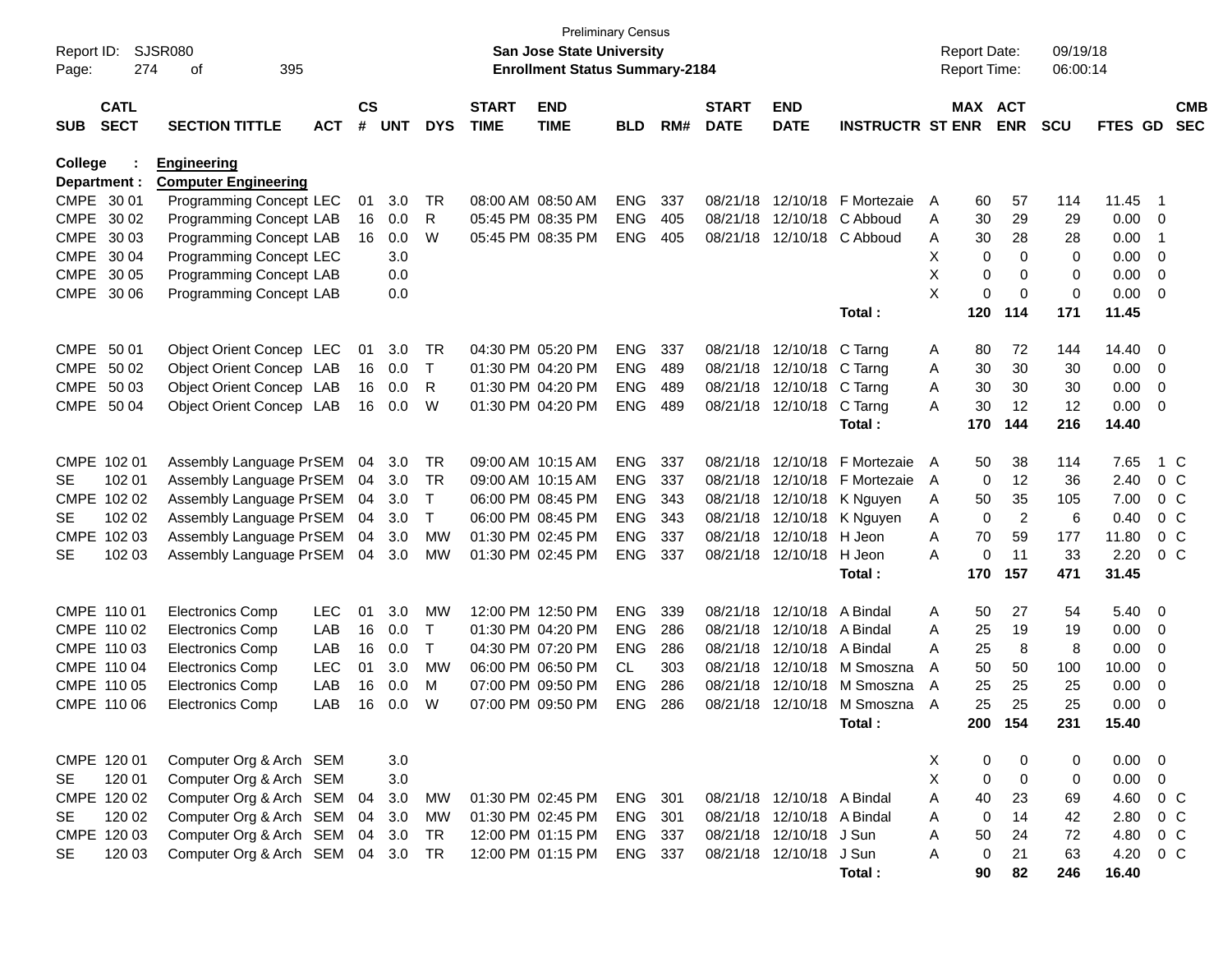|                           |                       |            |               |            |            |                   |                                       | <b>Preliminary Census</b> |     |              |                           |                                  |                     |            |                            |             |                          |            |
|---------------------------|-----------------------|------------|---------------|------------|------------|-------------------|---------------------------------------|---------------------------|-----|--------------|---------------------------|----------------------------------|---------------------|------------|----------------------------|-------------|--------------------------|------------|
| Report ID:                | SJSR080               |            |               |            |            |                   | <b>San Jose State University</b>      |                           |     |              |                           |                                  | <b>Report Date:</b> |            | 09/19/18                   |             |                          |            |
| 275<br>Page:              | 395<br>οf             |            |               |            |            |                   | <b>Enrollment Status Summary-2184</b> |                           |     |              |                           |                                  | <b>Report Time:</b> |            | 06:00:14                   |             |                          |            |
|                           |                       |            |               |            |            |                   |                                       |                           |     |              |                           |                                  |                     |            |                            |             |                          |            |
| <b>CATL</b>               |                       |            | $\mathsf{cs}$ |            |            | <b>START</b>      | <b>END</b>                            |                           |     | <b>START</b> | <b>END</b>                |                                  |                     | MAX ACT    |                            |             |                          | <b>CMB</b> |
| <b>SECT</b><br><b>SUB</b> | <b>SECTION TITTLE</b> | <b>ACT</b> | #             | <b>UNT</b> | <b>DYS</b> | <b>TIME</b>       | <b>TIME</b>                           | <b>BLD</b>                | RM# | <b>DATE</b>  | <b>DATE</b>               | <b>INSTRUCTR ST ENR</b>          |                     | <b>ENR</b> | <b>SCU</b>                 | FTES GD     |                          | <b>SEC</b> |
|                           |                       |            |               |            |            |                   |                                       |                           |     |              |                           |                                  |                     |            |                            |             |                          |            |
| CMPE 124 01               | Digital Design I      | <b>SEM</b> | 01            | 3.0        | <b>MW</b>  |                   | 08:00 AM 08:50 AM                     | <b>ENG</b>                | 325 | 08/21/18     | 12/10/18                  | H Ozemek                         | Α                   | 40         | 42<br>84                   | 8.40        | $\mathbf 0$              |            |
| CMPE 124 02               | Digital Design I      | LAB        | 16            | 0.0        | M          |                   | 01:30 PM 04:20 PM                     | <b>ENG</b>                | 278 | 08/21/18     | 12/10/18                  | H Ozemek                         | Α                   | 20         | 21<br>21                   | 0.00        | 0                        |            |
| CMPE 124 03               | Digital Design I      | LAB        | 16            | 0.0        | W          |                   | 01:30 PM 04:20 PM                     | <b>ENG</b>                | 278 | 08/21/18     | 12/10/18                  | H Ozemek                         | A                   | 20         | 21<br>21                   | 0.00        | 0                        |            |
| CMPE 124 04               | Digital Design I      | <b>SEM</b> |               | 3.0        |            |                   |                                       |                           |     |              |                           |                                  | х                   | 0          | $\Omega$<br>$\Omega$       | 0.00        | $\overline{0}$           |            |
| CMPE 124 05               | Digital Design I      | LAB        |               | 0.0        |            |                   |                                       |                           |     |              |                           |                                  | Χ                   | 0          | 0<br>0                     | 0.00        | $\overline{0}$           |            |
| CMPE 124 06               | Digital Design I      | LAB        |               | 0.0        |            |                   |                                       |                           |     |              |                           |                                  | X                   | 0          | 0<br>0                     | 0.00        | $\overline{0}$           |            |
| CMPE 124 07               | Digital Design I      | <b>SEM</b> | 01            | 3.0        | TR         |                   | 12:00 PM 12:50 PM                     | <b>ENG</b>                | 325 | 08/21/18     | 12/10/18                  | A Uludemir                       | A                   | 40         | 40<br>80                   | 8.00        | 0                        |            |
| CMPE 124 08               | Digital Design I      | LAB        | 16            | 0.0        | T          |                   | 01:30 PM 04:20 PM                     | <b>ENG</b>                | 278 | 08/21/18     | 12/10/18                  | A Uludemir                       | A                   | 20         | 20<br>20                   | 0.00        | 0                        |            |
| CMPE 124 09               | Digital Design I      | LAB        | 16            | 0.0        | R          |                   | 01:30 PM 04:20 PM                     | <b>ENG</b>                | 278 |              | 08/21/18 12/10/18         | A Uludemir                       | A                   | 20         | 20<br>20                   | 0.00        | 0                        |            |
|                           |                       |            |               |            |            |                   |                                       |                           |     |              |                           | Total:                           | 160                 | 164        | 246                        | 16.40       |                          |            |
|                           |                       |            |               |            |            |                   |                                       |                           |     |              |                           |                                  |                     |            |                            |             |                          |            |
| CMPE 125 01               | Digital Design 2      | <b>SEM</b> | 04            | 3.0        | <b>MW</b>  |                   | 10:30 AM 11:20 AM                     | WSQ 109                   |     |              | 08/21/18 12/10/18         | D Hung                           | 100<br>A            |            | 90<br>180                  | 18.00       | $\mathbf{0}$             |            |
| CMPE 125 02               | Digital Design 2      | LAB        | 16            | 0.0        | R          |                   | 04:30 PM 07:20 PM                     | <b>ENG</b>                | 288 |              | 08/21/18 12/10/18         | D Hung                           | Α                   | 25         | 25<br>25                   | 0.00        | 0                        |            |
| CMPE 125 03               | Digital Design 2      | LAB        | 16            | 0.0        | W          |                   | 02:30 PM 05:20 PM                     | <b>ENG</b>                | 288 |              | 08/21/18 12/10/18         | D Hung                           | Α                   | 25         | 24<br>24                   | 0.00        | 0                        |            |
| CMPE 125 04               | Digital Design 2      | LAB        | 16            | 0.0        | R          |                   | 01:00 PM 04:00 PM                     | <b>ENG</b>                | 288 |              | 08/21/18 12/10/18         | D Hung                           | Α                   | 25         | 24<br>24                   | 0.00        | 0                        |            |
| CMPE 125 05               | Digital Design 2      | LAB        | 16            | 0.0        | W          |                   | 06:00 PM 08:50 PM                     | <b>ENG</b>                | 288 |              | 08/21/18 12/10/18         | D Hung                           | A                   | 25         | 17<br>17                   | 0.00        | 0                        |            |
|                           |                       |            |               |            |            |                   |                                       |                           |     |              |                           | Total:                           | 200                 | 180        | 270                        | 18.00       |                          |            |
|                           |                       |            |               |            |            |                   |                                       |                           |     |              |                           |                                  |                     |            |                            |             |                          |            |
| CMPE 126 01               | Alg & Data Str Des    | <b>LEC</b> | 01            | 3.0        | <b>TR</b>  | 10:30 AM 11:20 AM |                                       | <b>ENG</b>                | 337 |              | 08/21/18 12/10/18         | M Agumbe SurA                    |                     | 72         | 57<br>114                  | 11.40       | $\mathbf{0}$             |            |
| CMPE 126 02               | Alg & Data Str Des    | LAB        | 16            | 0.0        | T          |                   | 02:30 PM 05:20 PM                     | <b>ENG</b>                | 206 | 08/21/18     | 12/10/18                  | M Agumbe SurA                    |                     | 24         | 26<br>26                   | 0.00        | 0                        |            |
| CMPE 126 03               | Alg & Data Str Des    | LAB        | 16            | 0.0        | R          |                   | 02:30 PM 05:20 PM                     | <b>ENG</b>                | 206 |              | 08/21/18 12/10/18         | M Agumbe SurA                    |                     | 24         | 28<br>28                   | 0.00        | 0                        |            |
| CMPE 126 04               | Alg & Data Str Des    | <b>LEC</b> |               | 3.0        |            |                   |                                       |                           |     |              |                           |                                  | х                   | 0          | $\Omega$<br>0              | 0.00        | $\overline{0}$           |            |
| CMPE 126 05               | Alg & Data Str Des    | LAB        |               | 0.0        |            |                   |                                       |                           |     |              |                           |                                  | Χ                   | 0          | 0<br>0                     | 0.00        | $\overline{0}$           |            |
| CMPE 126 06               | Alg & Data Str Des    | LAB        |               | 0.0        |            |                   |                                       |                           |     |              |                           |                                  | Χ                   | 0          | $\mathbf 0$<br>$\mathbf 0$ | 0.00        | 0                        |            |
| CMPE 126 07               | Alg & Data Str Des    | LAB        | 16            | 0.0        | M          |                   | 12:00 PM 02:50 PM                     | <b>ENG</b>                | 206 |              | 08/21/18 12/10/18         | F Lin                            | А                   | 24         | 3<br>3                     | 0.00        | 0                        |            |
|                           |                       |            |               |            |            |                   |                                       |                           |     |              |                           | Total:                           | 144                 | 114        | 171                        | 11.40       |                          |            |
|                           |                       |            |               |            |            |                   |                                       |                           |     |              |                           |                                  |                     |            |                            |             |                          |            |
| CMPE 127 01               | Microproc Design 1    | <b>SEM</b> |               | 3.0        |            |                   |                                       |                           |     |              |                           |                                  | X                   | 0          | 0<br>0                     | 0.00        | 0                        |            |
| CMPE 127 02               | Microproc Design 1    | LAB        | 16            | 0.0        | W          |                   | 02:30 PM 05:20 PM                     | <b>ENG</b>                | 268 |              | 08/21/18 12/10/18         | N Karimianba A                   |                     | 24         | 25<br>25                   | 0.00        | 0                        |            |
| CMPE 127 03               | Microproc Design 1    | LAB        |               | 16  0.0    | M          |                   | 02:30 PM 05:20 PM                     | ENG                       | 268 |              |                           | 08/21/18 12/10/18 N Karimianba A |                     | 24         | 24<br>24                   | 0.00        | $\overline{\mathbf{0}}$  |            |
| CMPE 127 04               | Microproc Design 1    | SEM        |               | 04 3.0     | МW         |                   | 09:00 AM 09:50 AM                     | ENG 325                   |     |              |                           | 08/21/18 12/10/18 H Ozemek A     |                     | 24         | 51<br>102                  | 10.20       | $\overline{\phantom{0}}$ |            |
| CMPE 127 05               | Microproc Design 1    | LAB        |               | 16 0.0     | T          |                   | 01:30 PM 04:20 PM                     | <b>ENG 268</b>            |     |              |                           | 08/21/18 12/10/18 H Ozemek       | A                   | 24         | 25<br>25                   | 0.00        | $\overline{\phantom{0}}$ |            |
| CMPE 127 06               | Microproc Design 1    | <b>SEM</b> |               | 04 3.0     | МW         |                   | 11:30 AM 12:20 PM                     | ENG 325                   |     |              |                           | 08/21/18 12/10/18 N Karimianba A |                     | 48         | 49<br>98                   | $9.80\ 0$   |                          |            |
| CMPE 127 07               | Microproc Design 1    | LAB        |               | 16  0.0    | M          |                   | 01:30 PM 04:20 PM                     | <b>ENG 286</b>            |     |              |                           | 08/21/18 12/10/18 H Ozemek       | <sup>A</sup>        | 27         | 26<br>26                   | $0.00 \t 0$ |                          |            |
|                           |                       |            |               |            |            |                   |                                       |                           |     |              |                           | Total:                           | 171                 | 200        | 300                        | 20.00       |                          |            |
|                           |                       |            |               |            |            |                   |                                       |                           |     |              |                           |                                  |                     |            |                            |             |                          |            |
| CMPE 130 02               | Adv Alg Des           | <b>LEC</b> |               | 02 3.0     | TR.        |                   | 09:00 AM 10:15 AM                     | CL                        | 117 |              | 08/21/18 12/10/18 C Tarng |                                  | A                   | 50         | 54<br>162                  | 10.80 0     |                          |            |
| CMPE 130 03               | Adv Alg Des           | <b>LEC</b> |               | 02 3.0 R   |            |                   | 06:00 PM 08:45 PM                     | <b>BBC</b>                | 106 |              |                           | 08/21/18 12/10/18 G Saldamli     | A                   | 50         | 26<br>78                   | $5.20 \t 0$ |                          |            |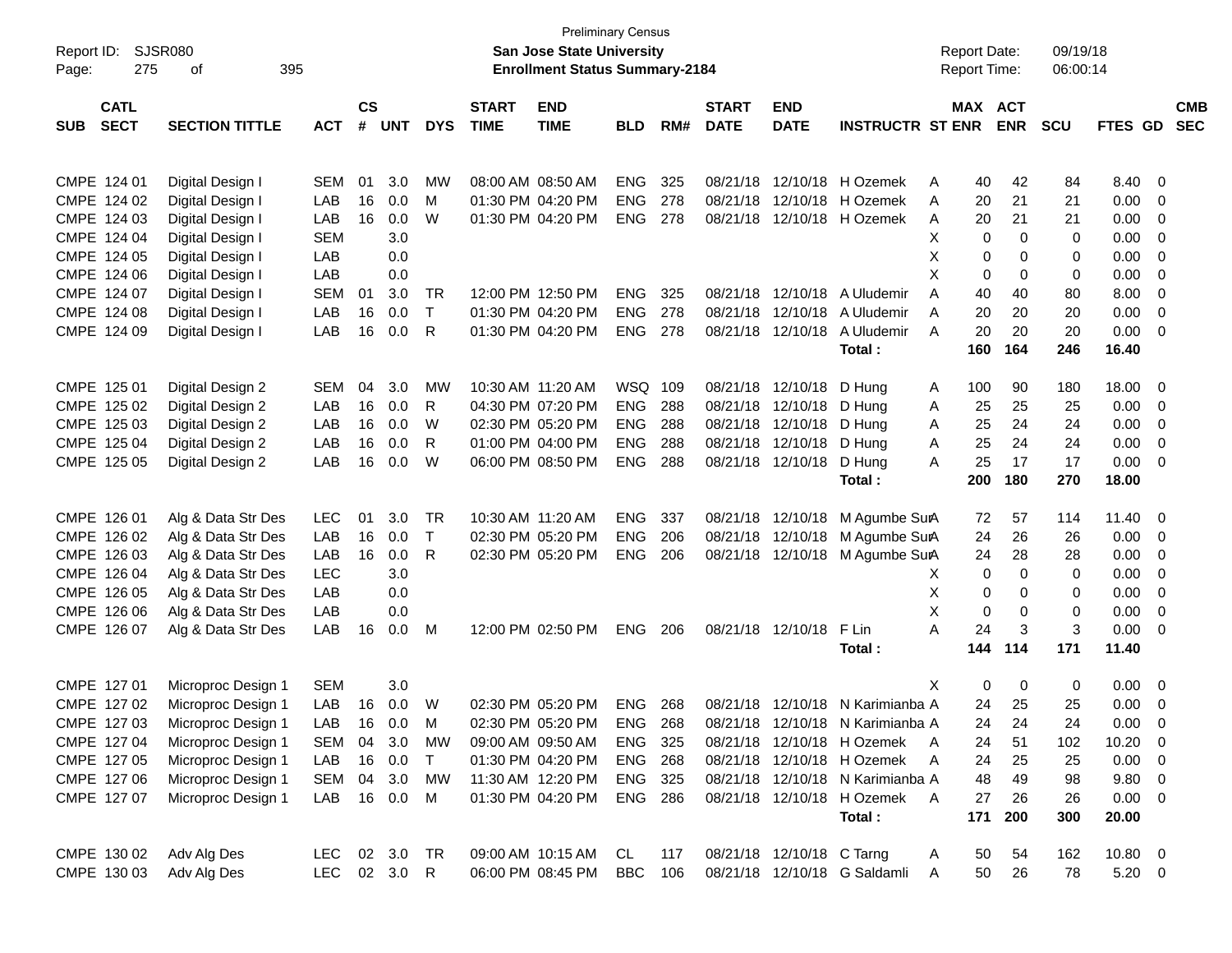| Report ID:<br>Page:                      | <b>SJSR080</b><br>395<br>276<br>οf                         |               |                    |            |            |                             | <b>San Jose State University</b><br><b>Enrollment Status Summary-2184</b> | <b>Preliminary Census</b> |      |                             |                           |                            |              | <b>Report Date:</b><br><b>Report Time:</b> |                | 09/19/18<br>06:00:14 |          |                          |
|------------------------------------------|------------------------------------------------------------|---------------|--------------------|------------|------------|-----------------------------|---------------------------------------------------------------------------|---------------------------|------|-----------------------------|---------------------------|----------------------------|--------------|--------------------------------------------|----------------|----------------------|----------|--------------------------|
| <b>CATL</b><br><b>SECT</b><br><b>SUB</b> | <b>SECTION TITTLE</b>                                      | <b>ACT</b>    | $\mathsf{cs}$<br># | <b>UNT</b> | <b>DYS</b> | <b>START</b><br><b>TIME</b> | <b>END</b><br><b>TIME</b>                                                 | <b>BLD</b>                | RM#  | <b>START</b><br><b>DATE</b> | <b>END</b><br><b>DATE</b> | <b>INSTRUCTR ST ENR</b>    |              | MAX ACT                                    | <b>ENR</b>     | <b>SCU</b>           | FTES GD  | <b>CMB</b><br><b>SEC</b> |
|                                          |                                                            |               |                    |            |            |                             |                                                                           |                           |      |                             |                           | Total:                     |              | 100                                        | 80             | 240                  | 16.00    |                          |
| CMPE 131 01                              | Software Engr I                                            | SEM           | 04                 | 3.0        | TR         |                             | 03:00 PM 04:15 PM                                                         | <b>ENG</b>                | 337  |                             | 08/21/18 12/10/18 B Eswar |                            | A            | 50                                         | 43             | 129                  | 8.60     | $0\,C$                   |
| 131 01<br>SE                             | Software Engr I                                            | SEM           | 04                 | 3.0        | TR         |                             | 03:00 PM 04:15 PM                                                         | <b>ENG</b>                | 337  |                             | 08/21/18 12/10/18         | B Eswar                    | A            | 0                                          | 8              | 24                   | 1.60     | $0\,C$                   |
| CMPE 131 02                              | Software Engr I                                            | SEM           | 04                 | 3.0        | M          |                             | 06:00 PM 08:45 PM                                                         | CL.                       | 226  |                             | 08/21/18 12/10/18         | K Nguyen                   | A            | 50                                         | 43             | 129                  | 8.60     | $0\,C$                   |
| SE<br>131 02                             | Software Engr I                                            | SEM           | 04                 | 3.0        | м          |                             | 06:00 PM 08:45 PM                                                         | CL.                       | 226  |                             |                           | 08/21/18 12/10/18 K Nguyen | A            | 0                                          | 3              | 9                    | 0.60     | 0 <sup>C</sup>           |
| CMPE 131 03                              | Software Engr I                                            | SEM           | 04                 | 3.0        | <b>TR</b>  |                             | 01:30 PM 02:45 PM                                                         | <b>ENG</b>                | 337  |                             | 08/21/18 12/10/18 H Li    |                            | Α            | 50                                         | 39             | 117                  | 7.80     | 0 <sup>C</sup>           |
| SE<br>131 03                             | Software Engr I                                            | SEM           | 04                 | 3.0        | <b>TR</b>  |                             | 01:30 PM 02:45 PM                                                         | <b>ENG</b>                | 337  | 08/21/18                    | 12/10/18                  | HLi                        | Α            | 0                                          | 6              | 18                   | 1.20     | 0 <sup>C</sup>           |
| CMPE 131 04                              | Software Engr I                                            | SEM           | 04                 | 3.0        | W          |                             | 06:00 PM 08:45 PM                                                         | <b>ENG</b>                | 325  | 08/21/18                    | 12/10/18                  | W Yu                       | Α            | 50                                         | 33             | 99                   | 6.60     | 0 <sup>C</sup>           |
| SE<br>131 04                             | Software Engr I                                            | SEM           | 04                 | 3.0        | W          |                             | 06:00 PM 08:45 PM                                                         | <b>ENG</b>                | 325  |                             | 08/21/18 12/10/18         | W Yu                       | A            | 0                                          | 14             | 42                   | 2.80     | 0 <sup>C</sup>           |
| CMPE 131 05                              | Software Engr I                                            | SEM           | 04                 | 3.0        | R          |                             | 06:00 PM 08:45 PM                                                         | CL.                       | 226  |                             | 08/21/18 12/10/18 F Butt  |                            | A            | 50                                         | 21             | 63                   | 4.20     | 0 <sup>C</sup>           |
| <b>SE</b><br>131 05                      | Software Engr I                                            | <b>SEM</b>    | 04                 | 3.0        | R          |                             | 06:00 PM 08:45 PM                                                         | <b>CL</b>                 | 226  |                             | 08/21/18 12/10/18         | F Butt                     | A            | 0                                          | $\mathbf 0$    | 0                    | 0.00     | $0\,C$                   |
|                                          |                                                            |               |                    |            |            |                             |                                                                           |                           |      |                             |                           | Total:                     |              | 250                                        | 210            | 630                  | 42.00    |                          |
| CMPE 132 01                              | Inf Security                                               | SEM           | 04                 | 3.0        | MW         |                             | 03:00 PM 04:15 PM                                                         | <b>DMH</b>                | 149A |                             | 08/21/18 12/10/18         | Y Park                     | Α            | 45                                         | 41             | 123                  | 8.20 0   |                          |
|                                          |                                                            |               |                    |            |            |                             |                                                                           |                           |      |                             |                           | Total:                     |              | 45                                         | 41             | 123                  | 8.20     |                          |
| CMPE 133 01                              | Software Engr II                                           | SEM           | 04                 | 3.0        | T          |                             | 02:30 PM 04:15 PM                                                         | ENG                       | 325  |                             | 08/21/18 12/10/18 H Meng  |                            | A            | 50                                         | 18             | 36                   | 3.60     | $0\,C$                   |
| SE<br>13301                              | Software Engr II                                           | <b>SEM</b>    | 04                 | 3.0        | T          |                             | 02:30 PM 04:15 PM                                                         | <b>ENG</b>                | 325  |                             | 08/21/18 12/10/18 H Meng  |                            | A            | 0                                          | 18             | 36                   | 3.60     | $0\,C$                   |
| CMPE 133 02                              | Software Engr II                                           | LAB           | 16                 | 0.0        | M          |                             | 10:30 AM 01:20 PM                                                         | <b>ENG</b>                | 489  |                             | 08/21/18 12/10/18 H Meng  |                            | A            | 25                                         | 9              | 9                    | 0.00     | $0\,C$                   |
| 133 02<br>SE                             | Software Engr II                                           | LAB           | 16                 | 0.0        | M          |                             | 10:30 AM 01:20 PM                                                         | <b>ENG</b>                | 489  |                             | 08/21/18 12/10/18 H Meng  |                            | A            | 0                                          | 6              | 6                    | 0.00     | 0 <sup>C</sup>           |
| CMPE 133 03                              | Software Engr II                                           | LAB           | 16                 | 0.0        | W          |                             | 10:30 AM 01:20 PM                                                         | <b>ENG</b>                | 489  |                             | 08/21/18 12/10/18 H Meng  |                            | Α            | 25                                         | 9              | 9                    | 0.00     | 0 <sup>C</sup>           |
| SE<br>133 03                             | Software Engr II                                           | LAB           | 16                 | 0.0        | W          |                             | 10:30 AM 01:20 PM                                                         | <b>ENG</b>                | 489  |                             | 08/21/18 12/10/18 H Meng  |                            | A            | 0                                          | 12             | 12                   | 0.00     | 0 <sup>C</sup>           |
| CMPE 133 04                              | Software Engr II                                           | <b>SEM</b>    | 04                 | 3.0        | F          |                             | 03:00 PM 04:45 PM                                                         | <b>ENG</b>                | 325  |                             | 08/21/18 12/10/18         | B Eswar                    | Α            | 40                                         | 21             | 42                   | 4.20     | 0 <sup>C</sup>           |
| SE<br>133 04                             | Software Engr II                                           | SEM           | 04                 | 3.0        | F          |                             | 03:00 PM 04:45 PM                                                         | <b>ENG</b>                | 325  |                             | 08/21/18 12/10/18 B Eswar |                            | A            | 0                                          | 20             | 40                   | 4.00     | 0 <sup>C</sup>           |
| CMPE 133 05                              | Software Engr II                                           | LAB           | 16                 | 0.0        | F          |                             | 05:00 PM 07:50 PM                                                         | <b>ENG</b>                | 325  |                             | 08/21/18 12/10/18 B Eswar |                            | A            | 40                                         | 21             | 21                   | 0.00     | 0 <sup>C</sup>           |
| <b>SE</b><br>133 05                      | Software Engr II                                           | LAB           | 16                 | 0.0        | F          |                             | 05:00 PM 07:50 PM                                                         | <b>ENG</b>                | 325  |                             | 08/21/18 12/10/18         | <b>B</b> Eswar             | A            | 0                                          | 20             | 20                   | 0.00     | $0\,C$                   |
|                                          |                                                            |               |                    |            |            |                             |                                                                           |                           |      |                             |                           | Total:                     |              | 180                                        | 154            | 231                  | 15.40    |                          |
|                                          |                                                            |               |                    |            |            |                             |                                                                           |                           |      |                             |                           |                            |              |                                            |                |                      |          |                          |
| CMPE 135 01                              | Obj Orient Anl Des                                         | SEM           | 04                 | 3.0        | TR         |                             | 01:30 PM 02:45 PM                                                         | <b>ENG</b>                | 301  |                             | 08/21/18 12/10/18         | R Mak                      | Α            | 40                                         | 32             | 96                   | 6.40     | $0\,C$                   |
| <b>SE</b><br>135 01                      | Obj Orient Anl Des                                         | SEM 04 3.0 TR |                    |            |            |                             | 01:30 PM 02:45 PM                                                         | ENG 301                   |      |                             | 08/21/18 12/10/18 R Mak   |                            | A            | $\Omega$                                   | $\Omega$       | $\Omega$             | 0.00     | $0\,$ C                  |
|                                          |                                                            |               |                    |            |            |                             |                                                                           |                           |      |                             |                           | Total:                     |              | 40                                         | 32             | 96                   | 6.40     |                          |
| CMPE 137 01                              | Mobile Software Engi SEM 05 3.0 W                          |               |                    |            |            |                             | 03:00 PM 05:45 PM YUH 124                                                 |                           |      |                             | 08/21/18 12/10/18 K Perry |                            | A            | 50                                         | 36             | 108                  | 7.20 0 C |                          |
| 13701<br><b>SE</b>                       | Mobile Software Engi SEM 05 3.0 W                          |               |                    |            |            |                             | 03:00 PM 05:45 PM YUH 124                                                 |                           |      |                             | 08/21/18 12/10/18 K Perry |                            | $\mathsf{A}$ | 0                                          | $\overline{2}$ | 6                    | 0.40 0 C |                          |
|                                          |                                                            |               |                    |            |            |                             |                                                                           |                           |      |                             |                           | Total:                     |              | 50                                         | 38             | 114                  | 7.60     |                          |
| CMPE 138 01                              | Database Systems I SEM 04 3.0 TR 04:30 PM 05:45 PM ENG 301 |               |                    |            |            |                             |                                                                           |                           |      |                             | 08/21/18 12/10/18 KLi     |                            | A            | 40                                         | 40             | 120                  | 8.20 4   |                          |
|                                          |                                                            |               |                    |            |            |                             |                                                                           |                           |      |                             |                           | Total:                     |              | 40                                         | 40             | 120                  | 8.20     |                          |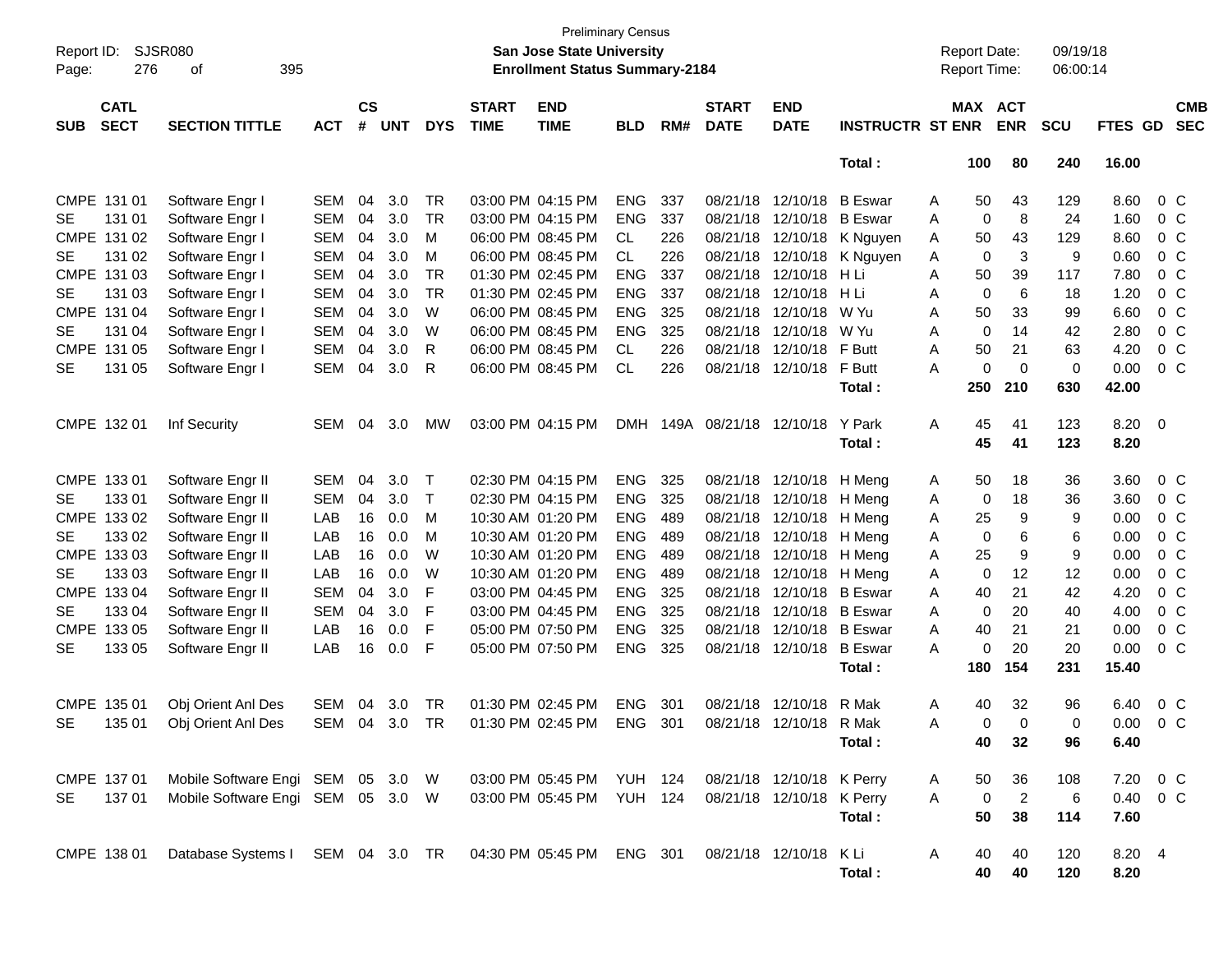| Report ID:<br>277<br>Page:                                                                       | <b>SJSR080</b><br>395<br>οf                                                                                                                            |                                                             |                             |                                 |                              |                             | <b>Preliminary Census</b><br><b>San Jose State University</b><br><b>Enrollment Status Summary-2184</b> |                                                      |                          |                                              |                                                                               |                                                | <b>Report Date:</b><br><b>Report Time:</b>                        |                                      | 09/19/18<br>06:00:14                    |                                                     |                                                            |
|--------------------------------------------------------------------------------------------------|--------------------------------------------------------------------------------------------------------------------------------------------------------|-------------------------------------------------------------|-----------------------------|---------------------------------|------------------------------|-----------------------------|--------------------------------------------------------------------------------------------------------|------------------------------------------------------|--------------------------|----------------------------------------------|-------------------------------------------------------------------------------|------------------------------------------------|-------------------------------------------------------------------|--------------------------------------|-----------------------------------------|-----------------------------------------------------|------------------------------------------------------------|
| <b>CATL</b><br><b>SECT</b><br><b>SUB</b>                                                         | <b>SECTION TITTLE</b>                                                                                                                                  | <b>ACT</b>                                                  | $\mathbf{c}\mathbf{s}$<br># | <b>UNT</b>                      | <b>DYS</b>                   | <b>START</b><br><b>TIME</b> | <b>END</b><br><b>TIME</b>                                                                              | <b>BLD</b>                                           | RM#                      | <b>START</b><br><b>DATE</b>                  | <b>END</b><br><b>DATE</b>                                                     | <b>INSTRUCTR ST ENR</b>                        | MAX ACT                                                           | <b>ENR</b>                           | <b>SCU</b>                              | FTES GD                                             | <b>CMB</b><br><b>SEC</b>                                   |
| CMPE 139 01<br>139 01<br><b>SE</b>                                                               | FundamDataMining<br>FundamDataMining                                                                                                                   | LEC<br><b>LEC</b>                                           | 02<br>02                    | 3.0<br>3.0                      | MW<br>МW                     |                             | 12:00 PM 01:15 PM<br>12:00 PM 01:15 PM                                                                 | <b>DMH</b><br><b>DMH</b>                             | 164<br>164               | 08/21/18<br>08/21/18                         | 12/10/18<br>12/10/18                                                          | G Guzun<br>G Guzun<br>Total:                   | 30<br>Α<br>A<br>0<br>30                                           | 24<br>$\mathbf 0$<br>24              | 72<br>$\mathbf 0$<br>72                 | 4.85<br>0.00<br>4.85                                | 1 C<br>0 <sup>o</sup>                                      |
| CMPE 140 01<br>CMPE 140 02<br>CMPE 140 03<br>CMPE 140 04                                         | Comp Arch & Design<br>Comp Arch & Design<br>Comp Arch & Design<br>Comp Arch & Design                                                                   | <b>SEM</b><br>LAB<br>LAB<br>LAB                             | 04<br>16<br>16<br>16        | 3.0<br>0.0<br>0.0<br>0.0        | MW<br>M<br>M<br>$\mathsf{T}$ |                             | 12:00 PM 12:50 PM<br>02:30 PM 05:20 PM<br>06:00 PM 08:50 PM<br>02:30 PM 05:20 PM                       | <b>ENG</b><br><b>ENG</b><br><b>ENG</b><br><b>ENG</b> | 337<br>288<br>288<br>288 | 08/21/18<br>08/21/18<br>08/21/18<br>08/21/18 | 12/10/18<br>12/10/18<br>12/10/18<br>12/10/18                                  | D Hung<br>D Hung<br>D Hung<br>D Hung<br>Total: | 75<br>Α<br>25<br>Α<br>25<br>Α<br>25<br>Α<br>150                   | 67<br>24<br>25<br>18<br>134          | 134<br>24<br>25<br>18<br>201            | 13.40<br>0.00<br>0.00<br>0.00<br>13.40              | $\overline{\mathbf{0}}$<br>0<br>0<br>0                     |
| CMPE 142 01<br>CMPE 142 02<br>CMPE 142 03<br>CMPE 142 04<br>CMPE 142 05                          | <b>Operating Systems</b><br><b>Operating Systems</b><br><b>Operating Systems</b><br><b>Operating Systems</b><br><b>Operating Systems</b>               | <b>SEM</b><br><b>SEM</b><br><b>SEM</b><br><b>SEM</b><br>SEM | 04<br>04                    | 3.0<br>3.0<br>3.0<br>3.0<br>3.0 | $\top$<br>МW                 |                             | 06:00 PM 08:45 PM<br>07:30 PM 08:45 PM                                                                 | <b>CL</b><br><b>BBC</b>                              | 310<br>125               |                                              | 08/21/18 12/10/18<br>08/21/18 12/10/18                                        | J Gomez<br>J Gomez                             | Х<br>0<br>Α<br>50<br>X<br>0<br>Χ<br>0<br>A<br>40                  | 0<br>45<br>0<br>0<br>19              | 0<br>135<br>0<br>0<br>57                | 0.00<br>9.15<br>0.00<br>0.00<br>3.85                | $\overline{\mathbf{0}}$<br>-3<br>0<br>0<br>-1              |
| CMPE 146 01<br>CMPE 146 02<br>CMPE 146 03                                                        | RT Embedded CoDes SEM<br>RT Embedded CoDes LAB<br>RT Embedded CoDes LAB                                                                                |                                                             | 04<br>16                    | 3.0<br>0.0<br>0.0               | F<br>F                       |                             | 08:00 AM 09:40 AM<br>09:50 AM 12:40 PM                                                                 | <b>ENG</b><br><b>ENG</b>                             | 337<br>405               | 08/21/18<br>08/21/18                         | 12/10/18<br>12/10/18 P Kang                                                   | Total:<br>P Kang                               | 90<br>30<br>Α<br>30<br>Α<br>х<br>0                                | 64<br>30<br>30<br>0                  | 192<br>60<br>30<br>0                    | 13.00<br>6.00<br>0.00<br>0.00                       | $\overline{\phantom{0}}$<br>0<br>0                         |
| CMPE 146 04<br>CMPE 146 05<br>CMPE 146 06                                                        | RT Embedded CoDes SEM<br>RT Embedded CoDes LAB<br>RT Embedded CoDes LAB                                                                                |                                                             | 04<br>16<br>16              | 3.0<br>0.0<br>0.0               | MW<br>M<br>$\top$            |                             | 01:30 PM 02:20 PM<br>06:00 PM 08:50 PM<br>06:00 PM 08:50 PM                                            | <b>CL</b><br><b>ENG</b><br><b>ENG</b>                | 310<br>405<br>405        | 08/21/18<br>08/21/18<br>08/21/18             | 12/10/18<br>12/10/18<br>12/10/18                                              | K Liu<br>K Server<br>K Liu<br>Total:           | 50<br>Α<br>25<br>Α<br>A<br>25<br>160                              | 40<br>26<br>14<br>140                | 80<br>26<br>14<br>210                   | 8.00<br>0.00<br>0.00<br>14.00                       | 0<br>0<br>0                                                |
| CMPE 148 01<br>SE<br>148 01<br>CMPE 148 02<br><b>SE</b><br>148 02<br>CMPE 148 03<br>148 03<br>SE | <b>Comptr Networks I</b><br><b>Comptr Networks I</b><br><b>Comptr Networks I</b><br><b>Comptr Networks I</b><br>Comptr Networks I<br>Comptr Networks I | <b>SEM</b><br><b>SEM</b><br><b>SEM</b><br><b>SEM</b><br>SEM | 04<br>04<br>- 04            | 3.0<br>3.0<br>3.0<br>3.0<br>3.0 | TR<br>TR<br>MW               |                             | 03:00 PM 04:15 PM<br>03:00 PM 04:15 PM<br>04:30 PM 05:45 PM<br>SEM 04 3.0 MW 04:30 PM 05:45 PM BBC 108 | <b>BBC</b><br><b>BBC</b><br><b>BBC</b>               | 322<br>322<br>108        | 08/21/18<br>08/21/18                         | 12/10/18<br>12/10/18<br>08/21/18 12/10/18 F Lin<br>08/21/18 12/10/18 F Lin    | R Fatoohi<br>R Fatoohi<br>Total:               | Х<br>0<br>Χ<br>0<br>Α<br>60<br>0<br>Α<br>60<br>Α<br>0<br>Α<br>120 | 0<br>0<br>38<br>8<br>50<br>10<br>106 | 0<br>0<br>114<br>24<br>150<br>30<br>318 | 0.00<br>0.00<br>7.60<br>1.60<br>10.00<br>21.20      | 0<br>0<br>$0\,$ C<br>$0\,$ C<br>$0\,C$<br>$2.00 \t 0 \t C$ |
| CMPE 152 01<br>CMPE 152 02<br>CMPE 152 03                                                        | Compiler Design<br>Compiler Design<br>Compiler Design                                                                                                  | SEM 04 3.0<br>LAB<br>LAB                                    | 16                          | 0.0<br>16 0.0                   | <b>TR</b><br>$\top$<br>R     |                             | 04:30 PM 05:20 PM<br>06:00 PM 08:50 PM<br>06:00 PM 08:50 PM                                            | ENG 343<br><b>ENG</b><br><b>ENG 206</b>              | 206                      |                                              | 08/21/18 12/10/18 R Mak<br>08/21/18 12/10/18 R Mak<br>08/21/18 12/10/18 R Mak | Total:                                         | 60<br>A<br>30<br>A<br>30<br>A<br>120                              | 60<br>29<br>31<br>120                | 120<br>29<br>31<br>180                  | $12.00 \t 0$<br>$0.00 \t 0$<br>$0.00 \t 0$<br>12.00 |                                                            |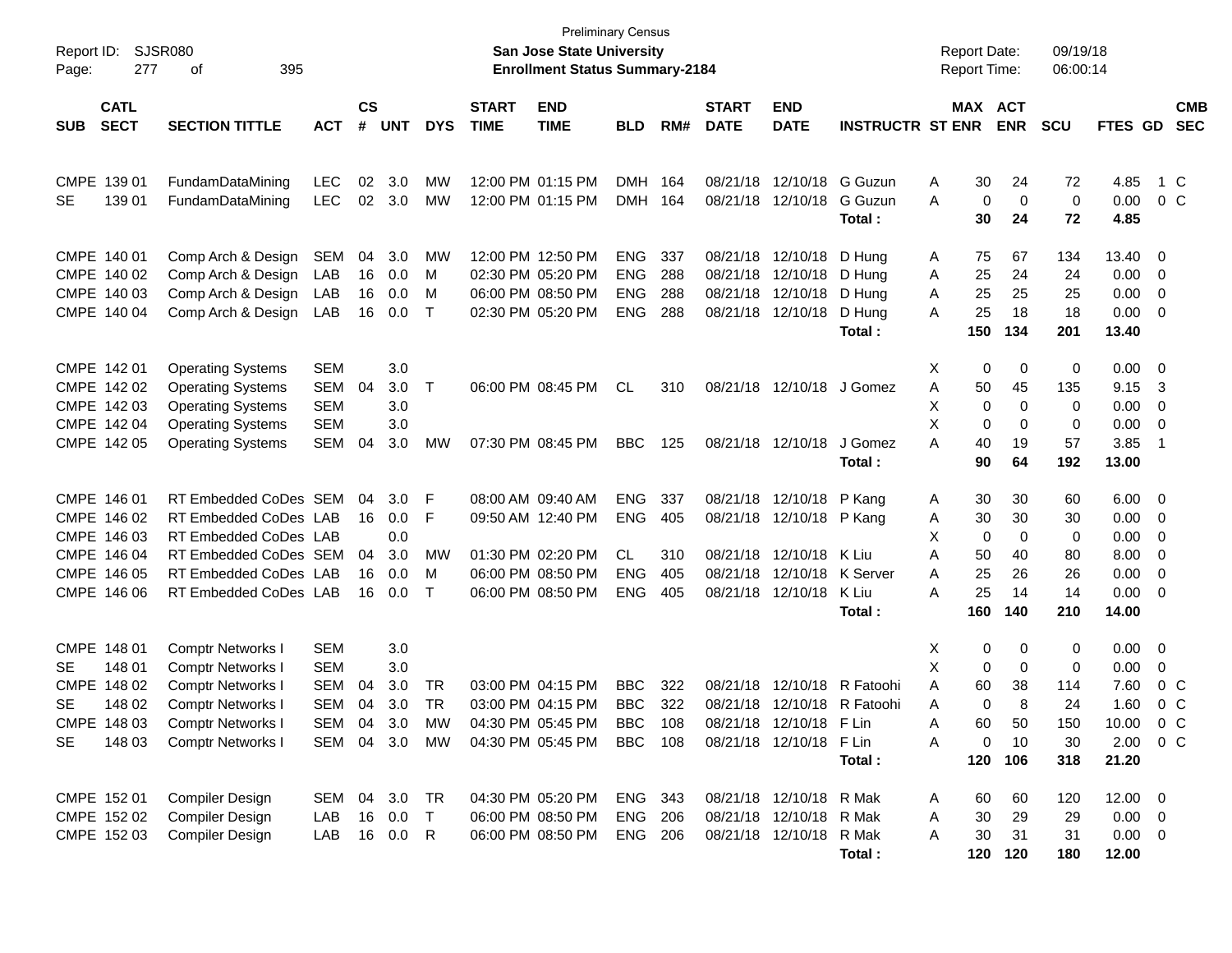| Report ID:<br>278<br>Page:                                                   | <b>SJSR080</b><br>395<br>οf                                                                                          |                                                      |                      |                          |                                                      |                             | <b>Preliminary Census</b><br>San Jose State University<br><b>Enrollment Status Summary-2184</b> |                                                      |                          |                                  |                                                                                               |                                        | <b>Report Date:</b><br><b>Report Time:</b> |                                                | 09/19/18<br>06:00:14              |                                       |                                       |
|------------------------------------------------------------------------------|----------------------------------------------------------------------------------------------------------------------|------------------------------------------------------|----------------------|--------------------------|------------------------------------------------------|-----------------------------|-------------------------------------------------------------------------------------------------|------------------------------------------------------|--------------------------|----------------------------------|-----------------------------------------------------------------------------------------------|----------------------------------------|--------------------------------------------|------------------------------------------------|-----------------------------------|---------------------------------------|---------------------------------------|
| <b>CATL</b><br><b>SECT</b><br><b>SUB</b>                                     | <b>SECTION TITTLE</b>                                                                                                | <b>ACT</b>                                           | $\mathsf{cs}$<br>#   | <b>UNT</b>               | <b>DYS</b>                                           | <b>START</b><br><b>TIME</b> | <b>END</b><br><b>TIME</b>                                                                       | <b>BLD</b>                                           | RM#                      | <b>START</b><br><b>DATE</b>      | <b>END</b><br><b>DATE</b>                                                                     | <b>INSTRUCTR ST ENR</b>                |                                            | MAX ACT<br><b>ENR</b>                          | <b>SCU</b>                        | FTES GD                               | <b>CMB</b><br><b>SEC</b>              |
| CMPE 163 01<br>163 01<br><b>SE</b>                                           | Intro CG & AR<br>Intro CG & AR                                                                                       | SEM<br>SEM                                           | 04<br>04             | 3.0<br>3.0               | R<br>R                                               |                             | 03:00 PM 05:45 PM<br>03:00 PM 05:45 PM                                                          | <b>BBC</b><br><b>BBC</b>                             | 324<br>324               | 08/21/18                         | 12/10/18<br>08/21/18 12/10/18                                                                 | H Li<br>H Li<br>Total :                | Α<br>50<br>A<br>50                         | 15<br>$\mathbf 0$<br>$\mathbf 0$<br>15         | 45<br>$\mathbf 0$<br>45           | 3.00<br>0.00<br>3.00                  | $0\,$ C<br>$0\,C$                     |
| CMPE 165 01<br>165 01<br>SE.<br>CMPE 165 02<br>165 02<br><b>SE</b>           | SW Engl Process Mgt SEM<br>SW Engl Process Mgt SEM<br>SW Engl Process Mgt SEM<br>SW Engl Process Mgt SEM             |                                                      | 04<br>04<br>04<br>04 | 3.0<br>3.0<br>3.0<br>3.0 | MW<br>MW<br>$\top$<br>$\top$                         |                             | 01:30 PM 02:45 PM<br>01:30 PM 02:45 PM<br>06:00 PM 08:45 PM<br>06:00 PM 08:45 PM                | <b>ENG</b><br><b>ENG</b><br><b>DMH</b><br><b>DMH</b> | 325<br>325<br>348<br>348 | 08/21/18                         | 08/21/18 12/10/18 H Meng<br>12/10/18 H Meng<br>08/21/18 12/10/18 B Eswar<br>08/21/18 12/10/18 | <b>B</b> Eswar<br>Total:               | 50<br>A<br>A<br>A<br>45<br>A<br>95         | 25<br>0<br>23<br>29<br>0<br>15<br>92           | 75<br>69<br>87<br>45<br>276       | 5.00<br>4.60<br>5.80<br>3.00<br>18.40 | $0\,C$<br>$0\,C$<br>$0\,C$<br>$0\,C$  |
| CMPE 172 01<br>172 01<br>SE.<br>CMPE 172 02<br>172 02<br>SE.                 | <b>Enterprise Software</b><br><b>Enterprise Software</b><br><b>Enterprise Software</b><br><b>Enterprise Software</b> | LEC<br>LEC<br><b>LEC</b><br><b>LEC</b>               | 02<br>02<br>02<br>02 | 3.0<br>3.0<br>3.0<br>3.0 | TR<br><b>TR</b><br><b>TR</b><br><b>TR</b>            |                             | 09:00 AM 10:15 AM<br>09:00 AM 10:15 AM<br>07:30 AM 08:45 AM<br>07:30 AM 08:45 AM                | <b>ENG</b><br><b>ENG</b><br><b>ENG</b><br><b>ENG</b> | 325<br>325<br>325<br>325 | 08/21/18<br>08/21/18<br>08/21/18 | 12/10/18 A Bond<br>12/10/18 A Bond<br>12/10/18 A Bond<br>08/21/18 12/10/18 A Bond             | Total:                                 | 45<br>A<br>A<br>45<br>A<br>Α<br>90         | 29<br>0<br>18<br>22<br>$\mathbf 0$<br>13<br>82 | 87<br>54<br>66<br>39<br>246       | 5.80<br>3.60<br>4.40<br>2.60<br>16.40 | $0\,C$<br>$0\,C$<br>$0\,C$<br>$0\,$ C |
| CMPE 180 01<br>180 01<br>SE.<br><b>CMPE</b><br>180 02<br><b>SE</b><br>180 02 | <b>Individual Studies</b><br><b>Individual Studies</b><br><b>Individual Studies</b><br><b>Individual Studies</b>     | <b>SUP</b><br><b>SUP</b><br><b>SUP</b><br><b>SUP</b> | 36<br>36<br>36<br>36 | 1.0<br>1.0<br>3.0<br>3.0 | <b>TBA</b><br><b>TBA</b><br><b>TBA</b><br><b>TBA</b> |                             |                                                                                                 |                                                      |                          | 08/21/18                         | 08/21/18 12/10/18<br>08/21/18 12/10/18<br>12/10/18 S Meldal<br>08/21/18 12/10/18 S Meldal     | Total :                                | 15<br>A<br>A<br>A<br>15<br>Α<br>30         | 0<br>0<br>0<br>11<br>0<br>$\mathbf 0$<br>11    | 0<br>0<br>33<br>$\mathbf 0$<br>33 | 0.00<br>0.00<br>2.20<br>0.00<br>2.20  | 0 C<br>0 C<br>$0\,C$<br>$0\,$ C       |
| CMPE 180A 01<br>CMPE 180A 02                                                 | Data Struc/Alg C++<br>Data Struc/Alg C++                                                                             | LEC<br><b>LEC</b>                                    | 01<br>01             | 3.0<br>3.0               | R<br>F                                               |                             | 06:00 PM 08:45 PM<br>09:45 AM 12:30 PM                                                          | <b>ENG</b><br><b>ENG</b>                             | 189<br>337               | 08/21/18                         | 12/10/18<br>08/21/18 12/10/18                                                                 | J Gomez<br>F Lin<br>Total :            | 90<br>Α<br>A<br>60<br>150                  | 90<br>46<br>136                                | 270<br>138<br>408                 | 22.50 90<br>11.50 46<br>34.00         |                                       |
| CMPE 180B 01                                                                 | Database Systems                                                                                                     | <b>LEC</b>                                           | 01                   | 3.0                      | R                                                    |                             | 01:30 PM 04:15 PM                                                                               | <b>ENG</b>                                           | 325                      |                                  | 08/21/18 12/10/18                                                                             | M Fayad<br>Total:                      | 50<br>Α<br>50                              | 36<br>36                                       | 108<br>108                        | 8.95 35<br>8.95                       |                                       |
|                                                                              | CMPE 180C 01 Operating Systems                                                                                       | <b>LEC</b>                                           | 01                   | 3.0                      | -F                                                   |                             | 01:00 PM 03:45 PM                                                                               | <b>ENG</b>                                           | 337                      | 08/21/18                         | 12/10/18                                                                                      | H Li<br>Total :                        | Α<br>90                                    | 90<br>90<br>90                                 | 270<br>270                        | 22.50 90<br>22.50                     |                                       |
| CMPE 180D 01 Digital Design<br>CMPE 180D 02 Digital Design                   |                                                                                                                      | <b>LEC</b><br><b>LEC</b>                             | 01                   | 3.0<br>3.0 M             |                                                      |                             | 06:00 PM 08:45 PM DMH 227                                                                       |                                                      |                          |                                  |                                                                                               | 08/21/18 12/10/18 H Abuzaina<br>Total: | X<br>70<br>$\mathsf{A}$<br>70              | 0<br>0<br>71<br>71                             | 0<br>213<br>213                   | $0.00 \t 0$<br>17.75 71<br>17.75      |                                       |
| CMPE 187 01<br>18701<br>SE                                                   | Soft Quality Engr<br>Soft Quality Engr                                                                               | SEM 04<br>SEM 04                                     |                      | 3.0<br>3.0               | MW<br>MW                                             |                             | 09:00 AM 10:15 AM<br>09:00 AM 10:15 AM                                                          | ENG 337<br>ENG 337                                   |                          |                                  | 08/21/18 12/10/18 T Karra<br>08/21/18 12/10/18 T Karra                                        | Total:                                 | 70<br>A<br>A                               | 41<br>$\mathbf 0$<br>20<br>61<br>70            | 123<br>60<br>183                  | 12.20                                 | 8.20 0 C<br>4.00 0 C                  |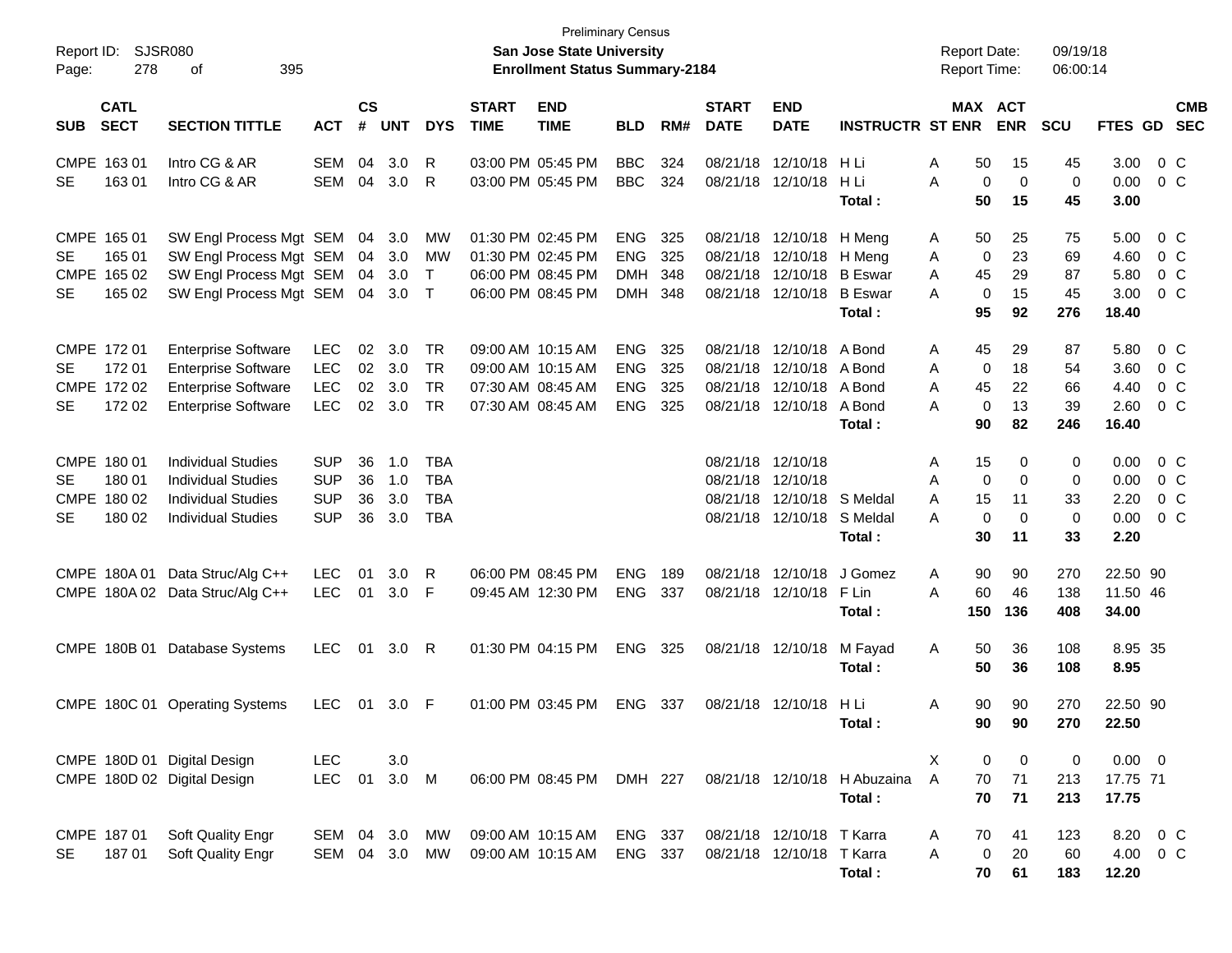| Report ID:<br>Page:      | 279                        | SJSR080<br>395<br>of                                                                                          |                                        |                             |                          |                  |                                        | <b>Preliminary Census</b><br>San Jose State University<br><b>Enrollment Status Summary-2184</b> |                                                      |                          |                                  |                                                       |                                                            | <b>Report Date:</b><br><b>Report Time:</b> |                           |                             | 09/19/18<br>06:00:14        |                                           |                              |
|--------------------------|----------------------------|---------------------------------------------------------------------------------------------------------------|----------------------------------------|-----------------------------|--------------------------|------------------|----------------------------------------|-------------------------------------------------------------------------------------------------|------------------------------------------------------|--------------------------|----------------------------------|-------------------------------------------------------|------------------------------------------------------------|--------------------------------------------|---------------------------|-----------------------------|-----------------------------|-------------------------------------------|------------------------------|
| <b>SUB</b>               | <b>CATL</b><br><b>SECT</b> | <b>SECTION TITTLE</b>                                                                                         | <b>ACT</b>                             | $\mathsf{cs}$<br>$\pmb{\#}$ | <b>UNT</b>               | <b>DYS</b>       | <b>START</b><br><b>TIME</b>            | <b>END</b><br><b>TIME</b>                                                                       | <b>BLD</b>                                           | RM#                      | <b>START</b><br><b>DATE</b>      | <b>END</b><br><b>DATE</b>                             | <b>INSTRUCTR ST ENR</b>                                    |                                            |                           | MAX ACT<br><b>ENR</b>       | <b>SCU</b>                  | <b>FTES GD</b>                            | <b>CMB</b><br><b>SEC</b>     |
| CMPE 188 01<br><b>SE</b> | 18801                      | Mach Learning/BD<br>Mach Learning/BD                                                                          | LEC.<br><b>LEC</b>                     | 02<br>02                    | 3.0<br>3.0               | TR<br>TR         | 10:30 AM 11:45 AM<br>10:30 AM 11:45 AM |                                                                                                 | <b>ENG</b><br><b>ENG</b>                             | 340<br>340               | 08/21/18<br>08/21/18             | 12/10/18<br>12/10/18                                  | M Eirinaki<br>M Eirinaki<br>Total:                         | A<br>A                                     | 40<br>0<br>40             | 40<br>$\mathbf 0$<br>40     | 120<br>0<br>120             | 8.00<br>0.00<br>8.00                      | $0\,$ C<br>0 C               |
| CMPE 189 01              |                            | Spcl Topics in CmpE                                                                                           | SEM                                    | 04                          | 3.0                      | TR               |                                        | 03:00 PM 04:15 PM                                                                               | <b>ENG</b>                                           | 301                      | 08/21/18                         | 12/10/18                                              | G Saldamli<br>Total:                                       | Α                                          | 30<br>30                  | 18<br>18                    | 54<br>54                    | 3.60 0<br>3.60                            |                              |
| <b>SE</b><br><b>SE</b>   | CMPE 195A 01<br>195A 01    | Sr Design Project I<br>Sr Design Project I<br>CMPE 195A 02 Sr Design Project I<br>195A 02 Sr Design Project I | LAB<br>LAB<br>LAB<br>LAB               | 16<br>16<br>16<br>16        | 1.0<br>1.0<br>2.0<br>2.0 | W<br>W<br>W<br>W |                                        | 06:00 PM 08:45 PM<br>06:00 PM 08:45 PM<br>06:00 PM 08:45 PM<br>06:00 PM 08:45 PM                | <b>ENG</b><br><b>ENG</b><br><b>ENG</b><br><b>ENG</b> | 337<br>337<br>337<br>337 | 08/21/18<br>08/21/18<br>08/21/18 | 12/10/18<br>12/10/18<br>12/10/18<br>08/21/18 12/10/18 | R Fatoohi<br>R Fatoohi<br>R Fatoohi<br>R Fatoohi<br>Total: | A<br>A<br>A<br>A                           | 70<br>0<br>70<br>0<br>140 | 60<br>14<br>33<br>26<br>133 | 60<br>14<br>66<br>52<br>192 | 4.00<br>0.93<br>4.40<br>3.47<br>12.80     | 0 C<br>0 C<br>$0\,$ C<br>0 C |
| <b>CMPE</b><br><b>SE</b> |                            | 195B 01 Sr Design Project II<br>195B 01 Sr Design Project II                                                  | LAB<br>LAB                             | 16<br>16                    | 3.0<br>3.0               | W<br>W           |                                        | 06:00 PM 08:45 PM<br>06:00 PM 08:45 PM                                                          | <b>ENG</b><br><b>ENG</b>                             | 337<br>337               | 08/21/18                         | 12/10/18<br>08/21/18 12/10/18                         | R Fatoohi<br>R Fatoohi<br>Total:                           | A<br>A                                     | 70<br>$\mathbf 0$<br>70   | 39<br>27<br>66              | 117<br>81<br>198            | 7.80<br>5.40<br>13.20                     | $0\,C$<br>0 C                |
|                          | CMPE 195F 01               | Snr Design Proj II                                                                                            | LAB                                    | 16                          | 3.0                      | W                |                                        | 06:00 PM 08:45 PM                                                                               | <b>ENG</b>                                           | 337                      |                                  | 08/21/18 12/10/18                                     | R Fatoohi<br>Total:                                        | Α                                          | 45<br>45                  | 47<br>47                    | 141<br>141                  | $9.40 \quad 0$<br>9.40                    |                              |
| CMPE 200 01              | CMPE 200 02                | Comp Architecture<br>Comp Architecture                                                                        | <b>SEM</b><br>SEM                      | 05<br>05                    | 3.0<br>3.0               | $\top$<br>M      |                                        | 06:00 PM 08:45 PM<br>06:00 PM 08:45 PM                                                          | CL<br>CL                                             | 117<br>117               |                                  | 08/21/18 12/10/18<br>08/21/18 12/10/18                | H Jeon<br><b>B</b> Hartbeck<br>Total:                      | Α<br>A                                     | 50<br>50<br>100           | 39<br>46<br>85              | 117<br>138<br>255           | 9.75 39<br>11.50 46<br>21.25              |                              |
| CMPE 202 01              | CMPE 202 02<br>CMPE 202 03 | <b>SW Systems Engr</b><br>SW Systems Engr<br>SW Systems Engr                                                  | <b>LEC</b><br><b>LEC</b><br><b>LEC</b> | 01<br>01<br>01              | 3.0<br>3.0<br>3.0        | Т<br>M<br>S      |                                        | 06:00 PM 08:45 PM<br>06:00 PM 08:45 PM<br>12:00 PM 02:45 PM                                     | <b>ENG</b><br><b>ENG</b><br><b>ENG</b>               | 337<br>337<br>189        | 08/21/18                         | 08/21/18 12/10/18<br>12/10/18<br>08/21/18 12/10/18    | M Fayad<br>M Fayad<br>P Nguyen<br>Total:                   | A<br>A<br>A                                | 65<br>80<br>65<br>210     | 79<br>92<br>62<br>233       | 237<br>276<br>186<br>699    | 19.70 78<br>23.00 92<br>15.50 62<br>58.20 |                              |
|                          | CMPE 206 01                | Comp Netwrk Design SEM 05 3.0 T                                                                               |                                        |                             |                          |                  |                                        | 06:00 PM 08:45 PM                                                                               | CL                                                   | 222                      |                                  | 08/21/18 12/10/18                                     | B Vinnakota A<br>Total:                                    |                                            | 80.<br>80                 | 43.<br>43                   | 129<br>129                  | 10.75 43<br>10.75                         |                              |
|                          | CMPE 207 01                | Net Prog & Appl                                                                                               |                                        |                             |                          |                  |                                        | LEC 04 3.0 TR  01:30 PM 02:45 PM BBC 204                                                        |                                                      |                          |                                  | 08/21/18 12/10/18 KLi                                 | Total:                                                     | A                                          | 50<br>50                  | 26<br>26                    | 78<br>78                    | 6.50 26<br>6.50                           |                              |
|                          | CMPE 208 01                | Net Arch & Proto                                                                                              | LEC 04 3.0 R                           |                             |                          |                  |                                        | 06:00 PM 08:45 PM CL                                                                            |                                                      |                          |                                  |                                                       | 222 08/21/18 12/10/18 S Silberman A<br>Total:              |                                            | 80<br>80                  | 22<br>22                    | 66<br>66                    | 5.50 22<br>5.50                           |                              |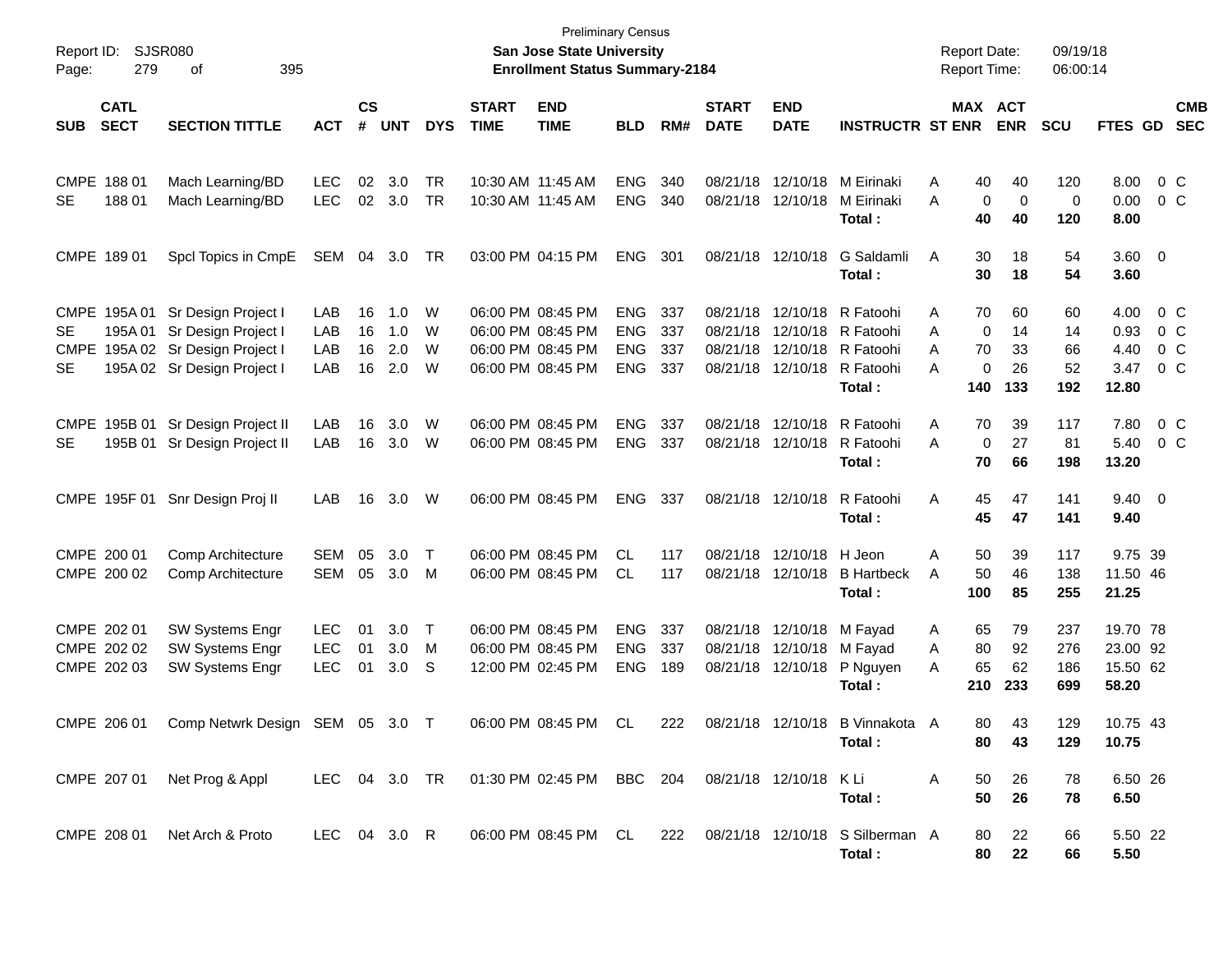| Report ID:<br>Page:                       | 280                        | <b>SJSR080</b><br>395<br>οf                                                                              |                                               |                      |                          |                                  |                             | <b>Preliminary Census</b><br><b>San Jose State University</b><br><b>Enrollment Status Summary-2184</b> |                          |                          |                                              |                                                  |                                              | <b>Report Date:</b><br><b>Report Time:</b> |                                  | 09/19/18<br>06:00:14  |                                             |                                            |                          |
|-------------------------------------------|----------------------------|----------------------------------------------------------------------------------------------------------|-----------------------------------------------|----------------------|--------------------------|----------------------------------|-----------------------------|--------------------------------------------------------------------------------------------------------|--------------------------|--------------------------|----------------------------------------------|--------------------------------------------------|----------------------------------------------|--------------------------------------------|----------------------------------|-----------------------|---------------------------------------------|--------------------------------------------|--------------------------|
| <b>SUB</b>                                | <b>CATL</b><br><b>SECT</b> | <b>SECTION TITTLE</b>                                                                                    | <b>ACT</b>                                    | $\mathsf{cs}$<br>#   | <b>UNT</b>               | <b>DYS</b>                       | <b>START</b><br><b>TIME</b> | <b>END</b><br><b>TIME</b>                                                                              | <b>BLD</b>               | RM#                      | <b>START</b><br><b>DATE</b>                  | <b>END</b><br><b>DATE</b>                        | <b>INSTRUCTR ST ENR</b>                      |                                            | MAX ACT<br><b>ENR</b>            | <b>SCU</b>            | FTES GD                                     |                                            | <b>CMB</b><br><b>SEC</b> |
| CMPE 209 01<br>EE<br>CMPE 209 02<br>EE    | 209 01<br>209 02           | <b>Network Security</b><br><b>Network Security</b><br><b>Network Security</b><br><b>Network Security</b> | LEC<br><b>LEC</b><br><b>LEC</b><br><b>LEC</b> | 01<br>01<br>01<br>01 | 3.0<br>3.0<br>3.0<br>3.0 | Т<br>T<br><b>TR</b><br><b>TR</b> |                             | 06:00 PM 08:45 PM<br>06:00 PM 08:45 PM<br>03:00 PM 04:15 PM<br>03:00 PM 04:15 PM                       | СL<br>CL<br>CL<br>CL     | 226<br>226<br>226<br>226 | 08/21/18<br>08/21/18<br>08/21/18<br>08/21/18 | 12/10/18<br>12/10/18<br>12/10/18<br>12/10/18     | G Saldamli<br>G Saldamli<br>J Zhao<br>J Zhao | 65<br>Α<br>Α<br>Α<br>60<br>Α               | 14<br>16<br>0<br>8<br>34<br>0    | 42<br>48<br>24<br>102 | 3.50 14 C<br>3.95 15 C<br>2.00<br>8.50 34 C |                                            | 8 C                      |
| <b>CMPE</b><br>EЕ                         | 209 03<br>209 03           | <b>Network Security</b><br><b>Network Security</b>                                                       | <b>LEC</b><br><b>LEC</b>                      |                      | 3.0<br>3.0               |                                  |                             |                                                                                                        |                          |                          |                                              |                                                  | Total:                                       | Χ<br>X<br>125                              | 0<br>0<br>0<br>$\mathbf 0$<br>72 | 0<br>0<br>216         | 0.00<br>0.00<br>17.95                       | $\overline{0}$<br>$\overline{\phantom{0}}$ |                          |
| CMPE 212 01                               |                            | Soc Systems                                                                                              | <b>SEM</b>                                    |                      | 3.0                      |                                  |                             |                                                                                                        |                          |                          |                                              |                                                  | Total:                                       | X                                          | 0<br>0<br>0<br>0                 | 0<br>0                | $0.00 \t 0$<br>0.00                         |                                            |                          |
| CMPE 220 01<br>CMPE 220 02                |                            | <b>System Software</b><br><b>System Software</b>                                                         | <b>SEM</b><br><b>SEM</b>                      | 05                   | 3.0<br>3.0               | W                                |                             | 06:00 PM 08:45 PM                                                                                      | CL                       | 226                      |                                              | 08/21/18 12/10/18                                | K Liu<br>Total:                              | Α<br>50<br>X<br>50                         | 75<br>$\mathbf 0$<br>0<br>75     | 225<br>0<br>225       | 18.75 75<br>$0.00 \t 0$<br>18.75            |                                            |                          |
| CMPE 226 01                               |                            | Database Design                                                                                          | <b>LEC</b>                                    | 01                   | 3.0                      | МW                               | 01:30 PM 02:45 PM           |                                                                                                        | <b>ENG</b>               | 303                      | 08/21/18 12/10/18                            |                                                  | K Li<br>Total:                               | 40<br>Α<br>40                              | 40<br>40                         | 120<br>120            | 10.00 40<br>10.00                           |                                            |                          |
| CMPE 240 01<br>CMPE 240 02                |                            | Adv Comp Design<br>Adv Comp Design                                                                       | <b>SEM</b><br><b>SEM</b>                      | 05<br>05             | 3.0<br>3.0               | M<br>MW                          | 03:00 PM 04:15 PM           | 03:00 PM 05:45 PM                                                                                      | <b>BBC</b><br><b>ENG</b> | 203<br>337               | 08/21/18<br>08/21/18                         | 12/10/18<br>12/10/18                             | A Bindal<br>H Li<br>Total:                   | Α<br>40<br>Α<br>60<br>100                  | 20<br>43<br>63                   | 60<br>129<br>189      | 5.00 20<br>10.75 43<br>15.75                |                                            |                          |
| CMPE 244 01                               |                            | <b>Embedded Software</b>                                                                                 | <b>LEC</b>                                    | 04                   | 3.0                      | $\top$                           |                             | 06:00 PM 08:45 PM                                                                                      | <b>ENG</b>               | 325                      |                                              | 08/21/18 12/10/18                                | P Kang<br>Total:                             | 45<br>Α<br>45                              | 42<br>42                         | 126<br>126            | 10.45 41<br>10.45                           |                                            |                          |
| CMPE 245 01                               |                            | Embed Wireless Archi LEC                                                                                 |                                               | 04                   | 3.0                      | МW                               | 01:30 PM 02:45 PM           |                                                                                                        | <b>SH</b>                | 434                      |                                              | 08/21/18 12/10/18                                | H Li<br>Total:                               | 45<br>Α<br>45                              | 20<br>20                         | 60<br>60              | 5.00 20<br>5.00                             |                                            |                          |
| CMPE 255 01<br>CMPE 255 02                |                            | Data Mining<br>Data Mining                                                                               | <b>LEC</b><br><b>LEC</b>                      | 01<br>01             | 3.0<br>3.0               | R<br>MW                          | 03:00 PM 04:15 PM           | 06:00 PM 08:45 PM                                                                                      | <b>ENG</b><br>DMH 161    | 325                      | 08/21/18<br>08/21/18                         | 12/10/18<br>12/10/18                             | D Anastasiu<br>G Guzun<br>Total:             | A<br>40<br>45<br>Α                         | 45<br>42<br>85<br>87             | 135<br>126<br>261     | 11.25 45<br>10.50 42<br>21.75               |                                            |                          |
| CMPE 256 01<br>CMPE 256 02                |                            | LargeScaleAnalyt<br>LargeScaleAnalyt                                                                     | <b>LEC</b><br><b>LEC</b>                      | 01                   | 3.0<br>01 3.0            | TR<br>$\top$                     |                             | 09:00 AM 10:15 AM<br>06:00 PM 08:45 PM                                                                 | ENG 340<br><b>BBC</b>    | 201                      |                                              | 08/21/18 12/10/18 S Chang                        | 08/21/18 12/10/18 M Eirinaki<br>Total:       | 40<br>A<br>Α<br>50<br>90                   | 40<br>45<br>85                   | 120<br>135<br>255     | 10.00 40<br>11.25 45<br>21.25               |                                            |                          |
| CMPE 257 01<br>CMPE 257 02<br>CMPE 257 03 |                            | Machine Learning<br>Machine Learning<br>Machine Learning                                                 | <b>LEC</b><br><b>LEC</b><br><b>LEC</b>        | 01<br>01             | $3.0$ T<br>3.0<br>3.0 TR |                                  |                             | 06:00 PM 08:45 PM<br>03:00 PM 04:15 PM                                                                 | DMH 227<br><b>BBC</b>    | 222                      |                                              | 08/21/18 12/10/18 W Wu<br>08/21/18 12/10/18 W Wu |                                              | 70<br>A<br>Χ<br>Α<br>50                    | 73<br>0<br>$\mathbf 0$<br>50     | 219<br>0<br>150       | 18.25 73<br>$0.00 \t 0$<br>12.50 50         |                                            |                          |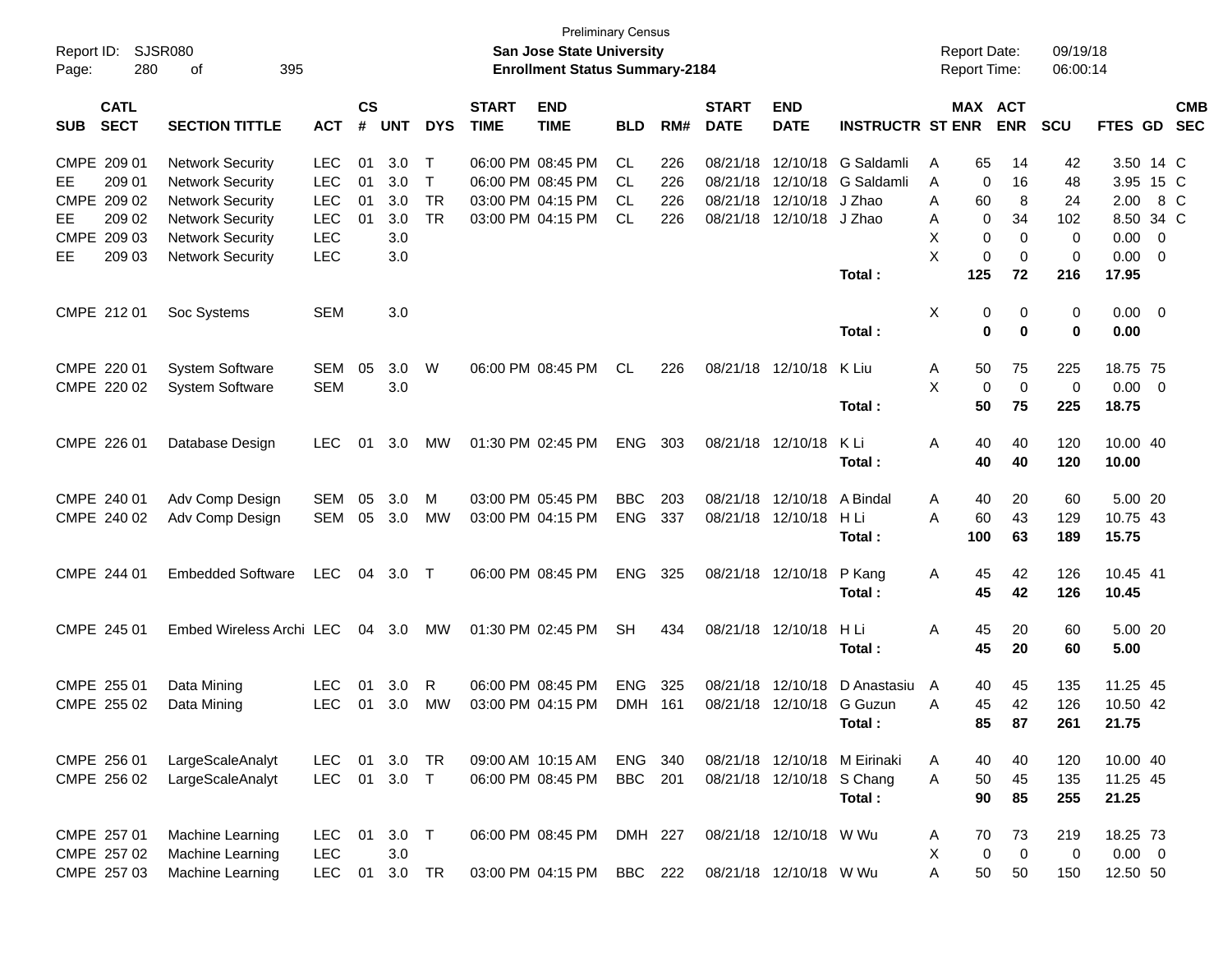| Report ID:<br>Page: | <b>SJSR080</b><br>281      | 395<br>of                                   |                               |                    |            |                   |                             | <b>Preliminary Census</b><br>San Jose State University<br><b>Enrollment Status Summary-2184</b> |                          |            |                             |                            |                                            | <b>Report Date:</b><br>Report Time: |                  | 09/19/18<br>06:00:14 |                               |                          |
|---------------------|----------------------------|---------------------------------------------|-------------------------------|--------------------|------------|-------------------|-----------------------------|-------------------------------------------------------------------------------------------------|--------------------------|------------|-----------------------------|----------------------------|--------------------------------------------|-------------------------------------|------------------|----------------------|-------------------------------|--------------------------|
| <b>SUB</b>          | <b>CATL</b><br><b>SECT</b> | <b>SECTION TITTLE</b>                       | <b>ACT</b>                    | $\mathsf{cs}$<br># | <b>UNT</b> | <b>DYS</b>        | <b>START</b><br><b>TIME</b> | <b>END</b><br><b>TIME</b>                                                                       | <b>BLD</b>               | RM#        | <b>START</b><br><b>DATE</b> | <b>END</b><br><b>DATE</b>  | <b>INSTRUCTR ST ENR</b>                    | <b>MAX ACT</b>                      | <b>ENR</b>       | <b>SCU</b>           | FTES GD                       | <b>CMB</b><br><b>SEC</b> |
|                     |                            |                                             |                               |                    |            |                   |                             |                                                                                                 |                          |            |                             |                            | Total:                                     |                                     | 120 123          | 369                  | 30.75                         |                          |
|                     | CMPE 258 01                | Deep Learning                               | <b>LEC</b>                    | 01                 | 3.0        | W                 |                             | 06:00 PM 08:45 PM                                                                               | CL                       | 324        | 08/21/18                    | 12/10/18                   | Z Gao<br>Total:                            | A<br>45<br>45                       | 17<br>17         | 51<br>51             | 4.25 17<br>4.25               |                          |
|                     | CMPE 264 01<br>CMPE 264 02 | Adv Dig/Cmp System<br>Adv Dig/Cmp System    | SEM<br>SEM                    | 04                 | 3.0<br>3.0 | $\top$            |                             | 06:00 PM 08:45 PM                                                                               | <b>ENG</b>               | 327        | 08/21/18 12/10/18           |                            | D Hung<br>Total:                           | Χ<br>0<br>A<br>30<br>30             | 0<br>17<br>17    | 0<br>51<br>51        | $0.00 \t 0$<br>3.85 9<br>3.85 |                          |
|                     | CMPE 265 01                | Hi Speed Dig Des                            | <b>LEC</b>                    |                    | 3.0        |                   |                             |                                                                                                 |                          |            |                             |                            | Total:                                     | Χ<br>0<br>$\bf{0}$                  | 0<br>$\mathbf 0$ | 0<br>0               | $0.00 \t 0$<br>0.00           |                          |
|                     | CMPE 266 01                | Big Data Eng/Analyt                         | <b>LEC</b>                    | 01                 | 3.0        | - R               |                             | 06:00 PM 08:45 PM                                                                               | <b>ENG</b>               | 337        | 08/21/18 12/10/18           |                            | W Yu<br>Total:                             | 60<br>A<br>60                       | 46<br>46         | 138<br>138           | 11.50 46<br>11.50             |                          |
|                     | CMPE 272 01<br>CMPE 272 02 | Ent SW Platforms<br>Ent SW Platforms        | <b>LEC</b><br><b>LEC</b>      | 01<br>01           | 3.0<br>3.0 | W<br><sub>S</sub> |                             | 06:00 PM 08:45 PM<br>09:15 AM 12:00 PM                                                          | <b>ENG</b><br><b>ENG</b> | 189<br>337 | 08/21/18<br>08/21/18        | 12/10/18<br>12/10/18       | R Ranjan<br>R Sinn<br>Total:               | 110<br>A<br>90<br>A<br>200          | 118<br>87<br>205 | 354<br>261<br>615    | 29.50118<br>21.75 87<br>51.25 |                          |
|                     | CMPE 273 01<br>CMPE 273 02 | <b>Ent Dist Systems</b><br>Ent Dist Systems | <b>LEC</b><br><b>LEC</b>      | 01<br>01           | 3.0<br>3.0 | $\mathsf{T}$<br>R |                             | 03:00 PM 05:45 PM<br>06:00 PM 08:45 PM                                                          | <b>BBC</b><br>CL         | 204<br>117 | 08/21/18<br>08/21/18        | 12/10/18<br>12/10/18       | S Shim<br>S Aung<br>Total:                 | 90<br>Α<br>70<br>A<br>160           | 83<br>64<br>147  | 249<br>192<br>441    | 20.75 83<br>16.00 64<br>36.75 |                          |
|                     | CMPE 274 01                | <b>Bus Intel Tech</b>                       | <b>LEC</b>                    | 04                 | 3.0        | $\top$            |                             | 06:00 PM 08:45 PM                                                                               | CL                       | 324        | 08/21/18 12/10/18           |                            | W Yu<br>Total:                             | A<br>40<br>40                       | 39<br>39         | 117<br>117           | 9.75 39<br>9.75               |                          |
|                     | CMPE 275 01<br>CMPE 275 02 | Enterprise App Dev<br>Enterprise App Dev    | <b>LEC</b><br><b>LEC</b>      | 01<br>01           | 3.0<br>3.0 | W<br>M            |                             | 06:00 PM 08:45 PM<br>06:00 PM 08:45 PM                                                          | CL<br><b>CL</b>          | 117<br>222 | 08/21/18<br>08/21/18        | 12/10/18<br>12/10/18       | C Zhang<br>J Gash<br>Total:                | 60<br>A<br>A<br>60<br>120           | 54<br>16<br>70   | 162<br>48<br>210     | 13.50 54<br>4.00 16<br>17.50  |                          |
|                     |                            | CMPE 277 01 Smartphone App Dev LEC 01 3.0 R |                               |                    |            |                   |                             | 06:00 PM 08:45 PM CL                                                                            |                          |            | 310 08/21/18 12/10/18 H Li  |                            | Total:                                     | 60<br>Α<br>60                       | 32<br>32         | 96<br>96             | 8.00 32<br>8.00               |                          |
|                     | CMPE 279 01                | SW Security Technolo SEM 04 3.0 W           |                               |                    |            |                   |                             | 06:00 PM 08:45 PM DMH 227                                                                       |                          |            |                             | 08/21/18 12/10/18 M Larkin | Total:                                     | Α<br>60<br>60                       | 25<br>25         | 75<br>75             | 6.25 25<br>6.25               |                          |
|                     | CMPE 280 01<br>CMPE 280 02 | Web UI Design<br>Web UI Design              | LEC 01 3.0 R<br>LEC 01 3.0 TR |                    |            |                   |                             | 06:30 PM 09:15 PM<br>10:30 AM 11:45 AM                                                          | ENG 339<br>ENG 325       |            | 08/21/18 12/10/18 R Mak     |                            | 08/21/18 12/10/18 C Vuppalapat A<br>Total: | 50<br>50<br>A<br>100                | 30<br>52<br>82   | 90<br>156<br>246     | 7.50 30<br>13.00 52<br>20.50  |                          |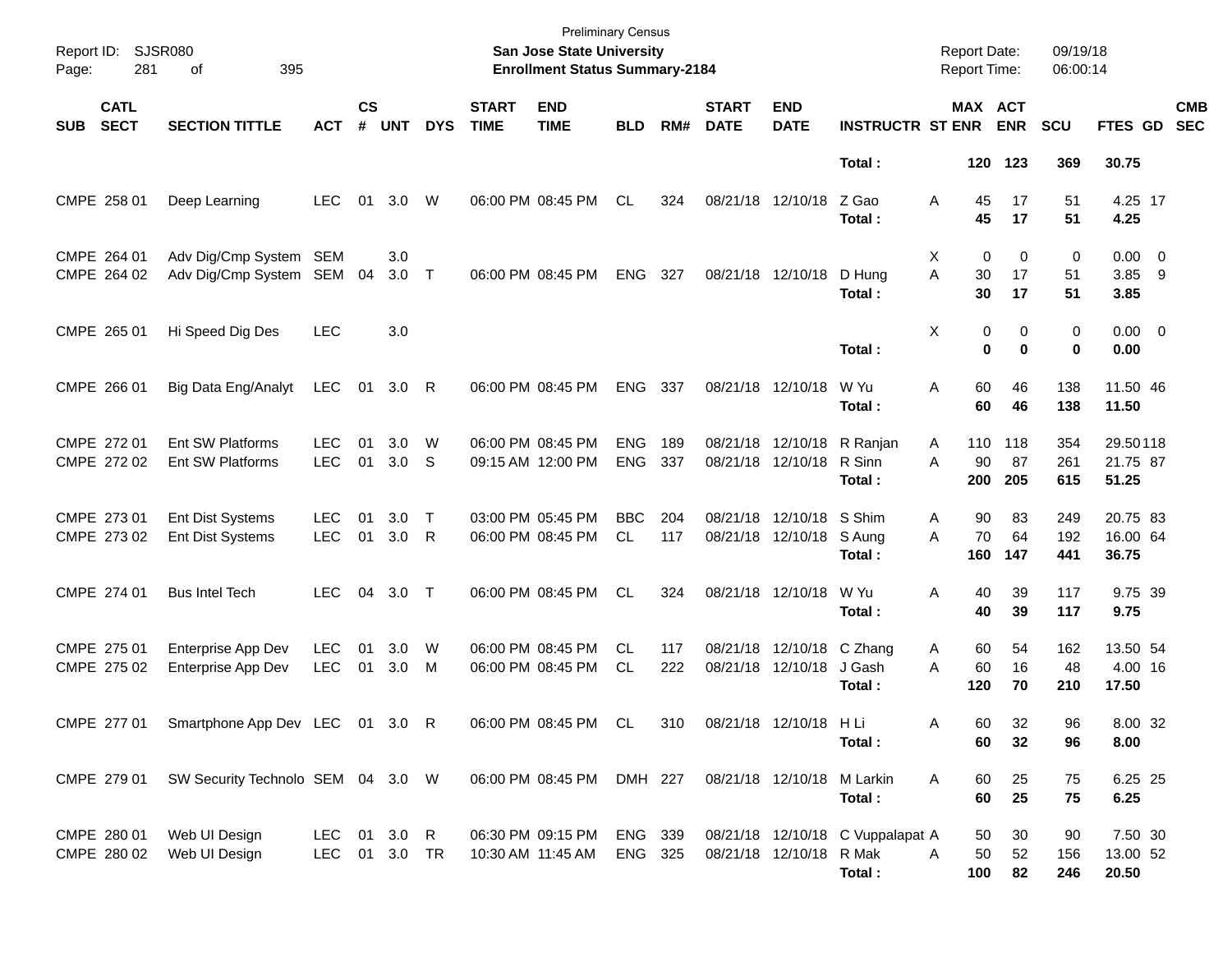| Report ID: SJSR080<br>282<br>Page:       | 395<br>of                                       |                          |                    |            |             |                             | San Jose State University<br><b>Enrollment Status Summary-2184</b> | <b>Preliminary Census</b> |            |                             |                           |                                      | <b>Report Date:</b><br><b>Report Time:</b> |                       | 09/19/18<br>06:00:14 |                      |                          |
|------------------------------------------|-------------------------------------------------|--------------------------|--------------------|------------|-------------|-----------------------------|--------------------------------------------------------------------|---------------------------|------------|-----------------------------|---------------------------|--------------------------------------|--------------------------------------------|-----------------------|----------------------|----------------------|--------------------------|
| <b>CATL</b><br><b>SECT</b><br><b>SUB</b> | <b>SECTION TITTLE</b>                           | <b>ACT</b>               | $\mathsf{cs}$<br># | <b>UNT</b> | <b>DYS</b>  | <b>START</b><br><b>TIME</b> | <b>END</b><br><b>TIME</b>                                          | <b>BLD</b>                | RM#        | <b>START</b><br><b>DATE</b> | <b>END</b><br><b>DATE</b> | <b>INSTRUCTR ST ENR</b>              |                                            | MAX ACT<br><b>ENR</b> | <b>SCU</b>           | FTES GD              | <b>CMB</b><br><b>SEC</b> |
| CMPE 281 01<br>CMPE 281 02               | Cloud Technologies<br><b>Cloud Technologies</b> | <b>LEC</b><br><b>LEC</b> | 01<br>01           | 3.0<br>3.0 | S<br>$\top$ | 09:00 AM 11:45 AM           | 06:00 PM 08:45 PM                                                  | <b>ENG</b><br><b>BBC</b>  | 189<br>004 | 08/21/18<br>08/21/18        | 12/10/18<br>12/10/18      | P Nguyen<br>Z Gao                    | A<br>90<br>A                               | 90<br>44<br>61        | 132<br>183           | 11.00 44<br>15.25 61 |                          |
| CMPE 283 01                              | <b>Virtualization Tec</b>                       | LEC.                     | 01                 | 3.0        | M           |                             | 06:00 PM 08:45 PM                                                  | CL                        | 225        |                             | 08/21/18 12/10/18         | Total:<br>M Larkin                   | 180<br>48<br>A                             | 105<br>36             | 315<br>108           | 26.25<br>9.00 36     |                          |
| CMPE 283 02                              | <b>Virtualization Tec</b>                       | <b>LEC</b>               |                    | 3.0        |             |                             |                                                                    |                           |            |                             |                           | Total:                               | X<br>48                                    | 0<br>0<br>36          | 0<br>108             | $0.00 \t 0$<br>9.00  |                          |
| CMPE 284 01                              | Storage & Nwk Virt                              | <b>LEC</b>               |                    | 3.0        |             |                             |                                                                    |                           |            |                             |                           | Total:                               | Χ                                          | 0<br>0<br>0<br>0      | 0<br>0               | $0.00 \t 0$<br>0.00  |                          |
| CMPE 285 01                              | Sw Engr Processes                               | <b>LEC</b>               | 01                 | 3.0        | M           | 06:00 PM 08:45 PM           |                                                                    | <b>BBC</b>                | 324        |                             | 08/21/18 12/10/18         | R Sinn<br>Total:                     | Α<br>60<br>60                              | 60<br>60              | 180<br>180           | 15.00 60<br>15.00    |                          |
| CMPE 287 01                              | SW Qlty Assur                                   | <b>LEC</b>               | 01                 | 3.0        | R           |                             | 06:00 PM 08:45 PM                                                  | DMH 227                   |            |                             | 08/21/18 12/10/18         | Z Gao<br>Total:                      | Α<br>70<br>70                              | 30<br>30              | 90<br>90             | 7.50 30<br>7.50      |                          |
| CMPE 294 01                              | <b>CMPE Seminar</b>                             | <b>SEM</b>               | 04                 | 3.0        | M           |                             | 06:00 PM 08:45 PM                                                  | <b>ENG</b>                | 492        | 08/21/18                    | 12/10/18 Y Gao            |                                      | 25<br>A                                    | 25                    | 75                   | 6.25 25              |                          |
| CMPE 294 02<br>CMPE 294 03               | <b>CMPE Seminar</b><br><b>CMPE Seminar</b>      | <b>SEM</b><br><b>SEM</b> | 04<br>04           | 3.0<br>3.0 | R<br>W      |                             | 12:00 PM 02:45 PM<br>06:00 PM 08:45 PM                             | <b>ENG</b><br><b>ENG</b>  | 492<br>492 | 08/21/18<br>08/21/18        | 12/10/18                  | 12/10/18   Robertson<br>T Chatterjee | 25<br>A<br>25<br>A                         | 34<br>25              | 102<br>75            | 8.50 34<br>6.25 25   |                          |
| CMPE 294 04                              | <b>CMPE Seminar</b>                             | <b>SEM</b>               | 04                 | 3.0        | $\top$      |                             | 06:30 PM 09:15 PM                                                  | <b>ENG</b>                | 492        | 08/21/18                    | 12/10/18 R Bruce          |                                      | 25<br>A                                    | 25                    | 75                   | 6.25 25              |                          |
| CMPE 294 05                              | <b>CMPE Seminar</b>                             | <b>SEM</b>               | 04                 | 3.0        | R           |                             | 06:00 PM 08:45 PM                                                  | <b>ENG</b>                | 492        | 08/21/18                    | 12/10/18                  |                                      | 25<br>A                                    | 0                     | 0                    | $0.00 \t 0$          |                          |
| CMPE 294 06                              | <b>CMPE Seminar</b>                             | <b>SEM</b>               | 04                 | 3.0        | M           |                             | 12:30 PM 03:15 PM                                                  | <b>ENG</b>                | 492        | 08/21/18                    | 12/10/18                  | I Robertson                          | 25<br>A                                    | 28                    | 84                   | 7.00 28              |                          |
| CMPE 294 07                              | <b>CMPE Seminar</b>                             | <b>SEM</b>               | 04                 | 3.0        | $\top$      |                             | 12:30 PM 03:15 PM                                                  | <b>ENG</b>                | 492        | 08/21/18                    | 12/10/18                  | A Megwalu                            | 25<br>A                                    | 25                    | 75                   | 6.25 25              |                          |
| CMPE 294 08                              | <b>CMPE Seminar</b>                             | <b>SEM</b>               | 04                 | 3.0        | W           |                             | 06:00 PM 08:45 PM                                                  | <b>ENG</b>                | 489        | 08/21/18                    | 12/10/18                  | D Caires                             | 25<br>Α                                    | 26                    | 78                   | 6.50 26              |                          |
|                                          |                                                 |                          |                    |            |             |                             |                                                                    |                           |            |                             |                           | Total:                               | 200                                        | 188                   | 564                  | 47.00                |                          |
| CMPE 295A 01                             | Master Project I                                | LAB                      | 16                 | 3.0        | TBA         |                             |                                                                    | <b>ENG</b>                | 206        | 08/21/18 12/10/18           |                           |                                      | 30<br>A                                    | 36                    | 108                  | 9.00 36              |                          |
| CMPE 295A 02 Master Project I            |                                                 | LAB                      | 16                 | 3.0        | <b>TBA</b>  |                             |                                                                    | <b>ENG</b>                | 206        | 08/21/18 12/10/18           |                           |                                      | 30<br>A                                    | 16                    | 48                   | 4.00 16              |                          |
|                                          | CMPE 295A 03 Master Project I                   | LAB.                     |                    | 16 3.0     | TBA         |                             |                                                                    | ENG                       | 206        |                             | 08/21/18 12/10/18         |                                      | Α                                          | 30<br>24              | 72                   | 6.00 24              |                          |
| CMPE 295A 04 Master Project I            |                                                 | LAB                      |                    | 16 3.0     | TBA         |                             |                                                                    | ENG 276                   |            | 08/21/18 12/10/18           |                           |                                      | 30<br>Α                                    | 8                     | 24                   | 2.00 8               |                          |
|                                          | CMPE 295A 05 Master Project I                   | LAB                      | 16                 | 3.0        | <b>TBA</b>  |                             |                                                                    | <b>ENG 276</b>            |            |                             | 08/21/18 12/10/18         |                                      | 30<br>Α                                    | 28                    | 84                   | 7.00 28              |                          |
|                                          | CMPE 295A 06 Master Project I                   | LAB                      | 16                 | 3.0        | TBA         |                             |                                                                    | ENG 276                   |            |                             | 08/21/18 12/10/18         |                                      | 30<br>Α                                    | 34                    | 102                  | 8.50 34              |                          |
|                                          | CMPE 295A 07 Master Project I                   | LAB                      | 16                 | 3.0        | TBA         |                             |                                                                    | ENG 405                   |            |                             | 08/21/18 12/10/18         |                                      | 30<br>Α                                    | 20                    | 60                   | 5.00 20              |                          |
|                                          | CMPE 295A 08 Master Project I                   | LAB                      | 16                 | 3.0        | TBA         |                             |                                                                    | ENG 405                   |            |                             | 08/21/18 12/10/18         |                                      | 30<br>Α                                    | 20                    | 60                   | 5.00 20              |                          |
|                                          | CMPE 295A 09 Master Project I                   | LAB                      | 16                 | 3.0        | TBA         |                             |                                                                    | ENG 405                   |            |                             | 08/21/18 12/10/18         |                                      | 30<br>Α                                    | 31                    | 93                   | 7.75 31              |                          |
|                                          | CMPE 295A 10 Master Project I                   | LAB                      | 16                 | 3.0        | TBA         |                             |                                                                    | ENG 487                   |            |                             | 08/21/18 12/10/18         |                                      | 30<br>Α                                    | 0                     | 0                    | $0.00 \t 0$          |                          |
|                                          | CMPE 295A 11 Master Project I                   | LAB                      |                    | 16 3.0 TBA |             |                             |                                                                    | <b>ENG 487</b>            |            |                             | 08/21/18 12/10/18         |                                      | 30<br>Α                                    | 0                     | 0                    | $0.00 \t 0$          |                          |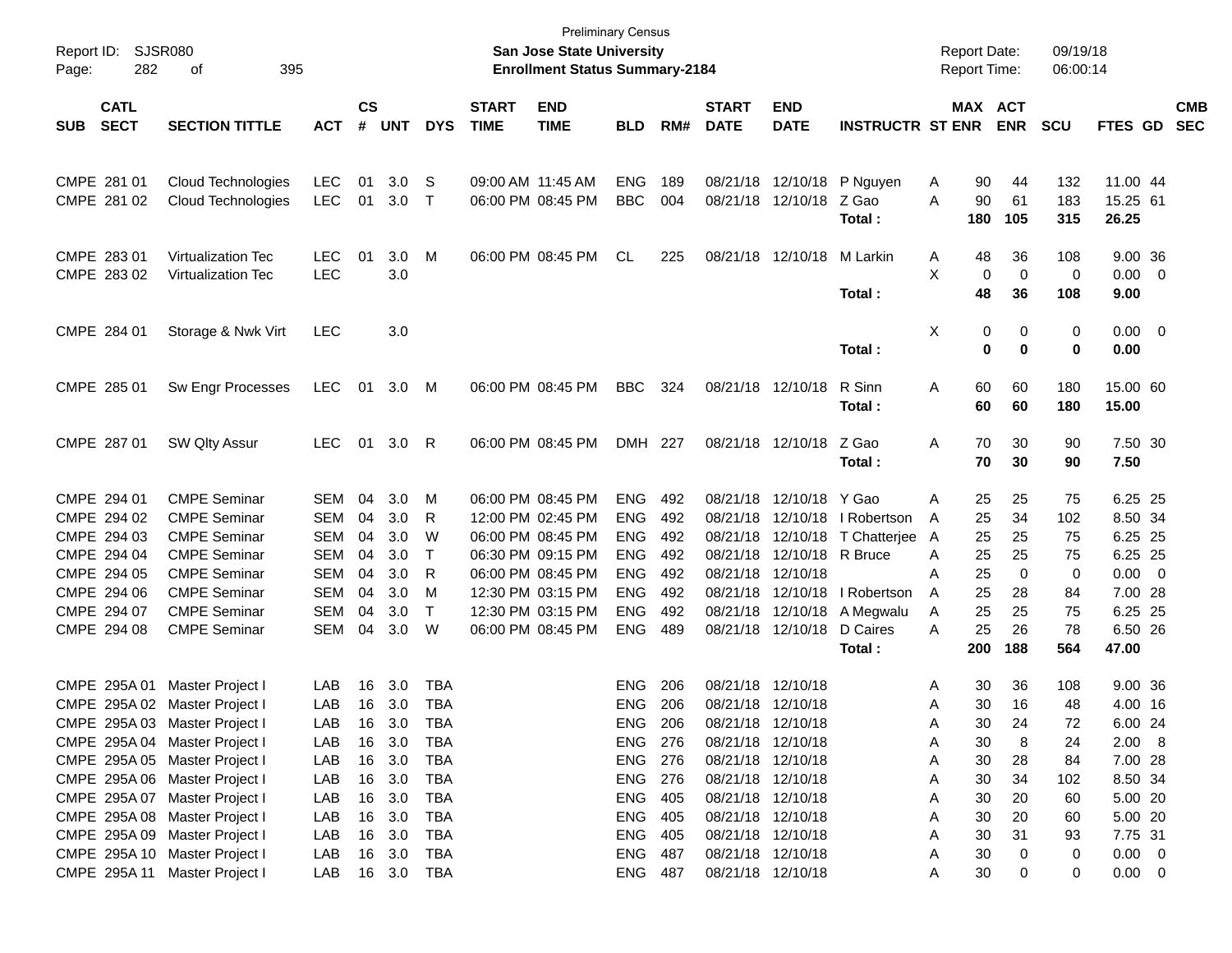| Report ID:<br>283<br>Page:    | SJSR080<br>395<br>οf            |                |                        |            |            |              | <b>San Jose State University</b><br><b>Enrollment Status Summary-2184</b> | <b>Preliminary Census</b> |     |              |                           |                            |    | <b>Report Date:</b><br><b>Report Time:</b> |                | 09/19/18<br>06:00:14 |             |                         |            |
|-------------------------------|---------------------------------|----------------|------------------------|------------|------------|--------------|---------------------------------------------------------------------------|---------------------------|-----|--------------|---------------------------|----------------------------|----|--------------------------------------------|----------------|----------------------|-------------|-------------------------|------------|
| <b>CATL</b>                   |                                 |                | $\mathbf{c}\mathbf{s}$ |            |            | <b>START</b> | <b>END</b>                                                                |                           |     | <b>START</b> | <b>END</b>                |                            |    |                                            | MAX ACT        |                      |             |                         | <b>CMB</b> |
| <b>SECT</b><br><b>SUB</b>     | <b>SECTION TITTLE</b>           | <b>ACT</b>     | #                      | <b>UNT</b> | <b>DYS</b> | <b>TIME</b>  | <b>TIME</b>                                                               | <b>BLD</b>                | RM# | <b>DATE</b>  | <b>DATE</b>               | <b>INSTRUCTR ST ENR</b>    |    |                                            | <b>ENR</b>     | <b>SCU</b>           | FTES GD     |                         | <b>SEC</b> |
| CMPE 295A 12 Master Project I |                                 | LAB            | 16                     | 3.0        | TBA        |              |                                                                           | ENG                       | 487 | 08/21/18     | 12/10/18                  |                            | Α  | 30                                         | 0              | 0                    | 0.00        | - 0                     |            |
|                               |                                 |                |                        |            |            |              |                                                                           |                           |     |              |                           | Total:                     |    | 360                                        | 217            | 651                  | 54.25       |                         |            |
| CMPE 295B 01                  | Master Project II               | LAB            | 16                     | 3.0        | <b>TBA</b> |              |                                                                           | <b>ENG</b>                | 489 | 08/21/18     | 12/10/18                  |                            | A  | 30                                         | 30             | 90                   | 7.50 30     |                         |            |
|                               | CMPE 295B 02 Master Project II  | LAB            | 16                     | 3.0        | <b>TBA</b> |              |                                                                           | <b>ENG</b>                | 286 | 08/21/18     | 12/10/18                  |                            | Α  | 30                                         | 28             | 84                   | 7.00 28     |                         |            |
|                               | CMPE 295B 03 Master Project II  | LAB            | 16                     | 3.0        | <b>TBA</b> |              |                                                                           | <b>ENG</b>                | 286 | 08/21/18     | 12/10/18                  |                            | Α  | 30                                         | 29             | 87                   | 7.25        | -29                     |            |
|                               | CMPE 295B 04 Master Project II  | LAB            | 16                     | 3.0        | <b>TBA</b> |              |                                                                           | <b>ENG</b>                | 268 | 08/21/18     | 12/10/18                  |                            | Α  | 30                                         | 25             | 75                   | 6.25        | -25                     |            |
|                               | CMPE 295B 05 Master Project II  | LAB            | 16                     | 3.0        | <b>TBA</b> |              |                                                                           | <b>ENG</b>                | 268 | 08/21/18     | 12/10/18                  |                            | Α  | 30                                         | 24             | 72                   | 6.00 24     |                         |            |
|                               | CMPE 295B 06 Master Project II  | LAB            | 16                     | 3.0        | <b>TBA</b> |              |                                                                           | <b>ENG</b>                | 206 | 08/21/18     | 12/10/18                  |                            | Α  | 30                                         | 24             | 72                   | 6.00        | -24                     |            |
|                               | CMPE 295B 07 Master Project II  | LAB            | 16                     | 3.0        | <b>TBA</b> |              |                                                                           | <b>ENG</b>                | 492 | 08/21/18     | 12/10/18                  |                            | Α  | 30                                         | 25             | 75                   | 6.25        | -25                     |            |
|                               | CMPE 295B 08 Master Project II  | LAB            | 16                     | 3.0        | <b>TBA</b> |              |                                                                           | <b>ENG</b>                | 492 | 08/21/18     | 12/10/18                  |                            | Α  | 30                                         | $\overline{2}$ | 6                    | 0.50        | $\overline{2}$          |            |
|                               | CMPE 295B 09 Master Project II  | LAB            | 16                     | 3.0        | <b>TBA</b> |              |                                                                           | <b>ENG</b>                | 405 | 08/21/18     | 12/10/18                  |                            | Α  | 30                                         | 0              | 0                    | 0.00        | 0                       |            |
|                               | CMPE 295B 10 Master Project II  | LAB            | 16                     | 3.0        | <b>TBA</b> |              |                                                                           | <b>ENG</b>                | 286 | 08/21/18     | 12/10/18                  |                            | Α  | 30                                         | 12             | 36                   | 3.00 12     |                         |            |
| CMPE 295B 11                  | Master Project II               | LAB            | 16                     | 3.0        | <b>TBA</b> |              |                                                                           | <b>ENG</b>                | 286 | 08/21/18     | 12/10/18                  |                            | Α  | 30                                         | $\mathbf 1$    | 3                    | 0.25        | $\overline{\mathbf{1}}$ |            |
|                               | CMPE 295B 12 Master Project II  | LAB            | 16                     | 3.0        | <b>TBA</b> |              |                                                                           | <b>ENG</b>                | 276 | 08/21/18     | 12/10/18                  |                            | Α  | 30                                         | 3              | 9                    | 0.75        | -3                      |            |
|                               |                                 |                |                        |            |            |              |                                                                           |                           |     |              |                           | Total:                     |    | 360                                        | 203            | 609                  | 50.75       |                         |            |
| CMPE 297 01                   | <b>Special Topics</b>           | <b>SEM</b>     | 02                     | 3.0        | м          |              | 06:00 PM 08:45 PM                                                         | ENG                       | 325 | 08/21/18     | 12/10/18                  | A Rayes                    | A  | 49                                         | 41             | 123                  | 10.25 41    |                         |            |
| CMPE 297 02                   | <b>Special Topics</b>           | <b>SEM</b>     | 02                     | 3.0        | $\top$     |              | 03:00 PM 05:45 PM                                                         | <b>BBC</b>                | 126 | 08/21/18     | 12/10/18                  | Y Park                     | A  | 30                                         | 7              | 21                   | 1.75        | $\overline{7}$          |            |
|                               |                                 |                |                        |            |            |              |                                                                           |                           |     |              |                           | Total:                     |    | 79                                         | 48             | 144                  | 12.00       |                         |            |
| CMPE 298 01                   | <b>Special Problems</b>         | <b>SUP</b>     | 25                     | 1.0        | TBA        |              |                                                                           |                           |     |              | 08/21/18 12/10/18         | D Harkey                   | A  | 20                                         | 8              | 8                    | 0.67        | - 8                     |            |
|                               |                                 |                |                        |            |            |              |                                                                           |                           |     |              |                           | Total:                     |    | 20                                         | 8              | 8                    | 0.67        |                         |            |
| CMPE 298131                   | <b>CMPE/SE Internship</b>       | <b>SUP</b>     | 48                     | 3.0        | <b>TBA</b> |              |                                                                           |                           |     | 08/21/18     | 12/10/18                  | <b>B</b> Eswar             | A  | 25                                         | 25             | 75                   | 6.25 25     |                         |            |
| CMPE 298132                   | <b>CMPE/SE Internship</b>       | <b>SUP</b>     | 48                     | 3.0        | <b>TBA</b> |              |                                                                           |                           |     | 08/21/18     | 12/10/18                  | B Eswar                    | A  | 25                                         | 24             | 72                   | 6.00 24     |                         |            |
| CMPE 298133                   | <b>CMPE/SE Internship</b>       | <b>SUP</b>     | 48                     | 3.0        | <b>TBA</b> |              |                                                                           |                           |     | 08/21/18     | 12/10/18                  | <b>B</b> Eswar             | A  | 25                                         | 25             | 75                   | 6.25        | -25                     |            |
| CMPE 298134                   | <b>CMPE/SE Internship</b>       | <b>SUP</b>     | 48                     | 3.0        | <b>TBA</b> |              |                                                                           |                           |     | 08/21/18     | 12/10/18                  | <b>B</b> Eswar             | A  | 25                                         | 25             | 75                   | 6.25        | -25                     |            |
| CMPE 2981 35                  | <b>CMPE/SE Internship</b>       | <b>SUP</b>     | 48                     | 3.0        | <b>TBA</b> |              |                                                                           |                           |     | 08/21/18     | 12/10/18                  | <b>B</b> Eswar             | A  | 25                                         | 25             | 75                   | 6.25        | -25                     |            |
| CMPE 2981 36                  | <b>CMPE/SE Internship</b>       | <b>SUP</b>     | 48                     | 3.0        | <b>TBA</b> |              |                                                                           |                           |     |              | 08/21/18 12/10/18 B Eswar |                            | A  | 25                                         | 25             | 75                   | 6.25 25     |                         |            |
| CMPE 298I 37                  | <b>CMPE/SE Internship</b>       | <b>SUP</b>     | 48                     | 3.0        | <b>TBA</b> |              |                                                                           |                           |     |              | 08/21/18 12/10/18 B Eswar |                            | A  | 25                                         | 24             | 72                   | 6.00 24     |                         |            |
| CMPE 298138                   | <b>CMPE/SE Internship</b>       | SUP 48 3.0     |                        |            | TBA        |              |                                                                           |                           |     |              | 08/21/18 12/10/18 B Eswar |                            | A  | 25                                         |                | 3                    | $0.25$ 1    |                         |            |
| CMPE 298I 39                  | <b>CMPE/SE Internship</b>       | SUP            |                        | 48 3.0     | TBA        |              |                                                                           |                           |     |              | 08/21/18 12/10/18 B Eswar |                            | A  | 25                                         | $\mathbf 0$    | 0                    | $0.00 \t 0$ |                         |            |
| CMPE 298140                   | <b>CMPE/SE Internship</b>       | SUP            |                        | 48 3.0     | TBA        |              |                                                                           |                           |     |              | 08/21/18 12/10/18 B Eswar |                            | A  | 25                                         | $\mathbf 0$    | 0                    | $0.00 \t 0$ |                         |            |
| CMPE 298I 41                  | <b>CMPE/SE Internship</b>       | SUP            |                        | 48 3.0     | TBA        |              |                                                                           |                           |     |              | 08/21/18 12/10/18 B Eswar |                            | A  | 25                                         | 0              | 0                    | $0.00 \ 0$  |                         |            |
|                               | CMPE 2981 42 CMPE/SE Internship | SUP 48 3.0     |                        |            | TBA        |              |                                                                           |                           |     |              | 08/21/18 12/10/18 B Eswar |                            | A  | 25                                         | 0              | 0                    | $0.00 \ 0$  |                         |            |
|                               |                                 |                |                        |            |            |              |                                                                           |                           |     |              |                           | Total:                     |    | 300                                        | 174            | 522                  | 43.50       |                         |            |
| CMPE 299A 01 Master Thesis I  |                                 | SUP 25 3.0 TBA |                        |            |            |              |                                                                           |                           |     |              |                           | 08/21/18 12/10/18 D Harkey | A. | 15                                         | 3              | 9                    | $0.75$ 3    |                         |            |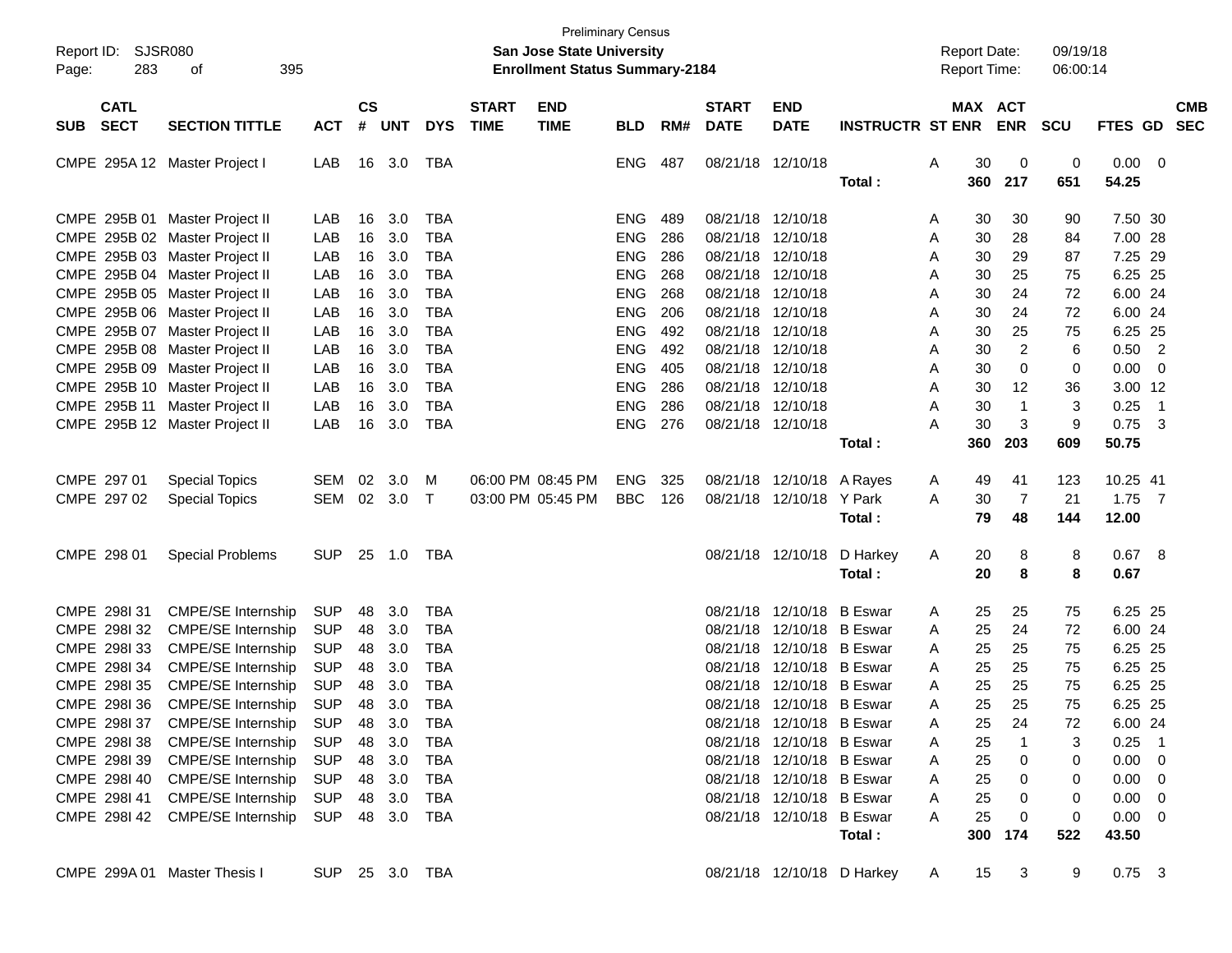| Report ID:<br>Page: | 284                        | SJSR080<br>395<br>οf              |            |                |            |            |                             | <b>San Jose State University</b><br><b>Enrollment Status Summary-2184</b> | <b>Preliminary Census</b> |     |                             |                                                  |                           | <b>Report Date:</b><br><b>Report Time:</b> |                                 | 09/19/18<br>06:00:14         |                            |                          |  |
|---------------------|----------------------------|-----------------------------------|------------|----------------|------------|------------|-----------------------------|---------------------------------------------------------------------------|---------------------------|-----|-----------------------------|--------------------------------------------------|---------------------------|--------------------------------------------|---------------------------------|------------------------------|----------------------------|--------------------------|--|
| <b>SUB</b>          | <b>CATL</b><br><b>SECT</b> | <b>SECTION TITTLE</b>             | <b>ACT</b> | <b>CS</b><br># | <b>UNT</b> | <b>DYS</b> | <b>START</b><br><b>TIME</b> | <b>END</b><br>TIME                                                        | <b>BLD</b>                | RM# | <b>START</b><br><b>DATE</b> | <b>END</b><br><b>DATE</b>                        | <b>INSTRUCTR ST ENR</b>   |                                            | MAX ACT<br><b>ENR</b>           | <b>SCU</b>                   | FTES GD                    | <b>CMB</b><br><b>SEC</b> |  |
|                     |                            |                                   |            |                |            |            |                             |                                                                           |                           |     |                             |                                                  | Total:                    |                                            | 15 <sub>1</sub><br>3            | 9                            | 0.75                       |                          |  |
|                     | CMPE 299B 01               | <b>Master Thesis II</b>           | <b>SUP</b> | -25            | 3.0        | <b>TBA</b> |                             |                                                                           |                           |     | 08/21/18                    | 12/10/18                                         | D Harkey<br>Total:        | $\mathsf{A}$                               | 10 <sup>°</sup><br>4<br>10<br>4 | $12 \overline{ }$<br>$12 \,$ | 1.004<br>1.00              |                          |  |
|                     |                            | Department : Computer Engineering |            |                |            |            |                             |                                                                           |                           |     |                             | <b>Lower Division:</b><br><b>Upper Division:</b> | <b>Department Total:</b>  | 7617<br>290<br>3630                        | 258<br>3217                     | 6162 15836<br>387<br>7404    | 1210.67<br>25.85<br>514.95 |                          |  |
|                     |                            |                                   |            |                |            |            |                             |                                                                           |                           |     |                             |                                                  | <b>Graduate Division:</b> | 3697                                       | 2687                            | 8045                         | 669.87                     |                          |  |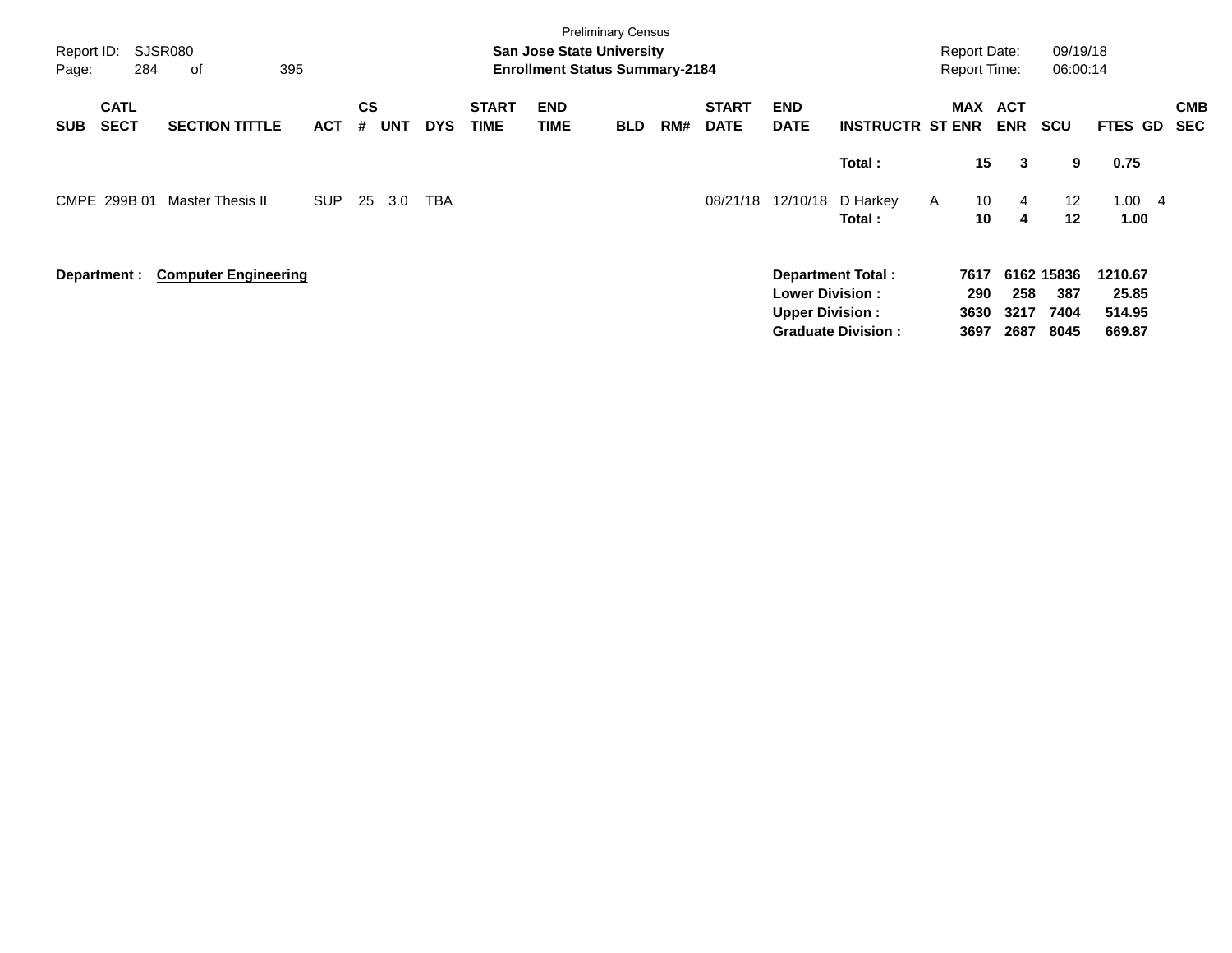| Report ID:<br>Page: | 285                        | <b>SJSR080</b><br>395<br>οf   |            |                    |            |            |                             | <b>Preliminary Census</b><br><b>San Jose State University</b><br><b>Enrollment Status Summary-2184</b> |            |      |                             |                             |                              |                | <b>Report Date:</b><br>Report Time: |            | 09/19/18<br>06:00:14 |          |                         |                          |
|---------------------|----------------------------|-------------------------------|------------|--------------------|------------|------------|-----------------------------|--------------------------------------------------------------------------------------------------------|------------|------|-----------------------------|-----------------------------|------------------------------|----------------|-------------------------------------|------------|----------------------|----------|-------------------------|--------------------------|
| <b>SUB</b>          | <b>CATL</b><br><b>SECT</b> | <b>SECTION TITTLE</b>         | <b>ACT</b> | $\mathsf{cs}$<br># | <b>UNT</b> | <b>DYS</b> | <b>START</b><br><b>TIME</b> | <b>END</b><br><b>TIME</b>                                                                              | <b>BLD</b> | RM#  | <b>START</b><br><b>DATE</b> | <b>END</b><br><b>DATE</b>   | <b>INSTRUCTR ST ENR</b>      |                | MAX ACT                             | <b>ENR</b> | <b>SCU</b>           | FTES GD  |                         | <b>CMB</b><br><b>SEC</b> |
| College             |                            | <b>Engineering</b>            |            |                    |            |            |                             |                                                                                                        |            |      |                             |                             |                              |                |                                     |            |                      |          |                         |                          |
|                     | Department :               | <b>Biomedical Engineering</b> |            |                    |            |            |                             |                                                                                                        |            |      |                             |                             |                              |                |                                     |            |                      |          |                         |                          |
| <b>BME</b>          | 25 01                      | Intro BioMed                  | <b>LEC</b> |                    | 3.0        |            |                             |                                                                                                        |            |      |                             |                             |                              | X              | 0                                   | 0          | 0                    | 0.00     | $\mathbf{0}$            |                          |
| BME                 | 25 02                      | Intro BioMed                  | LAB        | 16                 | 0.0        | Т          |                             | 01:30 PM 04:20 PM                                                                                      | <b>ENG</b> | 388  |                             | 08/21/18 12/10/18           | . Renu Param A               |                | 20                                  | 20         | 20                   | 0.00     | 0                       |                          |
| BME                 | 25 03                      | Intro BioMed                  | LAB        | 16                 | 0.0        | R          |                             | 01:30 PM 04:20 PM                                                                                      | <b>ENG</b> | 388  |                             | 08/21/18 12/10/18           | S Venkatesh A                |                | 20                                  | 19         | 19                   | 0.00     | 0                       |                          |
| BME                 | 25 04                      | Intro BioMed                  | LAB        | 16                 | 0.0        | W          |                             | 07:30 AM 10:20 AM                                                                                      | <b>ENG</b> | 103  |                             | 08/21/18 12/10/18 Y Baloda  |                              | A              | 20                                  | 18         | 18                   | 0.00     | 0                       |                          |
| BME                 | 25 05                      | Intro BioMed                  | <b>LEC</b> | 04                 | 3.0        | MW         |                             | 04:30 PM 05:20 PM                                                                                      | <b>BBC</b> | 106  |                             |                             | 08/21/18 12/10/18 C Rappleye | A              | 60                                  | 57         | 114                  | 11.40    | 0                       |                          |
|                     |                            |                               |            |                    |            |            |                             |                                                                                                        |            |      |                             |                             | Total:                       |                | 120                                 | 114        | 171                  | 11.40    |                         |                          |
| BME                 | 115 01                     | <b>Fndtns Biomed Engr</b>     | LEC        | 04                 | 4.0        | TR         |                             | 03:00 PM 04:15 PM                                                                                      | <b>ENG</b> | 331  |                             | 08/21/18 12/10/18           | A Bellofiore                 | A              | 64                                  | 53         | 159                  | 14.60    | $\overline{7}$          |                          |
| BME                 | 115 02                     | <b>Fndtns Biomed Engr</b>     | LAB        | 16                 | 0.0        | F          |                             | 09:00 AM 11:45 AM                                                                                      | <b>ENG</b> | 221  |                             | 08/21/18 12/10/18           | H Nguyen                     | A              | 16                                  | 14         | 14                   | 0.00     | 2                       |                          |
| BME                 | 115 03                     | <b>Fndtns Biomed Engr</b>     | LAB        | 16                 | 0.0        | R          | 09:00 AM 11:45 AM           |                                                                                                        | <b>ENG</b> | -221 |                             | 08/21/18 12/10/18 R Aguilar |                              | A              | 16                                  | 16         | 16                   | 0.00     | 2                       |                          |
| BME                 | 115 04                     | <b>Fndtns Biomed Engr</b>     | LAB        | 16                 | 0.0        | F          |                             | 01:30 PM 04:15 PM                                                                                      | ENG        | 221  |                             |                             | 08/21/18 12/10/18 P Chhibber | A              | 16                                  | 11         | 11                   | 0.00     | $\overline{1}$          |                          |
| BME                 | 115 05                     | <b>Fndtns Biomed Engr</b>     | LAB        |                    | 0.0        |            |                             |                                                                                                        |            |      |                             |                             |                              | X              | 0                                   | $\Omega$   | 0                    | 0.00     | 0                       |                          |
| BME                 | 115 06                     | <b>Fndtns Biomed Engr</b>     | LAB        | 16                 | 0.0        | $\top$     |                             | 06:00 PM 08:45 PM                                                                                      | <b>ENG</b> | 221  |                             | 08/21/18 12/10/18           | A Bellofiore                 | A              | 16                                  | 12         | 12                   | 0.00     | 2                       |                          |
|                     |                            |                               |            |                    |            |            |                             |                                                                                                        |            |      |                             |                             | Total:                       |                | 128                                 | 106        | 212                  | 14.60    |                         |                          |
| <b>BME</b>          | 11701                      | <b>Biotransport Phen</b>      | <b>LEC</b> | 02                 | 3.0        | TR         |                             | 01:30 PM 02:45 PM                                                                                      | ENG        | 331  |                             | 08/21/18 12/10/18           | A Bellofiore                 | A              | 45                                  | 21         | 63                   | 4.25     | - 1                     |                          |
|                     |                            |                               |            |                    |            |            |                             |                                                                                                        |            |      |                             |                             | Total:                       |                | 45                                  | 21         | 63                   | 4.25     |                         |                          |
| <b>BME</b>          | 130 01                     | Num. Methods BME              | <b>LEC</b> | 01                 | 3.0        | MW         |                             | 12:00 PM 12:50 PM                                                                                      | CL         | 222  |                             | 08/21/18 12/10/18           | M Leineweber A               |                | 80                                  | 83         | 166                  | 16.60    | $\overline{\mathbf{0}}$ |                          |
| BME                 | 130 02                     | Num. Methods BME              | LAB        | 16                 | 0.0        | W          |                             | 01:30 PM 04:15 PM                                                                                      | <b>ENG</b> | 333  |                             | 08/21/18 12/10/18           | K Lecev                      | A              | 40                                  | 45         | 45                   | 0.00     | $\mathbf{0}$            |                          |
| BME                 | 130 03                     | Num. Methods BME              | LAB        | 16                 | 0.0        | W          |                             | 09:00 AM 11:45 AM                                                                                      | <b>ENG</b> | 333  |                             | 08/21/18 12/10/18           | M Friedman                   | $\overline{A}$ | 40                                  | 38         | 38                   | 0.00     | 0                       |                          |
|                     |                            |                               |            |                    |            |            |                             |                                                                                                        |            |      |                             |                             | Total:                       |                | 160                                 | 166        | 249                  | 16.60    |                         |                          |
|                     |                            |                               |            |                    |            |            |                             |                                                                                                        |            |      |                             |                             |                              |                |                                     |            |                      |          |                         |                          |
| <b>BME</b>          | 147 01                     | Stat BioMed Engr              | LEC.       |                    | 02 3.0     | M          |                             | 06:00 PM 08:45 PM                                                                                      | <b>BBC</b> | 202  |                             | 08/21/18 12/10/18           | R Nada                       | A              | 80                                  | 71         | 213                  | 14.80 12 |                         |                          |
|                     |                            |                               |            |                    |            |            |                             |                                                                                                        |            |      |                             |                             | Total :                      |                | 80                                  | 71         | 213                  | 14.80    |                         |                          |
| BME                 | 17701                      | Physiol for Engr              | <b>LEC</b> | 01                 | 3.0        | МW         |                             | 04:30 PM 05:20 PM                                                                                      | <b>ENG</b> | 343  |                             | 08/21/18 12/10/18           | T Markowitz A                |                | 60                                  | 41         | 82                   | 8.65     |                         | 9 C                      |
| <b>BIOL</b>         | 17701                      | Physiol for Engr              | <b>LEC</b> | 01                 | 3.0        | MW         |                             | 04:30 PM 05:20 PM                                                                                      | <b>ENG</b> | 343  |                             | 08/21/18 12/10/18           | T Markowitz A                |                | 0                                   | 0          | 0                    | 0.00     |                         | 0 <sup>C</sup>           |
| BME                 | 17702                      | Physiol for Engr              | LAB        |                    | 16 0.0     | M          |                             | 06:00 PM 08:45 PM                                                                                      | ENG        | 233  |                             | 08/21/18 12/10/18 E Young   |                              | A              | 20                                  | 11         | 11                   | 0.00     |                         | 3 C                      |
| <b>BIOL</b>         | 17702                      | Physiol for Engr              | LAB        |                    | 16 0.0     | M          |                             | 06:00 PM 08:45 PM                                                                                      | ENG 233    |      |                             | 08/21/18 12/10/18 E Young   |                              | A              | 0                                   | 0          | 0                    | 0.00     | $0\,C$                  |                          |
| BME                 | 17703                      | Physiol for Engr              | LAB        | 16                 | 0.0        | W          |                             | 06:00 PM 08:45 PM                                                                                      | ENG 233    |      |                             | 08/21/18 12/10/18 C Dodati  |                              | A              | 20                                  | 10         | 10                   | 0.00     |                         | 5 C                      |
| <b>BIOL</b>         | 177 03                     | Physiol for Engr              | LAB        | 16                 | 0.0        | W          |                             | 06:00 PM 08:45 PM                                                                                      | ENG 233    |      |                             | 08/21/18 12/10/18 C Dodati  |                              | A              | 0                                   | 0          | 0                    | 0.00     | $0\,C$                  |                          |
| BME                 | 17704                      | Physiol for Engr              | LAB        | 16                 | 0.0        | Τ          |                             | 12:00 PM 02:45 PM                                                                                      | ENG 233    |      |                             | 08/21/18 12/10/18 S Muthu   |                              | A              | 20                                  | 20         | 20                   | 0.00     |                         | 1 C                      |
| <b>BIOL</b>         | 17704                      | Physiol for Engr              | LAB        | 16                 | 0.0        | Τ          |                             | 12:00 PM 02:45 PM                                                                                      | ENG 233    |      |                             | 08/21/18 12/10/18 S Muthu   |                              | Α              | 0                                   | 0          | 0                    | 0.00     |                         | $0\,C$                   |
| BME                 | 17705                      | Physiol for Engr              | LAB        | 16                 | 0.0        | R          |                             | 06:00 PM 08:45 PM                                                                                      | ENG 233    |      |                             | 08/21/18 12/10/18           |                              | Α              | 20                                  | 0          | 0                    | 0.00     | 0 C                     |                          |
| <b>BIOL</b>         | 17705                      | Physiol for Engr              | LAB        |                    | 16 0.0     | R          |                             | 06:00 PM 08:45 PM                                                                                      | ENG 233    |      | 08/21/18 12/10/18           |                             |                              | A              | 0                                   | 0          | 0                    | 0.00     | 0 C                     |                          |
|                     |                            |                               |            |                    |            |            |                             |                                                                                                        |            |      |                             |                             | Total:                       |                | 140                                 | 82         | 123                  | 8.65     |                         |                          |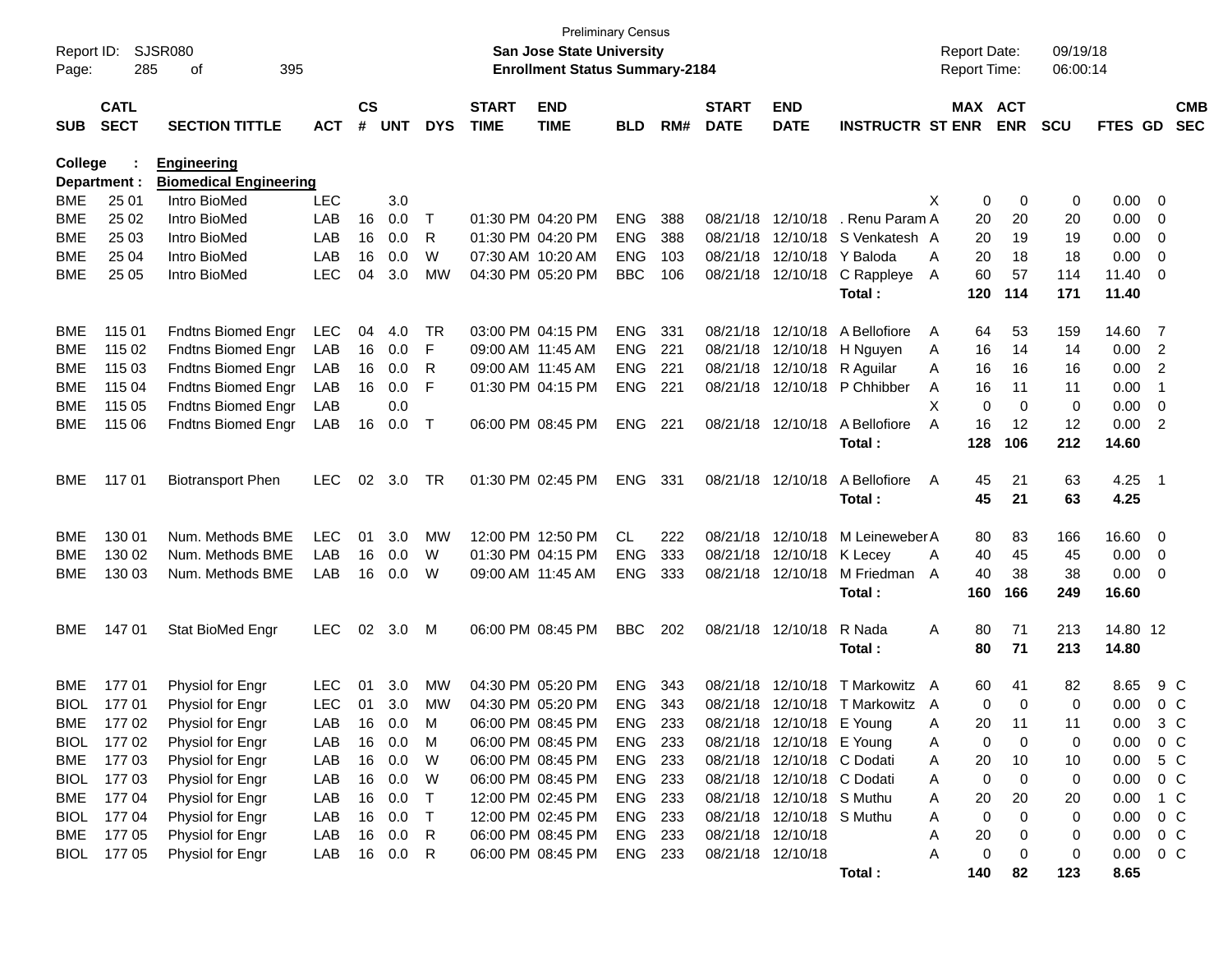| Page:                    | Report ID: SJSR080<br>286  | 395<br>of                                                                                    |                                  |                      |                                   |                               |                             | <b>Preliminary Census</b><br><b>San Jose State University</b><br><b>Enrollment Status Summary-2184</b> |                                         |                          |                                        |                                                  |                                                              | <b>Report Date:</b><br>Report Time:        |                                           | 09/19/18<br>06:00:14              |                                      |                                                   |                          |
|--------------------------|----------------------------|----------------------------------------------------------------------------------------------|----------------------------------|----------------------|-----------------------------------|-------------------------------|-----------------------------|--------------------------------------------------------------------------------------------------------|-----------------------------------------|--------------------------|----------------------------------------|--------------------------------------------------|--------------------------------------------------------------|--------------------------------------------|-------------------------------------------|-----------------------------------|--------------------------------------|---------------------------------------------------|--------------------------|
| <b>SUB</b>               | <b>CATL</b><br><b>SECT</b> | <b>SECTION TITTLE</b>                                                                        | <b>ACT</b>                       | <b>CS</b><br>#       | <b>UNT</b>                        | <b>DYS</b>                    | <b>START</b><br><b>TIME</b> | <b>END</b><br><b>TIME</b>                                                                              | <b>BLD</b>                              | RM#                      | <b>START</b><br><b>DATE</b>            | <b>END</b><br><b>DATE</b>                        | <b>INSTRUCTR ST ENR</b>                                      | MAX ACT                                    | <b>ENR</b>                                | <b>SCU</b>                        | <b>FTES GD</b>                       |                                                   | <b>CMB</b><br><b>SEC</b> |
| BME<br><b>BME</b>        | 180 01<br>180 02           | <b>Individual Studies</b><br><b>Individual Studies</b>                                       | <b>SUP</b><br><b>SUP</b>         | 36<br>36             | 1.0<br>2.0                        | TBA<br><b>TBA</b>             |                             |                                                                                                        |                                         |                          |                                        | 08/21/18 12/10/18<br>08/21/18 12/10/18           | G Selvaduray A<br>G Selvaduray A<br>Total:                   | 20<br>20<br>40                             | -1<br>$\mathbf 0$<br>$\blacktriangleleft$ | $\mathbf{1}$<br>0<br>$\mathbf{1}$ | 0.07<br>0.00<br>0.07                 | - 0<br>$\overline{0}$                             |                          |
| <b>BME</b>               | 18801                      | <b>BIOMED MANUFAC</b>                                                                        | <b>SEM</b>                       | 05                   | 3.0                               | TR                            |                             | 04:30 PM 05:45 PM                                                                                      | <b>DMH</b>                              | 227                      |                                        | 08/21/18 12/10/18                                | H Bellucci<br>A<br>Total:                                    | 70<br>70                                   | 62<br>62                                  | 186<br>186                        | 13.10 14<br>13.10                    |                                                   |                          |
| BME<br>BME<br>BME<br>BME | 198A01<br>198A03           | Senior Project I<br>198A 02 Senior Project I<br>Senior Project I<br>198A 04 Senior Project I | <b>LEC</b><br>LAB<br>LEC<br>LAB  | 02<br>16<br>02<br>16 | 2.0<br>0.0<br>2.0<br>0.0          | F<br>F<br>F<br>F              |                             | 09:00 AM 09:50 AM<br>10:00 AM 12:45 PM<br>09:00 AM 09:50 AM<br>10:00 AM 12:45 PM                       | ENG.<br><b>ENG</b><br>ENG<br><b>ENG</b> | 339<br>339<br>329<br>329 | 08/21/18 12/10/18<br>08/21/18 12/10/18 | 08/21/18 12/10/18                                | S Bowley<br>08/21/18 12/10/18 S Bowley<br>Α<br>Total:        | 60<br>A<br>60<br>50<br>Α<br>50<br>А<br>220 | 59<br>59<br>$\Omega$<br>$\Omega$<br>118   | 59<br>59<br>$\Omega$<br>0<br>118  | 7.87<br>0.00<br>0.00<br>0.00<br>7.87 | $\overline{0}$<br>$\mathbf 0$<br>$\mathbf 0$<br>0 |                          |
| BME                      | 274 01                     | Med Dev Regs & ManuSEM 04 3.0                                                                |                                  |                      |                                   | $\top$                        |                             | 06:00 PM 08:45 PM                                                                                      | <b>SH</b>                               | 100                      |                                        | 08/21/18 12/10/18                                | P Kernen<br>Total:                                           | А<br>70<br>70                              | 62<br>62                                  | 186<br>186                        | 15.15 55<br>15.15                    |                                                   |                          |
| BME<br>BME               | 288 01<br>288 02           | <b>Tissue Engineering</b><br><b>Tissue Engineering</b>                                       | LEC<br><b>LEC</b>                | 02                   | 3.0<br>3.0                        | $\mathsf{R}$                  |                             | 06:00 PM 08:45 PM                                                                                      | DMH 161                                 |                          |                                        | 08/21/18 12/10/18                                | A Aryaei<br>Total:                                           | X<br>0<br>A<br>45<br>45                    | 0<br>44<br>44                             | $\mathbf 0$<br>132<br>132         | 0.00<br>10.60 36<br>10.60            | $\overline{0}$                                    |                          |
| BME                      | 291 01                     | Thesis Proj Prep                                                                             | LAB                              | 16                   | 1.0                               | -F                            |                             | 03:00 PM 05:45 PM                                                                                      | ENG.                                    | 339                      |                                        | 08/21/18 12/10/18                                | G Selvaduray A<br>Total:                                     | 50<br>50                                   | 22<br>22                                  | 22<br>22                          | 1.83 22<br>1.83                      |                                                   |                          |
| BME<br>BME<br>BME        | 298 01<br>298 02<br>298 03 | <b>MS Project</b><br><b>MS Project</b><br><b>MS Project</b>                                  | LEC.<br><b>LEC</b><br><b>LEC</b> | 02                   | $02 \quad 2.0$<br>2.0<br>$02$ 2.0 | <b>TBA</b><br><b>TBA</b><br>F |                             | 03:00 PM 05:45 PM                                                                                      | <b>ENG</b><br><b>ENG</b><br><b>ENG</b>  | 329<br>329<br>329        |                                        | 08/21/18 12/10/18<br>08/21/18 12/10/18 S Diaz    | 08/21/18 12/10/18 G Selvaduray A<br>G Selvaduray A<br>Total: | 25<br>25<br>25<br>А<br>75                  | 6<br>5<br>$\mathbf 0$<br>11               | 12<br>10<br>$\mathbf 0$<br>22     | 1.00<br>0.83<br>0.00<br>1.83         | - 6<br>5<br>$\mathbf 0$                           |                          |
|                          | Department :               | <b>Biomedical Engineering</b>                                                                |                                  |                      |                                   |                               |                             |                                                                                                        |                                         |                          |                                        | <b>Lower Division:</b><br><b>Upper Division:</b> | <b>Department Total:</b><br><b>Graduate Division:</b>        | 1243<br>120<br>883<br>240                  | 880<br>114<br>627<br>139                  | 1698<br>171<br>1165<br>362        | 120.75<br>11.40<br>79.93<br>29.42    |                                                   |                          |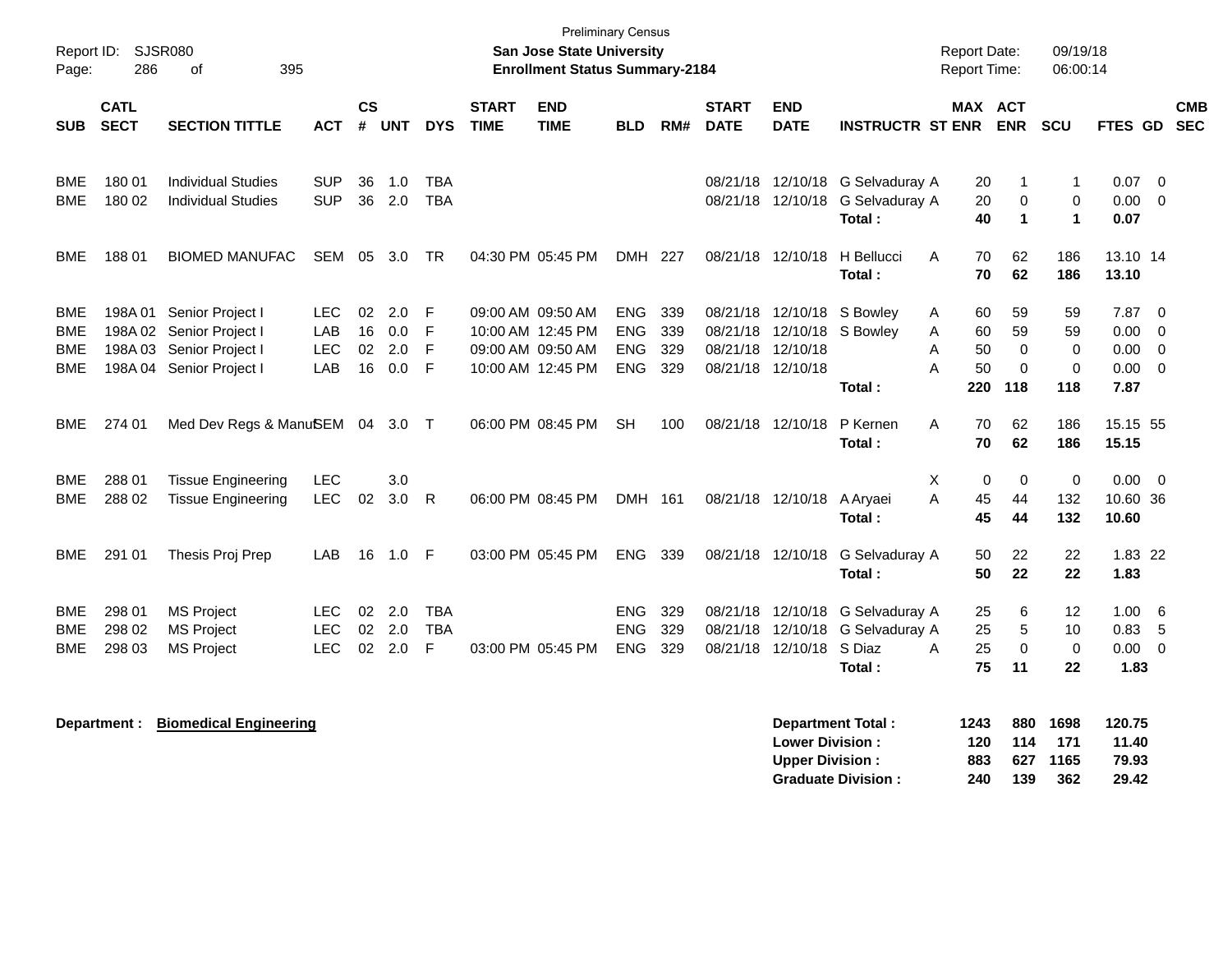| Report ID:<br>Page: | 287                        | SJSR080<br>395<br>оf                             |               |                |            |             |                             | San Jose State University<br><b>Enrollment Status Summary-2184</b> | <b>Preliminary Census</b> |     |                             |                           |                             | <b>Report Date:</b><br>Report Time: |             |                       | 09/19/18<br>06:00:14 |                |                          |                          |
|---------------------|----------------------------|--------------------------------------------------|---------------|----------------|------------|-------------|-----------------------------|--------------------------------------------------------------------|---------------------------|-----|-----------------------------|---------------------------|-----------------------------|-------------------------------------|-------------|-----------------------|----------------------|----------------|--------------------------|--------------------------|
| <b>SUB</b>          | <b>CATL</b><br><b>SECT</b> | <b>SECTION TITTLE</b>                            | <b>ACT</b>    | <b>CS</b><br># | <b>UNT</b> | <b>DYS</b>  | <b>START</b><br><b>TIME</b> | <b>END</b><br><b>TIME</b>                                          | <b>BLD</b>                | RM# | <b>START</b><br><b>DATE</b> | <b>END</b><br><b>DATE</b> | <b>INSTRUCTR ST ENR</b>     |                                     |             | MAX ACT<br><b>ENR</b> | <b>SCU</b>           | <b>FTES GD</b> |                          | <b>CMB</b><br><b>SEC</b> |
| College             |                            | <b>Engineering</b>                               |               |                |            |             |                             |                                                                    |                           |     |                             |                           |                             |                                     |             |                       |                      |                |                          |                          |
| EЕ                  | Department :<br>30 01      | <b>Electrical Engineering</b><br>Intr PRGM MC EE | <b>LEC</b>    | 01             | 3.0        |             |                             |                                                                    |                           |     |                             | 08/21/18 12/10/18         |                             | Χ                                   | 0           | 0                     |                      | 0.00           | 0                        |                          |
| EE                  | 30 02                      | Intr PRGM MC EE                                  | LAB           | 16             | 0.0        |             |                             |                                                                    |                           |     | 08/21/18                    | 12/10/18                  |                             | X                                   | 0           | 0                     | 0<br>0               | 0.00           | 0                        |                          |
| EE                  | 30 03                      | Intr PRGM MC EE                                  | LAB           | 16             | 0.0        |             |                             |                                                                    |                           |     | 08/21/18                    | 12/10/18                  |                             | X                                   | $\mathbf 0$ | 0                     | 0                    | 0.00           | 0                        |                          |
| EE                  | 30 04                      | Intr PRGM MC EE                                  | LEC           | 01             | 3.0        | <b>TR</b>   |                             | 12:00 PM 12:50 PM                                                  | <b>ENG</b>                | 345 | 08/21/18                    | 12/10/18                  | <b>B</b> Harsh              | Α                                   | 60          | 30                    | 60                   | 6.00           | 0                        |                          |
| EE                  | 30 05                      | Intr PRGM MC EE                                  | LAB           | 16             | 0.0        | T           |                             | 06:00 PM 08:45 PM                                                  | <b>ENG</b>                | 307 | 08/21/18                    | 12/10/18                  | <b>B</b> Harsh              | Α                                   | 30          | 18                    | 18                   | 0.00           | 0                        |                          |
| EE                  | 30 06                      | Intr PRGM MC EE                                  | LAB           | 16             | 0.0        | R           |                             | 06:00 PM 08:45 PM                                                  | <b>ENG</b>                | 307 |                             | 08/21/18 12/10/18         | <b>B</b> Harsh              | А                                   | 30          | 12                    | 12                   | 0.00           | 0                        |                          |
|                     |                            |                                                  |               |                |            |             |                             |                                                                    |                           |     |                             |                           | Total:                      |                                     | 120         | 60                    | 90                   | 6.00           |                          |                          |
| EE                  | 97 01                      | Intro EE Lab                                     | LAB           | 17             | 1.0        | R           |                             | 06:00 PM 08:45 PM                                                  | <b>ENG</b>                | 249 | 08/21/18                    | 12/10/18                  | K Ghadiri                   | A                                   | 20          | 18                    | 18                   | 1.20           | 0                        |                          |
| EE                  | 97 02                      | Intro EE Lab                                     | LAB           | 17             | 1.0        | $\mathsf T$ |                             | 09:00 AM 11:45 AM                                                  | <b>ENG</b>                | 249 | 08/21/18                    |                           | 12/10/18 K Ghadiri          | A                                   | 20          | 17                    | 17                   | 1.13           | 0                        |                          |
| EE                  | 97 03                      | Intro EE Lab                                     | LAB           | 17             | 1.0        | $\mathsf T$ |                             | 01:30 PM 04:15 PM                                                  | <b>ENG</b>                | 249 | 08/21/18                    |                           | 12/10/18 K Ghadiri          | A                                   | 20          | 22                    | 22                   | 1.47           | $\overline{0}$           |                          |
| EE                  | 97 04                      | Intro EE Lab                                     | LAB           | 17             | 1.0        | R           |                             | 01:30 PM 04:15 PM                                                  | <b>ENG</b>                | 249 | 08/21/18                    |                           | 12/10/18 K Ghadiri          | A                                   | 20          | 21                    | 21                   | 1.40           | 0                        |                          |
| EE                  | 97 05                      | Intro EE Lab                                     | LAB           | 17             | 1.0        | F           |                             | 09:00 AM 11:45 AM                                                  | <b>ENG</b>                | 249 | 08/21/18                    |                           | 12/10/18 K Ghadiri          | Α                                   | 20          | 23                    | 23                   | 1.53           | 0                        |                          |
| EE                  | 97 06                      | Intro EE Lab                                     | LAB           | 17             | 1.0        | R           |                             | 09:00 AM 11:45 AM                                                  | <b>ENG</b>                | 249 |                             |                           | 08/21/18 12/10/18 K Ghadiri | Α                                   | 20          | 16                    | 16                   | 1.07           | $\overline{0}$           |                          |
| EE                  | 97 07                      | Intro EE Lab                                     | LAB           |                | 1.0        |             |                             |                                                                    |                           |     |                             |                           |                             | X                                   | $\mathbf 0$ | $\Omega$              | $\mathbf 0$          | 0.00           | $\overline{0}$           |                          |
|                     |                            |                                                  |               |                |            |             |                             |                                                                    |                           |     |                             |                           | Total:                      |                                     | 120         | 117                   | 117                  | 7.80           |                          |                          |
| EE                  | 98 01                      | Intro Ckt Analysis                               | <b>SEM</b>    | 04             | 3.0        | MW          |                             | 01:30 PM 02:45 PM                                                  | <b>ENG</b>                | 341 |                             | 08/21/18 12/10/18         | M Zand                      | A                                   | 60          | 60                    | 180                  | 12.05          | -1                       |                          |
| EE                  | 98 02                      | Intro Ckt Analysis                               | <b>SEM</b>    | 04             | 3.0        | MW          |                             | 10:30 AM 11:45 AM                                                  | <b>BBC</b>                | 004 | 08/21/18                    | 12/10/18                  | E Bellegarda                | A                                   | 60          | 54                    | 162                  | 10.80          | 0                        |                          |
| EE                  | 98 03                      | Intro Ckt Analysis                               | <b>SEM</b>    | 04             | 3.0        | <b>TR</b>   |                             | 01:30 PM 02:45 PM                                                  | <b>ENG</b>                | 345 | 08/21/18                    | 12/10/18                  | <b>B</b> Mantha             | A                                   | 60          | 49                    | 147                  | 10.05          | 5                        |                          |
| EE                  | 98 04                      | Intro Ckt Analysis                               | <b>SEM</b>    | 04             | 3.0        | <b>TR</b>   |                             | 06:00 PM 07:15 PM                                                  | <b>DMH</b>                | 234 |                             | 08/21/18 12/10/18         | K Lau                       | A                                   | 59          | 56                    | 168                  | 11.25          | -1                       |                          |
|                     |                            |                                                  |               |                |            |             |                             |                                                                    |                           |     |                             |                           | Total:                      |                                     | 239         | 219                   | 657                  | 44.15          |                          |                          |
| EE                  | 98H 01                     | <b>Honors Intro Circuit</b>                      | <b>LEC</b>    | 04             | 3.0        | <b>TR</b>   |                             | 10:30 AM 11:45 AM                                                  | <b>ENG</b>                | 301 |                             | 08/21/18 12/10/18         | P Hsu                       | Α                                   | 35          | 8                     | 24                   | $1.60 \t 0$    |                          |                          |
|                     |                            |                                                  |               |                |            |             |                             |                                                                    |                           |     |                             |                           | Total:                      |                                     | 35          | 8                     | 24                   | 1.60           |                          |                          |
| EE                  | 101 01                     | Cir/Conc & Prob So                               | <b>ACT</b>    |                | 13 1.0     | R           |                             | 12:00 PM 01:50 PM                                                  | <b>SH</b>                 | 312 |                             | 08/21/18 12/10/18         | D Parent                    | A                                   | 30          | 23                    | 23                   | 1.53           | $\overline{\phantom{0}}$ |                          |
|                     |                            |                                                  |               |                |            |             |                             |                                                                    |                           |     |                             |                           | Total:                      |                                     | 30          | 23                    | 23                   | 1.53           |                          |                          |
| EE                  | 102 01                     | Prob/Stat in EE                                  | SEM 04 3.0 MW |                |            |             |                             | 10:30 AM 11:45 AM ENG 341                                          |                           |     |                             | 08/21/18 12/10/18 J Zhao  |                             | Α                                   | 90          | 72                    | 216                  | 14.40 0        |                          |                          |
|                     |                            |                                                  |               |                |            |             |                             |                                                                    |                           |     |                             |                           | Total:                      |                                     | 90          | 72                    | 216                  | 14.40          |                          |                          |
| EE                  | 110 01                     | Circuits and Systems SEM 04 3.0 MW               |               |                |            |             |                             | 03:00 PM 04:15 PM                                                  | ENG 345                   |     |                             | 08/21/18 12/10/18         | D Parent                    | Α                                   | 80          | 88                    | 264                  | 17.85 5        |                          |                          |
|                     |                            |                                                  |               |                |            |             |                             |                                                                    |                           |     |                             |                           | Total:                      |                                     | 80          | 88                    | 264                  | 17.85          |                          |                          |
| EE                  |                            | 110L 01 C and D Sys Lab                          | LAB           |                | 16 1.0 F   |             |                             | 09:00 AM 11:45 AM                                                  | <b>ENG 290</b>            |     |                             | 08/21/18 12/10/18 K Huynh |                             | A                                   | 20          | 20                    | 20                   | $1.33 \ 0$     |                          |                          |
| EE.                 |                            | 110L 02 C and D Sys Lab                          | LAB           |                | 16  1.0  F |             |                             | 09:00 AM 11:45 AM                                                  | ENG 258                   |     |                             |                           | 08/21/18 12/10/18 S Kadiyam | A                                   | 20          | 19                    | 19                   | $1.27 \t 0$    |                          |                          |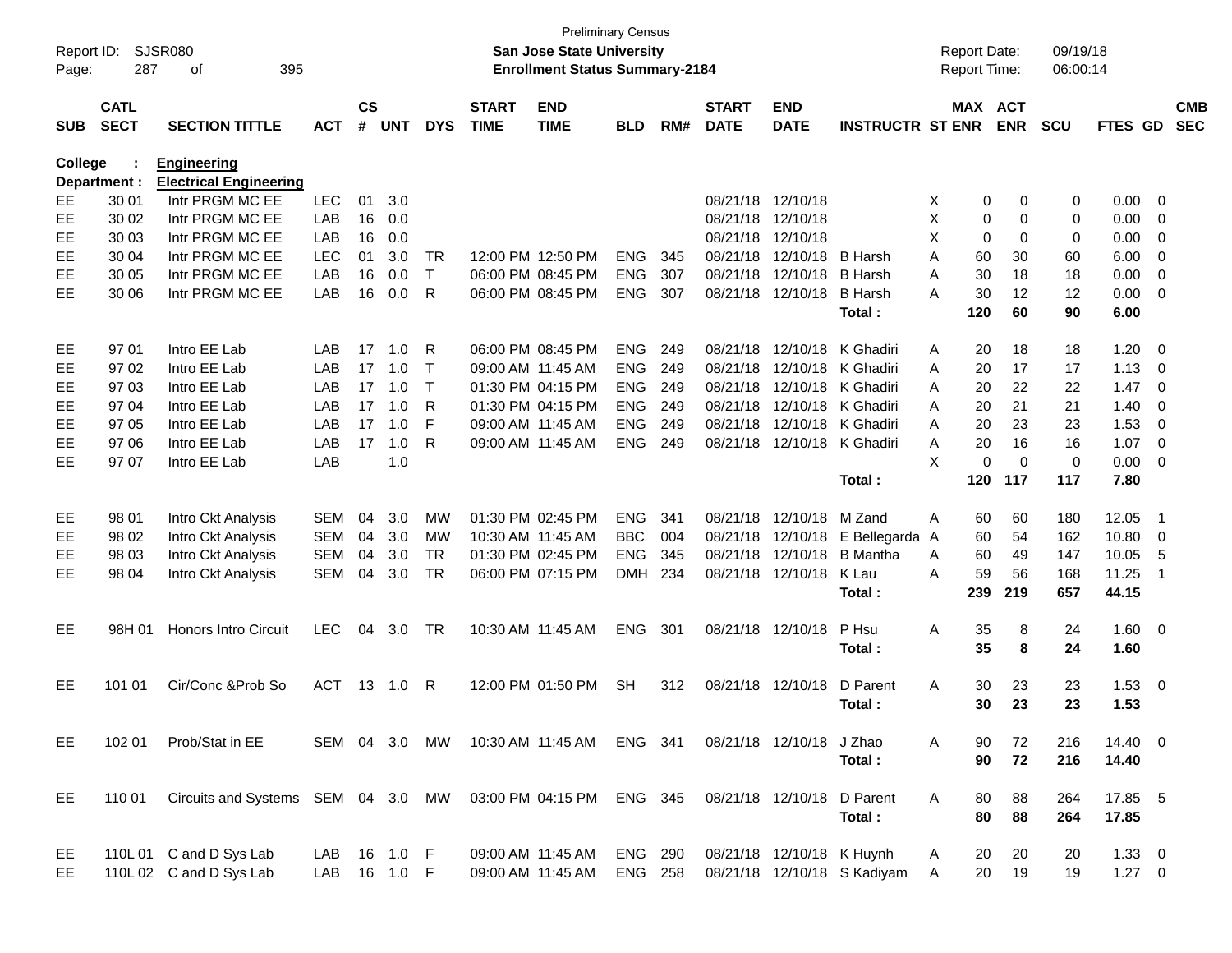| Report ID:<br>Page: | 288                        | <b>SJSR080</b><br>395<br>оf |              |                |            |              |                             | <b>Preliminary Census</b><br><b>San Jose State University</b><br><b>Enrollment Status Summary-2184</b> |                |     |                             |                            |                                  |    | <b>Report Date:</b><br>Report Time: |             | 09/19/18<br>06:00:14 |             |                          |                          |
|---------------------|----------------------------|-----------------------------|--------------|----------------|------------|--------------|-----------------------------|--------------------------------------------------------------------------------------------------------|----------------|-----|-----------------------------|----------------------------|----------------------------------|----|-------------------------------------|-------------|----------------------|-------------|--------------------------|--------------------------|
| <b>SUB</b>          | <b>CATL</b><br><b>SECT</b> | <b>SECTION TITTLE</b>       | <b>ACT</b>   | <b>CS</b><br># | <b>UNT</b> | <b>DYS</b>   | <b>START</b><br><b>TIME</b> | <b>END</b><br><b>TIME</b>                                                                              | <b>BLD</b>     | RM# | <b>START</b><br><b>DATE</b> | <b>END</b><br><b>DATE</b>  | <b>INSTRUCTR ST ENR</b>          |    | <b>MAX ACT</b>                      | <b>ENR</b>  | SCU                  | FTES GD     |                          | <b>CMB</b><br><b>SEC</b> |
| EE                  | 110L 03                    | C and D Sys Lab             | LAB          | 16             | 1.0        | F            |                             | 01:30 PM 04:15 PM                                                                                      | <b>ENG</b>     | 290 |                             |                            | 08/21/18 12/10/18 H Banjara      | Α  | 20                                  | 19          | 19                   | 1.27        | $\overline{\mathbf{0}}$  |                          |
| EE                  |                            | 110L04 C and D Sys Lab      | LAB          |                | 1.0        |              |                             |                                                                                                        |                |     |                             |                            |                                  | X  | $\mathbf 0$                         | $\mathbf 0$ | 0                    | 0.00        | 0                        |                          |
| EE.                 | 110L 05                    | C and D Sys Lab             | LAB          | 16             | 1.0        | -F           |                             | 01:30 PM 04:15 PM                                                                                      | <b>ENG</b>     | 258 |                             | 08/21/18 12/10/18          | S Kulkarni                       | A  | 20                                  | 7           | $\overline{7}$       | 0.47        | - 0                      |                          |
|                     |                            |                             |              |                |            |              |                             |                                                                                                        |                |     |                             |                            | Total :                          |    | 80                                  | 65          | 65                   | 4.33        |                          |                          |
| EE                  | 11201                      | Signal Processing           | <b>SEM</b>   | 04             | 3.0        | МW           |                             | 04:30 PM 05:45 PM                                                                                      | <b>ENG</b>     | 329 |                             | 08/21/18 12/10/18          | P Santacruz A                    |    | 45                                  | 46          | 138                  | 9.35        | $\overline{\mathbf{3}}$  |                          |
| EE.                 | 112 02                     | Signal Processing           | <b>SEM</b>   | 04             | 3.0        | <b>MW</b>    |                             | 04:30 PM 05:45 PM                                                                                      | <b>ENG</b>     | 403 |                             | 08/21/18 12/10/18          | J Ponniah                        | A  | 40                                  | 23          | 69                   | 4.75        | 3                        |                          |
|                     |                            |                             |              |                |            |              |                             |                                                                                                        |                |     |                             |                            | Total:                           |    | 85                                  | 69          | 207                  | 14.10       |                          |                          |
| EE                  | 11801                      | Dig Lgc Crt Dsgn            | <b>SEM</b>   | 04             | 4.0        | <b>MW</b>    |                             | 10:30 AM 11:45 AM                                                                                      | <b>ENG</b>     | 345 |                             | 08/21/18 12/10/18          | C Choo                           | Α  | 80                                  | 83          | 249                  | 22.40 4     |                          |                          |
| EE                  | 118 02                     | Dig Lgc Crt Dsgn            | LAB          | 16             | 0.0        | R            |                             | 09:00 AM 11:45 AM                                                                                      | <b>ENG</b>     | 305 |                             |                            | 08/21/18 12/10/18 M Kothale      | A  | 20                                  | 22          | 22                   | 0.00        | -1                       |                          |
| EE                  | 118 03                     | Dig Lgc Crt Dsgn            | LAB          | 16             | 0.0        | R            |                             | 06:00 PM 08:45 PM                                                                                      | <b>ENG</b>     | 305 |                             | 08/21/18 12/10/18 P Patel  |                                  | A  | 20                                  | 22          | 22                   | 0.00        | -1                       |                          |
| EE                  | 118 04                     | Dig Lgc Crt Dsgn            | LAB          |                | 0.0        |              |                             |                                                                                                        |                |     |                             |                            |                                  | X  | $\mathbf 0$                         | $\mathbf 0$ | 0                    | 0.00        | 0                        |                          |
| EE                  | 118 05                     | Dig Lgc Crt Dsgn            | LAB          | 16             | 0.0        | $\mathsf{T}$ |                             | 01:30 PM 04:15 PM                                                                                      | <b>ENG</b>     | 305 |                             | 08/21/18 12/10/18 R Pawar  |                                  | A  | 20                                  | 19          | 19                   | 0.00        | $\mathbf 0$              |                          |
| EE.                 | 118 06                     | Dig Lgc Crt Dsgn            | LAB          | 16             | 0.0        | R            |                             | 01:30 PM 04:15 PM                                                                                      | <b>ENG</b>     | 305 |                             | 08/21/18 12/10/18          | D Raval                          | A  | 20                                  | 20          | 20                   | 0.00        | $\overline{2}$           |                          |
|                     |                            |                             |              |                |            |              |                             |                                                                                                        |                |     |                             |                            | Total:                           |    | 160                                 | 166         | 332                  | 22.40       |                          |                          |
| EE                  | 120 01                     | Microp Sys Design           | <b>SEM</b>   | 04             | 4.0        | MW           |                             | 01:30 PM 02:45 PM                                                                                      | <b>ENG</b>     | 345 |                             | 08/21/18 12/10/18          | J Kim                            | Α  | 80                                  | 52          | 156                  | 13.87       | - 0                      |                          |
| EE                  | 120 02                     | Microp Sys Design           | LAB          | 16             | 0.0        | $\mathsf{T}$ |                             | 01:30 PM 04:15 PM                                                                                      | <b>ENG</b>     | 307 |                             | 08/21/18 12/10/18          | T Chadzynski A                   |    | 20                                  | 19          | 19                   | 0.00        | 0                        |                          |
| EE                  | 120 03                     | Microp Sys Design           | LAB          | 16             | 0.0        | $\mathsf{R}$ |                             | 01:30 PM 04:15 PM                                                                                      | <b>ENG</b>     | 307 |                             | 08/21/18 12/10/18 B Pandit |                                  | A  | 20                                  | 19          | 19                   | 0.00        | 0                        |                          |
| EE                  | 120 04                     | Microp Sys Design           | LAB          | 16             | 0.0        | W            |                             | 06:00 PM 08:45 PM                                                                                      | <b>ENG</b>     | 307 |                             | 08/21/18 12/10/18 A Chen   |                                  | A  | 20                                  | 14          | 14                   | 0.00        | $\mathbf 0$              |                          |
| EE.                 | 120 05                     | Microp Sys Design           | LAB          |                | 0.0        |              |                             |                                                                                                        |                |     |                             |                            |                                  | X. | $\mathbf 0$                         | $\mathbf 0$ | 0                    | 0.00        | $\overline{0}$           |                          |
|                     |                            |                             |              |                |            |              |                             |                                                                                                        |                |     |                             |                            | Total:                           |    | 140                                 | 104         | 208                  | 13.87       |                          |                          |
| EE                  | 122 01                     | Electr Design I             | <b>SEM</b>   | 04             | 4.0        | <b>TR</b>    |                             | 09:00 AM 10:15 AM                                                                                      | <b>ENG</b>     | 345 |                             |                            | 08/21/18 12/10/18 S Hamedi-HagA  |    | 80                                  | 61          | 183                  | 16.60       | - 5                      |                          |
| EE                  | 122 02                     | Electr Design I             | LAB          |                | 0.0        |              |                             |                                                                                                        |                |     |                             |                            |                                  | X  | $\mathbf 0$                         | $\mathbf 0$ | 0                    | 0.00        | 0                        |                          |
| EE                  | 122 03                     | Electr Design I             | LAB          | 16             | 0.0        | $\mathsf{T}$ |                             | 01:30 PM 04:15 PM                                                                                      | <b>ENG</b>     | 290 |                             | 08/21/18 12/10/18          | C Dao                            | Α  | 20                                  | 22          | 22                   | 0.00        | 0                        |                          |
| EE                  | 122 04                     | Electr Design I             | LAB          | 16             | 0.0        | $\mathsf{T}$ |                             | 10:30 AM 01:15 PM                                                                                      | <b>ENG</b>     | 290 |                             | 08/21/18 12/10/18 Y Lin    |                                  | A  | 20                                  | 20          | 20                   | 0.00        | -5                       |                          |
| EE.                 | 122 05                     | Electr Design I             | LAB          | 16             | 0.0        | R            |                             | 01:30 PM 04:15 PM                                                                                      | <b>ENG</b>     | 290 |                             | 08/21/18 12/10/18          | L Bangalore                      | A  | 20                                  | 19          | 19                   | 0.00        | 0                        |                          |
|                     |                            |                             |              |                |            |              |                             |                                                                                                        |                |     |                             |                            | Total :                          |    | 140                                 | 122         | 244                  | 16.60       |                          |                          |
| EE                  | 124 01                     | Electr Design II            | <b>SEM</b>   | 04             | 4.0        | MW           |                             | 09:00 AM 10:15 AM                                                                                      | ENG 345        |     |                             | 08/21/18 12/10/18 H Wong   |                                  | A  | 70                                  | 68          | 204                  | 18.27 2     |                          |                          |
| EE                  | 124 02                     | Electr Design II            | LAB          | 16             | 0.0        | $\top$       |                             | 01:30 PM 04:15 PM                                                                                      | ENG            | 258 |                             |                            | 08/21/18 12/10/18 . Ajay Mysor   | A  | 20                                  | 18          | 18                   | 0.00        | $\overline{\phantom{0}}$ |                          |
| EE                  | 124 03                     | Electr Design II            | LAB          | 16             | 0.0        | R            |                             | 01:30 PM 04:15 PM                                                                                      | <b>ENG 258</b> |     |                             |                            | 08/21/18 12/10/18 . Rakshith A A |    | 20                                  | 17          | 17                   | $0.00 \t 0$ |                          |                          |
| EE                  | 124 04                     | Electr Design II            | LAB          | 16             | 0.0        | R            |                             | 10:30 AM 01:15 PM                                                                                      | <b>ENG 258</b> |     |                             | 08/21/18 12/10/18 V Tam    |                                  | Α  | 20                                  | 21          | 21                   | $0.00$ 1    |                          |                          |
| EE                  | 124 05                     | Electr Design II            | LAB          |                | 16  0.0  T |              |                             | 10:30 AM 01:15 PM                                                                                      | <b>ENG 258</b> |     |                             |                            | 08/21/18 12/10/18 E Anchlia      | A  | 20                                  | 12          | 12                   | $0.00$ 1    |                          |                          |
|                     |                            |                             |              |                |            |              |                             |                                                                                                        |                |     |                             |                            | Total:                           |    | 150                                 | 136         | 272                  | 18.27       |                          |                          |
| EE                  | 127 01                     | Elec Biomed Appl            | LEC 02 3.0 F |                |            |              |                             | 06:30 PM 09:15 PM                                                                                      | ENG 345        |     |                             |                            | 08/21/18 12/10/18 N Nguyen       | A  | 40                                  | 35          | 105                  | 7.20 4      |                          |                          |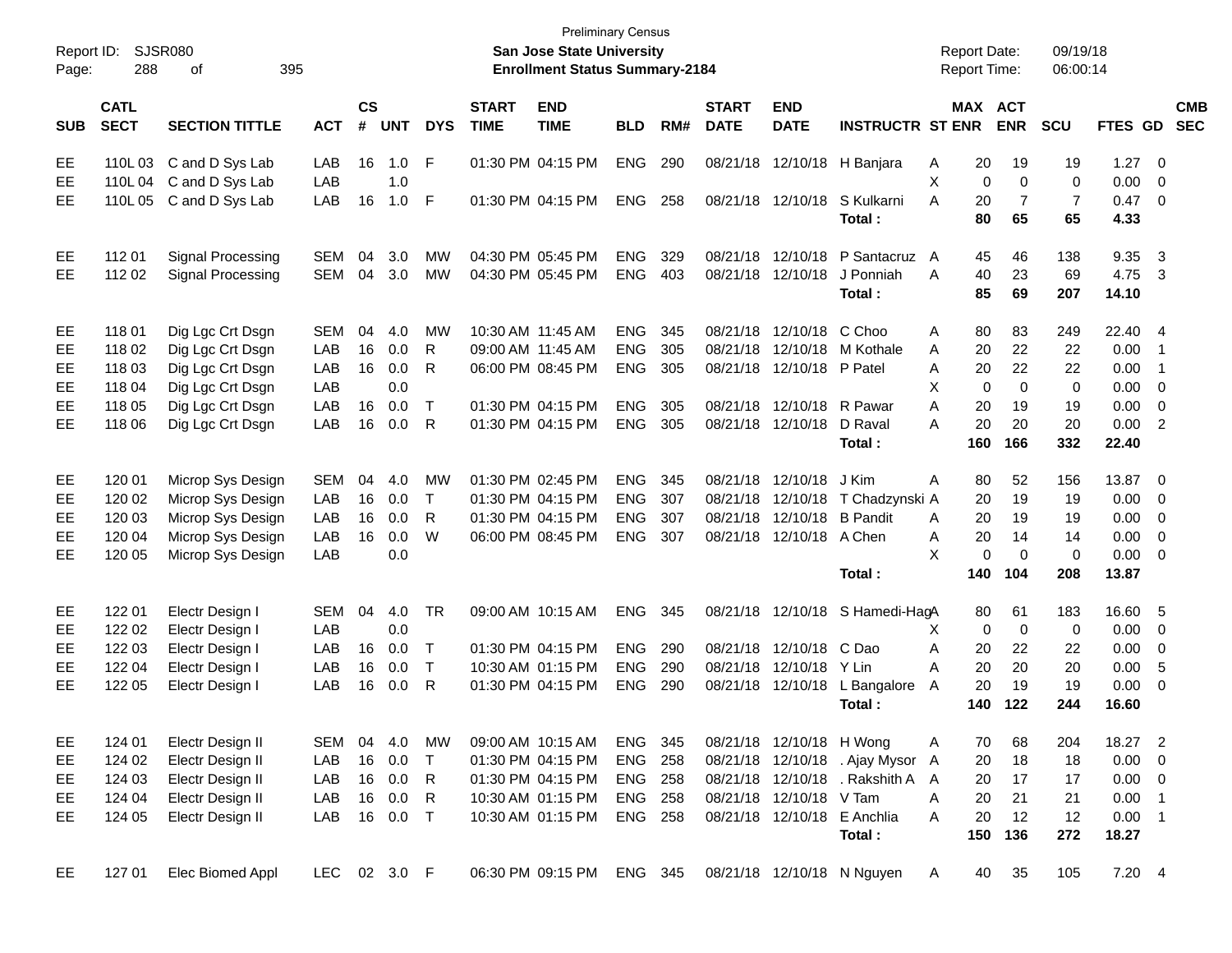| Page:           | Report ID: SJSR080<br>289  | 395<br>of                                                                                   |                                        |                    |                          |                     |                             | <b>Preliminary Census</b><br><b>San Jose State University</b><br><b>Enrollment Status Summary-2184</b> |                                        |                   |                             |                                           |                                                      | <b>Report Date:</b><br><b>Report Time:</b> |                           | 09/19/18<br>06:00:14 |                                                   |                          |            |
|-----------------|----------------------------|---------------------------------------------------------------------------------------------|----------------------------------------|--------------------|--------------------------|---------------------|-----------------------------|--------------------------------------------------------------------------------------------------------|----------------------------------------|-------------------|-----------------------------|-------------------------------------------|------------------------------------------------------|--------------------------------------------|---------------------------|----------------------|---------------------------------------------------|--------------------------|------------|
| <b>SUB</b>      | <b>CATL</b><br><b>SECT</b> | <b>SECTION TITTLE</b>                                                                       | <b>ACT</b>                             | $\mathsf{cs}$<br># | <b>UNT</b>               | <b>DYS</b>          | <b>START</b><br><b>TIME</b> | <b>END</b><br><b>TIME</b>                                                                              | <b>BLD</b>                             | RM#               | <b>START</b><br><b>DATE</b> | <b>END</b><br><b>DATE</b>                 | <b>INSTRUCTR ST ENR</b>                              |                                            | MAX ACT<br><b>ENR</b>     | <b>SCU</b>           | FTES GD                                           | <b>SEC</b>               | <b>CMB</b> |
|                 |                            |                                                                                             |                                        |                    |                          |                     |                             |                                                                                                        |                                        |                   |                             |                                           | Total:                                               | 40                                         | 35                        | 105                  | 7.20                                              |                          |            |
| EE              | 128 01                     | <b>Phys Electronics</b>                                                                     | <b>SEM</b>                             | 04                 | 3.0                      | TR                  |                             | 10:30 AM 11:45 AM                                                                                      | <b>ENG</b>                             | 345               | 08/21/18 12/10/18           |                                           | L He<br>Total:                                       | 80<br>A<br>80                              | 58<br>58                  | 174<br>174           | 11.60 0<br>11.60                                  |                          |            |
| EE<br><b>EE</b> | 132 01<br>132 02           | <b>Theo Auto Controls</b><br>Theo Auto Controls                                             | <b>SEM</b><br><b>SEM</b>               | 04<br>04           | 3.0<br>3.0               | MW                  |                             | 03:00 PM 04:15 PM                                                                                      | CL.                                    | 222               | 08/21/18 12/10/18           | 08/21/18 12/10/18                         | A Bhattachar A<br>Total:                             | $\mathbf 0$<br>X<br>65<br>65               | $\mathbf 0$<br>54<br>54   | 0<br>162<br>162      | $0.00 \t 0$<br>10.80 0<br>10.80                   |                          |            |
| EE<br>EE<br>EE  | 134 01<br>134 02<br>134 03 | Power Systems<br>Power Systems<br>Power Systems                                             | <b>LEC</b><br><b>LEC</b><br><b>LEC</b> | 02<br>02           | 3.0<br>3.0<br>3.0        | <b>TR</b>           |                             | 07:30 PM 08:45 PM                                                                                      | CL.                                    | 224               | 08/21/18 12/10/18           | 08/21/18 12/10/18                         | F Karchemski A<br>Total:                             | 0<br>X<br>X<br>$\Omega$<br>50<br>50        | 0<br>$\Omega$<br>25<br>25 | 0<br>0<br>75<br>75   | $0.00 \t 0$<br>$0.00 \t 0$<br>$5.00 \t 0$<br>5.00 |                          |            |
| EE              | 136 01                     | <b>Power Electronics</b>                                                                    | SEM                                    | 04                 | 3.0                      | TR                  |                             | 04:30 PM 05:45 PM                                                                                      | <b>ENG</b>                             | 303               | 08/21/18 12/10/18           |                                           | M Badawy<br>Total:                                   | 35<br>Α<br>35                              | 38<br>38                  | 114<br>114           | $7.75 \quad 3$<br>7.75                            |                          |            |
| EE              | 138 01                     | Embd Cntrl Sys Des                                                                          | SEM                                    |                    | 05 3.0 TR                |                     |                             | 06:00 PM 07:15 PM                                                                                      | CL                                     | 234               |                             | 08/21/18 12/10/18                         | C Pham<br>Total:                                     | 35<br>A<br>35                              | 28<br>28                  | 84<br>84             | 5.75 3<br>5.75                                    |                          |            |
| EE              | 140 01                     | Prin of E & M Flds                                                                          | SEM                                    | 04                 | 3.0                      | TR                  |                             | 09:00 AM 10:15 AM                                                                                      | <b>ENG</b>                             | 331               |                             | 08/21/18 12/10/18                         | R Kwok<br>Total:                                     | 80<br>A<br>80                              | 86<br>86                  | 258<br>258           | 17.35 3<br>17.35                                  |                          |            |
| EE              | 153 01                     | Intro DIg Sig Proc                                                                          | <b>SEM</b>                             | 05                 | 3.0                      | TR                  |                             | 03:00 PM 04:15 PM                                                                                      | <b>ENG</b>                             | 401               | 08/21/18 12/10/18           |                                           | J Kim<br>Total:                                      | Α<br>40<br>40                              | 21<br>21                  | 63<br>63             | $4.20 \ 0$<br>4.20                                |                          |            |
| EE<br>EE<br>EE. | 160 01<br>160 02<br>160 03 | Princ Comm Systems LEC<br>Princ Comm Systems LAB<br>Princ Comm Systems LAB                  |                                        | 16                 | 02 3.0<br>16  0.0<br>0.0 | <b>TR</b><br>M<br>W |                             | 04:30 PM 05:20 PM<br>06:00 PM 08:45 PM<br>03:00 PM 05:45 PM                                            | <b>ENG</b><br><b>ENG</b><br><b>ENG</b> | 345<br>238<br>238 | 08/21/18<br>08/21/18        | 12/10/18<br>12/10/18<br>08/21/18 12/10/18 | R Morelos-Za A<br>P Yadav<br>B Kagganagi A<br>Total: | 35<br>18<br>Α<br>18<br>71                  | 27<br>13<br>14<br>54      | 54<br>13<br>14<br>81 | $5.40 \ 0$<br>$0.00 \t 0$<br>0.00<br>5.40         | $\overline{\phantom{0}}$ |            |
| EE              | 172 01                     | Intro MicrowavesEngr SEM 04 3.0 MW 06:00 PM 07:15 PM DMH 160 08/21/18 12/10/18 R Kwok       |                                        |                    |                          |                     |                             |                                                                                                        |                                        |                   |                             |                                           | Total:                                               | 35<br>A<br>35                              | 35<br>35                  | 105<br>105           | $7.05$ 1<br>7.05                                  |                          |            |
| EE              | 174 01                     | INT ALG PR EBD SYS SEM 04 3.0 MW 07:30 PM 08:45 PM DMH 160                                  |                                        |                    |                          |                     |                             |                                                                                                        |                                        |                   |                             |                                           | 08/21/18 12/10/18 T Nguyen<br>Total:                 | Α<br>35<br>35                              | 24<br>24                  | 72<br>72             | 4.80 0<br>4.80                                    |                          |            |
| EE<br>EE.       | 178 01<br>178 02           | Dig Design w FPGAS SEM 04 3.0<br>Dig Design w FPGAS SEM 04 3.0 MW 04:30 PM 05:45 PM ENG 345 |                                        |                    |                          |                     |                             |                                                                                                        |                                        |                   | 08/21/18 12/10/18           |                                           | 08/21/18 12/10/18 T Nguyen                           | 0<br>X<br>55<br>Α                          | 0<br>40                   | 0<br>120             | $0.00 \t 0$<br>8.05 1                             |                          |            |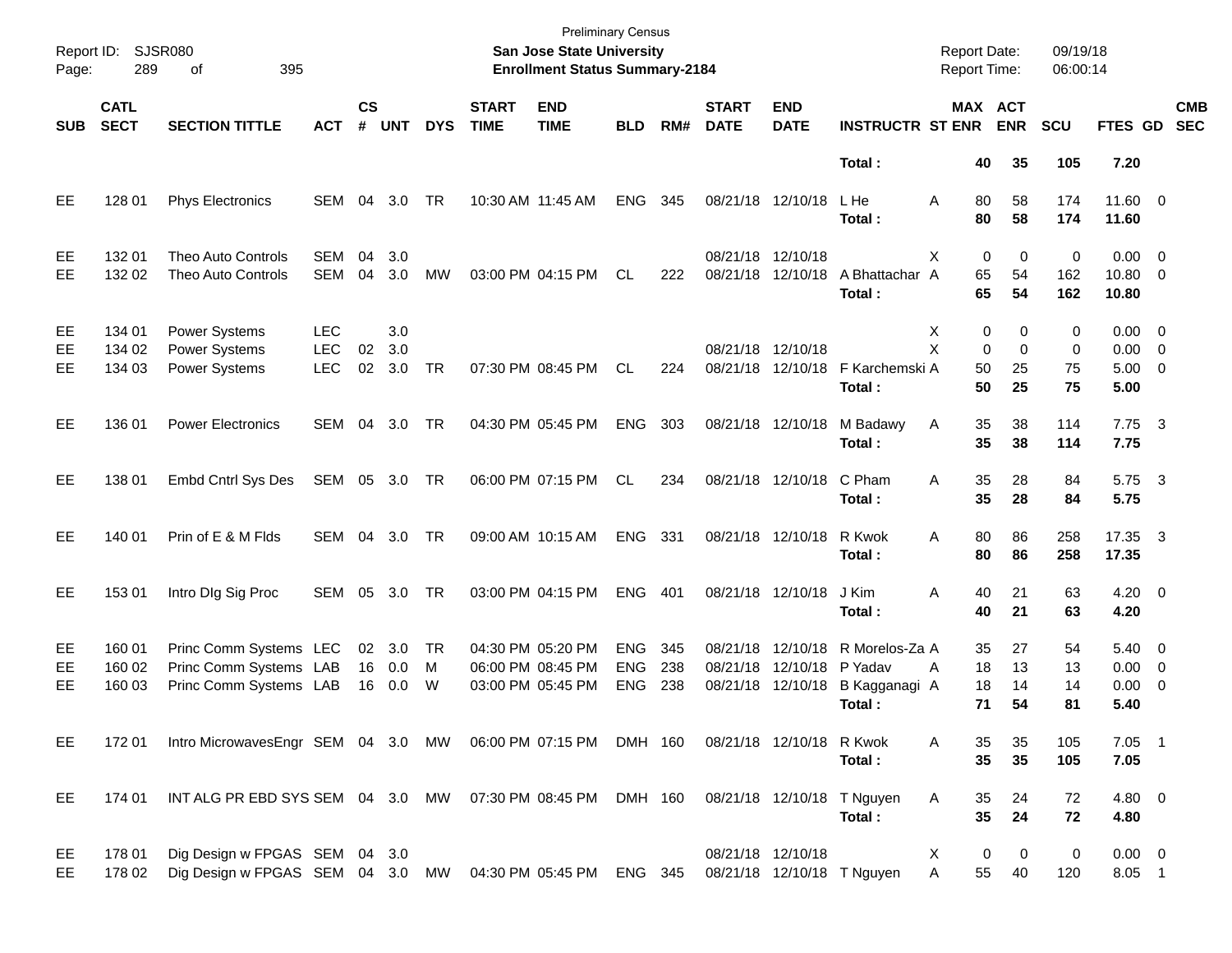| Page:                              | Report ID: SJSR080<br>290  | 395<br>of                                                                                                                                                                        |                                        |                                  |                                        |                                       |                             | <b>Preliminary Census</b><br><b>San Jose State University</b><br><b>Enrollment Status Summary-2184</b>                     |                                                                                  |                                        |                             |                                                                                                                                  |                                                     | <b>Report Date:</b><br><b>Report Time:</b>                           |                                        | 09/19/18<br>06:00:14                    |                                                                                           |                          |                          |
|------------------------------------|----------------------------|----------------------------------------------------------------------------------------------------------------------------------------------------------------------------------|----------------------------------------|----------------------------------|----------------------------------------|---------------------------------------|-----------------------------|----------------------------------------------------------------------------------------------------------------------------|----------------------------------------------------------------------------------|----------------------------------------|-----------------------------|----------------------------------------------------------------------------------------------------------------------------------|-----------------------------------------------------|----------------------------------------------------------------------|----------------------------------------|-----------------------------------------|-------------------------------------------------------------------------------------------|--------------------------|--------------------------|
| <b>SUB</b>                         | <b>CATL</b><br><b>SECT</b> | <b>SECTION TITTLE</b>                                                                                                                                                            | <b>ACT</b>                             | $\mathsf{cs}$<br>#               | <b>UNT</b>                             | <b>DYS</b>                            | <b>START</b><br><b>TIME</b> | <b>END</b><br><b>TIME</b>                                                                                                  | <b>BLD</b>                                                                       | RM#                                    | <b>START</b><br><b>DATE</b> | <b>END</b><br><b>DATE</b>                                                                                                        | <b>INSTRUCTR ST ENR</b>                             | MAX ACT                                                              | <b>ENR</b>                             | <b>SCU</b>                              | FTES GD                                                                                   |                          | <b>CMB</b><br><b>SEC</b> |
|                                    |                            |                                                                                                                                                                                  |                                        |                                  |                                        |                                       |                             |                                                                                                                            |                                                                                  |                                        |                             |                                                                                                                                  | Total:                                              | 55                                                                   | 40                                     | 120                                     | 8.05                                                                                      |                          |                          |
| EE                                 | 180 01                     | <b>Indiv Studies</b>                                                                                                                                                             | <b>SUP</b>                             | 36                               | 3.0                                    | TBA                                   |                             |                                                                                                                            |                                                                                  |                                        |                             | 08/21/18 12/10/18                                                                                                                | T Le<br>Total:                                      | Α<br>10<br>10                                                        | $\overline{2}$<br>$\overline{2}$       | 6<br>6                                  | $0.40 \quad 0$<br>0.40                                                                    |                          |                          |
| EE                                 | 181 01                     | Fund-Internetwork                                                                                                                                                                | <b>LEC</b>                             | 02                               | 3.0                                    | МW                                    |                             | 10:30 AM 11:45 AM                                                                                                          | BBC                                                                              | 326                                    |                             | 08/21/18 12/10/18                                                                                                                | N Mir<br>Total:                                     | 60<br>A<br>60                                                        | 48<br>48                               | 144<br>144                              | 9.60 0<br>9.60                                                                            |                          |                          |
| EE<br>EE<br><b>EE</b><br><b>EE</b> |                            | 198A 01 EE Sr Dsgn Proj I<br>198A 02 EE Sr Dsgn Proj I<br>198A 03 EE Sr Dsgn Proj I<br>198A 04 EE Sr Dsgn Proj I                                                                 | LAB<br>LAB<br>LAB<br>LAB               | 16<br>16<br>16<br>16             | 1.0<br>1.0<br>1.0<br>1.0               | -F<br>F<br>F<br>-F                    |                             | 10:00 AM 12:45 PM<br>10:00 AM 12:45 PM<br>10:00 AM 12:45 PM<br>10:00 AM 12:45 PM                                           | <b>ENG</b><br><b>ENG</b><br><b>ENG</b><br><b>ENG</b>                             | 244<br>386<br>387<br>389               |                             | 08/21/18 12/10/18<br>08/21/18 12/10/18<br>08/21/18 12/10/18<br>08/21/18 12/10/18                                                 | P Hsu<br>P Hsu<br>P Hsu<br>P Hsu<br>Total:          | 15<br>Α<br>A<br>15<br>A<br>15<br>A<br>15<br>60                       | 15<br>14<br>16<br>11<br>56             | 15<br>14<br>16<br>11<br>56              | $1.00 \t 0$<br>0.93<br>$1.07 \t 0$<br>$0.73 \quad 0$<br>3.73                              | $\overline{\phantom{0}}$ |                          |
| EE<br>EE<br>EE<br>EE<br>EE<br>EE.  |                            | 198B 01 EE Sr Dsgn Proj II<br>198B 02 EE Sr Dsgn Proj II<br>198B 03 EE Sr Dsgn Proj II<br>198B 04 EE Sr Dsgn Proj II<br>198B 05 EE Sr Dsgn Proj II<br>198B 06 EE Sr Dsgn Proj II | LAB<br>LAB<br>LAB<br>LAB<br>LAB<br>LAB | 16<br>16<br>16<br>16<br>16<br>16 | 3.0<br>3.0<br>3.0<br>3.0<br>3.0<br>3.0 | <sub>S</sub><br>S<br>S<br>S<br>S<br>S |                             | 09:00 AM 06:00 PM<br>09:00 AM 06:00 PM<br>09:00 AM 06:00 PM<br>09:00 AM 06:00 PM<br>09:00 AM 06:00 PM<br>09:00 AM 06:00 PM | <b>ENG</b><br><b>ENG</b><br><b>ENG</b><br><b>ENG</b><br><b>ENG</b><br><b>ENG</b> | 244<br>376<br>376<br>386<br>387<br>389 |                             | 08/21/18 12/10/18<br>08/21/18 12/10/18<br>08/21/18 12/10/18<br>08/21/18 12/10/18<br>08/21/18 12/10/18<br>08/21/18 12/10/18 P Hsu | P Hsu<br>P Hsu<br>P Hsu<br>P Hsu<br>P Hsu<br>Total: | 15<br>Α<br>A<br>15<br>15<br>A<br>15<br>A<br>A<br>15<br>15<br>A<br>90 | 16<br>15<br>15<br>15<br>15<br>16<br>92 | 48<br>45<br>45<br>45<br>45<br>48<br>276 | $3.20 \ 0$<br>$3.00 \ 0$<br>$3.00 \ 0$<br>$3.00 \ 0$<br>$3.00 \ 0$<br>$3.20 \ 0$<br>18.40 |                          |                          |
| EE                                 | 210 01                     | <b>Linear Systems</b>                                                                                                                                                            | SEM                                    | 05                               | 3.0                                    | TR                                    |                             | 07:30 PM 08:45 PM                                                                                                          | <b>ENG</b>                                                                       | 345                                    |                             | 08/21/18 12/10/18                                                                                                                | J Kamali<br>Total:                                  | 80<br>A<br>80                                                        | 60<br>60                               | 180<br>180                              | 15.00 60<br>15.00                                                                         |                          |                          |
| EE.<br>EE                          | 221 01<br>221 02           | Prin of Semi Dev I<br>Prin of Semi Dev I                                                                                                                                         | SEM<br><b>SEM</b>                      | 05<br>05                         | 3.0<br>3.0                             | <b>TR</b><br><b>TR</b>                |                             | 03:00 PM 04:15 PM<br>03:00 PM 04:15 PM                                                                                     | <b>ENG</b><br><b>DMH</b>                                                         | 345<br>234                             |                             | 08/21/18 12/10/18<br>08/21/18 12/10/18                                                                                           | L He<br><b>B</b> Mantha<br>Total:                   | 50<br>Α<br>50<br>A<br>100                                            | 51<br>53<br>104                        | 153<br>159<br>312                       | 12.70 50<br>13.25 53<br>25.95                                                             |                          |                          |
| EE.<br>EE                          | 223 01                     | Analog Int Ckts<br>223 02 Analog Int Ckts                                                                                                                                        | <b>SEM</b>                             |                                  | 3.0                                    |                                       |                             | SEM 05 3.0 MW 06:00 PM 07:15 PM DMH 149B 08/21/18 12/10/18 S Lee                                                           |                                                                                  |                                        |                             |                                                                                                                                  | Total:                                              | Χ<br>0<br>35<br>Α<br>35                                              | 0<br>30<br>30                          | 0<br>90<br>90                           | $0.00 \t 0$<br>7.35 27<br>7.35                                                            |                          |                          |
| EE                                 | 224 01                     | Hi Speed CMOS Ckts SEM 05 3.0 MW 04:30 PM 05:45 PM ENG 232 08/21/18 12/10/18 H Wong                                                                                              |                                        |                                  |                                        |                                       |                             |                                                                                                                            |                                                                                  |                                        |                             |                                                                                                                                  | Total:                                              | 35<br>Α<br>35                                                        | 31<br>31                               | 93<br>93                                | 7.60 28<br>7.60                                                                           |                          |                          |
| EE<br>EE                           | 230 01<br>230 02           | <b>RFIC II</b><br><b>RFIC II</b>                                                                                                                                                 | SEM<br>SEM 05 3.0 TR                   |                                  | 3.0                                    |                                       |                             | 04:30 PM 05:45 PM BBC 022 08/21/18 12/10/18 S Lee                                                                          |                                                                                  |                                        |                             |                                                                                                                                  | Total:                                              | 0<br>X<br>A<br>35<br>35                                              | 0<br>15<br>15                          | 0<br>45<br>45                           | $0.00 \t 0$<br>3.75 15<br>3.75                                                            |                          |                          |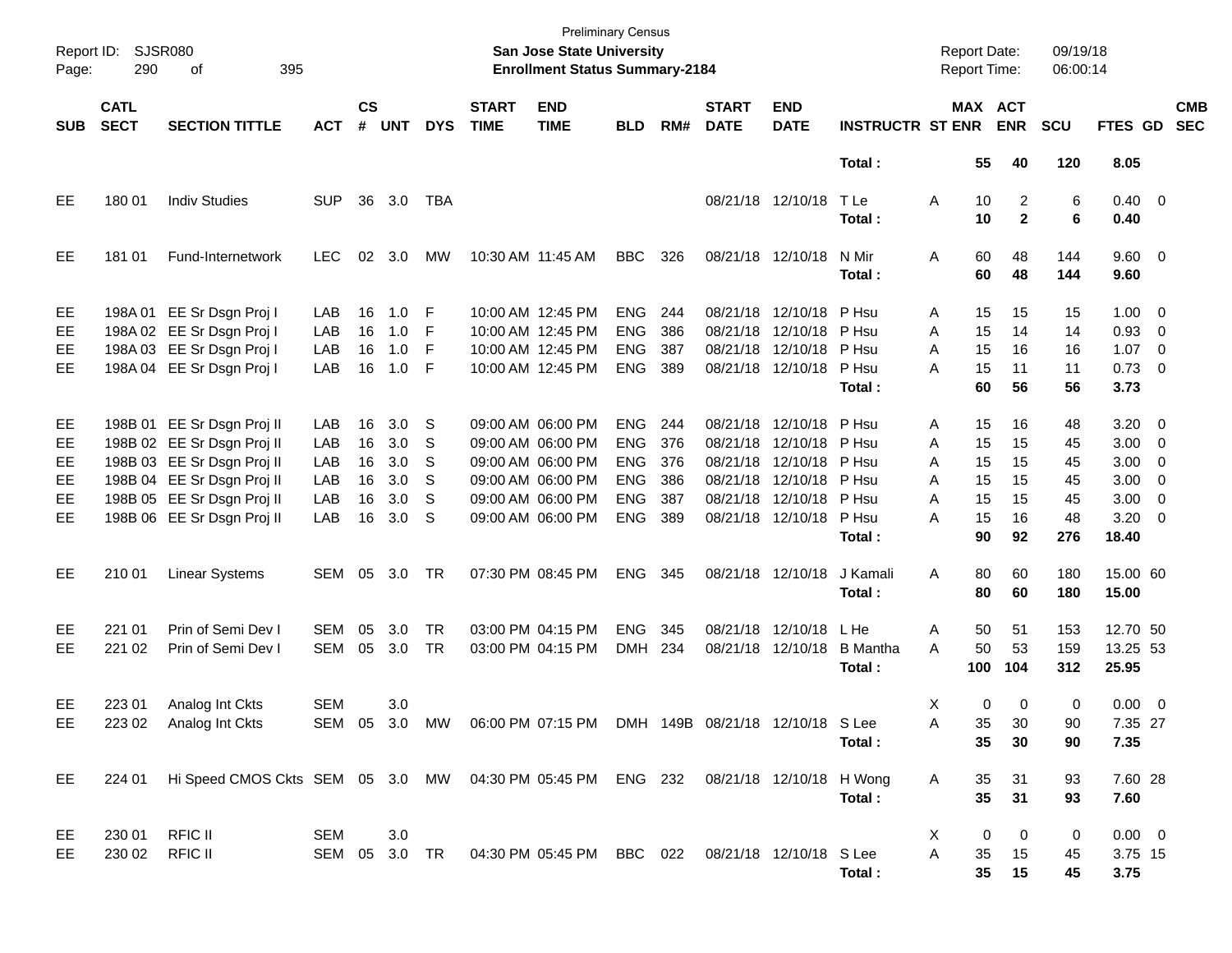| Page:      | Report ID: SJSR080<br>291  | 395<br>οf                          |                          |                |            |            |                             | <b>Preliminary Census</b><br>San Jose State University<br><b>Enrollment Status Summary-2184</b> |                           |       |                             |                           |                                                                 | <b>Report Date:</b><br><b>Report Time:</b> |                            | 09/19/18<br>06:00:14 |                     |            |
|------------|----------------------------|------------------------------------|--------------------------|----------------|------------|------------|-----------------------------|-------------------------------------------------------------------------------------------------|---------------------------|-------|-----------------------------|---------------------------|-----------------------------------------------------------------|--------------------------------------------|----------------------------|----------------------|---------------------|------------|
| <b>SUB</b> | <b>CATL</b><br><b>SECT</b> | <b>SECTION TITTLE</b>              | <b>ACT</b>               | <b>CS</b><br># | <b>UNT</b> | <b>DYS</b> | <b>START</b><br><b>TIME</b> | <b>END</b><br><b>TIME</b>                                                                       | <b>BLD</b>                | RM#   | <b>START</b><br><b>DATE</b> | <b>END</b><br><b>DATE</b> | <b>INSTRUCTR ST ENR</b>                                         |                                            | MAX ACT<br><b>ENR</b>      | SCU                  | FTES GD SEC         | <b>CMB</b> |
| <b>EE</b>  | 231 01                     | <b>Automat Contr Theo</b>          | SEM                      | 05             | 3.0        | MW         |                             | 06:00 PM 07:15 PM                                                                               | <b>ENG</b>                | 345   |                             | 08/21/18 12/10/18         | M Badawy<br>Total:                                              | 35<br>A<br>35                              | 29<br>29                   | 87<br>87             | 7.15 27<br>7.15     |            |
| <b>EE</b>  | 239 01                     | Sel Top in Sys & C                 | <b>SEM</b>               |                | 3.0        |            |                             |                                                                                                 |                           |       |                             |                           | Total:                                                          | X                                          | 0<br>0<br>0<br>$\mathbf 0$ | 0<br>0               | $0.00 \t 0$<br>0.00 |            |
| <b>EE</b>  | 250 01                     | Prob Ran Vari & St P               | SEM 05                   |                | 3.0        | MW         |                             | 03:00 PM 04:15 PM                                                                               | ENG                       | 331   |                             | 08/21/18 12/10/18         | E Bellegarda A<br>Total:                                        | 80<br>80                                   | 80<br>80                   | 240<br>240           | 20.00 80<br>20.00   |            |
| <b>EE</b>  | 251 01                     | Digital Comm Systems LEC 02 3.0 TR |                          |                |            |            |                             | 06:00 PM 07:15 PM                                                                               | CL.                       | 224   |                             | 08/21/18 12/10/18         | R Morelos-Za A<br>Total:                                        | 35<br>35                                   | 21<br>21                   | 63<br>63             | 5.25 21<br>5.25     |            |
| <b>EE</b>  | 258 01                     | <b>Neural Networks</b>             | SEM 05 3.0               |                |            | MW         |                             | 03:00 PM 04:15 PM                                                                               | ENG                       | - 341 |                             | 08/21/18 12/10/18         | <b>B</b> Sirkeci<br>Total:                                      | A<br>80<br>80                              | 65<br>65                   | 195<br>195           | 16.05 61<br>16.05   |            |
| <b>EE</b>  | 265 01                     | Software-Def. Comm LEC             |                          |                | 02 3.0     | MW         |                             | 04:30 PM 05:45 PM                                                                               | <b>BBC</b>                | 022   |                             | 08/21/18 12/10/18         | R Morelos-Za A<br>Total:                                        | 35<br>35                                   | 14<br>14                   | 42<br>42             | 3.50 14<br>3.50     |            |
| <b>EE</b>  | 271 01                     | Digital Sys Design                 | SEM 05 3.0               |                |            | MW         |                             | 07:30 PM 08:45 PM                                                                               | DMH 234                   |       |                             | 08/21/18 12/10/18         | J Kim<br>Total :                                                | 55<br>Α<br>55                              | 52<br>52                   | 156<br>156           | 13.00 52<br>13.00   |            |
| <b>EE</b>  | 272 01                     | <b>SOC DESIGN</b>                  | SEM 05 3.0               |                |            | MW         |                             | 07:30 PM 08:45 PM                                                                               | <b>ENG</b>                | 345   |                             | 08/21/18 12/10/18         | M Jones<br>Total:                                               | 65<br>A<br>65                              | 25<br>25                   | 75<br>75             | 6.20 24<br>6.20     |            |
| EE         | 275 01                     | Adv Comp Architect                 | SEM 05 3.0               |                |            | MW         |                             | 06:00 PM 07:15 PM                                                                               | DMH 234                   |       |                             | 08/21/18 12/10/18         | J Gomez<br>Total:                                               | A<br>55<br>55                              | 22<br>22                   | 66<br>66             | 5.50 22<br>5.50     |            |
| EE         | 277A01                     | Embedded SoC Des.                  | SEM                      |                | 3.0        |            |                             |                                                                                                 |                           |       |                             |                           | Total:                                                          | X<br>0                                     | 0<br>0<br>$\bf{0}$         | 0<br>0               | $0.00 \t 0$<br>0.00 |            |
| EE         | 278 01                     | Dig Design AI/DSP                  | SEM 05 3.0 F             |                |            |            |                             | 03:00 PM 05:45 PM ENG 345                                                                       |                           |       |                             | 08/21/18 12/10/18 C Choo  | Total:                                                          | 55<br>A<br>55                              | 27<br>27                   | 81<br>81             | 6.75 27<br>6.75     |            |
| EE         | 279 01                     | Topics in Digital                  | SEM 05 3.0 TR            |                |            |            |                             | 06:00 PM 07:15 PM ENG 345                                                                       |                           |       | 08/21/18 12/10/18           |                           | M Jones<br>Total:                                               | A<br>55<br>55                              | 19<br>19                   | 57<br>57             | 4.75 19<br>4.75     |            |
| EE<br>EE   | 281 01<br>281 02           | Internetworking<br>Internetworking | SEM 04 3.0<br>SEM 04 3.0 |                |            | TR<br>MW   |                             | 04:30 PM 05:45 PM<br>07:30 PM 08:45 PM                                                          | DMH 234<br><b>BBC</b> 204 |       |                             |                           | 08/21/18 12/10/18 J Ponniah<br>08/21/18 12/10/18 N Ghazisaidi A | A<br>59<br>60                              | 44<br>25                   | 132<br>75            | 11.00 44<br>6.25 25 |            |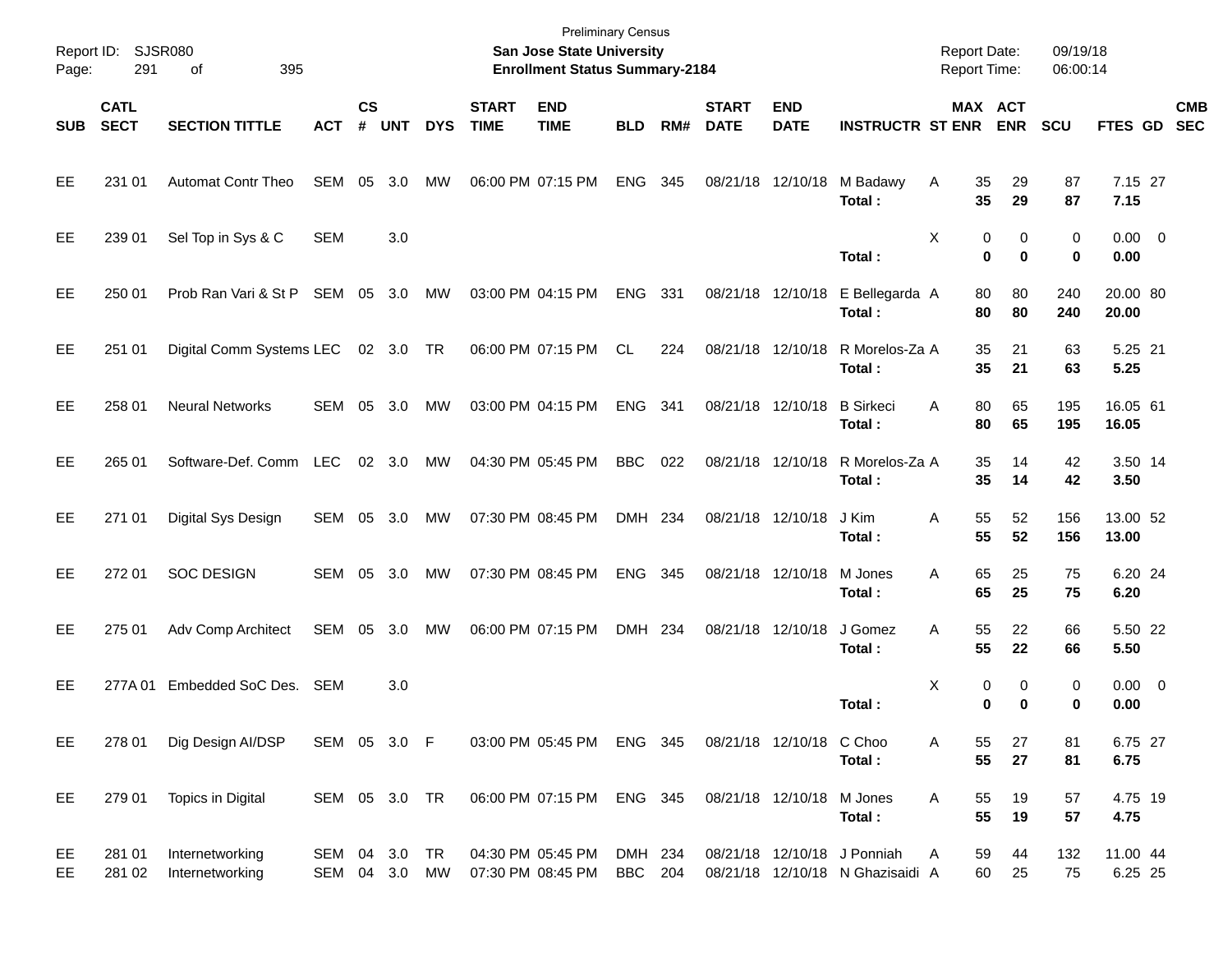| Page:      | Report ID: SJSR080<br>292  | 395<br>оf                                            |                   |               |               |                        |                             | <b>Preliminary Census</b><br><b>San Jose State University</b><br><b>Enrollment Status Summary-2184</b> |                |            |                             |                             |                                                                    |        | <b>Report Date:</b><br>Report Time: |                       | 09/19/18<br>06:00:14 |                             |                          |
|------------|----------------------------|------------------------------------------------------|-------------------|---------------|---------------|------------------------|-----------------------------|--------------------------------------------------------------------------------------------------------|----------------|------------|-----------------------------|-----------------------------|--------------------------------------------------------------------|--------|-------------------------------------|-----------------------|----------------------|-----------------------------|--------------------------|
| <b>SUB</b> | <b>CATL</b><br><b>SECT</b> | <b>SECTION TITTLE</b>                                | <b>ACT</b>        | $\mathsf{cs}$ | # UNT         | <b>DYS</b>             | <b>START</b><br><b>TIME</b> | <b>END</b><br><b>TIME</b>                                                                              | <b>BLD</b>     | RM#        | <b>START</b><br><b>DATE</b> | <b>END</b><br><b>DATE</b>   | <b>INSTRUCTR ST ENR</b>                                            |        |                                     | MAX ACT<br><b>ENR</b> | <b>SCU</b>           | <b>FTES GD</b>              | <b>CMB</b><br><b>SEC</b> |
|            |                            |                                                      |                   |               |               |                        |                             |                                                                                                        |                |            |                             |                             | Total:                                                             |        | 119                                 | 69                    | 207                  | 17.25                       |                          |
| EE         | 284 01                     | Voice & Data Net                                     | SEM               | 05            | 3.0           | МW                     |                             | 04:30 PM 05:45 PM                                                                                      | <b>BBC</b>     | 204        |                             | 08/21/18 12/10/18           | N Mir<br>Total:                                                    | Α      | 80<br>80                            | 65<br>65              | 195<br>195           | 16.25 65<br>16.25           |                          |
| EE         | 286 01                     | Mob/Wireless Net                                     | SEM               | 05            | 3.0           | TR                     |                             | 06:00 PM 07:15 PM                                                                                      | BBC            | 204        |                             | 08/21/18 12/10/18           | P Santacruz A<br>Total:                                            |        | 80<br>80                            | 42<br>42              | 126<br>126           | 10.50 42<br>10.50           |                          |
| EE         | 287 01                     | ASIC CMOS Design                                     | SEM 05 3.0        |               |               | TR                     |                             | 07:30 PM 08:45 PM                                                                                      | DMH 234        |            |                             | 08/21/18 12/10/18           | M Jones<br>Total:                                                  | Α      | 59<br>59                            | 13<br>13              | 39<br>39             | 3.25 13<br>3.25             |                          |
| EE         | 295 01                     | <b>Technical Writing</b>                             | <b>LEC</b>        |               | 3.0           |                        |                             |                                                                                                        |                |            |                             |                             |                                                                    | X      | 0                                   | 0                     | 0                    | $0.00 \t 0$                 |                          |
| EE<br>EЕ   | 295 02<br>295 03           | <b>Technical Writing</b><br><b>Technical Writing</b> | <b>LEC</b><br>LEC | 03<br>03      | 3.0<br>3.0    | <b>TR</b><br><b>TR</b> |                             | 04:30 PM 05:45 PM<br>07:30 PM 08:45 PM                                                                 | CL<br>CL.      | 202<br>234 |                             |                             | 08/21/18 12/10/18 T Wrappe<br>08/21/18 12/10/18 T Wrappe<br>Total: | Α<br>A | 40<br>40<br>80                      | 32<br>20<br>52        | 96<br>60<br>156      | 8.00 32<br>5.00 20<br>13.00 |                          |
| EE         |                            | 296A 01 ESL and Phy Design                           | SEM               |               | 3.0           |                        |                             |                                                                                                        |                |            |                             |                             | Total:                                                             | Χ      | 0<br>0                              | 0<br>0                | 0<br>0               | $0.00 \t 0$<br>0.00         |                          |
| EE         |                            | 297A 01 MSEE Proj Proposal                           | LAB               |               | 3.0           |                        |                             |                                                                                                        |                |            |                             |                             |                                                                    | X      | 0                                   | 0                     | 0                    | $0.00 \t 0$                 |                          |
| EE         |                            | 297A 02 MSEE Proj Proposal                           | LAB               |               | 3.0           |                        |                             |                                                                                                        |                |            |                             |                             |                                                                    | Χ      | 0                                   | 0                     | 0                    | $0.00 \t 0$                 |                          |
| EE         |                            | 297A 03 MSEE Proj Proposal                           | LAB               |               | 3.0           |                        |                             |                                                                                                        |                |            |                             |                             |                                                                    | X      | 0                                   | 0                     | 0                    | $0.00 \t 0$                 |                          |
| EE         |                            | 297A 04 MSEE Proj Proposal                           | LAB               |               | 3.0           |                        |                             |                                                                                                        |                |            |                             |                             |                                                                    | X      | 0                                   | 0                     | 0                    | 0.00                        | $\overline{\phantom{0}}$ |
| EE         |                            | 297A 05 MSEE Proj Proposal                           | LAB               |               | 3.0           |                        |                             |                                                                                                        |                |            |                             |                             |                                                                    | Χ      | 0                                   | 0                     | 0                    | $0.00 \t 0$                 |                          |
| EE         |                            | 297A 06 MSEE Proj Proposal                           | LAB               |               | 3.0           |                        |                             |                                                                                                        |                |            |                             |                             |                                                                    | X      | 0                                   | 0                     | 0                    | $0.00 \t 0$                 |                          |
| EE         |                            | 297A 07 MSEE Proj Proposal                           | LAB               |               | 3.0           |                        |                             |                                                                                                        |                |            |                             |                             |                                                                    | X      | 0                                   | 0                     | 0                    | 0.00                        | $\overline{\phantom{0}}$ |
| EE         |                            | 297A 08 MSEE Proj Proposal                           | LAB               |               | 3.0           |                        |                             |                                                                                                        |                |            |                             |                             |                                                                    | х      | 0                                   | 0                     | 0                    | $0.00 \t 0$                 |                          |
| EE         |                            | 297A 09 MSEE Proj Proposal                           | LAB               |               | 3.0           |                        |                             |                                                                                                        |                |            |                             |                             |                                                                    | х<br>X | 0<br>0                              | 0<br>$\Omega$         | 0                    | $0.00 \t 0$                 |                          |
| EE<br>EE   |                            | 297A 10 MSEE Proj Proposal                           | LAB               |               | 3.0           |                        |                             | 09:00 AM 06:00 PM                                                                                      | ENG 238        |            |                             | 08/21/18 12/10/18 B Sirkeci |                                                                    | Α      | 12                                  | 11                    | 0<br>33              | 0.00<br>2.75 11             | $\overline{\phantom{0}}$ |
| EE         | 297A 11                    | MSEE Proj Proposal<br>297A 12 MSEE Proj Proposal     | LAB<br>LAB        | 16            | 3.0<br>16 3.0 | S<br>-S                |                             | 09:00 AM 06:00 PM                                                                                      | ENG 238        |            |                             | 08/21/18 12/10/18 B Sirkeci |                                                                    |        | 12                                  | 11                    | 33                   | 2.75 11                     |                          |
| EE         |                            | 297A 13 MSEE Proj Proposal                           | LAB               |               | 16 3.0        | S                      |                             | 09:00 AM 06:00 PM                                                                                      | ENG 289        |            |                             | 08/21/18 12/10/18 B Sirkeci |                                                                    | A      | 12                                  | 11                    | 33                   | 2.75 11                     |                          |
| EE         |                            | 297A 14 MSEE Proj Proposal                           | LAB               |               | 16 3.0        | S                      |                             | 09:00 AM 06:00 PM                                                                                      | <b>ENG 289</b> |            |                             | 08/21/18 12/10/18 B Sirkeci |                                                                    | Α<br>Α | 12                                  | 11                    | 33                   | 2.75 11                     |                          |
| EE         |                            | 297A 15 MSEE Proj Proposal                           | LAB               |               | 16 3.0        | S                      |                             | 09:00 AM 06:00 PM                                                                                      | ENG 291        |            |                             | 08/21/18 12/10/18 B Sirkeci |                                                                    | Α      | 12                                  | 11                    | 33                   | 2.75 11                     |                          |
| EE         |                            | 297A 16 MSEE Proj Proposal                           | LAB               |               | 16 3.0        | S                      |                             | 09:00 AM 06:00 PM                                                                                      | ENG 291        |            |                             | 08/21/18 12/10/18 B Sirkeci |                                                                    | Α      | 12                                  | 11                    | 33                   | 2.75 11                     |                          |
| EE         |                            | 297A 17 MSEE Proj Proposal                           | LAB               |               | 16 3.0        | S                      |                             | 09:00 AM 06:00 PM                                                                                      | ENG 295        |            |                             | 08/21/18 12/10/18 B Sirkeci |                                                                    | Α      | 12                                  | 11                    | 33                   | 2.75 11                     |                          |
| EE         |                            | 297A 18 MSEE Proj Proposal                           | LAB               |               | 16 3.0        | S                      |                             | 09:00 AM 06:00 PM                                                                                      | <b>ENG 295</b> |            |                             | 08/21/18 12/10/18 B Sirkeci |                                                                    | Α      | 12                                  | 11                    | 33                   | 2.75 11                     |                          |
| EE.        |                            | 297A 19 MSEE Proj Proposal                           | LAB               |               | 16 3.0        | S                      |                             | 09:00 AM 06:00 PM                                                                                      | ENG 317        |            |                             | 08/21/18 12/10/18 B Sirkeci |                                                                    | Α      | 12                                  | 11                    | 33                   | 2.75 11                     |                          |
| EE.        |                            | 297A 20 MSEE Proj Proposal                           | LAB               |               | 16 3.0 S      |                        |                             | 09:00 AM 06:00 PM                                                                                      | ENG 317        |            |                             | 08/21/18 12/10/18 B Sirkeci |                                                                    | Α      | 12 <sub>2</sub>                     | 10                    | 30                   | 2.50 10                     |                          |
|            |                            |                                                      |                   |               |               |                        |                             |                                                                                                        |                |            |                             |                             |                                                                    |        |                                     |                       |                      |                             |                          |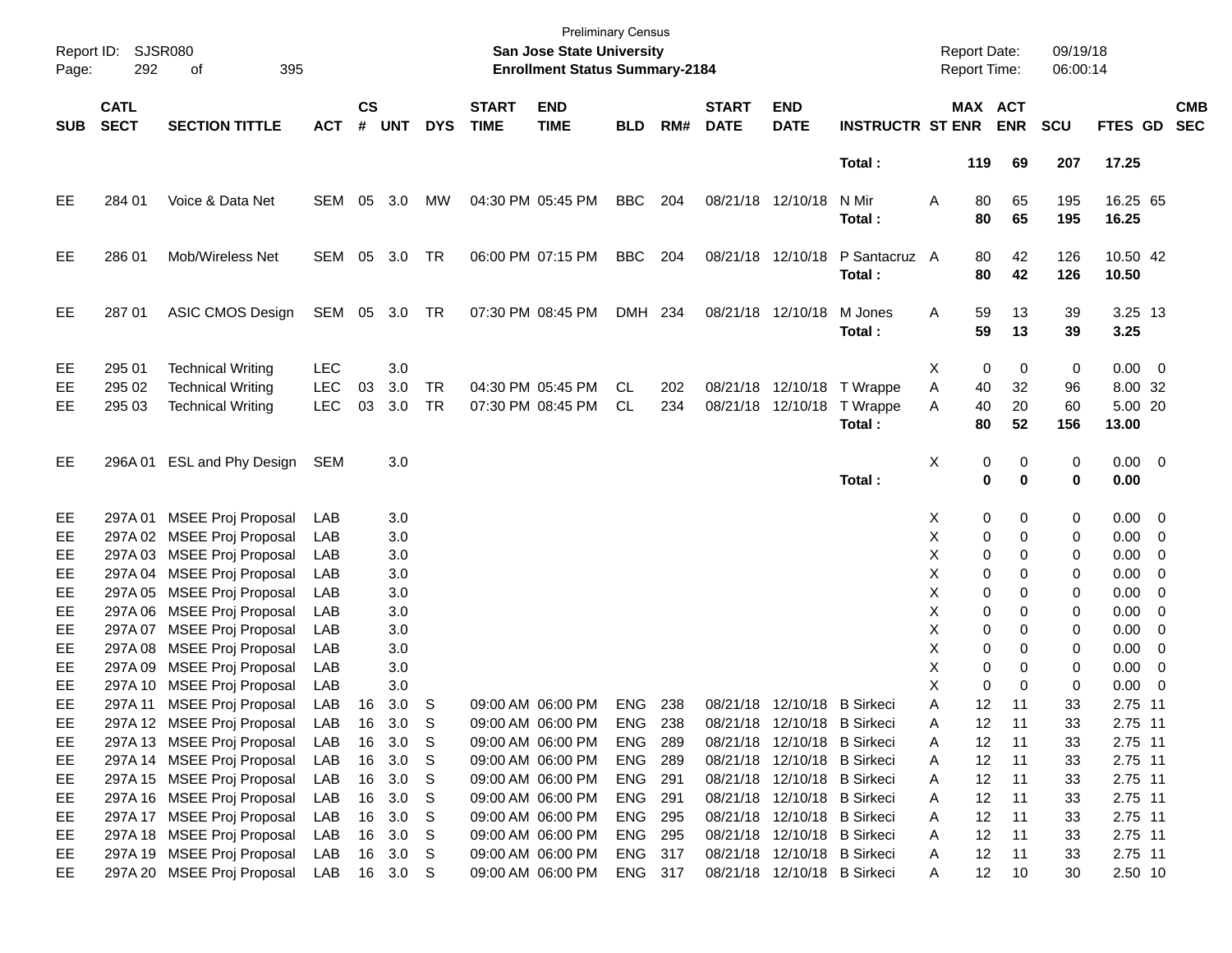| Page:      | Report ID: SJSR080<br>293  | 395<br>of                           |            |                    |        |            |                             | <b>Preliminary Census</b><br>San Jose State University<br><b>Enrollment Status Summary-2184</b> |            |     |                             |                                                  |                                                       |   | <b>Report Date:</b><br>Report Time: |                             | 09/19/18<br>06:00:14        |                                     |                          |            |
|------------|----------------------------|-------------------------------------|------------|--------------------|--------|------------|-----------------------------|-------------------------------------------------------------------------------------------------|------------|-----|-----------------------------|--------------------------------------------------|-------------------------------------------------------|---|-------------------------------------|-----------------------------|-----------------------------|-------------------------------------|--------------------------|------------|
| <b>SUB</b> | <b>CATL</b><br><b>SECT</b> | <b>SECTION TITTLE</b>               | ACT        | $\mathsf{cs}$<br># | UNT    | <b>DYS</b> | <b>START</b><br><b>TIME</b> | <b>END</b><br><b>TIME</b>                                                                       | <b>BLD</b> | RM# | <b>START</b><br><b>DATE</b> | <b>END</b><br><b>DATE</b>                        | <b>INSTRUCTR ST ENR</b>                               |   | MAX ACT                             | <b>ENR</b>                  | <b>SCU</b>                  | FTES GD SEC                         |                          | <b>CMB</b> |
|            |                            |                                     |            |                    |        |            |                             |                                                                                                 |            |     |                             |                                                  | Total:                                                |   | 120                                 | 109                         | 327                         | 27.25                               |                          |            |
| EЕ         |                            | 297B 01 MSEE Project                | LAB        |                    | 3.0    |            |                             |                                                                                                 |            |     |                             |                                                  |                                                       | Х | 0                                   | 0                           | 0                           | 0.00                                | 0                        |            |
| EE.        |                            | 297B 02 MSEE Project                | LAB        |                    | 3.0    |            |                             |                                                                                                 |            |     |                             |                                                  |                                                       | X | 0                                   | $\mathbf 0$                 | 0                           | $0.00 \ 0$                          |                          |            |
| EE         |                            | 297B 03 MSEE Project                | LAB        |                    | 3.0    |            |                             |                                                                                                 |            |     |                             |                                                  |                                                       | X | 0                                   | 0                           | 0                           | 0.00                                | $\overline{\mathbf{0}}$  |            |
| EE         |                            | 297B 04 MSEE Project                | LAB        |                    | 3.0    |            |                             |                                                                                                 |            |     |                             |                                                  |                                                       | Χ | $\mathbf 0$                         | 0                           | 0                           | 0.00                                | $\overline{0}$           |            |
| EE         |                            | 297B 05 MSEE Project                | LAB        |                    | 3.0    |            |                             |                                                                                                 |            |     |                             |                                                  |                                                       | X | $\Omega$                            | $\Omega$                    | $\mathbf 0$                 | 0.00                                | $\overline{0}$           |            |
| EE         |                            | 297B 06 MSEE Project                | LAB        | 16                 | 3.0    | S          |                             | 09:00 AM 06:00 PM                                                                               | <b>ENG</b> | 319 |                             | 08/21/18 12/10/18                                | <b>B</b> Sirkeci                                      | A | 12                                  | 12                          | 36                          | 3.00 12                             |                          |            |
| EE         |                            | 297B 07 MSEE Project                | LAB        | 16                 | 3.0    | S          |                             | 09:00 AM 06:00 PM                                                                               | ENG        | 319 |                             | 08/21/18 12/10/18 B Sirkeci                      |                                                       | A | 12                                  | 11                          | 33                          | 2.75 11                             |                          |            |
| EE.        |                            | 297B 08 MSEE Project                | LAB        | 16                 | 3.0    | S          |                             | 09:00 AM 06:00 PM                                                                               | <b>ENG</b> | 321 |                             | 08/21/18 12/10/18                                | <b>B</b> Sirkeci                                      | A | 12                                  | 13                          | 39                          | 3.25 13                             |                          |            |
| EE         |                            | 297B 09 MSEE Project                | LAB        | 16                 | 3.0    | S          |                             | 09:00 AM 06:00 PM                                                                               | ENG        | 321 |                             | 08/21/18 12/10/18                                | <b>B</b> Sirkeci                                      | A | 12                                  | 12                          | 36                          | 3.00 12                             |                          |            |
| EE         |                            | 297B 10 MSEE Project                | LAB        | 16                 | 3.0    | S          |                             | 09:00 AM 06:00 PM                                                                               | ENG        | 238 |                             | 08/21/18 12/10/18                                | <b>B</b> Sirkeci                                      | A | 12                                  | 9                           | 27                          | $2.25$ 9                            |                          |            |
|            |                            |                                     |            |                    |        |            |                             |                                                                                                 |            |     |                             |                                                  | Total:                                                |   | 60                                  | 57                          | 171                         | 14.25                               |                          |            |
| EE         | 298 01                     | Spec Prob                           | <b>SUP</b> |                    | 25 1.0 | TBA        |                             |                                                                                                 |            |     |                             | 08/21/18 12/10/18                                | T Le                                                  | A | 5                                   | 0                           | 0                           | $0.00 \t 0$                         |                          |            |
|            |                            |                                     |            |                    |        |            |                             |                                                                                                 |            |     |                             |                                                  | Total:                                                |   | 5                                   | $\bf{0}$                    | $\mathbf 0$                 | 0.00                                |                          |            |
|            |                            |                                     |            |                    |        |            |                             |                                                                                                 |            |     |                             |                                                  |                                                       |   |                                     |                             |                             |                                     |                          |            |
| EE         | 298101                     | EE Internship Experi                | <b>SUP</b> | 48                 | 1.0    | <b>TBA</b> |                             |                                                                                                 |            |     |                             | 08/21/18 12/10/18                                | T Le                                                  | Α | 5                                   | $\mathbf{1}$                | $\mathbf{1}$                | 0.08                                | $\overline{1}$           |            |
| EЕ         | 298I02                     | EE Internship Experi                | <b>SUP</b> |                    | 48 2.0 | <b>TBA</b> |                             |                                                                                                 |            |     |                             | 08/21/18 12/10/18                                | TLe                                                   | A | 5                                   | 3                           | 6                           | 0.47                                | $\overline{\phantom{a}}$ |            |
| EE.        | 298103                     | EE Internship Experi                | <b>SUP</b> | 48                 | 3.0    | <b>TBA</b> |                             |                                                                                                 |            |     |                             | 08/21/18 12/10/18 TLe                            |                                                       | A | 60                                  | 33                          | 99                          | 8.25 33                             |                          |            |
|            |                            |                                     |            |                    |        |            |                             |                                                                                                 |            |     |                             |                                                  | Total:                                                |   | 70                                  | 37                          | 106                         | 8.80                                |                          |            |
| EE.        |                            | 299A 01 MSEE Thesis Proposal SUP    |            |                    | 3.0    |            |                             |                                                                                                 |            |     |                             |                                                  |                                                       | X | 0                                   | 0                           | 0                           | 0.00                                | $\overline{0}$           |            |
| EE         |                            | 299A 02 MSEE Thesis Proposal SUP    |            | 25                 | 3.0    | <b>TBA</b> |                             |                                                                                                 |            |     |                             | 08/21/18 12/10/18                                | <b>B</b> Sirkeci                                      | A | 5                                   | $6\phantom{1}6$             | 18                          | 1.50                                | 6                        |            |
|            |                            |                                     |            |                    |        |            |                             |                                                                                                 |            |     |                             |                                                  | Total:                                                |   | 5                                   | 6                           | 18                          | 1.50                                |                          |            |
| EE         |                            | 299B 01 MSEE Thesis                 | <b>SUP</b> | 25                 | 3.0    | TBA        |                             |                                                                                                 |            |     |                             | 08/21/18 12/10/18                                | <b>B</b> Sirkeci                                      | Α | 5                                   | $\mathbf{1}$                | 3                           | $0.25$ 1                            |                          |            |
|            |                            |                                     |            |                    |        |            |                             |                                                                                                 |            |     |                             |                                                  | Total:                                                |   | 5                                   | $\blacktriangleleft$        | 3                           | 0.25                                |                          |            |
|            |                            | Department : Electrical Engineering |            |                    |        |            |                             |                                                                                                 |            |     |                             | <b>Lower Division:</b><br><b>Upper Division:</b> | <b>Department Total:</b><br><b>Graduate Division:</b> |   | 3828<br>514<br>1796<br>1518         | 2990<br>404<br>1541<br>1045 | 7744<br>888<br>3726<br>3130 | 570.08<br>59.55<br>250.43<br>260.10 |                          |            |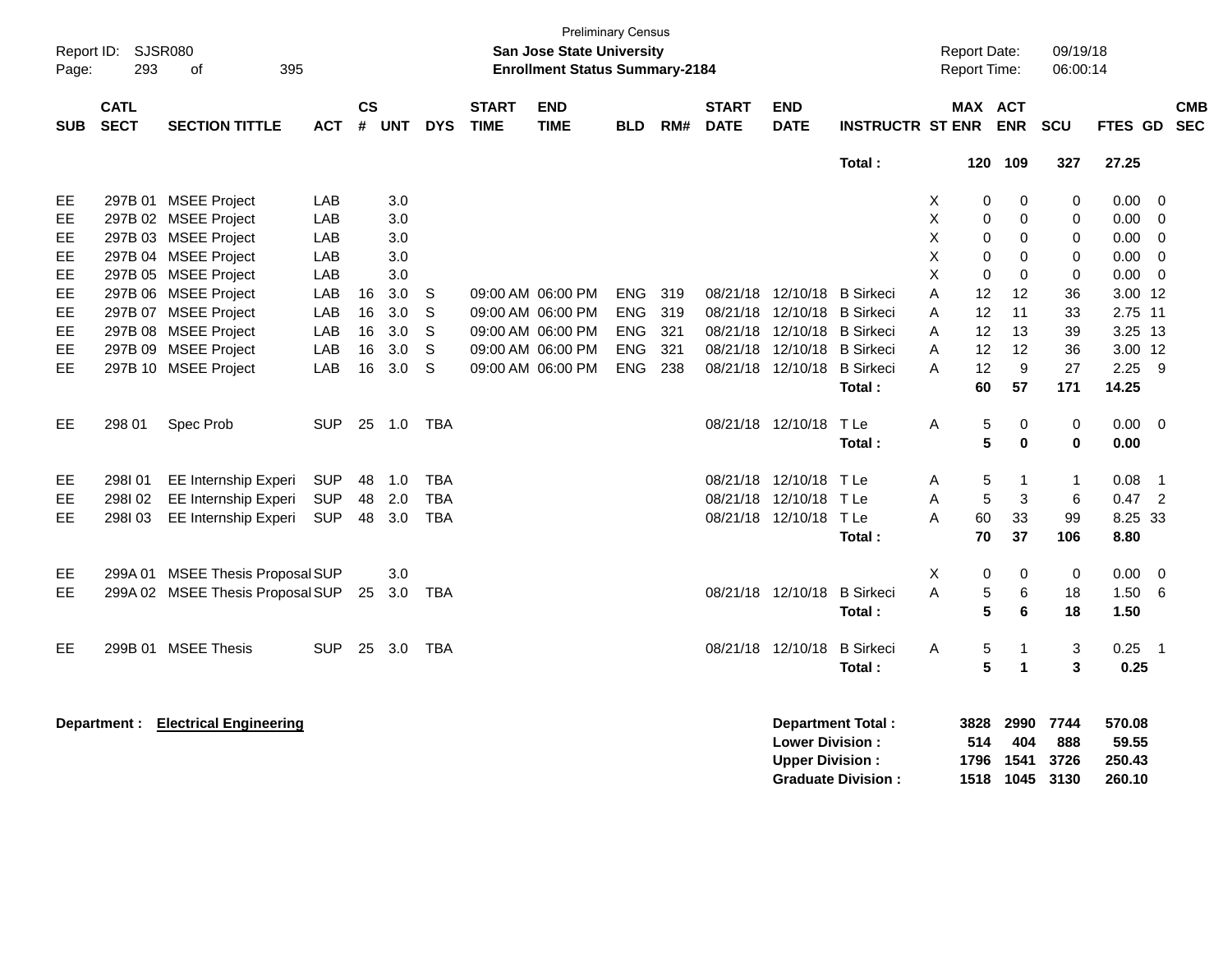| Report ID:<br>Page:            | SJSR080<br>294             | 395<br>оf                                                                      |            |                    |          |              |                             | <b>Preliminary Census</b><br>San Jose State University<br><b>Enrollment Status Summary-2184</b> |            |     |                             |                           |                         |   | <b>Report Date:</b><br>Report Time: |                                 | 09/19/18<br>06:00:14 |                      |             |                          |
|--------------------------------|----------------------------|--------------------------------------------------------------------------------|------------|--------------------|----------|--------------|-----------------------------|-------------------------------------------------------------------------------------------------|------------|-----|-----------------------------|---------------------------|-------------------------|---|-------------------------------------|---------------------------------|----------------------|----------------------|-------------|--------------------------|
| <b>SUB</b>                     | <b>CATL</b><br><b>SECT</b> | <b>SECTION TITTLE</b>                                                          | <b>ACT</b> | $\mathsf{cs}$<br># | UNT      | <b>DYS</b>   | <b>START</b><br><b>TIME</b> | <b>END</b><br><b>TIME</b>                                                                       | <b>BLD</b> | RM# | <b>START</b><br><b>DATE</b> | <b>END</b><br><b>DATE</b> | <b>INSTRUCTR ST ENR</b> |   | MAX ACT                             | <b>ENR</b>                      | <b>SCU</b>           | FTES GD              |             | <b>CMB</b><br><b>SEC</b> |
| <b>College</b><br>Department : | ENGR 8Q 01                 | <b>Engineering</b><br><b>General Engineering</b><br><b>Engineering Success</b> | ACT        |                    | 1.0      |              |                             |                                                                                                 |            |     |                             |                           | Total:                  | Х | 0<br>0                              | 0<br>$\mathbf 0$                | 0<br>$\bf{0}$        | 0.00<br>0.00         | $\mathbf 0$ |                          |
| ENGR 1001                      |                            | Intro to Engr                                                                  | <b>SEM</b> | 05                 | 3.0      | МW           |                             | 08:00 AM 08:50 AM                                                                               | MD         | 101 | 08/21/18                    | 12/10/18                  | J Warecki               | A | 250                                 | 258                             | 516                  | 51.60                | $\mathbf 0$ |                          |
| ENGR 1002                      |                            | Intro to Engr                                                                  | <b>SEM</b> | 05                 | 3.0      | МW           |                             | 01:30 PM 02:20 PM                                                                               | MD         | 101 | 08/21/18                    | 12/10/18                  | K Youssefi              | A | 250                                 | 243                             | 486                  | 48.60                | 0           |                          |
| ENGR 1003                      |                            | Intro to Engr                                                                  | LAB        | 16                 | 0.0      | R            | 09:00 AM 11:45 AM           |                                                                                                 | <b>ENG</b> | 391 | 08/21/18                    | 12/10/18                  | S Duorah                | A | 22                                  | 24                              | 24                   | 0.00                 | 0           |                          |
| ENGR 1004                      |                            | Intro to Engr                                                                  | LAB        | 16                 | 0.0      | т            |                             | 03:00 PM 05:45 PM                                                                               | <b>ENG</b> | 391 | 08/21/18                    | 12/10/18                  | A Banafa                | A | 22                                  | 24                              | 24                   | 0.00                 | 0           |                          |
| ENGR 1005                      |                            | Intro to Engr                                                                  | LAB        | 16                 | 0.0      | R            |                             | 03:00 PM 05:45 PM                                                                               | <b>ENG</b> | 391 | 08/21/18                    | 12/10/18 S Rafati         |                         | A | 22                                  | 24                              | 24                   | 0.00                 | 0           |                          |
| ENGR 1006                      |                            | Intro to Engr                                                                  | LAB        | 16                 | 0.0      | W            | 09:00 AM 11:45 AM           |                                                                                                 | <b>ENG</b> | 391 | 08/21/18                    | 12/10/18                  | A Banafa                | Α | 22                                  | 24                              | 24                   | 0.00                 | 0           |                          |
| ENGR 1007                      |                            | Intro to Engr                                                                  | LAB        | 16                 | 0.0      | W            |                             | 03:00 PM 05:45 PM                                                                               | <b>ENG</b> | 391 | 08/21/18                    | 12/10/18                  | S Ananthaiah A          |   | 22                                  | 23                              | 23                   | 0.00                 | 0           |                          |
| ENGR 1008                      |                            | Intro to Engr                                                                  | LAB        | 16                 | 0.0      | F            | 09:00 AM 11:45 AM           |                                                                                                 | <b>ENG</b> | 391 | 08/21/18                    | 12/10/18                  | K Youssefi              | A | 22                                  | 24                              | 24                   | 0.00                 | 0           |                          |
| ENGR 1009                      |                            | Intro to Engr                                                                  | LAB        | 16                 | 0.0      | F            |                             | 12:30 PM 03:15 PM                                                                               | <b>ENG</b> | 391 | 08/21/18                    | 12/10/18                  | K Youssefi              | A | 22                                  | 23                              | 23                   | 0.00                 | 0           |                          |
| ENGR 1010                      |                            | Intro to Engr                                                                  | LAB        | 16                 | 0.0      | т            |                             | 12:00 PM 02:45 PM                                                                               | <b>ENG</b> | 391 | 08/21/18                    | 12/10/18                  | A Banafa                | A | 22                                  | 24                              | 24                   | 0.00                 | 0           |                          |
| ENGR 1011                      |                            | Intro to Engr                                                                  | LAB        | 16                 | 0.0      | т            |                             | 06:00 PM 08:45 PM                                                                               | <b>ENG</b> | 391 | 08/21/18                    | 12/10/18 S Sepka          |                         | A | 22                                  | 24                              | 24                   | 0.00                 | 0           |                          |
| ENGR 1012                      |                            | Intro to Engr                                                                  | LAB        | 16                 | 0.0      | R            |                             | 12:00 PM 02:45 PM                                                                               | <b>ENG</b> | 391 | 08/21/18                    | 12/10/18 S Rafati         |                         | A | 22                                  | 24                              | 24                   | 0.00                 | 0           |                          |
| ENGR 1013                      |                            | Intro to Engr                                                                  | LAB        | 16                 | 0.0      | F            | 09:00 AM 11:45 AM           |                                                                                                 | <b>ENG</b> | 393 | 08/21/18                    | 12/10/18 S Sepka          |                         | A | 22                                  | 24                              | 24                   | 0.00                 | 0           |                          |
| ENGR 1014                      |                            | Intro to Engr                                                                  | LAB        | 16                 | 0.0      | W            |                             | 03:00 PM 05:45 PM                                                                               | <b>ENG</b> | 393 | 08/21/18                    |                           | 12/10/18 A Banafa       | A | 22                                  | 24                              | 24                   | 0.00                 | 0           |                          |
| ENGR 1015                      |                            | Intro to Engr                                                                  | LAB        | 16                 | 0.0      | F            |                             | 12:30 PM 03:15 PM                                                                               | <b>ENG</b> | 393 | 08/21/18                    | 12/10/18                  | J Valencia              | A | 22                                  | 24                              | 24                   | 0.00                 | 0           |                          |
| ENGR 1016                      |                            | Intro to Engr                                                                  | LAB        | 16                 | 0.0      | т            | 09:00 AM 11:45 AM           |                                                                                                 | <b>ENG</b> | 391 | 08/21/18                    | 12/10/18                  | S Duorah                | A | 22                                  | 25                              | 25                   | 0.00                 | 0           |                          |
| ENGR 1017                      |                            | Intro to Engr                                                                  | LAB        | 16                 | 0.0      | т            |                             | 03:00 PM 05:45 PM                                                                               | <b>ENG</b> | 393 | 08/21/18                    | 12/10/18 C Foster         |                         | Α | 22                                  | 24                              | 24                   | 0.00                 | 0           |                          |
| <b>ENGR 1018</b>               |                            | Intro to Engr                                                                  | LAB        | 16                 | 0.0      | R            |                             | 06:00 PM 08:45 PM                                                                               | <b>ENG</b> | 393 | 08/21/18                    | 12/10/18                  | J Valencia              | Α | 22                                  | 24                              | 24                   | 0.00                 | 0           |                          |
| ENGR 1019                      |                            | Intro to Engr                                                                  | LAB        | 16                 | 0.0      | R            |                             | 12:00 PM 02:45 PM                                                                               | <b>ENG</b> | 393 | 08/21/18                    | 12/10/18                  | S Ananthaiah A          |   | 22                                  | 24                              | 24                   | 0.00                 | 0           |                          |
| ENGR 10 20                     |                            | Intro to Engr                                                                  | LAB        | 16                 | 0.0      | W            | 09:00 AM 11:45 AM           |                                                                                                 | <b>ENG</b> | 393 | 08/21/18                    | 12/10/18                  | C Foster                | A | 22                                  | 24                              | 24                   | 0.00                 | 0           |                          |
| ENGR 1021                      |                            | Intro to Engr                                                                  | LAB        | 16                 | 0.0      | R            |                             | 03:00 PM 05:45 PM                                                                               | <b>ENG</b> | 393 | 08/21/18                    | 12/10/18                  | J Warecki               | A | 22                                  | 23                              | 23                   | 0.00                 | 0           |                          |
| <b>ENGR 1022</b>               |                            | Intro to Engr                                                                  | LAB        | 16                 | 0.0      | $\mathsf{T}$ |                             | 12:00 PM 02:45 PM                                                                               | <b>ENG</b> | 393 | 08/21/18                    | 12/10/18                  | J Warecki               | A | 22                                  | 24                              | 24                   | 0.00                 | 0           |                          |
| ENGR 1023                      |                            | Intro to Engr                                                                  | LAB        | 16                 | 0.0      | W            |                             | 06:00 PM 08:45 PM                                                                               | <b>ENG</b> | 393 | 08/21/18                    | 12/10/18                  | J Valencia              | A | 22                                  | 23                              | 23                   | 0.00                 | 0           |                          |
|                                |                            |                                                                                |            |                    |          |              |                             |                                                                                                 |            |     |                             |                           | Total:                  |   |                                     | 962 1002                        | 1503                 | 100.20               |             |                          |
| ENGR 25 01                     |                            | Digital World                                                                  | <b>LEC</b> |                    | 02 3.0 F |              |                             | 01:00 PM 03:45 PM ENG 232                                                                       |            |     |                             | 08/21/18 12/10/18 B Wei   |                         | A | 30                                  | 6                               | 18                   | 1.20 $0 \, \text{C}$ |             |                          |
| CS                             | 25 01                      | Digital World                                                                  | LEC        |                    | 02 3.0 F |              |                             | 01:00 PM 03:45 PM ENG 232                                                                       |            |     |                             | 08/21/18 12/10/18         | B Wei                   | Α | 0                                   | 23                              | 69                   | 4.60                 | $0\,$ C     |                          |
|                                |                            |                                                                                |            |                    |          |              |                             |                                                                                                 |            |     |                             |                           | Total:                  |   | 30                                  | 29                              | 87                   | 5.80                 |             |                          |
|                                | ENGR 60SL 01 EPICS         |                                                                                | LAB        |                    | 1.0      |              |                             |                                                                                                 |            |     |                             |                           |                         | X | 0                                   |                                 | 0                    | $0.00 \t 0$          |             |                          |
|                                |                            |                                                                                |            |                    |          |              |                             |                                                                                                 |            |     |                             |                           | Total:                  |   | $\bf{0}$                            | $\boldsymbol{0}$<br>$\mathbf 0$ | 0                    | 0.00                 |             |                          |
|                                |                            |                                                                                |            |                    |          |              |                             |                                                                                                 |            |     |                             |                           |                         |   |                                     |                                 |                      |                      |             |                          |
|                                |                            | ENGR 100W 01 Engr Reports                                                      | SEM 05 3.0 |                    |          | MW           |                             | 07:30 AM 08:20 AM                                                                               | ENG 392    |     |                             | 08/21/18 12/10/18 B Hsia  |                         | A | 22                                  | 18                              | 36                   | $3.60 \ 0$           |             |                          |
|                                |                            | ENGR 100W 02 Engr Reports                                                      | LAB        |                    | 16  0.0  | MW           |                             | 08:20 AM 09:20 AM                                                                               | ENG 392    |     | 08/21/18 12/10/18           |                           |                         | Α | 22                                  | 18                              | 18                   | $0.00 \t 0$          |             |                          |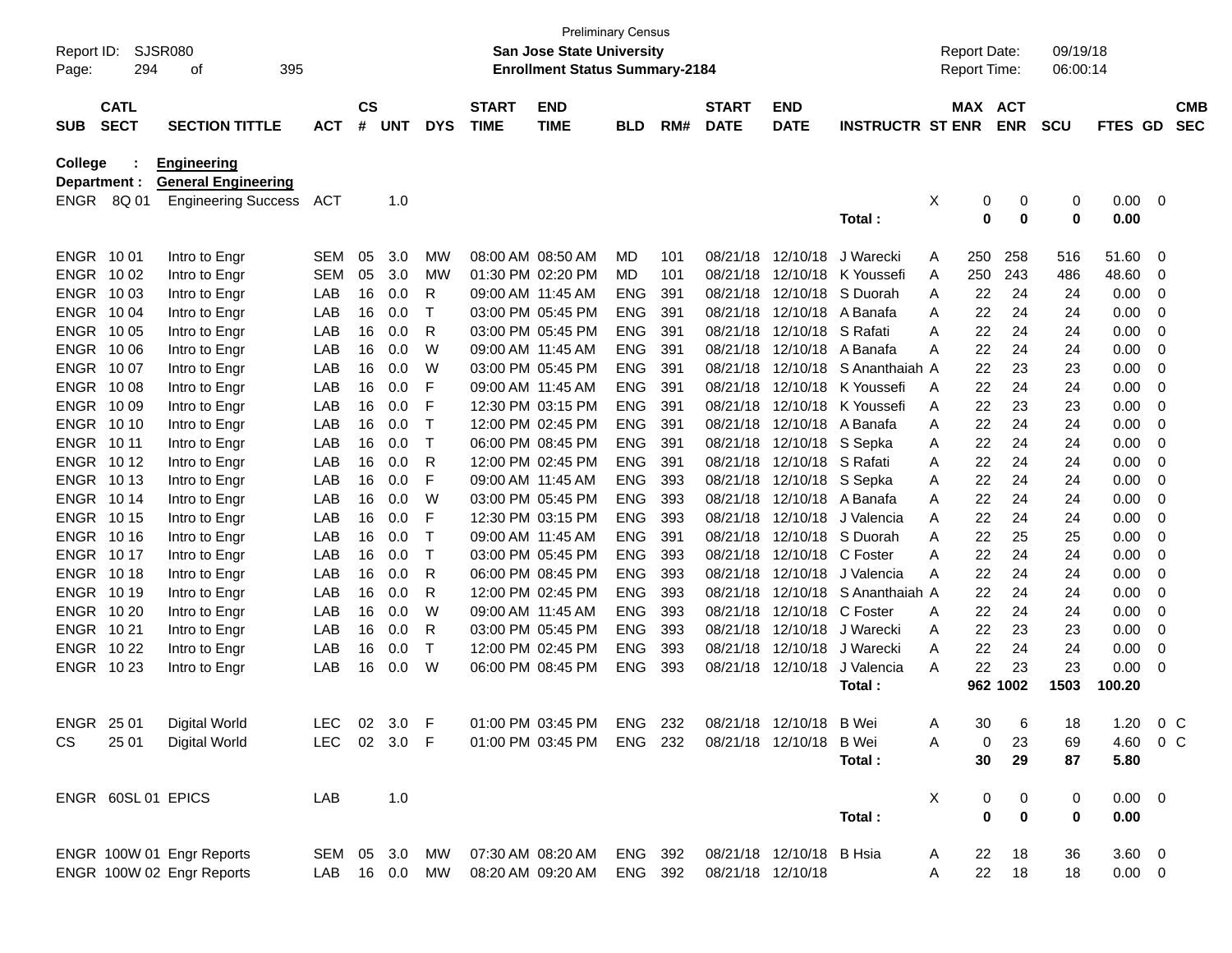|                           |                       |            |           |            |              |                   | <b>Preliminary Census</b>             |            |     |              |                            |                                 |                     |         |            |            |         |             |
|---------------------------|-----------------------|------------|-----------|------------|--------------|-------------------|---------------------------------------|------------|-----|--------------|----------------------------|---------------------------------|---------------------|---------|------------|------------|---------|-------------|
| Report ID:                | <b>SJSR080</b>        |            |           |            |              |                   | <b>San Jose State University</b>      |            |     |              |                            |                                 | <b>Report Date:</b> |         |            | 09/19/18   |         |             |
| 295<br>Page:              | 395<br>οf             |            |           |            |              |                   | <b>Enrollment Status Summary-2184</b> |            |     |              |                            |                                 | <b>Report Time:</b> |         |            | 06:00:14   |         |             |
|                           |                       |            |           |            |              |                   |                                       |            |     |              |                            |                                 |                     |         |            |            |         |             |
| <b>CATL</b>               |                       |            | <b>CS</b> |            |              | <b>START</b>      | <b>END</b>                            |            |     | <b>START</b> | <b>END</b>                 |                                 |                     | MAX ACT |            |            |         | <b>CMB</b>  |
| <b>SECT</b><br><b>SUB</b> | <b>SECTION TITTLE</b> | <b>ACT</b> | #         | <b>UNT</b> | <b>DYS</b>   | <b>TIME</b>       | <b>TIME</b>                           | <b>BLD</b> | RM# | <b>DATE</b>  | <b>DATE</b>                | <b>INSTRUCTR ST ENR</b>         |                     |         | <b>ENR</b> | <b>SCU</b> | FTES GD | <b>SEC</b>  |
|                           |                       |            |           |            |              |                   |                                       |            |     |              |                            |                                 |                     |         |            |            |         |             |
| ENGR 100W 03 Engr Reports |                       | <b>SEM</b> | 05        | 3.0        | MW           |                   | 07:30 AM 08:20 AM                     | ENG        | 394 | 08/21/18     | 12/10/18                   | Q Hancock                       | A                   | 22      | 23         | 46         | 4.60    | 0           |
| ENGR 100W 04 Engr Reports |                       | LAB        | 16        | 0.0        | W            |                   | 12:00 PM 01:15 PM                     | <b>ENG</b> | 189 | 08/21/18     | 12/10/18                   |                                 | Α                   | 22      | 23         | 23         | 0.00    | 0           |
| ENGR 100W 05 Engr Reports |                       | <b>SEM</b> | 05        | 3.0        | MW           |                   | 09:30 AM 10:20 AM                     | <b>ENG</b> | 394 | 08/21/18     | 12/10/18                   | Q Hancock                       | Α                   | 22      | 23         | 46         | 4.60    | 0           |
| ENGR 100W 06 Engr Reports |                       | LAB        | 16        | 0.0        | W            |                   | 12:00 PM 01:15 PM                     | <b>ENG</b> | 189 | 08/21/18     | 12/10/18                   |                                 | Α                   | 22      | 23         | 23         | 0.00    | 0           |
| ENGR 100W 07 Engr Reports |                       | <b>SEM</b> | 05        | 3.0        | МW           |                   | 09:30 AM 10:20 AM                     | <b>ENG</b> | 392 | 08/21/18     | 12/10/18                   | B Hsia                          | Α                   | 22      | 19         | 38         | 3.80    | 0           |
| ENGR 100W 08 Engr Reports |                       | LAB        | 16        | 0.0        | W            |                   | 12:00 PM 01:15 PM                     | <b>ENG</b> | 189 | 08/21/18     | 12/10/18                   |                                 | А                   | 22      | 19         | 19         | 0.00    | 0           |
| ENGR 100W 09 Engr Reports |                       | <b>SEM</b> | 05        | 3.0        | МW           |                   | 09:30 AM 10:20 AM                     | <b>ENG</b> | 388 | 08/21/18     | 12/10/18                   | C Cordero                       | Α                   | 22      | 24         | 48         | 4.80    | 0           |
| ENGR 100W 10 Engr Reports |                       | LAB        | 16        | 0.0        | W            |                   | 12:00 PM 01:15 PM                     | <b>ENG</b> | 189 | 08/21/18     | 12/10/18                   |                                 | A                   | 22      | 24         | 24         | 0.00    | 0           |
| ENGR 100W 11 Engr Reports |                       | <b>SEM</b> | 05        | 3.0        | МW           |                   | 01:30 PM 02:20 PM                     | <b>ENG</b> | 392 | 08/21/18     | 12/10/18                   | V Sansome                       | A                   | 22      | 24         | 48         | 4.80    | 0           |
| ENGR 100W 12 Engr Reports |                       | LAB        | 16        | 0.0        | W            |                   | 12:00 PM 01:15 PM                     | <b>ENG</b> | 189 | 08/21/18     | 12/10/18                   |                                 | Α                   | 22      | 24         | 24         | 0.00    | 0           |
| ENGR 100W 13 Engr Reports |                       | <b>SEM</b> | 05        | 3.0        | МW           |                   | 01:30 PM 02:20 PM                     | <b>ENG</b> | 394 | 08/21/18     | 12/10/18                   | J Melvin                        | Α                   | 22      | 22         | 44         | 4.40    | 0           |
| ENGR 100W 14 Engr Reports |                       | LAB        | 16        | 0.0        | W            |                   | 12:00 PM 01:15 PM                     | <b>ENG</b> | 189 | 08/21/18     | 12/10/18                   |                                 | Α                   | 22      | 22         | 22         | 0.00    | 0           |
| ENGR 100W 15 Engr Reports |                       | <b>SEM</b> | 05        | 3.0        | МW           |                   | 01:30 PM 02:20 PM                     | <b>ENG</b> | 388 | 08/21/18     | 12/10/18                   | Y Gao                           | A                   | 22      | 23         | 46         | 4.60    | 0           |
| ENGR 100W 16 Engr Reports |                       | LAB        | 16        | 0.0        | W            |                   | 12:00 PM 01:15 PM                     | <b>ENG</b> | 189 | 08/21/18     | 12/10/18                   |                                 | Α                   | 22      | 23         | 23         | 0.00    | 0           |
| ENGR 100W 17 Engr Reports |                       | <b>SEM</b> | 05        | 3.0        | МW           |                   | 03:30 PM 04:20 PM                     | <b>ENG</b> | 392 | 08/21/18     | 12/10/18                   | V Sansome                       | Α                   | 22      | 23         | 46         | 4.60    | 0           |
| ENGR 100W 18 Engr Reports |                       | LAB        | 16        | 0.0        | W            |                   | 12:00 PM 01:15 PM                     | <b>ENG</b> | 189 | 08/21/18     | 12/10/18                   |                                 | Α                   | 22      | 23         | 23         | 0.00    | 0           |
| ENGR 100W 19 Engr Reports |                       | <b>SEM</b> | 05        | 3.0        | МW           |                   | 03:30 PM 04:20 PM                     | <b>ENG</b> | 394 | 08/21/18     | 12/10/18                   | J Melvin                        | Α                   | 22      | 22         | 44         | 4.40    | 0           |
| ENGR 100W 20 Engr Reports |                       | LAB        | 16        | 0.0        | W            |                   | 12:00 PM 01:15 PM                     | <b>ENG</b> | 189 | 08/21/18     | 12/10/18                   |                                 | Α                   | 22      | 22         | 22         | 0.00    | 0           |
| ENGR 100W 21 Engr Reports |                       | <b>SEM</b> | 05        | 3.0        | МW           |                   | 03:30 PM 04:20 PM                     | <b>ENG</b> | 388 | 08/21/18     | 12/10/18                   | A Medina                        | Α                   | 22      | 22         | 44         | 4.40    | 0           |
| ENGR 100W 22 Engr Reports |                       | LAB        | 16        | 0.0        | W            |                   | 12:00 PM 01:15 PM                     | <b>ENG</b> | 189 | 08/21/18     | 12/10/18                   |                                 | Α                   | 22      | 22         | 22         | 0.00    | 0           |
| ENGR 100W 23 Engr Reports |                       | <b>SEM</b> | 05        | 3.0        | MW           |                   | 06:00 PM 06:50 PM                     | <b>ENG</b> | 394 | 08/21/18     | 12/10/18                   | J Melvin                        | A                   | 22      | 25         | 50         | 5.00    | 0           |
| ENGR 100W 24 Engr Reports |                       | LAB        | 16        | 0.0        | <b>MW</b>    |                   | 06:50 PM 08:20 PM                     | <b>ENG</b> | 394 | 08/21/18     | 12/10/18                   | J Melvin                        | Α                   | 22      | 25         | 25         | 0.00    | 0           |
| ENGR 100W 25 Engr Reports |                       | <b>SEM</b> | 05        | 3.0        | <b>MW</b>    |                   | 06:00 PM 06:50 PM                     | <b>ENG</b> | 392 | 08/21/18     | 12/10/18                   | V Sansome                       | A                   | 22      | 22         | 44         | 4.40    | 0           |
| ENGR 100W 26 Engr Reports |                       | LAB        | 16        | 0.0        | <b>MW</b>    |                   | 06:50 PM 08:20 PM                     | <b>ENG</b> | 392 | 08/21/18     | 12/10/18                   | V Sansome                       | A                   | 22      | 22         | 22         | 0.00    | 0           |
| ENGR 100W 27 Engr Reports |                       | <b>SEM</b> | 05        | 3.0        | <b>TR</b>    |                   | 08:00 AM 08:50 AM                     | <b>ENG</b> | 392 | 08/21/18     | 12/10/18                   | S Tran                          | Α                   | 22      | 22         | 44         | 4.40    | 0           |
| ENGR 100W 28 Engr Reports |                       | LAB        | 16        | 0.0        | <b>TR</b>    |                   | 08:50 AM 10:20 AM                     | <b>ENG</b> | 392 | 08/21/18     | 12/10/18                   | S Tran                          | Α                   | 22      | 22         | 22         | 0.00    | 0           |
| ENGR 100W 29 Engr Reports |                       | <b>SEM</b> | 05        | 3.0        | <b>TR</b>    |                   | 08:00 AM 08:50 AM                     | <b>ENG</b> | 394 | 08/21/18     | 12/10/18                   | Y Gao                           | Α                   | 22      | 25         | 50         | 5.00    | 0           |
| ENGR 100W 30 Engr Reports |                       | LAB        | 16        | 0.0        | <b>TR</b>    |                   | 08:50 AM 10:20 AM                     | <b>ENG</b> | 394 | 08/21/18     | 12/10/18                   | Y Gao                           | Α                   | 22      | 25         | 25         | 0.00    | 0           |
| ENGR 100W 31 Engr Reports |                       | <b>SEM</b> | 05        | 3.0        | <b>TR</b>    | 11:00 AM 11:50 AM |                                       | <b>ENG</b> | 394 | 08/21/18     | 12/10/18                   | S Tran                          | Α                   | 22      | 22         | 44         | 4.40    | 0           |
| ENGR 100W 32 Engr Reports |                       | LAB        | 16        | 0.0        | <b>TR</b>    |                   | 11:50 AM 01:20 PM                     | <b>ENG</b> | 394 |              | 08/21/18 12/10/18 S Tran   |                                 | A                   | 22      | 22         | 22         | 0.00    | 0           |
| ENGR 100W 35 Engr Reports |                       | <b>SEM</b> | 05        | 3.0        | $\mathsf{R}$ |                   | 11:00 AM 12:50 PM                     |            |     |              |                            | 08/21/18 12/10/18 B Murphy-WesA |                     | 22      | 27         | 54         | 5.40    | $\mathbf 0$ |
| ENGR 100W 36 Engr Reports |                       | LAB        | 16        | 0.0        | $\top$       |                   | 11:00 AM 01:50 PM                     | ENG 392    |     |              |                            | 08/21/18 12/10/18 B Murphy-WesA |                     | 22      | 27         | 27         | 0.00    | 0           |
| ENGR 100W 39 Engr Reports |                       | <b>SEM</b> | 05        | 3.0        | R            |                   | 02:00 PM 03:50 PM                     |            |     |              | 08/21/18 12/10/18 J Leih   |                                 | Α                   | 22      | 22         | 44         | 4.40    | 0           |
| ENGR 100W 40 Engr Reports |                       | LAB        | 16        | 0.0        | $\top$       |                   | 02:00 PM 04:50 PM                     | ENG        | 392 |              | 08/21/18 12/10/18 J Leih   |                                 | Α                   | 22      | 22         | 22         | 0.00    | 0           |
|                           |                       |            | 05        | 3.0        | TR           |                   | 05:00 PM 05:50 PM                     | ENG 392    |     |              | 08/21/18 12/10/18 A Medina |                                 |                     | 22      | 24         | 48         | 4.80    | 0           |
| ENGR 100W 41 Engr Reports |                       | <b>SEM</b> | 16        | 0.0        | TR           |                   | 05:50 PM 07:20 PM                     | ENG 392    |     |              | 08/21/18 12/10/18 A Medina |                                 | Α<br>Α              | 22      | 24         | 24         | 0.00    | $\mathbf 0$ |
| ENGR 100W 42 Engr Reports |                       | LAB        |           |            |              |                   | 06:00 PM 06:50 PM                     |            |     |              |                            |                                 |                     |         | 24         |            |         |             |
| ENGR 100W 43 Engr Reports |                       | <b>SEM</b> | 05        | 3.0        | TR           |                   |                                       | ENG 394    |     |              |                            | 08/21/18 12/10/18 S Evans-WemA  |                     | 22      |            | 48         | 4.80    | $\mathbf 0$ |
| ENGR 100W 44 Engr Reports |                       | LAB        | 16        | 0.0        | TR           |                   | 06:50 PM 08:20 PM                     | ENG 394    |     | 08/21/18     |                            | 12/10/18 S Evans-WemA           |                     | 22      | 24         | 24         | 0.00    | $\mathbf 0$ |
| ENGR 100W 45 Engr Reports |                       | SEM        |           | 05 3.0 F   |              |                   | 09:30 AM 11:10 AM                     | ENG 394    |     |              | 08/21/18 12/10/18 J Leih   |                                 | A                   | 22      | 22         | 44         | 4.40    | 0           |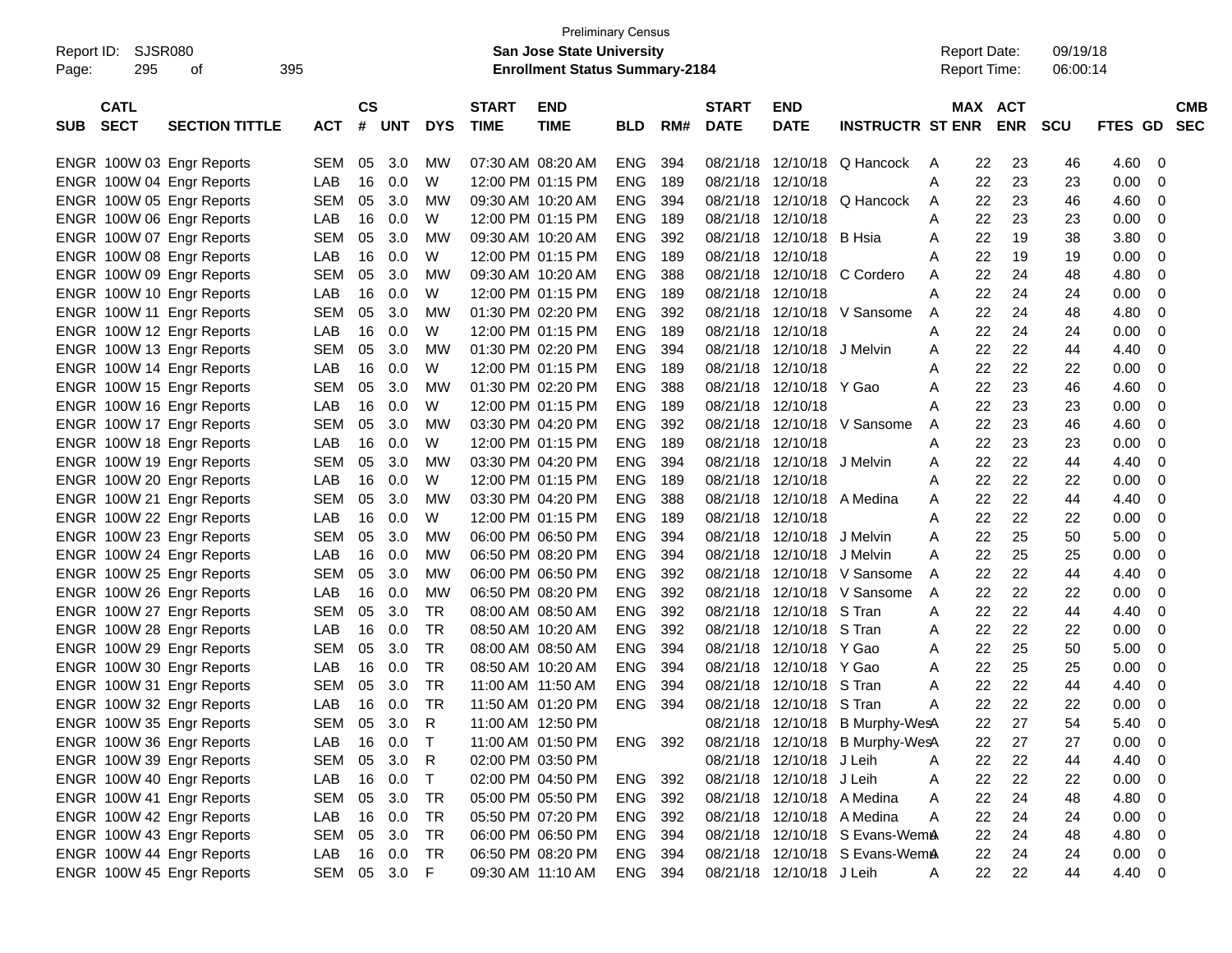|                           |                                |                |                 |            |            |              |                                       | <b>Preliminary Census</b> |       |              |                            |                                 |   |                     |             |            |             |                         |            |
|---------------------------|--------------------------------|----------------|-----------------|------------|------------|--------------|---------------------------------------|---------------------------|-------|--------------|----------------------------|---------------------------------|---|---------------------|-------------|------------|-------------|-------------------------|------------|
| Report ID:                | <b>SJSR080</b>                 |                |                 |            |            |              | <b>San Jose State University</b>      |                           |       |              |                            |                                 |   | <b>Report Date:</b> |             | 09/19/18   |             |                         |            |
| 296<br>Page:              | 395<br>οf                      |                |                 |            |            |              | <b>Enrollment Status Summary-2184</b> |                           |       |              |                            |                                 |   | Report Time:        |             | 06:00:14   |             |                         |            |
| <b>CATL</b>               |                                |                | $\mathsf{cs}$   |            |            | <b>START</b> | <b>END</b>                            |                           |       | <b>START</b> | <b>END</b>                 |                                 |   | MAX ACT             |             |            |             |                         | <b>CMB</b> |
| <b>SECT</b><br><b>SUB</b> | <b>SECTION TITTLE</b>          | <b>ACT</b>     | #               | <b>UNT</b> | <b>DYS</b> | <b>TIME</b>  | <b>TIME</b>                           | <b>BLD</b>                | RM#   | <b>DATE</b>  | <b>DATE</b>                | <b>INSTRUCTR ST ENR</b>         |   |                     | <b>ENR</b>  | <b>SCU</b> | FTES GD SEC |                         |            |
| ENGR 100W 46 Engr Reports |                                | LAB            | 16              | 0.0        | F          |              | 01:00 PM 02:40 PM                     | ENG                       | 394   |              | 08/21/18 12/10/18          |                                 | A | 22                  | 22          | 22         | 0.00        | - 0                     |            |
| ENGR 100W 47 Engr Reports |                                | <b>SEM</b>     | 05              | 3.0        | F          |              | 09:30 AM 11:10 AM                     | <b>ENG</b>                | 392   |              | 08/21/18 12/10/18          | B Murphy-WesA                   |   | 22                  | 25          | 50         | 5.00        | $\overline{0}$          |            |
| ENGR 100W 48 Engr Reports |                                | LAB            | 16              | 0.0        | F          |              | 01:00 PM 02:40 PM                     | <b>ENG</b>                | 392   |              | 08/21/18 12/10/18          |                                 | A | 22                  | 25          | 25         | 0.00        | 0                       |            |
| ENGR 100W 49 Engr Reports |                                | <b>SEM</b>     | 05              | 3.0        | F          |              | 09:30 AM 11:10 AM                     | <b>ENG</b>                | 388   |              |                            | 08/21/18 12/10/18 A Petrosyan A |   | 22                  | 25          | 50         | 5.00        | 0                       |            |
| ENGR 100W 50 Engr Reports |                                | LAB            | 16              | 0.0        | F          |              | 01:00 PM 02:40 PM                     | <b>ENG</b>                | 388   |              | 08/21/18 12/10/18          |                                 | A | 22                  | 25          | 25         | 0.00        | 0                       |            |
| ENGR 100W 51 Engr Reports |                                | <b>SEM</b>     | 05              | 3.0        | $\top$     |              | 10:00 AM 11:50 AM                     |                           |       |              | 08/21/18 12/10/18 C Peters |                                 | A | 22                  | 24          | 48         | 4.80        | 0                       |            |
| ENGR 100W 52 Engr Reports |                                | LAB            | 16              | 0.0        | R          |              | 11:00 AM 01:50 PM                     | <b>ENG</b>                | - 392 |              | 08/21/18 12/10/18          | C Peters                        | A | 22                  | 24          | 24         | 0.00        | 0                       |            |
| ENGR 100W 53 Engr Reports |                                | <b>SEM</b>     | 05              | 3.0        | $\top$     |              | 02:00 PM 03:50 PM                     |                           |       |              | 08/21/18 12/10/18 S Knapp  |                                 | A | 22                  | 22          | 44         | 4.40        | 0                       |            |
| ENGR 100W 54 Engr Reports |                                | LAB            | 16              | 0.0        | R          |              | 02:00 PM 04:50 PM                     | ENG 392                   |       |              | 08/21/18 12/10/18 S Knapp  |                                 | A | 22                  | 22          | 22         | 0.00        | 0                       |            |
| ENGR 100W 55 Engr Reports |                                | <b>SEM</b>     |                 | 3.0        |            |              |                                       |                           |       |              |                            |                                 | X | 0                   | $\Omega$    | 0          | 0.00        | 0                       |            |
| ENGR 100W 56 Engr Reports |                                | LAB            |                 | 0.0        |            |              |                                       |                           |       |              |                            |                                 | X | 0                   | 0           | 0          | 0.00        | 0                       |            |
| ENGR 100W 57 Engr Reports |                                | SEM            | 05              | 3.0        | TR         |              | 09:00 AM 09:50 AM                     | <b>ENG</b>                | 388   |              | 08/21/18 12/10/18          | J Leih                          | Α | 22                  | 25          | 50         | 5.00        | 0                       |            |
| ENGR 100W 58 Engr Reports |                                | LAB            | 16              | 0.0        | <b>TR</b>  |              | 09:50 AM 11:20 AM                     | <b>ENG</b>                | 388   |              | 08/21/18 12/10/18          | J Leih                          | A | 22                  | 25          | 25         | 0.00        | $\overline{0}$          |            |
|                           |                                |                |                 |            |            |              |                                       |                           |       |              |                            | Total:                          |   |                     | 1144 1198   | 1797       | 119.80      |                         |            |
|                           |                                |                |                 |            |            |              |                                       |                           |       |              |                            |                                 |   |                     |             |            |             |                         |            |
| ENGR 120 01               | Prog for Soc Sci               | <b>LEC</b>     | 02              | 3.0        | TR         |              | 12:00 PM 01:15 PM                     | ENG                       | 339   |              | 08/21/18 12/10/18 V Carr   |                                 | A | 40                  | 40          | 120        | 8.40        | - 8                     |            |
| ENGR 120 02               | Prog for Soc Sci               | <b>LEC</b>     |                 | 3.0        |            |              |                                       |                           |       |              |                            |                                 | X | 0                   | $\mathbf 0$ | 0          | 0.00        | $\overline{\mathbf{0}}$ |            |
|                           |                                |                |                 |            |            |              |                                       |                           |       |              |                            | Total:                          |   | 40                  | 40          | 120        | 8.40        |                         |            |
|                           |                                |                |                 |            |            |              |                                       |                           |       |              |                            |                                 |   |                     |             |            |             |                         |            |
| ENGR 121 01               | Algo. for Soc Sci              | <b>LEC</b>     | 02              | 3.0        | TR         |              | 03:00 PM 04:15 PM                     | DMH 359                   |       |              | 08/21/18 12/10/18          | F Marbouti                      | A | 30                  | 11          | 33         | $2.30$ 2    |                         |            |
|                           |                                |                |                 |            |            |              |                                       |                           |       |              |                            | Total:                          |   | 30                  | 11          | 33         | 2.30        |                         |            |
|                           |                                |                |                 |            |            |              |                                       |                           |       |              |                            |                                 |   |                     |             |            |             |                         |            |
| ENGR 122 01               | R for Soc Sci                  | <b>LEC</b>     | 02 <sub>o</sub> | 3.0        | TR         |              | 12:00 PM 01:15 PM                     | ENG 340                   |       |              | 08/21/18 12/10/18          | M Jones                         | A | 40                  | 39          | 117        | 8.45 13     |                         |            |
|                           |                                |                |                 |            |            |              |                                       |                           |       |              |                            | Total:                          |   | 40                  | 39          | 117        | 8.45        |                         |            |
|                           |                                |                |                 |            |            |              |                                       |                           |       |              |                            |                                 |   |                     |             |            |             |                         |            |
| ENGR 160SL 01 EPICS UD    |                                | LAB            | 15              | 1.0        | W          |              | 06:00 PM 08:45 PM                     | <b>ENG</b>                | 329   |              | 08/21/18 12/10/18 K Perry  |                                 | A | 10                  | 9           | 9          | 0.60        | $\overline{\mathbf{0}}$ |            |
| ENGR 160SL 02 EPICS UD    |                                | LAB            | 15              | 1.0        | W          |              | 06:00 PM 08:45 PM                     | <b>ENG</b>                | 329   |              | 08/21/18 12/10/18          | J Thompson                      | A | 20                  | 4           | 4          | 0.27        | $\overline{\mathbf{0}}$ |            |
|                           |                                |                |                 |            |            |              |                                       |                           |       |              |                            | Total:                          |   | 30                  | 13          | 13         | 0.87        |                         |            |
|                           |                                |                |                 |            |            |              |                                       |                           |       |              |                            |                                 |   |                     |             |            |             |                         |            |
| ENGR 180 01               | <b>Indiv Studies</b>           | <b>SUP</b>     |                 | 36 3.0     | TBA        |              |                                       |                           |       |              | 08/21/18 12/10/18 P Hsu    |                                 | A | 36                  | 0           | 0          | 0.00        | - 0                     |            |
| ENGR 180 02 Indiv Studies |                                | SUP 36 2.0 TBA |                 |            |            |              |                                       |                           |       |              | 08/21/18 12/10/18 P Hsu    |                                 | Α | 20                  | $\mathbf 0$ | 0          | $0.00 \t 0$ |                         |            |
| ENGR 180 03               | <b>Indiv Studies</b>           | <b>SUP</b>     | 36              | 1.0        | F          |              | 01:00 PM 03:00 PM                     |                           |       |              | 08/21/18 12/10/18 PHsu     |                                 | A | 35                  | 0           | 0          | $0.00 \t 0$ |                         |            |
| ENGR 180 04               | <b>Indiv Studies</b>           | <b>SUP</b>     | 36              | 1.0        | - F        |              | 01:00 PM 03:00 PM                     |                           |       |              | 08/21/18 12/10/18 P Hsu    |                                 | Α | 10                  | 0           | 0          | $0.00 \t 0$ |                         |            |
| ENGR 180 05               | <b>Indiv Studies</b>           | <b>SUP</b>     | 36              | 1.0        | - F        |              | 01:00 PM 03:00 PM                     |                           |       |              | 08/21/18 12/10/18 P Hsu    |                                 | Α | 10                  | 0           | 0          | $0.00 \t 0$ |                         |            |
| ENGR 180 06               | <b>Indiv Studies</b>           | <b>SUP</b>     |                 | 36 1.0 F   |            |              | 01:00 PM 03:00 PM                     |                           |       |              | 08/21/18 12/10/18 P Hsu    |                                 | Α | 35                  | 0           | 0          | $0.00 \t 0$ |                         |            |
|                           |                                |                |                 |            |            |              |                                       |                           |       |              |                            | Total:                          |   | 146                 | 0           | 0          | 0.00        |                         |            |
|                           |                                |                |                 |            |            |              |                                       |                           |       |              |                            |                                 |   |                     |             |            |             |                         |            |
|                           | ENGR 195A 01 Glob/Soc Iss Engr | LEC.           |                 | 01 1.0 F   |            |              | 10:30 AM 11:45 AM                     | ENG 189                   |       |              | 08/21/18 12/10/18 M Thiele |                                 | A |                     | 150 145     | 145        | $9.67$ 0    |                         |            |
|                           | ENGR 195A 02 Glob/Soc Iss Engr | LEC 01 1.0 F   |                 |            |            |              | 12:00 PM 01:15 PM                     | ENG 189                   |       |              | 08/21/18 12/10/18 L Zou    |                                 | A |                     | 150 145     | 145        | $9.67$ 0    |                         |            |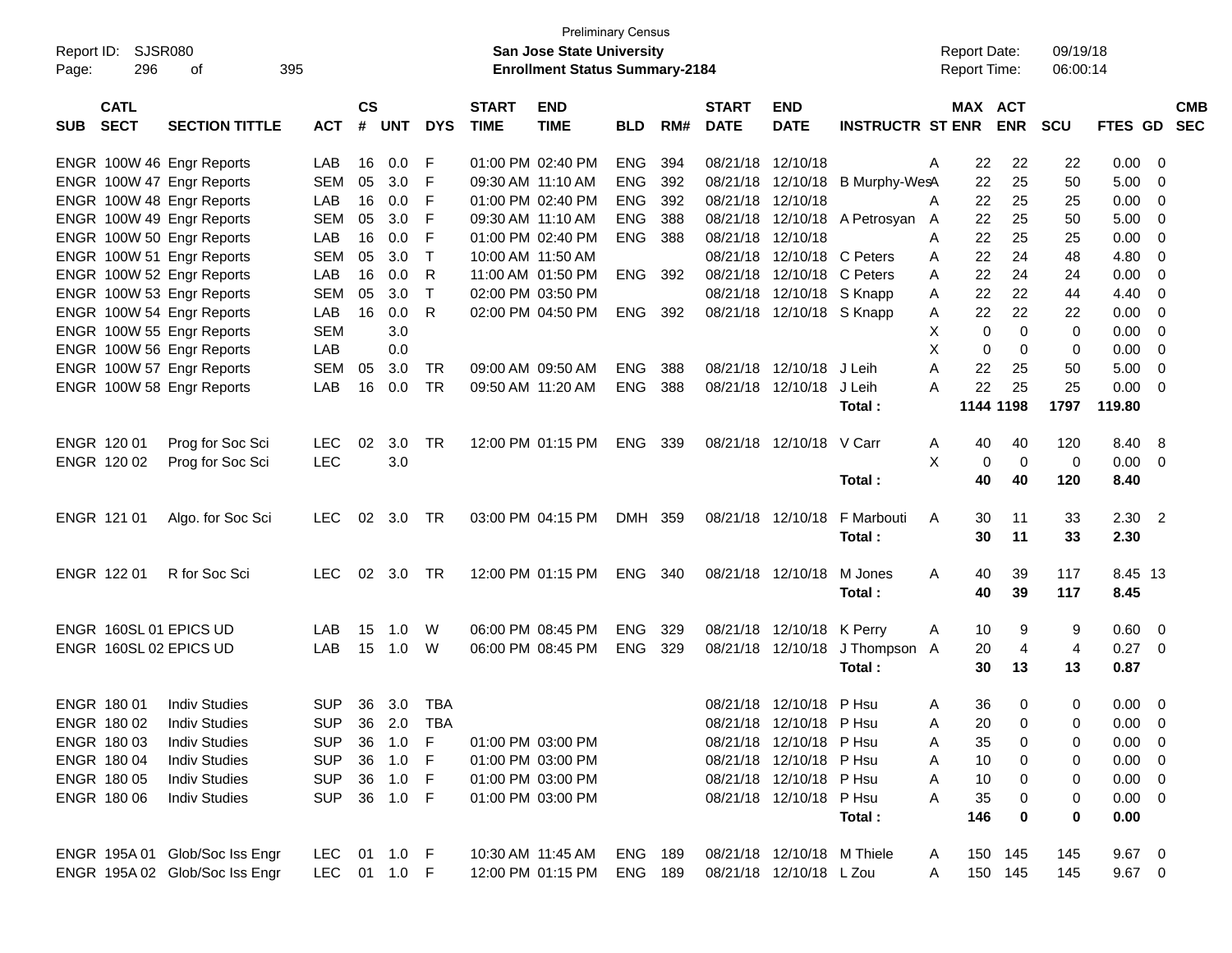| Report ID:<br>297<br>Page:                                   | SJSR080<br>395<br>οf                                                             |                                        |                |                                |                                        |                             | <b>Preliminary Census</b><br>San Jose State University<br><b>Enrollment Status Summary-2184</b> |                          |            |                             |                                                             |                                          | <b>Report Date:</b><br>Report Time: |                                  | 09/19/18<br>06:00:14 |                                                   |            |
|--------------------------------------------------------------|----------------------------------------------------------------------------------|----------------------------------------|----------------|--------------------------------|----------------------------------------|-----------------------------|-------------------------------------------------------------------------------------------------|--------------------------|------------|-----------------------------|-------------------------------------------------------------|------------------------------------------|-------------------------------------|----------------------------------|----------------------|---------------------------------------------------|------------|
| <b>CATL</b><br><b>SECT</b><br><b>SUB</b>                     | <b>SECTION TITTLE</b>                                                            | <b>ACT</b>                             | <b>CS</b><br># | <b>UNT</b>                     | <b>DYS</b>                             | <b>START</b><br><b>TIME</b> | <b>END</b><br><b>TIME</b>                                                                       | <b>BLD</b>               | RM#        | <b>START</b><br><b>DATE</b> | <b>END</b><br><b>DATE</b>                                   | <b>INSTRUCTR ST ENR</b>                  |                                     | MAX ACT<br><b>ENR</b>            | <b>SCU</b>           | FTES GD SEC                                       | <b>CMB</b> |
|                                                              | ENGR 195A 03 Glob/Soc Iss Engr                                                   | <b>LEC</b>                             |                | 01 1.0 F                       |                                        |                             | 01:30 PM 02:45 PM                                                                               | <b>ENG</b>               | 189        |                             | 08/21/18 12/10/18                                           | L Zou<br>Total :                         | 150<br>A<br>450                     | 156<br>446                       | 156<br>446           | $10.40 \t 0$<br>29.73                             |            |
|                                                              | ENGR 195B 01 Glob/Soc Iss Engr                                                   | <b>LEC</b>                             |                | 01 1.0 F                       |                                        |                             | 01:00 PM 02:15 PM                                                                               | WSQ 109                  |            |                             |                                                             | 08/21/18 12/10/18 K Yrigoyen<br>Total:   | A<br>150                            | 150 141<br>141                   | 141<br>141           | $9.40 \quad 0$<br>9.40                            |            |
| ENGR 195C 01 Inter Sr Proj I<br>ENGR 195C 02 Inter Sr Proj I |                                                                                  | SEM<br>SEM                             | 05<br>05       | 3.0<br>3.0                     | W<br>- W                               |                             | 06:00 PM 08:45 PM<br>06:00 PM 08:45 PM                                                          | <b>ENG</b><br><b>ENG</b> | 329<br>329 |                             | 08/21/18 12/10/18 K Perry                                   | 08/21/18 12/10/18 J Thompson A<br>Total: | 15<br>15<br>A<br>30                 | 11<br>11<br>22                   | 33<br>33<br>66       | $2.20 \t 0$<br>$2.20 \t 0$<br>4.40                |            |
|                                                              | ENGR 200W 02 Engr Grad Reports<br>ENGR 200W 03 Engr Grad Reports                 | <b>LEC</b><br><b>LEC</b>               | 02             | 3.0<br>02 3.0                  | M<br>$\top$                            |                             | 07:00 PM 09:45 PM<br>07:00 PM 09:45 PM                                                          | <b>ENG</b><br><b>ENG</b> | 388<br>388 |                             | 08/21/18 12/10/18<br>08/21/18 12/10/18                      | M Highby<br>J Melvin<br>Total :          | 22<br>A<br>22<br>A<br>44            | 15<br>14<br>29                   | 45<br>42<br>87       | 3.75 15<br>3.50 14<br>7.25                        |            |
| ENGR 201 01                                                  | Engr Analysis                                                                    | SEM                                    | 05             | 3.0 M                          |                                        |                             | 06:00 PM 08:45 PM                                                                               | <b>ENG</b>               | 395        |                             | 08/21/18 12/10/18                                           | M Khosravi<br>Total:                     | 25<br>A<br>25                       | 15<br>15                         | 45<br>45             | 3.75 15<br>3.75                                   |            |
| ENGR 202 01                                                  | <b>Systems Engr</b>                                                              | <b>LEC</b>                             |                | 01 3.0                         | W                                      |                             | 06:00 PM 08:45 PM                                                                               | <b>ENG</b>               | 395        |                             | 08/21/18 12/10/18                                           | M Hambaba A<br>Total:                    | 25<br>25                            | 17<br>17                         | 51<br>51             | 4.25 17<br>4.25                                   |            |
| ENGR 281 01                                                  | Master's Project                                                                 | LAB                                    | 16             | 1.0 F                          |                                        |                             | 06:00 PM 08:45 PM                                                                               | <b>ENG</b>               | 388        |                             | 08/21/18 12/10/18                                           | M Hambaba A<br>Total:                    | 20<br>20                            | 3<br>3                           | 3<br>3               | $0.25 \quad 3$<br>0.25                            |            |
| ENGR 298 01                                                  | Master's Project                                                                 | LAB                                    |                | 16 2.0                         | TBA                                    |                             |                                                                                                 |                          |            |                             | 08/21/18 12/10/18                                           | Total :                                  | A<br>30<br>30                       | $\overline{2}$<br>$\overline{2}$ | 4<br>4               | $0.33$ 2<br>0.33                                  |            |
| ENGR 298101<br>ENGR 298102<br>ENGR 298103                    | MSE Internship Exper SUP<br>MSE Internship Exper SUP<br>MSE Internship Exper SUP |                                        |                | 48 3.0<br>48 2.0<br>48 1.0     | <b>TBA</b><br><b>TBA</b><br><b>TBA</b> |                             |                                                                                                 |                          |            |                             | 08/21/18 12/10/18<br>08/21/18 12/10/18<br>08/21/18 12/10/18 | Total:                                   | 24<br>A<br>20<br>A<br>20<br>Α<br>64 | 0<br>0<br>0<br>0                 | 0<br>0<br>0<br>0     | $0.00 \t 0$<br>$0.00 \t 0$<br>$0.00 \ 0$<br>0.00  |            |
| ENGR 299 01<br>ENGR 299 02<br>ENGR 299 03                    | <b>Masters Thesis</b><br><b>Masters Thesis</b><br><b>Masters Thesis</b>          | <b>SUP</b><br><b>SUP</b><br><b>SUP</b> |                | 25 1.0<br>25 2.0<br>25 3.0 TBA | TBA<br><b>TBA</b>                      |                             |                                                                                                 |                          |            |                             | 08/21/18 12/10/18<br>08/21/18 12/10/18<br>08/21/18 12/10/18 | Total:                                   | 30<br>Α<br>25<br>Α<br>25<br>Α<br>80 | 0<br>0<br>0<br>0                 | 0<br>0<br>0<br>0     | $0.00 \t 0$<br>$0.00 \t 0$<br>$0.00 \t 0$<br>0.00 |            |
|                                                              | ENGR 1081W 03 Basic Writ Wrkshp                                                  | LAB 16 1.0 TBA                         |                |                                |                                        |                             |                                                                                                 |                          |            |                             | 08/21/18 12/10/18                                           | Total:                                   | 25<br>A<br>25                       | 0<br>0                           | 0<br>0               | $0.00 \t 0$<br>0.00                               |            |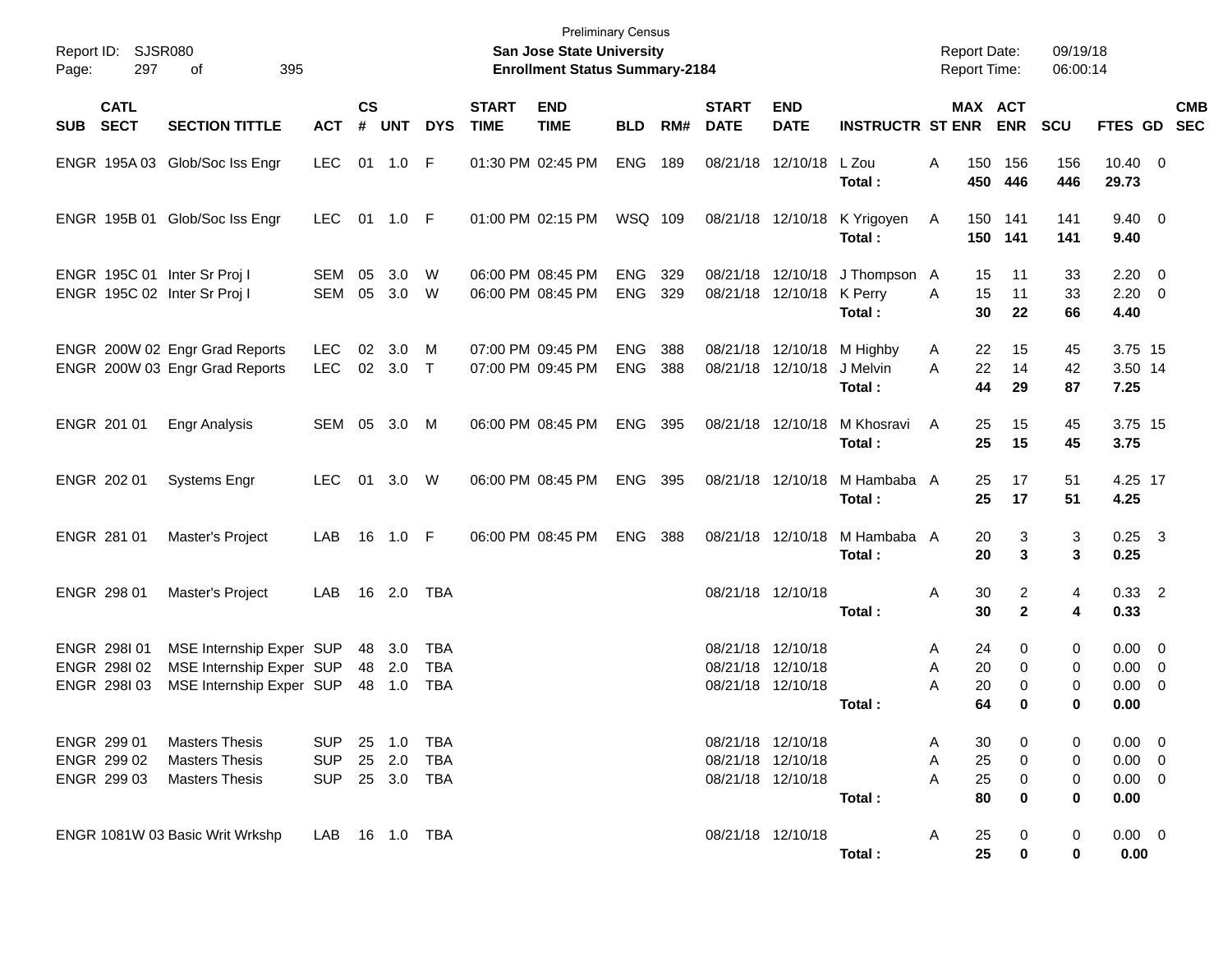| Report ID:<br>298<br>Page:               | SJSR080<br>395<br>of       |            |                       |            |                      | <b>San Jose State University</b><br><b>Enrollment Status Summary-2184</b> | <b>Preliminary Census</b> |     |                             |                           |                                                                       | Report Date:<br>Report Time: |                          | 09/19/18<br>06:00:14 |                            |                          |
|------------------------------------------|----------------------------|------------|-----------------------|------------|----------------------|---------------------------------------------------------------------------|---------------------------|-----|-----------------------------|---------------------------|-----------------------------------------------------------------------|------------------------------|--------------------------|----------------------|----------------------------|--------------------------|
| <b>CATL</b><br><b>SECT</b><br><b>SUB</b> | <b>SECTION TITTLE</b>      | <b>ACT</b> | CS<br>#<br><b>UNT</b> | <b>DYS</b> | <b>START</b><br>TIME | <b>END</b><br><b>TIME</b>                                                 | <b>BLD</b>                | RM# | <b>START</b><br><b>DATE</b> | <b>END</b><br><b>DATE</b> | <b>INSTRUCTR ST ENR</b>                                               | <b>MAX</b>                   | <b>ACT</b><br><b>ENR</b> | <b>SCU</b>           | <b>FTES GD</b>             | <b>CMB</b><br><b>SEC</b> |
| Department :                             | <b>General Engineering</b> |            |                       |            |                      |                                                                           |                           |     |                             |                           | Department Total:<br><b>Lower Division:</b><br><b>Upper Division:</b> | 3365<br>992<br>2104          | 3007<br>1031<br>1939     | 4513<br>1590<br>2820 | 305.18<br>106.00<br>190.60 |                          |

**Graduate Division : 269 37 103 8.58**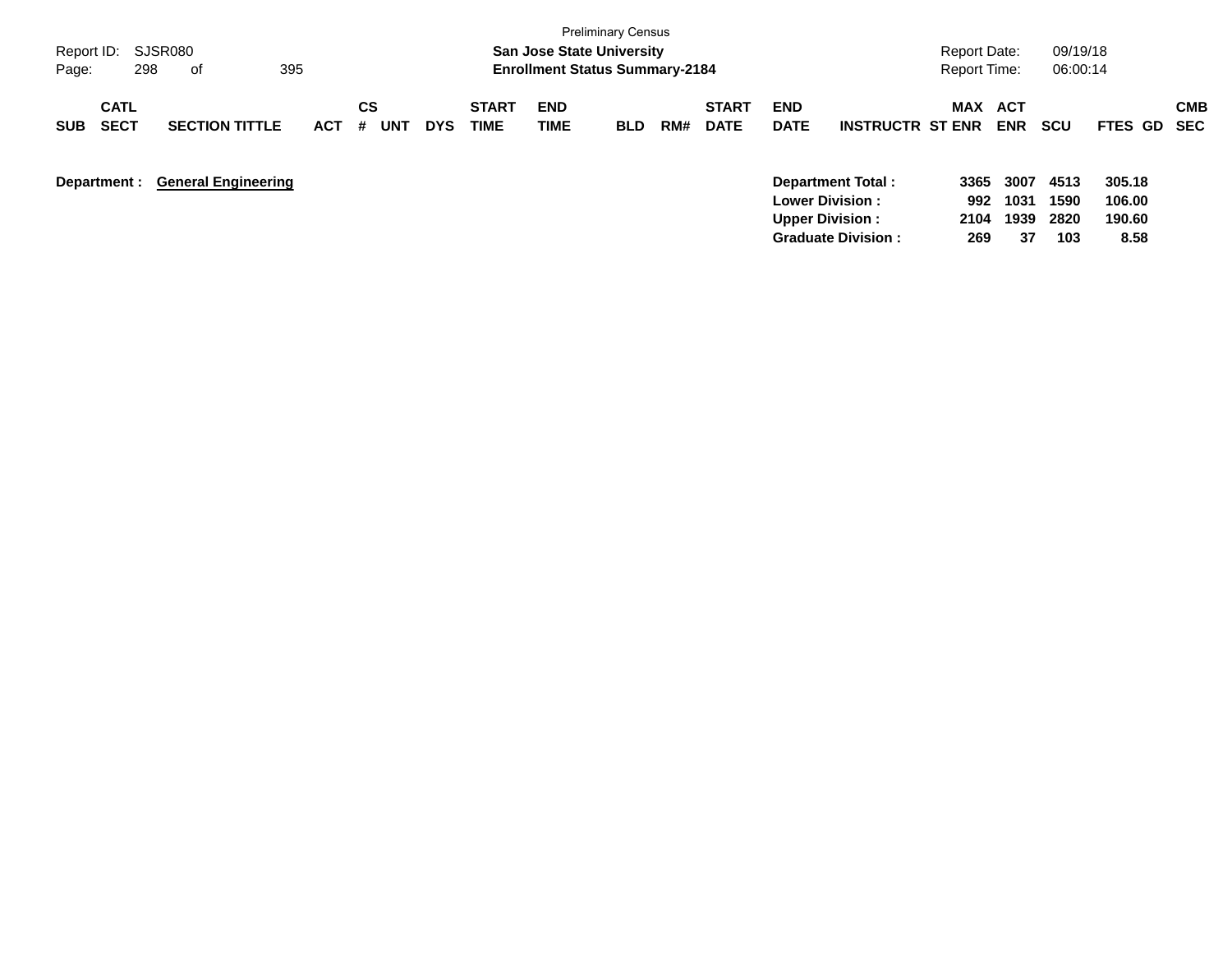| Report ID:<br>Page: | 299                        | <b>SJSR080</b><br>395<br>of                                       |              |               |            |            |                             | <b>Preliminary Census</b><br>San Jose State University<br><b>Enrollment Status Summary-2184</b> |            |       |                             |                            |                                |   | <b>Report Date:</b><br><b>Report Time:</b> |            | 09/19/18<br>06:00:14 |                       |                          |
|---------------------|----------------------------|-------------------------------------------------------------------|--------------|---------------|------------|------------|-----------------------------|-------------------------------------------------------------------------------------------------|------------|-------|-----------------------------|----------------------------|--------------------------------|---|--------------------------------------------|------------|----------------------|-----------------------|--------------------------|
| <b>SUB</b>          | <b>CATL</b><br><b>SECT</b> | <b>SECTION TITTLE</b>                                             | <b>ACT</b>   | $\mathsf{cs}$ | # UNT      | <b>DYS</b> | <b>START</b><br><b>TIME</b> | <b>END</b><br><b>TIME</b>                                                                       | <b>BLD</b> | RM#   | <b>START</b><br><b>DATE</b> | <b>END</b><br><b>DATE</b>  | <b>INSTRUCTR ST ENR</b>        |   | MAX ACT                                    | <b>ENR</b> | <b>SCU</b>           | FTES GD               | <b>CMB</b><br><b>SEC</b> |
| College             | Department :               | <b>Engineering</b><br><b>Industrial &amp; Systems Engineering</b> |              |               |            |            |                             |                                                                                                 |            |       |                             |                            |                                |   |                                            |            |                      |                       |                          |
| <b>ISE</b>          | 102 01                     | <b>Engr Econ Systems</b>                                          | SEM 04 3.0   |               |            | TR         |                             | 01:30 PM 02:45 PM                                                                               | <b>ENG</b> | 189   |                             | 08/21/18 12/10/18          | D Nathan-RobA<br>Total:        |   | 100<br>100                                 | 96<br>96   | 288<br>288           | 19.20 0<br>19.20      |                          |
| <b>ISE</b>          | 114 01                     | Safety Engr                                                       | SEM 04       |               | 3.0        | $\top$     |                             | 06:00 PM 08:45 PM                                                                               | ENG        | - 341 |                             | 08/21/18 12/10/18          | C Foster<br>Total:             | Α | 65<br>65                                   | 55<br>55   | 165<br>165           | $11.15$ 3<br>11.15    |                          |
| <b>ISE</b>          | 130 01                     | <b>Engr Statistics</b>                                            | <b>LEC</b>   | 04            | 3.0        | TR         |                             | 09:00 AM 10:15 AM                                                                               | <b>ENG</b> | 189   |                             | 08/21/18 12/10/18          | S Amin<br>Total:               | A | 200<br>200                                 | 141<br>141 | 423<br>423           | 28.45 5<br>28.45      |                          |
| <b>ISE</b>          | 135 01                     | Design of Expmts                                                  | SEM          | 04            | 3.0        | TR         |                             | 03:00 PM 04:15 PM                                                                               | ENG        | - 341 |                             | 08/21/18 12/10/18          | S Erdogan<br>Total:            | A | 80<br>80                                   | 66<br>66   | 198<br>198           | 13.25 1<br>13.25      |                          |
| <b>ISE</b>          | 140 01                     | Oper Plan & Control                                               | SEM 04 3.0   |               |            | TR         |                             | 04:30 PM 05:45 PM                                                                               | <b>ENG</b> | 189   |                             | 08/21/18 12/10/18          | A Kumar<br>Total:              | A | 180<br>180                                 | 161<br>161 | 483<br>483           | 37.45105<br>37.45     |                          |
| <b>ISE</b>          | 142 01                     | Svc Sys Engrg & Mgmt SEM 04 3.0                                   |              |               |            | M          |                             | 06:00 PM 08:45 PM                                                                               | ENG        | 331   |                             | 08/21/18 12/10/18          | P Tam<br>Total:                | Α | 90<br>90                                   | 51<br>51   | 153<br>153           | $10.20 \t 0$<br>10.20 |                          |
| <b>ISE</b>          | 151 01                     | Intro Engr Mgmt                                                   | SEM 02 3.0   |               |            | W          |                             | 04:30 PM 07:15 PM                                                                               | CL.        | 222   |                             | 08/21/18 12/10/18          | J Flahaux<br>Total:            | Α | 80<br>80                                   | 74<br>74   | 222<br>222           | 14.85 1<br>14.85      |                          |
| <b>ISE</b>          | 161 01                     | Med Err Sfty Engr                                                 | <b>LEC</b>   | 02            | 3.0        | W          |                             | 06:00 PM 08:45 PM                                                                               | ENG 327    |       |                             | 08/21/18 12/10/18          | C Brown<br>Total:              | Α | 20<br>20                                   | 4<br>4     | 12<br>12             | 0.80 0<br>0.80        |                          |
| <b>ISE</b>          | 164 01                     | Comp & Hum Interact SEM 04 3.0                                    |              |               |            | M          |                             | 06:00 PM 08:45 PM                                                                               | ENG 341    |       |                             | 08/21/18 12/10/18          | A Moallem<br>Total:            | Α | 90<br>90                                   | 84<br>84   | 252<br>252           | 16.80 0<br>16.80      |                          |
| <b>ISE</b>          | 16701                      | <b>Sys Simulation</b>                                             | SEM          | 04            | 3.0        | M          |                             | 10:00 AM 11:45 AM                                                                               | <b>ENG</b> | 189   |                             |                            | 08/21/18 12/10/18 K Mabrouk    | A | 120                                        | 108        | 216                  | 23.50 38              |                          |
| <b>ISE</b>          | 167 02                     | <b>Sys Simulation</b>                                             | LAB 16 0.0 M |               |            |            |                             | 12:00 PM 02:45 PM                                                                               | ENG 333    |       |                             |                            | 08/21/18 12/10/18 K Mabrouk    | A | 40                                         | 40         | 40                   | $0.00 \quad 3$        |                          |
| <b>ISE</b>          | 167 03                     | <b>Sys Simulation</b>                                             | LAB          |               | 16  0.0  M |            |                             | 03:00 PM 05:45 PM                                                                               | ENG 333    |       |                             |                            | 08/21/18 12/10/18 K Mabrouk    | A | 40                                         | 40         | 40                   | 0.0022                |                          |
| <b>ISE</b>          | 167 04                     | <b>Sys Simulation</b>                                             | <b>SEM</b>   |               | 3.0        |            |                             |                                                                                                 |            |       |                             |                            |                                | X | 0                                          | 0          | 0                    | $0.00 \t 0$           |                          |
| <b>ISE</b>          | 167 05                     | <b>Sys Simulation</b>                                             | LAB 16 0.0 R |               |            |            |                             | 06:00 PM 08:45 PM                                                                               | ENG 333    |       |                             | 08/21/18 12/10/18 D Steele |                                | A | 40                                         | 28         | 28                   | $0.00$ 13             |                          |
|                     |                            |                                                                   |              |               |            |            |                             |                                                                                                 |            |       |                             |                            | Total:                         |   | 240                                        | 216        | 324                  | 23.50                 |                          |
| <b>ISE</b>          | 18001                      | <b>Individ Studies</b>                                            | <b>SUP</b>   |               | 36 1.0     | TBA        |                             |                                                                                                 |            |       |                             |                            | 08/21/18 12/10/18 Y Dessouky A |   | 35                                         | 0          | 0                    | $0.00 \t 0$           |                          |
| <b>ISE</b>          | 180 02                     | <b>Individ Studies</b>                                            | <b>SUP</b>   |               | 36 2.0     | TBA        |                             |                                                                                                 |            |       |                             |                            | 08/21/18 12/10/18 Y Dessouky A |   | 35                                         | 0          | 0                    | $0.00 \t 0$           |                          |
| <b>ISE</b>          | 180 03                     | <b>Individ Studies</b>                                            | <b>SUP</b>   |               | 36 3.0 TBA |            |                             |                                                                                                 |            |       |                             |                            | 08/21/18 12/10/18 Y Dessouky A |   | 35                                         | 0          | 0                    | $0.00 \t 0$           |                          |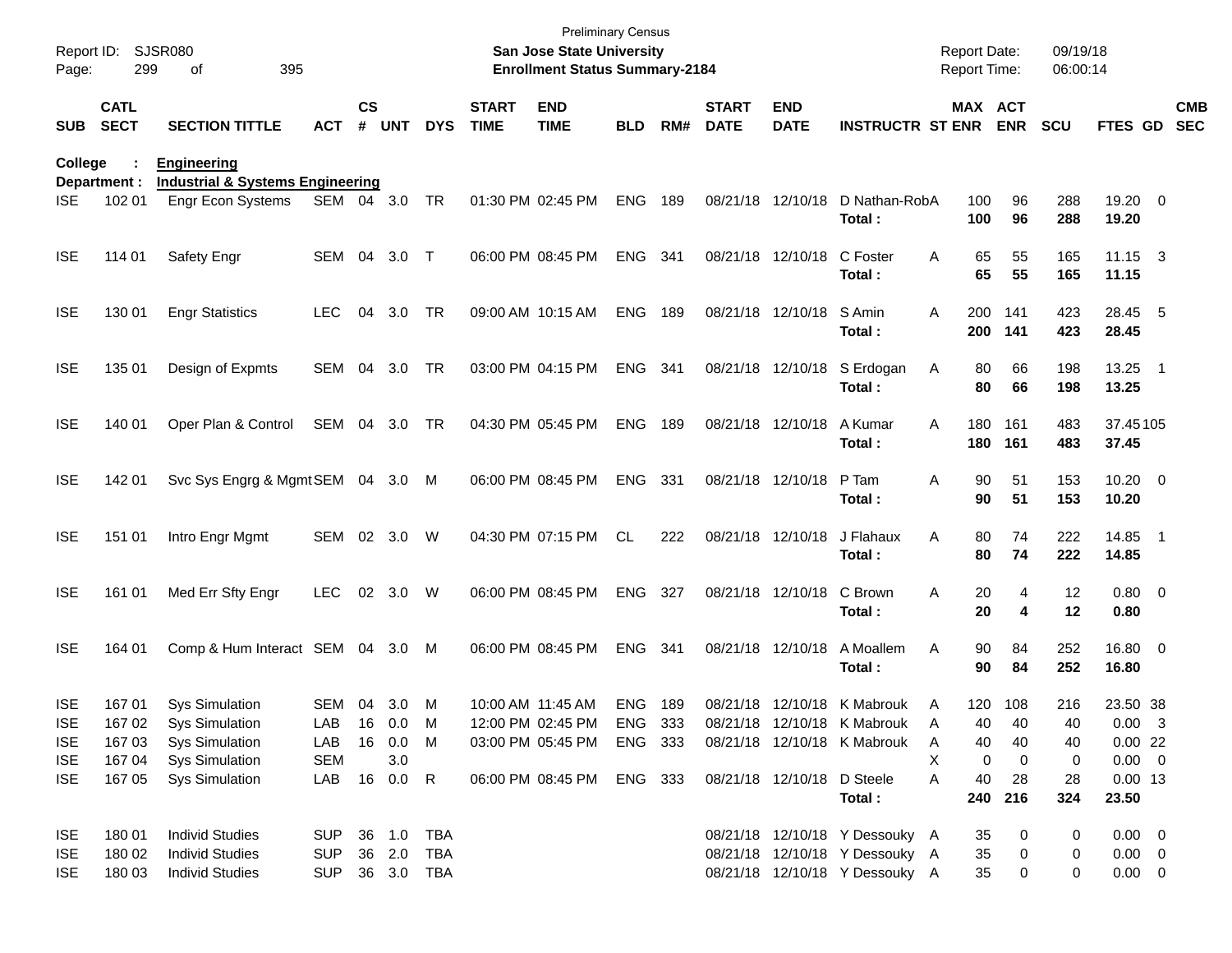| Report ID:<br>Page:      | 300                           | SJSR080<br>395<br>οf                                                         |                                          |                |                   |             |                             | <b>Preliminary Census</b><br>San Jose State University<br><b>Enrollment Status Summary-2184</b> |                                        |                   |                             |                           |                                                                                                                                            | <b>Report Date:</b><br><b>Report Time:</b> |                                     | 09/19/18<br>06:00:14        |                                                      |     |                          |
|--------------------------|-------------------------------|------------------------------------------------------------------------------|------------------------------------------|----------------|-------------------|-------------|-----------------------------|-------------------------------------------------------------------------------------------------|----------------------------------------|-------------------|-----------------------------|---------------------------|--------------------------------------------------------------------------------------------------------------------------------------------|--------------------------------------------|-------------------------------------|-----------------------------|------------------------------------------------------|-----|--------------------------|
| <b>SUB</b>               | <b>CATL</b><br><b>SECT</b>    | <b>SECTION TITTLE</b>                                                        | <b>ACT</b>                               | <b>CS</b><br># | <b>UNT</b>        | <b>DYS</b>  | <b>START</b><br><b>TIME</b> | <b>END</b><br><b>TIME</b>                                                                       | <b>BLD</b>                             | RM#               | <b>START</b><br><b>DATE</b> | <b>END</b><br><b>DATE</b> | <b>INSTRUCTR ST ENR</b>                                                                                                                    |                                            | MAX ACT<br><b>ENR</b>               | <b>SCU</b>                  | FTES GD                                              |     | <b>CMB</b><br><b>SEC</b> |
|                          |                               |                                                                              |                                          |                |                   |             |                             |                                                                                                 |                                        |                   |                             |                           | Total:                                                                                                                                     | 105                                        | 0                                   | 0                           | 0.00                                                 |     |                          |
| <b>ISE</b>               | 194 01                        | Analytics Workshop                                                           | LAB                                      | 16             | 1.0 W             |             |                             | 10:30 AM 01:15 PM                                                                               | ENG                                    | 488               | 08/21/18 12/10/18           |                           | H Liu<br>Total:                                                                                                                            | 50<br>A<br>50                              | 38<br>38                            | 38<br>38                    | $2.53$ 0<br>2.53                                     |     |                          |
| <b>ISE</b>               |                               | 195A 01 Sr ISE Design I                                                      | LAB                                      | 16             | $1.0$ F           |             |                             | 09:30 AM 12:15 PM                                                                               | ENG                                    | 488               |                             | 08/21/18 12/10/18         | <b>B</b> Saeed<br>Total:                                                                                                                   | 50<br>A<br>50                              | 42<br>42                            | 42<br>42                    | $2.80 \t 0$<br>2.80                                  |     |                          |
| <b>ISE</b>               |                               | 195B 01 Sr ISE Design II                                                     | LAB                                      | 16             | 3.0 F             |             |                             | 01:30 PM 04:15 PM                                                                               | ENG                                    | 488               |                             | 08/21/18 12/10/18         | <b>B</b> Saeed<br>Total:                                                                                                                   | 40<br>A<br>40                              | 19<br>19                            | 57<br>57                    | 3.80 0<br>3.80                                       |     |                          |
| <b>ISE</b>               | 201 01                        | Engr Stat                                                                    | SEM 04 3.0 W                             |                |                   |             |                             | 03:00 PM 05:45 PM                                                                               | <b>BBC</b>                             | 202               |                             | 08/21/18 12/10/18         | S Amin<br>Total:                                                                                                                           | Α<br>60<br>60                              | 72<br>72                            | 216<br>216                  | 18.00 72<br>18.00                                    |     |                          |
| <b>ISE</b>               | 203 01                        | Agile Sys Engr                                                               | <b>LEC</b>                               | 02             | 3.0               | M           |                             | 03:00 PM 05:45 PM                                                                               |                                        |                   |                             | 08/21/18 12/10/18         | J Barjis<br>Total:                                                                                                                         | 40<br>Α<br>40                              | 10<br>10                            | 30<br>30                    | 2.50 10<br>2.50                                      |     |                          |
| <b>ISE</b><br><b>ISE</b> | 210 01<br>210 02              | <b>Hum Factors Des</b><br>Hum Factors Des                                    | <b>SEM</b><br>SEM                        | 05             | 3.0<br>$3.0$ T    |             |                             | 06:00 PM 08:45 PM                                                                               | DMH 160                                |                   |                             | 08/21/18 12/10/18         | D Nathan-RobA<br>Total:                                                                                                                    | X<br>45<br>45                              | 0<br>0<br>36<br>36                  | 0<br>108<br>108             | $0.00 \t 0$<br>9.00 36<br>9.00                       |     |                          |
| <b>ISE</b>               | 211 01                        | Exptl Des for HF                                                             | <b>LEC</b>                               | 05             | 3.0               | R           |                             | 06:00 PM 08:45 PM                                                                               | <b>ENG</b>                             | 343               |                             | 08/21/18 12/10/18         | S Amin<br>Total:                                                                                                                           | 60<br>A<br>60                              | 33<br>33                            | 99<br>99                    | 8.25 33<br>8.25                                      |     |                          |
| <b>ISE</b>               | 21201                         | Hum Factors Exp                                                              | SEM 05                                   |                | 3.0 T             |             |                             | 06:00 PM 08:45 PM                                                                               | <b>ENG</b>                             | 339               |                             | 08/21/18 12/10/18         | A Kumar<br>Total:                                                                                                                          | 50<br>Α<br>50                              | 35<br>35                            | 105<br>105                  | 8.75 35<br>8.75                                      |     |                          |
| <b>ISE</b><br><b>ISE</b> | 21701<br>CMPE 217 01<br>21702 | Hum Cmptr Int<br>Hum Cmptr Int<br>Hum Cmptr Int<br>CMPE 217 02 Hum Cmptr Int | SEM<br><b>SEM</b><br>SEM<br>SEM 04 3.0 F | 04<br>04<br>04 | 3.0<br>3.0<br>3.0 | R<br>R<br>F |                             | 06:00 PM 08:45 PM<br>06:00 PM 08:45 PM<br>01:00 PM 03:45 PM                                     | <b>ENG</b><br><b>ENG</b><br><b>ENG</b> | 341<br>341<br>343 | 08/21/18                    | 12/10/18                  | 08/21/18 12/10/18 A Moallem<br>A Moallem<br>08/21/18 12/10/18 A Moallem<br>01:00 PM 03:45 PM ENG 343 08/21/18 12/10/18 A Moallem<br>Total: | 80<br>A<br>Α<br>40<br>Α<br>Α<br>120        | 12<br>0<br>32<br>6<br>0<br>30<br>80 | 36<br>96<br>18<br>90<br>240 | 3.00 12 C<br>8.00 32 C<br>1.50<br>7.50 30 C<br>20.00 | 6 C |                          |
| <b>ISE</b>               | 220 01                        | Int. Design II                                                               | LEC 02 3.0 M                             |                |                   |             |                             | 06:00 PM 08:45 PM ENG 488                                                                       |                                        |                   |                             |                           | 08/21/18 12/10/18 D Rosenberg A<br>Total :                                                                                                 | 40<br>40                                   | 18<br>18                            | 54<br>54                    | 4.50 18<br>4.50                                      |     |                          |
| <b>ISE</b>               | 222 01                        | Adv Sys Engr                                                                 | SEM 05 3.0 R                             |                |                   |             |                             | 06:00 PM 08:45 PM ENG 488                                                                       |                                        |                   |                             |                           | 08/21/18 12/10/18 R Srinivasan A<br>Total:                                                                                                 | 60                                         | 59<br>60<br>59                      | 177<br>177                  | 14.75 59<br>14.75                                    |     |                          |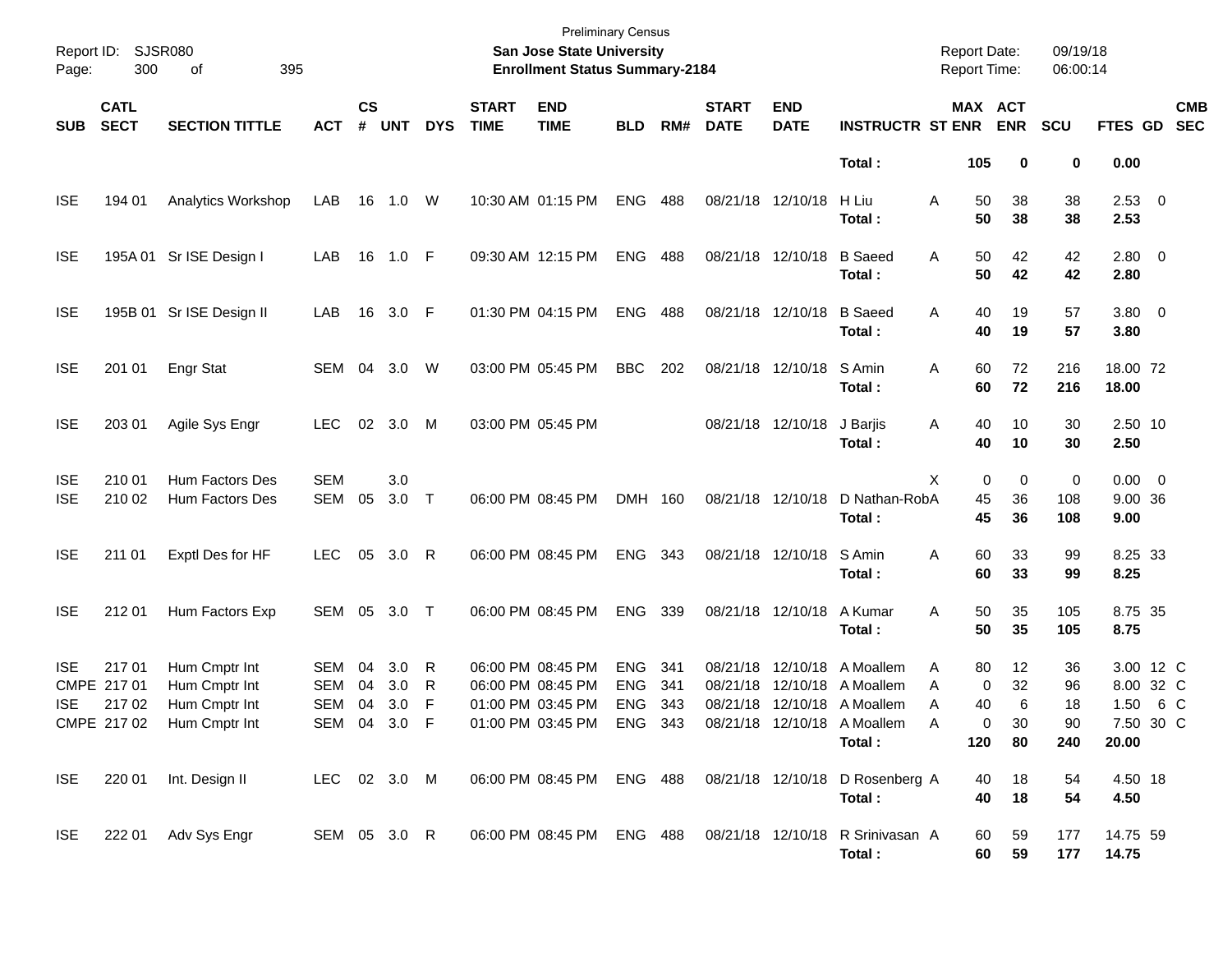| Page:                                                | Report ID: SJSR080<br>301            | 395<br>οf                                                                                        |                                                      |                      |                                |                                                      |                             | <b>Preliminary Census</b><br>San Jose State University<br><b>Enrollment Status Summary-2184</b> |                |     |                             |                                                                                        |                                           | <b>Report Date:</b><br>Report Time:        |                                            | 09/19/18<br>06:00:14                    |                                                               |            |
|------------------------------------------------------|--------------------------------------|--------------------------------------------------------------------------------------------------|------------------------------------------------------|----------------------|--------------------------------|------------------------------------------------------|-----------------------------|-------------------------------------------------------------------------------------------------|----------------|-----|-----------------------------|----------------------------------------------------------------------------------------|-------------------------------------------|--------------------------------------------|--------------------------------------------|-----------------------------------------|---------------------------------------------------------------|------------|
| <b>SUB</b>                                           | <b>CATL</b><br><b>SECT</b>           | <b>SECTION TITTLE</b>                                                                            | <b>ACT</b>                                           | <b>CS</b><br>$\#$    | <b>UNT</b>                     | <b>DYS</b>                                           | <b>START</b><br><b>TIME</b> | <b>END</b><br><b>TIME</b>                                                                       | <b>BLD</b>     | RM# | <b>START</b><br><b>DATE</b> | <b>END</b><br><b>DATE</b>                                                              | INSTRUCTR ST ENR ENR SCU                  |                                            | MAX ACT                                    |                                         | FTES GD SEC                                                   | <b>CMB</b> |
| <b>ISE</b>                                           | 223 01                               | Dec Modl Sus Dev                                                                                 | <b>LEC</b>                                           |                      | 3.0                            |                                                      |                             |                                                                                                 |                |     |                             |                                                                                        | Total:                                    | X<br>$\mathbf 0$                           | 0<br>0<br>$\bf{0}$                         | 0<br>0                                  | $0.00 \t 0$<br>0.00                                           |            |
| <b>ISE</b>                                           | 230 01                               | Adv Oper Resrch                                                                                  | SEM 05 3.0 W                                         |                      |                                |                                                      |                             | 03:00 PM 05:45 PM                                                                               | <b>ENG 488</b> |     |                             |                                                                                        | 08/21/18 12/10/18 S Erdogan<br>Total:     | 60<br>A<br>60                              | 56<br>56                                   | 168<br>168                              | 14.00 56<br>14.00                                             |            |
| <b>ISE</b>                                           | 235 01                               | Qual Assur & Relia                                                                               | SEM 05 3.0 W                                         |                      |                                |                                                      |                             | 06:00 PM 08:45 PM                                                                               | ENG 341        |     |                             | 08/21/18 12/10/18                                                                      | <b>B</b> Saeed<br>Total:                  | 60<br>A<br>60                              | 54<br>54                                   | 162<br>162                              | 13.50 54<br>13.50                                             |            |
| <b>ISE</b>                                           | 245 01                               | Adv Sply Chain Engr LEC 04 3.0                                                                   |                                                      |                      |                                | M                                                    |                             | 06:00 PM 08:45 PM                                                                               | CL             | 310 |                             | 08/21/18 12/10/18 H Liu                                                                | Total:                                    | A<br>60<br>60                              | 37<br>37                                   | 111<br>111                              | 9.25 37<br>9.25                                               |            |
| <b>ISE</b>                                           | 251 01                               | Mang Lean Imprvmnt PSEM 04 3.0 T                                                                 |                                                      |                      |                                |                                                      |                             | 06:00 PM 08:45 PM                                                                               | <b>ENG 189</b> |     |                             | 08/21/18 12/10/18                                                                      | D Steele<br>Total:                        | A                                          | 150 119<br>150 119                         | 357<br>357                              | 29.75119<br>29.75                                             |            |
| <b>ISE</b>                                           | 261 01                               | Med Errors Reduct                                                                                | <b>LEC</b>                                           |                      | 02 3.0 W                       |                                                      |                             | 06:00 PM 08:45 PM                                                                               | <b>ENG 488</b> |     |                             | 08/21/18 12/10/18 C Brown                                                              | Total:                                    | A<br>40<br>40                              | 11<br>11                                   | 33<br>33                                | 2.75 11<br>2.75                                               |            |
| <b>ISE</b>                                           | 290 01                               | HF/Ergo Prof Sem                                                                                 | SEM 05 2.0 R                                         |                      |                                |                                                      |                             | 03:00 PM 04:40 PM                                                                               | ENG            | 488 |                             | 08/21/18 12/10/18                                                                      | A Andre<br>Total:                         | 45<br>A<br>45                              | 34<br>34                                   | 68<br>68                                | 5.67 34<br>5.67                                               |            |
| <b>ISE</b>                                           | 297 01                               | Sp Topics IE                                                                                     | SEM 05 1.0 TBA                                       |                      |                                |                                                      |                             |                                                                                                 |                |     |                             | 08/21/18 12/10/18                                                                      | Total:                                    | 35<br>Α<br>35                              | 0<br>$\bf{0}$                              | 0<br>0                                  | $0.00 \t 0$<br>0.00                                           |            |
| <b>ISE</b><br><b>ISE</b><br><b>ISE</b><br><b>ISE</b> | 298 01<br>298 02<br>298 03<br>298 04 | Spec Prob<br>Spec Prob<br>Spec Prob<br>Spec Prob                                                 | <b>SUP</b><br><b>SUP</b><br><b>SUP</b><br><b>SUP</b> | 25<br>25<br>25<br>25 | 1.0<br>2.0<br>3.0<br>4.0       | <b>TBA</b><br><b>TBA</b><br><b>TBA</b><br><b>TBA</b> |                             |                                                                                                 |                |     |                             | 08/21/18 12/10/18 L Freund<br>08/21/18 12/10/18 L Freund<br>08/21/18 12/10/18 L Freund | 08/21/18 12/10/18 D Rosenberg A<br>Total: | 80<br>A<br>35<br>A<br>35<br>35<br>A<br>185 | 41<br>14<br>31<br>$\overline{1}$<br>87     | 41<br>28<br>93<br>$\overline{4}$<br>166 | 3.42 41<br>2.33 14<br>7.75 31<br>$0.33$ 1<br>13.83            |            |
| <b>ISE</b><br><b>ISE</b><br><b>ISE</b><br><b>ISE</b> | 299 01<br>299 02<br>299 03<br>299 04 | <b>Masters Thesis</b><br><b>Masters Thesis</b><br><b>Masters Thesis</b><br><b>Masters Thesis</b> | <b>SUP</b><br><b>SUP</b><br><b>SUP</b><br><b>SUP</b> | 25<br>25             | 1.0<br>2.0<br>25 3.0<br>25 4.0 | <b>TBA</b><br><b>TBA</b><br><b>TBA</b><br><b>TBA</b> |                             |                                                                                                 |                |     |                             | 08/21/18 12/10/18<br>08/21/18 12/10/18<br>08/21/18 12/10/18                            | 08/21/18 12/10/18 D Nathan-RobA<br>Total: | 35<br>A<br>35<br>Α<br>35<br>35<br>Α<br>140 | $\mathbf 0$<br>0<br>1<br>0<br>$\mathbf{1}$ | 0<br>0<br>3<br>0<br>3                   | $0.00 \t 0$<br>$0.00 \t 0$<br>$0.25$ 1<br>$0.00 \t 0$<br>0.25 |            |
|                                                      | Department :                         | <b>Industrial &amp; Systems Engineering</b>                                                      |                                                      |                      |                                |                                                      |                             |                                                                                                 |                |     |                             | <b>Lower Division:</b>                                                                 | <b>Department Total:</b>                  | 0                                          | 2640 1789<br>0                             | 4754<br>0                               | 359.53<br>0.00                                                |            |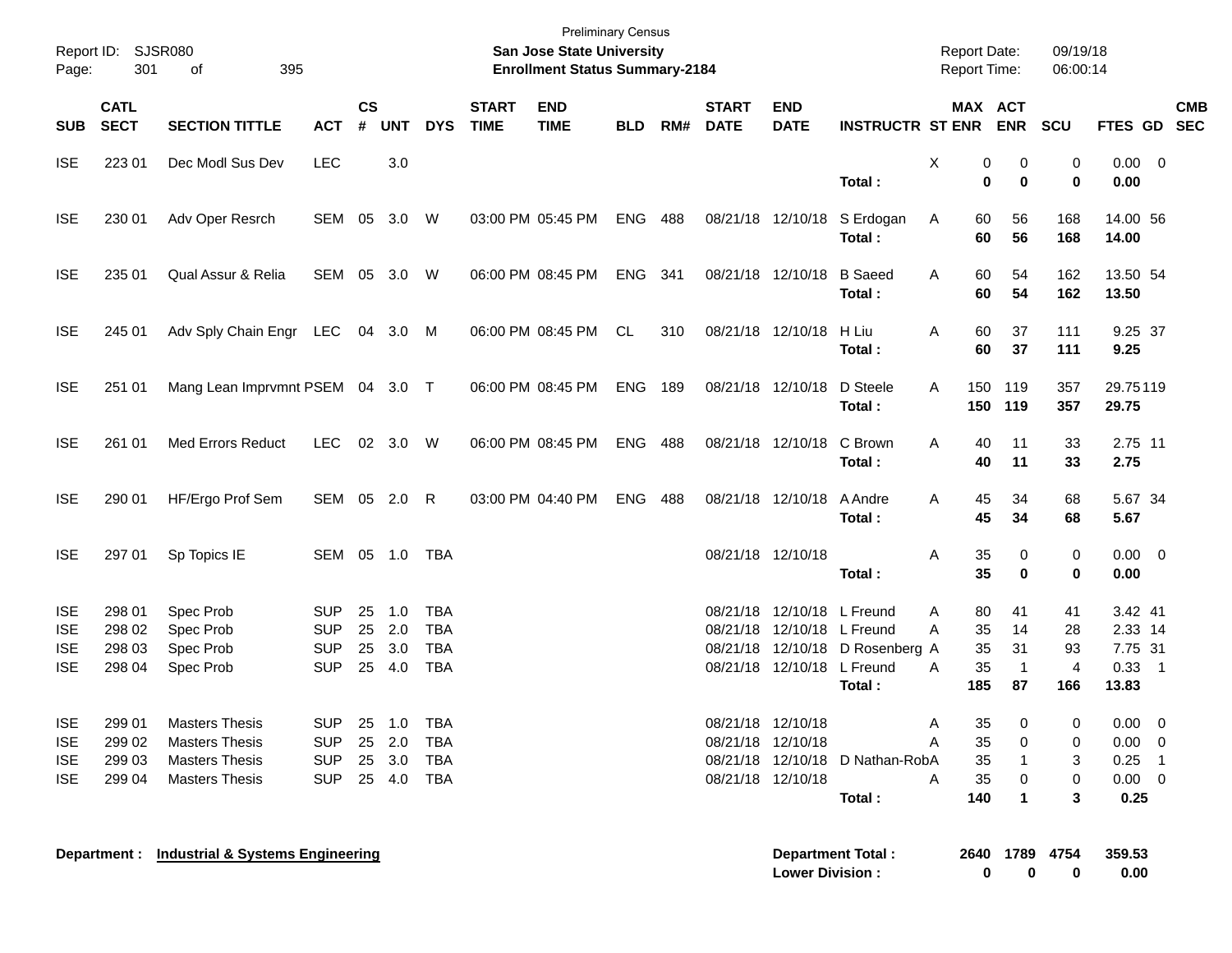| Report ID: SJSR080<br>Page: | 302                        | of                    | 395        |                |            |                             |                    | <b>Preliminary Census</b><br><b>San Jose State University</b><br><b>Enrollment Status Summary-2184</b> |     |                             |                           |                                                     | <b>Report Date:</b><br><b>Report Time:</b> |                   | 09/19/18<br>06:00:14 |                  |            |
|-----------------------------|----------------------------|-----------------------|------------|----------------|------------|-----------------------------|--------------------|--------------------------------------------------------------------------------------------------------|-----|-----------------------------|---------------------------|-----------------------------------------------------|--------------------------------------------|-------------------|----------------------|------------------|------------|
| <b>SUB</b>                  | <b>CATL</b><br><b>SECT</b> | <b>SECTION TITTLE</b> | <b>ACT</b> | СS<br>UN1<br># | <b>DYS</b> | <b>START</b><br><b>TIME</b> | <b>END</b><br>TIME | <b>BLD</b>                                                                                             | RM# | <b>START</b><br><b>DATE</b> | <b>END</b><br><b>DATE</b> | <b>INSTRUCTR ST ENR</b>                             | <b>MAX</b>                                 | ACT<br><b>ENR</b> | scu                  | FTES GD SEC      | <b>CMB</b> |
|                             |                            |                       |            |                |            |                             |                    |                                                                                                        |     |                             |                           | <b>Upper Division:</b><br><b>Graduate Division:</b> | 1390<br>1250                               | 1047<br>742       | 2657<br>2097         | 184.78<br>174.75 |            |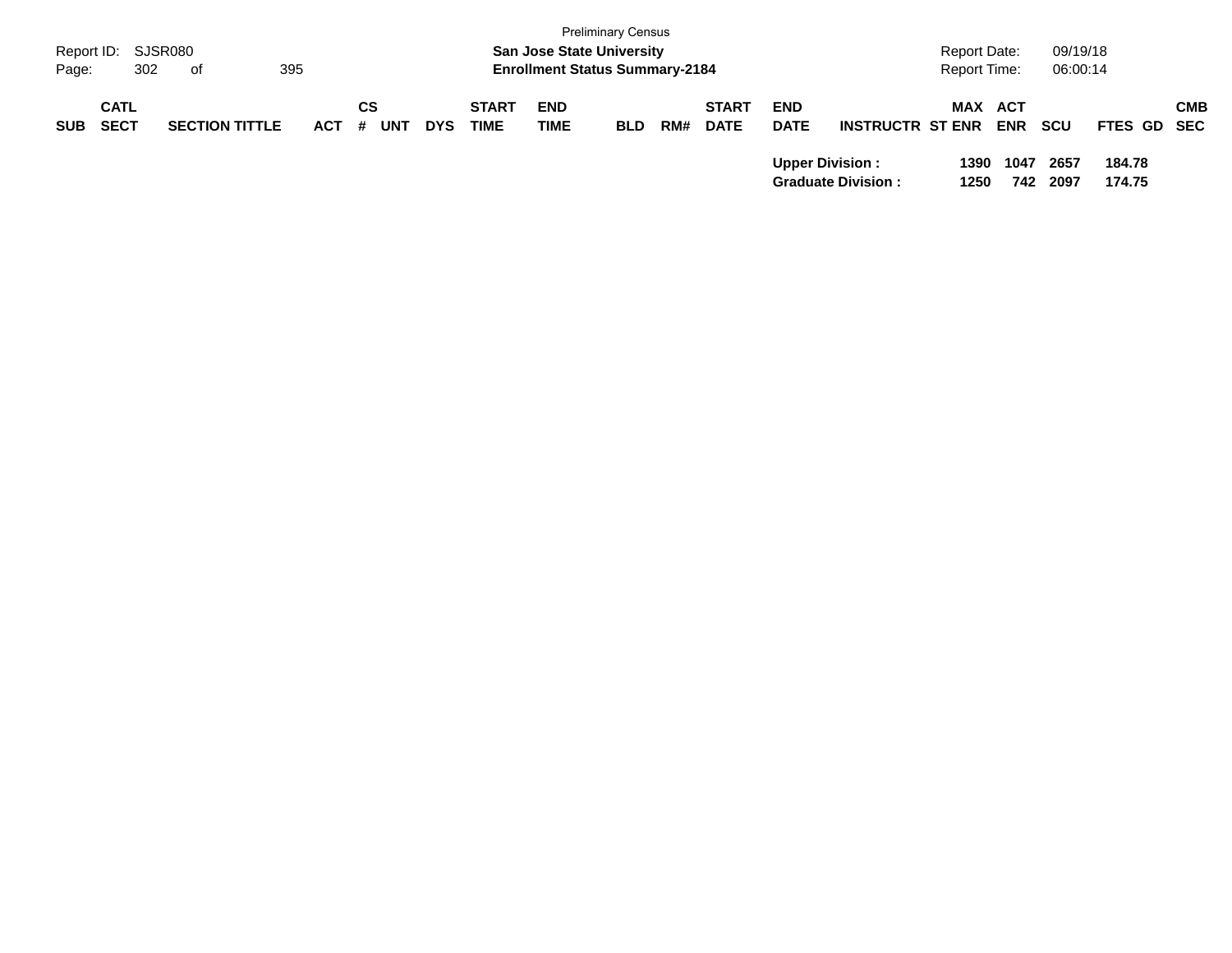| Report ID:<br>Page: | 303            | SJSR080<br>395<br>οf                    |            |                          |            |            |                   | <b>Preliminary Census</b><br><b>San Jose State University</b><br><b>Enrollment Status Summary-2184</b> |            |            |                      |                          |                                 | <b>Report Date:</b><br><b>Report Time:</b> |                | 09/19/18<br>06:00:14 |              |                                  |                |
|---------------------|----------------|-----------------------------------------|------------|--------------------------|------------|------------|-------------------|--------------------------------------------------------------------------------------------------------|------------|------------|----------------------|--------------------------|---------------------------------|--------------------------------------------|----------------|----------------------|--------------|----------------------------------|----------------|
|                     | <b>CATL</b>    |                                         |            | $\mathsf{CS}\phantom{0}$ |            |            | <b>START</b>      | <b>END</b>                                                                                             |            |            | <b>START</b>         | <b>END</b>               |                                 | MAX ACT                                    |                |                      |              |                                  | <b>CMB</b>     |
| <b>SUB</b>          | <b>SECT</b>    | <b>SECTION TITTLE</b>                   | <b>ACT</b> | #                        | <b>UNT</b> | <b>DYS</b> | <b>TIME</b>       | <b>TIME</b>                                                                                            | <b>BLD</b> | RM#        | <b>DATE</b>          | <b>DATE</b>              | <b>INSTRUCTR ST ENR</b>         |                                            | <b>ENR</b>     | <b>SCU</b>           | FTES GD      |                                  | <b>SEC</b>     |
| College             | Department :   | <b>Engineering</b><br><b>Technology</b> |            |                          |            |            |                   |                                                                                                        |            |            |                      |                          |                                 |                                            |                |                      |              |                                  |                |
| <b>TECH</b>         | 20A 01         | Comp Aid Graphics                       | LEC        | 02                       | 2.0        | $\top$     |                   | 12:00 PM 12:50 PM                                                                                      | <b>ENG</b> | 490        | 08/21/18             | 12/10/18 S Effati        |                                 | Α<br>30                                    | 15             | 15                   | 2.00         | $\overline{0}$                   |                |
| <b>TECH</b>         | 20A 11         | Comp Aid Graphics                       | LAB        | 16                       | 0.0        | R          |                   | 12:00 PM 02:45 PM                                                                                      | <b>ENG</b> | 490        | 08/21/18             | 12/10/18                 | S Effati                        | A<br>30                                    | 15             | 15                   | 0.00         | $\overline{0}$                   |                |
|                     |                |                                         |            |                          |            |            |                   |                                                                                                        |            |            |                      |                          | Total:                          | 60                                         | 30             | 30                   | 2.00         |                                  |                |
| <b>TECH</b>         | 31 01          | Qual Assur & Control                    | <b>LEC</b> | 01                       | 3.0        | MW         | 09:00 AM 10:15 AM |                                                                                                        | <b>ENG</b> | 405        | 08/21/18             | 12/10/18                 | F Davoudi Ka A                  | 40                                         | 24             | 72                   | 4.80         | $\overline{0}$                   |                |
| <b>TECH</b>         | 31 02          | Qual Assur & Control                    | <b>LEC</b> | 01                       | 3.0        | <b>TR</b>  | 09:00 AM 10:15 AM |                                                                                                        | <b>ENG</b> | 490        | 08/21/18             | 12/10/18                 | F Davoudi Ka A                  | 40                                         | 24             | 72                   | 4.80         | 0                                |                |
|                     |                |                                         |            |                          |            |            |                   |                                                                                                        |            |            |                      |                          | Total:                          | 80                                         | 48             | 144                  | 9.60         |                                  |                |
|                     |                |                                         |            |                          |            |            |                   |                                                                                                        |            |            |                      |                          |                                 |                                            |                |                      |              |                                  |                |
| <b>TECH</b><br>ME   | 41 11<br>41 11 | Mach Shop Safety<br>Mach Shop Safety    | LAB<br>LAB | 16<br>16                 | 1.0<br>1.0 | м<br>M     |                   | 12:00 PM 02:45 PM<br>12:00 PM 02:45 PM                                                                 | IS.<br>IS. | 120<br>120 | 08/21/18<br>08/21/18 | 12/10/18<br>12/10/18     |                                 | 24<br>Α<br>Α<br>0                          | 4<br>22        | 4<br>22              | 0.27<br>1.47 | 0 <sup>C</sup><br>0 <sup>C</sup> |                |
| <b>TECH</b>         | 41 12          | Mach Shop Safety                        | LAB        | 16                       | 1.0        | M          |                   | 06:00 PM 08:45 PM                                                                                      | IS.        | 120        | 08/21/18             | 12/10/18                 |                                 | 24<br>Α                                    | $\overline{1}$ | $\mathbf{1}$         | 0.07         | 0 <sup>C</sup>                   |                |
| ME                  | 41 12          | Mach Shop Safety                        | LAB        | 16                       | 1.0        | M          |                   | 06:00 PM 08:45 PM                                                                                      | IS.        | 120        | 08/21/18             | 12/10/18                 |                                 | Α<br>0                                     | 23             | 23                   | 1.55         |                                  | 1 C            |
| <b>TECH</b>         | 41 13          | Mach Shop Safety                        | LAB        | 16                       | 1.0        | т          |                   | 12:00 PM 02:45 PM                                                                                      | IS.        | 120        | 08/21/18             | 12/10/18                 |                                 | 24<br>Α                                    | $\overline{4}$ | $\overline{4}$       | 0.27         | 0 <sup>C</sup>                   |                |
| ME                  | 41 13          | Mach Shop Safety                        | LAB        | 16                       | 1.0        | Т          |                   | 12:00 PM 02:45 PM                                                                                      | IS         | 120        | 08/21/18             | 12/10/18                 |                                 | Α<br>0                                     | 20             | 20                   | 1.33         |                                  | 0 <sup>C</sup> |
| <b>TECH</b>         | 41 14          | Mach Shop Safety                        | LAB        | 16                       | 1.0        | Т          |                   | 06:00 PM 08:45 PM                                                                                      | IS         | 120        | 08/21/18             | 12/10/18                 |                                 | 24<br>Α                                    | $\overline{4}$ | $\overline{4}$       | 0.27         | 0 <sup>C</sup>                   |                |
| ME                  | 41 14          | Mach Shop Safety                        | LAB        | 16                       | 1.0        | т          |                   | 06:00 PM 08:45 PM                                                                                      | IS         | 120        | 08/21/18             | 12/10/18                 |                                 | 0<br>Α                                     | 22             | 22                   | 1.48         |                                  | $1\,C$         |
| <b>TECH</b>         | 41 15          | Mach Shop Safety                        | LAB        | 16                       | 1.0        | R          |                   | 12:00 PM 02:45 PM                                                                                      | IS         | 120        | 08/21/18             | 12/10/18                 |                                 | 24<br>Α                                    | $\overline{1}$ | $\mathbf{1}$         | 0.07         | 0 <sup>C</sup>                   |                |
| ME                  | 41 15          | Mach Shop Safety                        | LAB        | 16                       | 1.0        | R          |                   | 12:00 PM 02:45 PM                                                                                      | IS         | 120        | 08/21/18             | 12/10/18                 |                                 | Α<br>0                                     | 19             | 19                   | 1.27         | 0 <sup>C</sup>                   |                |
| <b>TECH</b>         | 41 16          | Mach Shop Safety                        | LAB        | 16                       | 1.0        | W          |                   | 01:30 PM 04:15 PM                                                                                      | IS         | 120        | 08/21/18             | 12/10/18                 |                                 | 24<br>Α                                    | $\overline{4}$ | $\overline{4}$       | 0.27         | 0 <sup>C</sup>                   |                |
| ME                  | 41 16          | Mach Shop Safety                        | LAB        | 16                       | 1.0        | W          |                   | 01:30 PM 04:15 PM                                                                                      | <b>IS</b>  | 120        | 08/21/18 12/10/18    |                          |                                 | 0<br>A                                     | 21             | 21                   | 1.40         | 0 <sup>C</sup>                   |                |
|                     |                |                                         |            |                          |            |            |                   |                                                                                                        |            |            |                      |                          | Total:                          | 144                                        | 145            | 145                  | 9.70         |                                  |                |
| <b>TECH</b>         | 42 11          | Mfg Mach Shop Proj                      | LAB        | 16                       | 1.0        | W          |                   | 06:00 PM 08:45 PM                                                                                      | IS.        | 120        | 08/21/18 12/10/18    |                          |                                 | 22<br>Α                                    | $\overline{1}$ | $\mathbf{1}$         | 0.07         |                                  | 0 <sup>C</sup> |
| ME                  | 42 11          | Mfg Mach Shop Proj                      | LAB        | 16                       | 1.0        | W          |                   | 06:00 PM 08:45 PM                                                                                      | IS.        | 120        | 08/21/18 12/10/18    |                          |                                 | A<br>0                                     | 5              | 5                    | 0.33         | 0 <sup>C</sup>                   |                |
|                     |                |                                         |            |                          |            |            |                   |                                                                                                        |            |            |                      |                          | Total:                          | 22                                         | 6              | 6                    | 0.40         |                                  |                |
|                     |                |                                         |            |                          |            |            |                   |                                                                                                        |            |            |                      |                          |                                 |                                            |                |                      |              |                                  |                |
| <b>TECH</b>         | 46 01          | Mach Oper & Mgmt                        | LEC        | 02                       | 3.0        | MW         |                   | 04:30 PM 05:20 PM                                                                                      | IS.        | 121        | 08/21/18             | 12/10/18                 | D Muntz                         | Α<br>24                                    | 10             | 20                   | 2.00         | 0                                |                |
| <b>TECH</b>         | 46 11          | Mach Oper & Mgmt                        | LAB        | 16                       | 0.0        | $\top$     |                   | 03:00 PM 05:45 PM                                                                                      | IS.        | 119        | 08/21/18             | 12/10/18                 |                                 | A<br>24                                    | 10             | 10                   | 0.00         | 0                                |                |
|                     |                |                                         |            |                          |            |            |                   |                                                                                                        |            |            |                      |                          | Total:                          | 48                                         | 20             | 30                   | 2.00         |                                  |                |
| TECH 60 01          |                | Intro Electronics                       | <b>LEC</b> | 02                       | 3.0        | F          | 09:30 AM 11:15 AM |                                                                                                        | IS.        | 216        |                      | 08/21/18 12/10/18 D Yan  |                                 | A<br>30                                    | 29             | 58                   | 5.80         | - 0                              |                |
| <b>TECH</b>         | 60 02          | Intro Electronics                       | <b>LEC</b> | 02                       | 3.0        | MW         |                   | 12:00 PM 12:50 PM                                                                                      | <b>ENG</b> | 395        |                      |                          | 08/21/18 12/10/18 F Mahzabeen A | 30                                         | 31             | 62                   | 6.20         | $\overline{\mathbf{0}}$          |                |
| <b>TECH</b>         | 60 03          | Intro Electronics                       | <b>LEC</b> | 02                       | 3.0        | F          |                   | 12:30 PM 02:15 PM                                                                                      | IS.        | 216        |                      | 08/21/18 12/10/18 M Zand |                                 | 30<br>A                                    | 24             | 48                   | 4.80         | $\overline{0}$                   |                |
| <b>TECH</b>         | 60 11          | Intro Electronics                       | LAB        | 16                       | 0.0        | F          |                   | 12:00 PM 02:45 PM                                                                                      | IS.        | 117        |                      | 08/21/18 12/10/18 D Yan  |                                 | Α<br>30                                    | 29             | 29                   | 0.00         | $\overline{0}$                   |                |
| TECH 60 12          |                | Intro Electronics                       | LAB        | 16                       | 0.0        | W          |                   | 01:30 PM 04:15 PM                                                                                      | IS.        | 117        |                      |                          | 08/21/18 12/10/18 F Mahzabeen A | 30                                         | 31             | 31                   | 0.00         | $\overline{0}$                   |                |
| TECH 60 13          |                | Intro Electronics                       | LAB        | 16                       | 0.0        | F          |                   | 03:00 PM 05:45 PM                                                                                      | IS         | 117        |                      | 08/21/18 12/10/18 M Zand |                                 | Α<br>30                                    | 24             | 24                   | 0.00         | $\overline{\mathbf{0}}$          |                |
|                     |                |                                         |            |                          |            |            |                   |                                                                                                        |            |            |                      |                          | Total:                          | 180                                        | 168            | 252                  | 16.80        |                                  |                |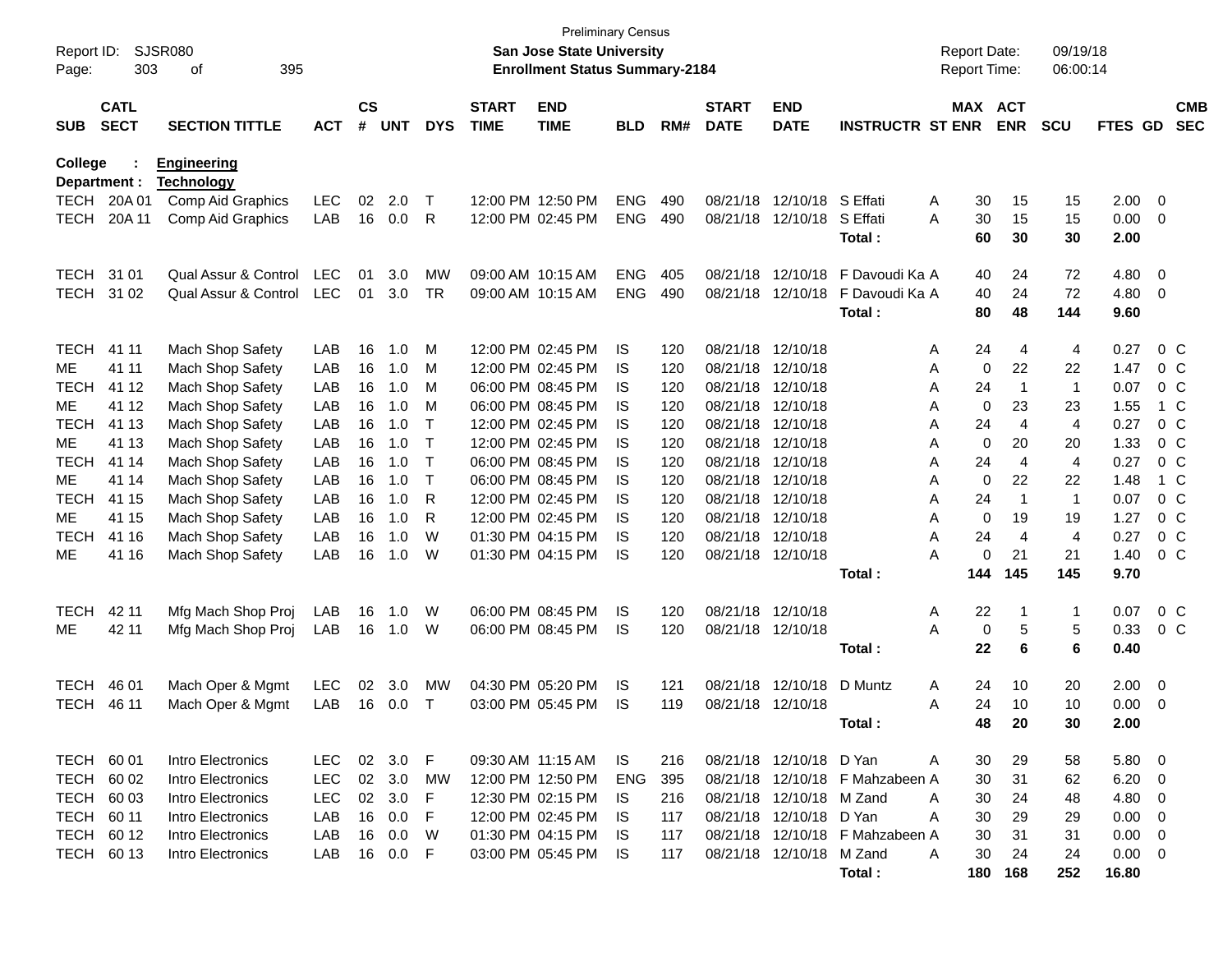| Report ID:<br>Page: | 304         | <b>SJSR080</b><br>395<br>οf   |              |               |     |              |              | <b>Preliminary Census</b><br><b>San Jose State University</b><br><b>Enrollment Status Summary-2184</b> |            |     |              |                         |                               | <b>Report Date:</b><br><b>Report Time:</b> |                | 09/19/18<br>06:00:14 |                |                          |            |
|---------------------|-------------|-------------------------------|--------------|---------------|-----|--------------|--------------|--------------------------------------------------------------------------------------------------------|------------|-----|--------------|-------------------------|-------------------------------|--------------------------------------------|----------------|----------------------|----------------|--------------------------|------------|
|                     |             |                               |              |               |     |              |              |                                                                                                        |            |     |              |                         |                               |                                            |                |                      |                |                          |            |
|                     | <b>CATL</b> |                               |              | $\mathsf{cs}$ |     |              | <b>START</b> | <b>END</b>                                                                                             |            |     | <b>START</b> | <b>END</b>              |                               | MAX ACT                                    |                |                      |                |                          | <b>CMB</b> |
| <b>SUB</b>          | <b>SECT</b> | <b>SECTION TITTLE</b>         | <b>ACT</b>   | #             | UNT | <b>DYS</b>   | <b>TIME</b>  | <b>TIME</b>                                                                                            | <b>BLD</b> | RM# | <b>DATE</b>  | <b>DATE</b>             | <b>INSTRUCTR ST ENR</b>       |                                            | <b>ENR</b>     | <b>SCU</b>           | <b>FTES GD</b> |                          | <b>SEC</b> |
|                     |             |                               |              |               |     |              |              |                                                                                                        |            |     |              |                         |                               |                                            |                |                      |                |                          |            |
| TECH                | 62 01       | <b>Analog Circuits</b>        | <b>LEC</b>   | 02            | 3.0 | MW           |              | 03:00 PM 03:50 PM                                                                                      | <b>ENG</b> | 327 | 08/21/18     | 12/10/18                | T Brown Jr.                   | 30<br>A                                    | 10             | 20                   | 2.00           | - 0                      |            |
| TECH                | 62 02       | <b>Analog Circuits</b>        | LEC          | 02            | 3.0 | <b>TR</b>    |              | 03:00 PM 03:50 PM                                                                                      | IS.        | 216 | 08/21/18     | 12/10/18                | M Mortezaie                   | 26<br>A                                    | 27             | 54                   | 5.40           | - 0                      |            |
| <b>TECH</b>         | 62 11       | <b>Analog Circuits</b>        | LAB          | 16            | 0.0 | F            |              | 09:00 AM 11:45 AM                                                                                      | IS         | 117 |              | 08/21/18 12/10/18       | J Modi                        | Α<br>30                                    | 10             | 10                   | 0.00           | $\overline{\mathbf{0}}$  |            |
| <b>TECH</b>         | 62 12       | <b>Analog Circuits</b>        | LAB          | 16            | 0.0 | $\mathsf{T}$ |              | 12:00 PM 02:45 PM                                                                                      | IS         | 117 |              | 08/21/18 12/10/18       | J Modi                        | Α<br>30                                    | 27             | 27                   | 0.00           | $\overline{0}$           |            |
|                     |             |                               |              |               |     |              |              |                                                                                                        |            |     |              |                         | Total :                       | 116                                        | 74             | 111                  | 7.40           |                          |            |
| <b>TECH</b>         | 6301        | Analog Digital Circ           | <b>LEC</b>   | 02            | 3.0 | MW           |              | 04:30 PM 05:20 PM                                                                                      | <b>ENG</b> | 103 | 08/21/18     | 12/10/18                | F Mahzabeen A                 | 40                                         | 25             | 50                   | 5.00           | $\overline{\mathbf{0}}$  |            |
| <b>TECH</b>         | 63 11       | Analog Digital Circ           | LAB          | 16            | 0.0 | W            |              | 09:00 AM 11:45 AM                                                                                      | IS.        | 117 |              | 08/21/18 12/10/18       | A Trivedi                     | 20<br>A                                    | 10             | 10                   | 0.00           | $\overline{\mathbf{0}}$  |            |
| <b>TECH</b>         | 63 12       | Analog Digital Circ           | LAB          | 16            | 0.0 | м            |              | 12:00 PM 02:45 PM                                                                                      | IS         | 117 |              | 08/21/18 12/10/18       | A Trivedi                     | Α<br>20                                    | 15             | 15                   | 0.00           | $\overline{0}$           |            |
|                     |             |                               |              |               |     |              |              |                                                                                                        |            |     |              |                         | Total:                        | 80                                         | 50             | 75                   | 5.00           |                          |            |
| <b>TECH</b>         | 65 01       | Netwrk Theory/Appl            | <b>LEC</b>   | 02            | 3.0 | TR           |              | 10:30 AM 11:20 AM                                                                                      | <b>ENG</b> | 103 |              | 08/21/18 12/10/18       | O Rashel                      | Α<br>30                                    | 31             | 62                   | 6.20           | - 0                      |            |
| <b>TECH</b>         | 65 02       | Netwrk Theory/Appl            | LEC          | 02            | 3.0 | МW           |              | 10:30 AM 11:20 AM                                                                                      | <b>ENG</b> | 490 |              | 08/21/18 12/10/18       | R Grotegut                    | 30<br>A                                    | 31             | 62                   | 6.20           | $\overline{\mathbf{0}}$  |            |
| <b>TECH</b>         | 65 03       | Netwrk Theory/Appl            | <b>LEC</b>   | 02            | 3.0 | МW           |              | 09:00 AM 09:50 AM                                                                                      | <b>ENG</b> | 490 | 08/21/18     | 12/10/18                | R Grotegut                    | 30<br>A                                    | 19             | 38                   | 3.80           | $\overline{\mathbf{0}}$  |            |
| <b>TECH</b>         | 65 11       | Netwrk Theory/Appl            | LAB          | 16            | 0.0 | R            |              | 12:00 PM 02:45 PM                                                                                      | <b>ENG</b> | 103 |              | 08/21/18 12/10/18       | O Rashel                      | 30<br>A                                    | 31             | 31                   | 0.00           | $\overline{0}$           |            |
| <b>TECH</b>         | 65 12       | Netwrk Theory/Appl            | LAB          | 16            | 0.0 | м            |              | 12:00 PM 02:45 PM                                                                                      | <b>ENG</b> | 490 |              | 08/21/18 12/10/18       | R Grotegut                    | 30<br>A                                    | 31             | 31                   | 0.00           | $\overline{0}$           |            |
| <b>TECH</b>         | 65 13       | Netwrk Theory/Appl            | LAB          | 16            | 0.0 | м            |              | 03:00 PM 05:45 PM                                                                                      | <b>ENG</b> | 490 |              |                         | 08/21/18 12/10/18 R Grotegut  | 30<br>A                                    | 19             | 19                   | 0.00           | $\overline{\phantom{0}}$ |            |
|                     |             |                               |              |               |     |              |              |                                                                                                        |            |     |              |                         | Total:                        | 180                                        | 162            | 243                  | 16.20          |                          |            |
| <b>TECH</b>         | 66 01       | Network Admin                 | <b>LEC</b>   | 02            | 3.0 | TR           |              | 04:30 PM 05:20 PM                                                                                      | <b>ENG</b> | 490 |              | 08/21/18 12/10/18       | D Frezzo                      | 30<br>Α                                    | 16             | 32                   | 3.20           | $\overline{\phantom{0}}$ |            |
| <b>TECH</b>         | 66 11       | Network Admin                 | LAB          | 16            | 0.0 | R            |              | 06:00 PM 08:45 PM                                                                                      | <b>ENG</b> | 490 |              | 08/21/18 12/10/18       | D Frezzo                      | 30<br>Α                                    | 16             | 16                   | 0.00           | $\overline{\phantom{0}}$ |            |
|                     |             |                               |              |               |     |              |              |                                                                                                        |            |     |              |                         | Total:                        | 60                                         | 32             | 48                   | 3.20           |                          |            |
| TECH                | 6701        | Intro to IoT                  | <b>LEC</b>   | 02            | 3.0 | TR           |              | 03:00 PM 03:50 PM                                                                                      | <b>ENG</b> | 490 |              | 08/21/18 12/10/18       | D Frezzo                      | 30                                         | 11             |                      | 2.20           | $\overline{\phantom{0}}$ |            |
| TECH 67 11          |             | Intro to IoT                  | LAB          | 16            | 0.0 | $\top$       |              | 06:00 PM 08:45 PM                                                                                      | <b>ENG</b> | 490 |              | 08/21/18 12/10/18       | D Frezzo                      | Α<br>30<br>Α                               | 11             | 22<br>11             | 0.00           | $\overline{\phantom{0}}$ |            |
|                     |             |                               |              |               |     |              |              |                                                                                                        |            |     |              |                         | Total:                        | 60                                         | 22             | 33                   | 2.20           |                          |            |
|                     |             |                               |              |               |     |              |              |                                                                                                        |            |     |              |                         |                               |                                            |                |                      |                |                          |            |
|                     | TECH 115 01 | <b>Automation &amp; Cntrl</b> | <b>LEC</b>   | 02            | 3.0 | F            |              | 07:30 AM 09:15 AM                                                                                      | 1S         | 216 | 08/21/18     | 12/10/18                | R Werkman                     | 60<br>A                                    | 29             | 58                   | 5.80           | $\overline{\phantom{0}}$ |            |
|                     | TECH 115 11 | <b>Automation &amp; Cntrl</b> | LAB          | 16            | 0.0 | м            |              | 06:00 PM 08:45 PM                                                                                      | <b>IS</b>  | 117 |              |                         | 08/21/18 12/10/18 R Werkman A | 30                                         | 18             | 18                   | 0.00           | $\overline{\mathbf{0}}$  |            |
|                     | TECH 115 12 | <b>Automation &amp; Cntrl</b> | LAB 16 0.0 T |               |     |              |              | 07:30 AM 10:15 AM IS                                                                                   |            | 117 |              |                         | 08/21/18 12/10/18 R Werkman A | 30                                         | 11             | 11                   | $0.00 \t 0$    |                          |            |
|                     |             |                               |              |               |     |              |              |                                                                                                        |            |     |              |                         | Total:                        | 120                                        | 58             | 87                   | 5.80           |                          |            |
|                     | TECH 140 01 | Green Prod Design             | LEC          |               | 3.0 |              |              |                                                                                                        |            |     |              |                         |                               | X<br>0                                     | 0              | 0                    | $0.00 \t 0$    |                          |            |
| ME                  | 140 01      | Green Prod Design             | LEC          |               | 3.0 |              |              |                                                                                                        |            |     |              |                         |                               | Χ<br>0                                     | 0              | 0                    | 0.00           | $\overline{\mathbf{0}}$  |            |
|                     | TECH 140 02 | Green Prod Design             | LEC          | 02            | 3.0 | $\mathsf{R}$ |              | 03:00 PM 04:45 PM                                                                                      | ENG 103    |     |              | 08/21/18 12/10/18 D Yan |                               | 40<br>Α                                    | $30\,$         | 60                   | 6.00 0 C       |                          |            |
| ME                  | 140 02      | Green Prod Design             | LEC          | 02            | 3.0 | R            |              | 03:00 PM 04:45 PM                                                                                      | ENG        | 103 |              | 08/21/18 12/10/18 D Yan |                               | Α<br>0                                     | $\overline{c}$ | 4                    | 0.50           | 2 C                      |            |
|                     | TECH 140 11 | Green Prod Design             | LAB          |               | 0.0 |              |              |                                                                                                        |            |     |              |                         |                               | X<br>0                                     | 0              | 0                    | $0.00 \t 0$    |                          |            |
| ME                  | 140 11      | Green Prod Design             | LAB          |               | 0.0 |              |              |                                                                                                        |            |     |              |                         |                               | X<br>0                                     | 0              | 0                    | $0.00 \t 0$    |                          |            |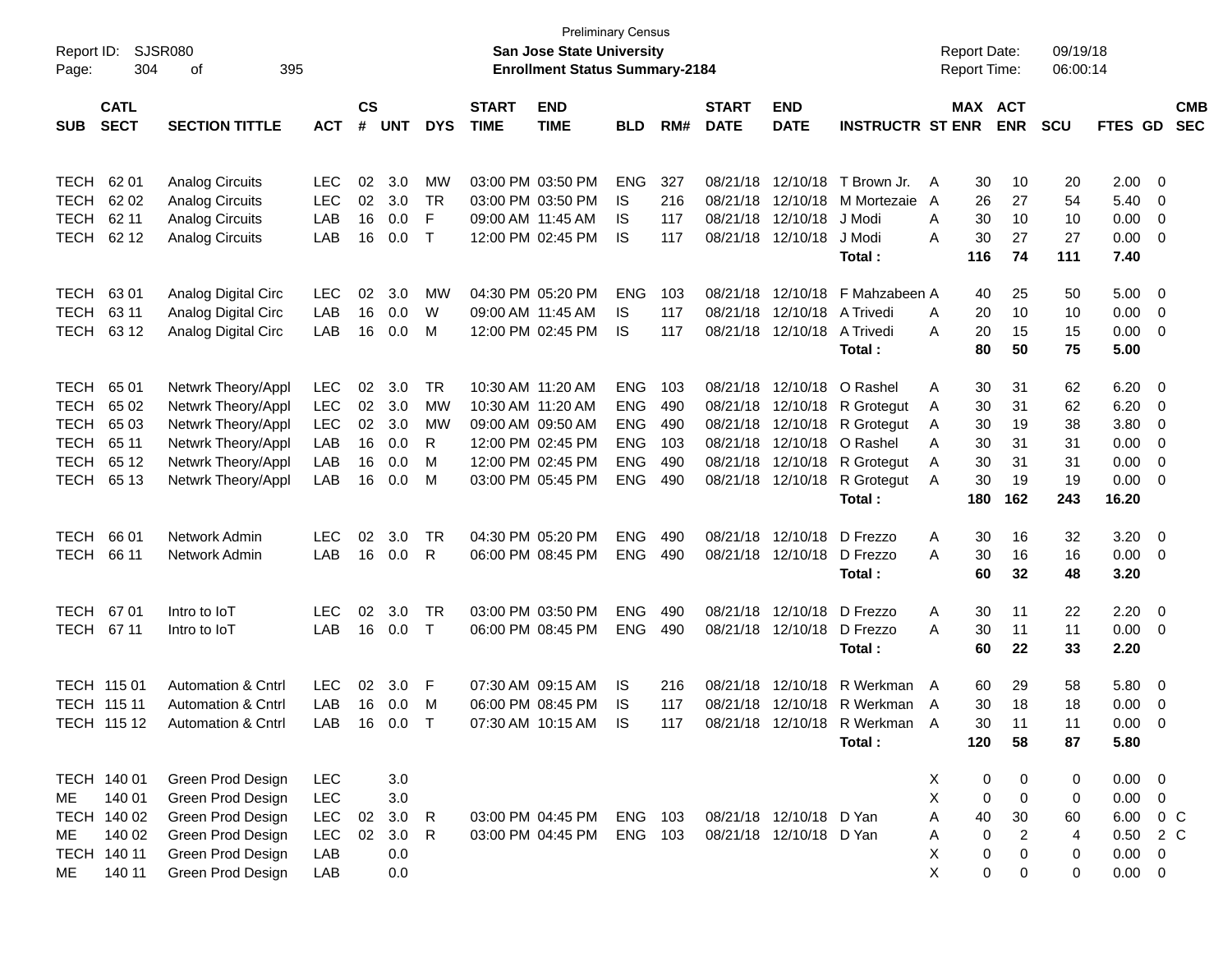| Report ID:<br>Page: | SJSR080<br>305             | 395<br>оf                       |            |                    |                |            |                             | <b>Preliminary Census</b><br>San Jose State University<br><b>Enrollment Status Summary-2184</b> |            |     |                             |                            |                                 | <b>Report Date:</b><br><b>Report Time:</b> |                | 09/19/18<br>06:00:14 |                       |                          |
|---------------------|----------------------------|---------------------------------|------------|--------------------|----------------|------------|-----------------------------|-------------------------------------------------------------------------------------------------|------------|-----|-----------------------------|----------------------------|---------------------------------|--------------------------------------------|----------------|----------------------|-----------------------|--------------------------|
| <b>SUB</b>          | <b>CATL</b><br><b>SECT</b> | <b>SECTION TITTLE</b>           | <b>ACT</b> | $\mathsf{cs}$<br># | <b>UNT</b>     | <b>DYS</b> | <b>START</b><br><b>TIME</b> | <b>END</b><br><b>TIME</b>                                                                       | <b>BLD</b> | RM# | <b>START</b><br><b>DATE</b> | <b>END</b><br><b>DATE</b>  | <b>INSTRUCTR ST ENR</b>         | MAX ACT                                    | <b>ENR</b>     | <b>SCU</b>           | FTES GD               | <b>CMB</b><br><b>SEC</b> |
|                     | TECH 140 12                | Green Prod Design               | LAB        |                    | 0.0            |            |                             |                                                                                                 |            |     |                             |                            |                                 | Х<br>0                                     | 0              | 0                    | $0.00 \quad 0$        |                          |
| ME.                 | 140 12                     | Green Prod Design               | LAB        |                    | 0.0            |            |                             |                                                                                                 |            |     |                             |                            |                                 | X<br>0                                     | $\mathbf 0$    | 0                    | 0.00                  | - 0                      |
| TECH                | 140 13                     | Green Prod Design               | LAB        | 16                 | 0.0            | R          |                             | 06:00 PM 08:45 PM                                                                               | <b>ENG</b> | 103 |                             | 08/21/18 12/10/18          | D Yan                           | Α<br>17                                    | 17             | 17                   | 0.00                  | 0 C                      |
| ME                  | 140 13                     | Green Prod Design               | LAB        | 16                 | 0.0            | R          |                             | 06:00 PM 08:45 PM                                                                               | <b>ENG</b> | 103 | 08/21/18                    | 12/10/18                   | D Yan                           | Α<br>0                                     | 2              | $\overline{2}$       | 0.00                  | 2 C                      |
| <b>TECH</b>         | 140 14                     | Green Prod Design               | LAB        | 16                 | 0.0            | R          |                             | 06:00 PM 08:45 PM                                                                               | IS         | 117 | 08/21/18                    | 12/10/18                   | R Chilukuri                     | A<br>20                                    | 13             | 13                   | 0.00                  | 0 <sup>o</sup>           |
| ME.                 | 140 14                     | Green Prod Design               | LAB        | 16                 | 0.0            | R          |                             | 06:00 PM 08:45 PM                                                                               | IS         | 117 | 08/21/18                    | 12/10/18                   | R Chilukuri<br>Total:           | $\mathbf 0$<br>A<br>77                     | $\Omega$<br>64 | 0<br>96              | 0.00<br>6.50          | $0\,C$                   |
|                     | TECH 145 01                | Lean Manufacturing              | <b>LEC</b> | 03                 | 3.0            | TR         | 07:30 PM 08:45 PM           |                                                                                                 | IS         | 216 |                             | 08/21/18 12/10/18          | K Suleman<br>Total:             | A<br>50<br>50                              | 50<br>50       | 150<br>150           | $10.00 \t 0$<br>10.00 |                          |
|                     | TECH 146 01                | 3D Printing & App               | <b>LEC</b> | 04                 | 3.0            | TBA        |                             |                                                                                                 | <b>ENG</b> | 103 | 08/21/18 12/10/18           |                            |                                 | Α<br>30                                    | 16             | 48                   | $3.20 \ 0$            |                          |
|                     |                            |                                 |            |                    |                |            |                             |                                                                                                 |            |     |                             |                            | Total:                          | 30                                         | 16             | 48                   | 3.20                  |                          |
|                     | TECH 147 01                | Green Mfg Managemt LEC          |            | 02                 | 3.0            | M          |                             | 06:00 PM 07:45 PM                                                                               | <b>ENG</b> | 103 |                             | 08/21/18 12/10/18          | S Obi                           | Α<br>40                                    | 25             | 50                   | $5.00 \t 0$           |                          |
|                     | TECH 147 11                | Green Mfg Managemt LAB          |            |                    | 16  0.0        | W          |                             | 06:00 PM 08:45 PM                                                                               | <b>ENG</b> | 101 | 08/21/18 12/10/18           |                            |                                 | 40<br>А                                    | 25             | 25                   | $0.00 \t 0$           |                          |
|                     |                            |                                 |            |                    |                |            |                             |                                                                                                 |            |     |                             |                            | Total:                          | 80                                         | 50             | 75                   | 5.00                  |                          |
|                     | TECH 160 01                | Mcropro Theory & AP LEC         |            | 02                 | 3.0            | W          |                             | 04:30 PM 06:15 PM                                                                               | IS         | 216 |                             | 08/21/18 12/10/18          | M Zand                          | A<br>60                                    | 43             | 86                   | $8.60 \quad 0$        |                          |
|                     | TECH 160 11                | Mcropro Theory & AP LAB         |            | 16                 | 0.0            | M          |                             | 03:00 PM 05:45 PM                                                                               | IS         | 117 | 08/21/18                    | 12/10/18                   | M Zand                          | Α<br>30                                    | 30             | 30                   | 0.00                  | $\overline{\phantom{0}}$ |
|                     | TECH 160 12                | Mcropro Theory & AP LAB         |            | 16                 | 0.0            | F          | 09:00 AM 11:45 AM           |                                                                                                 | <b>ENG</b> | 490 |                             | 08/21/18 12/10/18          | M Zand                          | 30<br>А                                    | 13             | 13                   | $0.00 \t 0$           |                          |
|                     |                            |                                 |            |                    |                |            |                             |                                                                                                 |            |     |                             |                            | Total:                          | 120                                        | 86             | 129                  | 8.60                  |                          |
|                     | TECH 163 01                | <b>Telecomm Systems</b>         | <b>LEC</b> | 02                 | 3.0            | MW         | 06:00 PM 07:15 PM           |                                                                                                 | <b>BBC</b> | 121 | 08/21/18                    | 12/10/18                   | A Dolatshahi A                  | 24                                         | 17             | 51                   | 3.45                  | $\overline{\phantom{1}}$ |
|                     | TECH 163 02                | <b>Telecomm Systems</b>         | <b>LEC</b> |                    | $02 \quad 3.0$ | <b>TR</b>  |                             | 06:00 PM 07:15 PM                                                                               | IS.        | 216 |                             | 08/21/18 12/10/18 A Sanei  | Total:                          | A<br>35<br>59                              | 36<br>53       | 108<br>159           | $7.20 \t 0$<br>10.65  |                          |
|                     | TECH 165 01                | Wireless Comm Tech LEC          |            | 02                 | 3.0            | MW         | 10:30 AM 11:20 AM           |                                                                                                 | <b>ENG</b> | 395 | 08/21/18                    | 12/10/18                   | F Mahzabeen A                   | 30                                         | 40             | 80                   | $8.00 \quad 0$        |                          |
|                     | TECH 165 02                | Wireless Comm Tech              | LEC        | 02                 | 3.0            | TR         | 10:30 AM 11:20 AM           |                                                                                                 | IS.        | 216 | 08/21/18                    | 12/10/18                   | P Yadav                         | 30<br>Α                                    | 18             | 36                   | 3.60 0                |                          |
|                     | TECH 165 11                | Wireless Comm Tech LAB          |            | 16                 | 0.0            | M          |                             | 12:00 PM 02:45 PM                                                                               | <b>ENG</b> | 103 |                             | 08/21/18 12/10/18 S Kharat |                                 | 30<br>A                                    | 40             | 40                   | 0.00                  | $\overline{\phantom{0}}$ |
|                     | TECH 165 12                | Wireless Comm Tech LAB 16 0.0 T |            |                    |                |            |                             | 12:00 PM 02:45 PM                                                                               | <b>ENG</b> | 103 |                             | 08/21/18 12/10/18 S Kharat |                                 | 30<br>Α                                    | 18             | 18                   | $0.00 \t 0$           |                          |
|                     |                            |                                 |            |                    |                |            |                             |                                                                                                 |            |     |                             |                            | Total:                          |                                            | 120 116        | 174                  | 11.60                 |                          |
|                     | TECH 167 01                | <b>Control Systems</b>          | <b>LEC</b> |                    | 02 3.0 M       |            |                             | 06:00 PM 07:45 PM                                                                               | ENG        | 340 |                             |                            | 08/21/18 12/10/18 F Koushan     | 30<br>A                                    | 25             | 50                   | $5.00 \t 0$           |                          |
|                     | TECH 167 02                | <b>Control Systems</b>          | LEC        | $02\,$             | 3.0            | TR         |                             | 12:00 PM 12:50 PM                                                                               | IS.        | 216 |                             |                            | 08/21/18 12/10/18 T Brown Jr.   | 30<br>A                                    | 29             | 58                   | 5.80 0                |                          |
|                     | TECH 167 11                | <b>Control Systems</b>          | LAB        | 16                 | 0.0            | W          |                             | 06:00 PM 08:45 PM                                                                               | IS.        | 117 |                             |                            | 08/21/18 12/10/18 F Koushan     | 30<br>A                                    | 25             | 25                   | $0.00 \t 0$           |                          |
|                     | TECH 167 12                | <b>Control Systems</b>          | LAB        | 16                 | 0.0            | R          |                             | 09:00 AM 11:45 AM                                                                               | IS.        | 117 |                             |                            | 08/21/18 12/10/18 T Brown Jr. A | 30                                         | 29             | 29                   | $0.00 \t 0$           |                          |
|                     |                            |                                 |            |                    |                |            |                             |                                                                                                 |            |     |                             |                            | Total:                          | 120                                        | 108            | 162                  | 10.80                 |                          |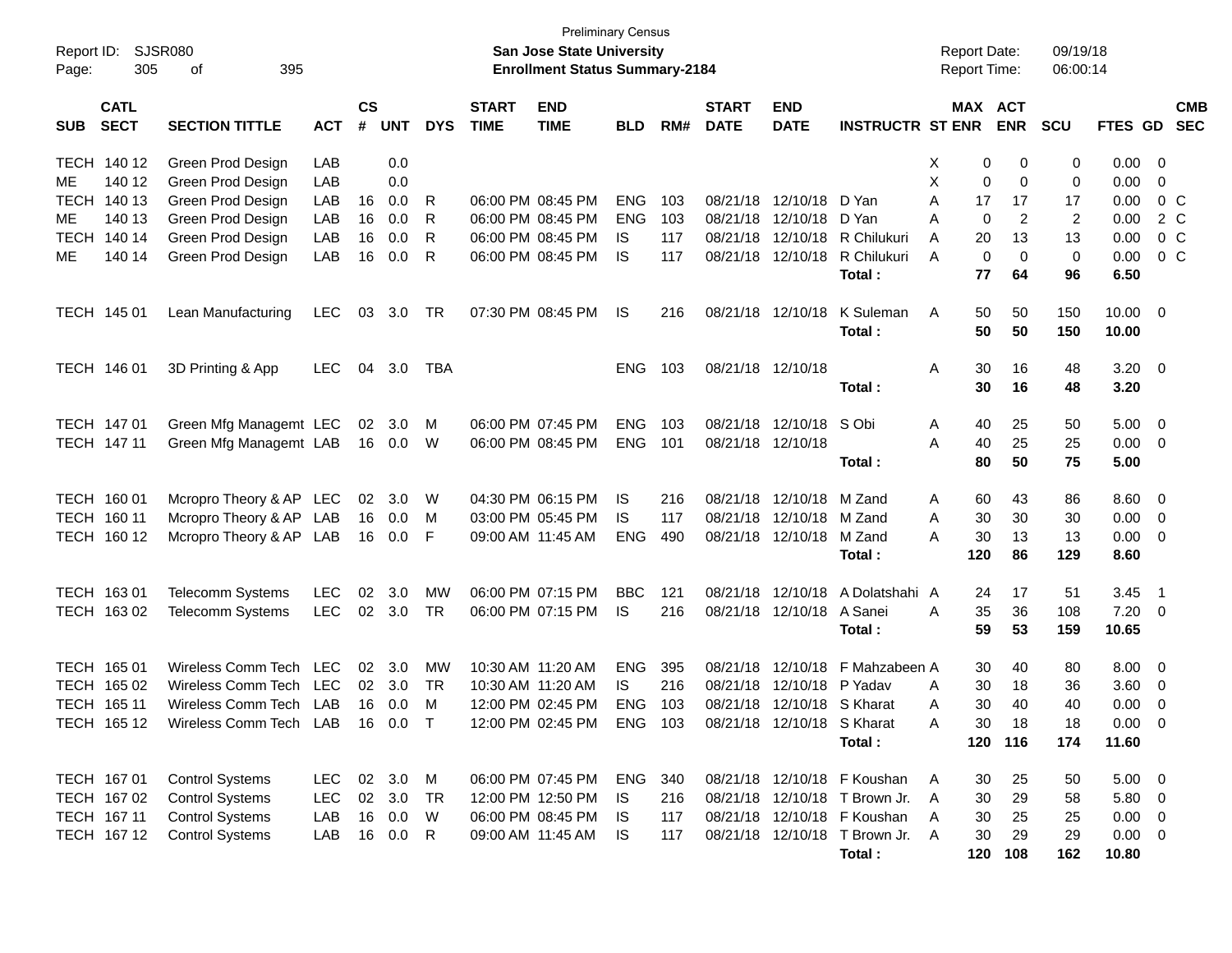| Report ID:<br>Page: | 306                        | SJSR080<br>395<br>οf            |            |                |            |            |                             | San Jose State University<br><b>Enrollment Status Summary-2184</b> | <b>Preliminary Census</b> |     |                             |                            |                                            | <b>Report Date:</b><br><b>Report Time:</b> |                   | 09/19/18<br>06:00:14 |                        |                          |            |
|---------------------|----------------------------|---------------------------------|------------|----------------|------------|------------|-----------------------------|--------------------------------------------------------------------|---------------------------|-----|-----------------------------|----------------------------|--------------------------------------------|--------------------------------------------|-------------------|----------------------|------------------------|--------------------------|------------|
| <b>SUB</b>          | <b>CATL</b><br><b>SECT</b> | <b>SECTION TITTLE</b>           | <b>ACT</b> | <b>CS</b><br># | <b>UNT</b> | <b>DYS</b> | <b>START</b><br><b>TIME</b> | <b>END</b><br><b>TIME</b>                                          | <b>BLD</b>                | RM# | <b>START</b><br><b>DATE</b> | <b>END</b><br><b>DATE</b>  | <b>INSTRUCTR ST ENR</b>                    | MAX ACT                                    | <b>ENR</b>        | <b>SCU</b>           | FTES GD SEC            |                          | <b>CMB</b> |
|                     | TECH 169 01                | Applied Elec Desgn              | <b>LEC</b> |                | 02 3.0     | TR         |                             | 01:30 PM 02:20 PM                                                  | IS                        | 216 |                             |                            | 08/21/18 12/10/18 T Brown Jr.              | A<br>30                                    | 19                | 38                   | 3.80                   | $\overline{\phantom{0}}$ |            |
|                     | TECH 169 11                | Applied Elec Desgn              | LAB        | 16             | 0.0        | $\top$     |                             | 03:00 PM 05:45 PM                                                  | IS                        | 117 |                             | 08/21/18 12/10/18          | T Brown Jr.<br>Total:                      | $\overline{A}$<br>30<br>60                 | 19<br>38          | 19<br>57             | 0.00<br>3.80           | $\overline{\mathbf{0}}$  |            |
|                     | TECH 171 01                | Netwk Sec & Prev                | <b>LEC</b> |                | 02 3.0     | MW         |                             | 06:00 PM 07:15 PM                                                  | <b>ENG</b>                | 490 |                             | 08/21/18 12/10/18          | B Venkatrama A                             | 30                                         | 18                | 36                   | $3.60 \ 0$             |                          |            |
|                     | TECH 171 11                | Netwk Sec & Prev                | LAB        |                | 16 0.0     | TBA        |                             |                                                                    |                           |     |                             |                            | 08/21/18 12/10/18 B Venkatrama A<br>Total: | 30<br>60                                   | 18<br>36          | 54<br>90             | $0.00 \t 0$<br>3.60    |                          |            |
|                     | TECH 179 01                | <b>Cyber Security</b>           | <b>LEC</b> |                | 02 3.0     | MW         |                             | 07:30 PM 08:45 PM                                                  | <b>ENG</b>                | 490 |                             | 08/21/18 12/10/18          | <b>B</b> Venkatrama A<br>Total:            | 30<br>30                                   | 5<br>5            | 15<br>15             | $1.00 \t 0$<br>1.00    |                          |            |
|                     |                            | TECH 180A 01 Indiv St El Comtec | <b>SUP</b> |                | 36 3.0     | TBA        |                             |                                                                    |                           |     |                             | 08/21/18 12/10/18          | S Obi<br>Total :                           | Α<br>20<br>20                              | 0<br>0            | 0<br>0               | $0.00 \t 0$<br>0.00    |                          |            |
|                     |                            | TECH 180B 01 Indiv St Manufactg | <b>SUP</b> |                | 36 3.0     | TBA        |                             |                                                                    |                           |     |                             | 08/21/18 12/10/18          | S Obi<br>Total :                           | Α<br>20<br>20                              | 0<br>0            | 0<br>0               | $0.00 \t 0$<br>0.00    |                          |            |
|                     | <b>TECH 180J01</b>         | Indiv St Tech Issu              | <b>SUP</b> |                | 36 3.0     | TBA        |                             |                                                                    |                           |     |                             | 08/21/18 12/10/18          | S Obi<br>Total :                           | Α<br>20<br>20                              | 0<br>$\mathbf 0$  | 0<br>0               | $0.00 \t 0$<br>0.00    |                          |            |
|                     |                            | TECH 190A 01 Senior Project I   | SEM        | 05             | 3.0        | W          |                             | 01:30 PM 04:15 PM                                                  | <b>ENG</b>                | 103 |                             |                            | 08/21/18 12/10/18 P Ostovari               | 30<br>A                                    | 29                | 87                   | 5.80                   | - 0                      |            |
|                     |                            | TECH 190A 02 Senior Project I   | SEM        | 05             | 3.0        | W          |                             | 01:30 PM 04:15 PM                                                  | <b>ENG</b>                | 490 |                             | 08/21/18 12/10/18 D Yan    |                                            | Α<br>30                                    | 26                | 78                   | 5.20                   | - 0                      |            |
|                     |                            | TECH 190A 03 Senior Project I   | <b>SEM</b> | 05             | 3.0        | W          |                             | 01:30 PM 04:15 PM                                                  | <b>ENG</b>                | 213 |                             | 08/21/18 12/10/18 SObi     |                                            | 30<br>A                                    | 28                | 84                   | 5.60                   | $\overline{\mathbf{0}}$  |            |
|                     |                            | TECH 190A 04 Senior Project I   | SEM        | 05             | 3.0        | W          |                             | 01:30 PM 04:15 PM                                                  | <b>ENG</b>                | 389 |                             | 08/21/18 12/10/18 E Cydzik | Total:                                     | 30<br>A<br>120                             | 30<br>113         | 90<br>339            | 6.00<br>22.60          | $\overline{0}$           |            |
|                     | TECH 195 01                | Cooperative Intern              | <b>SUP</b> | 36             | 3.0        | TBA        |                             |                                                                    |                           |     |                             | 08/21/18 12/10/18          | S Obi<br>Total:                            | Α<br>22<br>22                              | 2<br>$\mathbf{2}$ | 6<br>6               | $0.40 \quad 0$<br>0.40 |                          |            |
|                     | TECH 198 01                | Technology & Civil              | <b>LEC</b> |                | 3.0        |            |                             |                                                                    |                           |     |                             |                            |                                            | Χ<br>0                                     | 0                 | 0                    | 0.00                   | $\overline{\mathbf{0}}$  |            |
|                     | CMPE 198 01                | Technology & Civil              | LEC        |                | 3.0        |            |                             |                                                                    |                           |     |                             |                            |                                            | X.<br>$\mathbf{0}$                         | $\Omega$          | $\Omega$             | $0.00 \quad 0$         |                          |            |
| ME.                 | 198 01                     | Technology & Civil              | LEC        |                | 3.0        |            |                             |                                                                    |                           |     |                             |                            |                                            | х<br>0                                     | 0                 | 0                    | 0.00                   | $\overline{\mathbf{0}}$  |            |
|                     | ENGR 198 01                | Technology & Civil              | <b>LEC</b> |                | 3.0        |            |                             |                                                                    |                           |     |                             |                            |                                            | X<br>0                                     | 0                 | 0                    | 0.00                   | 0                        |            |
|                     | TECH 198 02                | Technology & Civil              | <b>LEC</b> |                | 02 3.0     | W          |                             | 06:00 PM 08:45 PM                                                  | ENG 339                   |     |                             |                            | 08/21/18 12/10/18 K Harrison               | A<br>40                                    | 18                | 54                   | 3.60                   | $0\,$ C                  |            |
|                     | CMPE 198 02                | Technology & Civil              | <b>LEC</b> |                | 02 3.0     | W          |                             | 06:00 PM 08:45 PM                                                  | <b>ENG</b>                | 339 |                             |                            | 08/21/18 12/10/18 K Harrison               | Α<br>0                                     | 2                 | 6                    | 0.40                   | $0\,$ C                  |            |
| ME.                 | 198 02                     | Technology & Civil              | <b>LEC</b> |                | 02 3.0     | W          |                             | 06:00 PM 08:45 PM                                                  | ENG 339                   |     |                             |                            | 08/21/18 12/10/18 K Harrison               | 0<br>Α                                     | 0                 | 0                    | 0.00                   | $0\,$ C                  |            |
|                     | ENGR 198 02                | Technology & Civil              | <b>LEC</b> |                | 02 3.0     | W          |                             | 06:00 PM 08:45 PM                                                  | ENG 339                   |     |                             |                            | 08/21/18 12/10/18 K Harrison               | Α<br>0                                     |                   | 3                    | 0.20                   | $0\,$ C                  |            |
|                     | TECH 198 80                | Technology & Civil              | <b>LEC</b> |                | 02 3.0     | TBA        |                             |                                                                    |                           |     |                             | 08/21/18 12/10/18 L Zou    |                                            | 40<br>A                                    | 34                | 102                  | 6.80                   | 0 <sup>o</sup>           |            |
|                     | CMPE 198 80                | Technology & Civil              | LEC        |                |            | 02 3.0 TBA |                             |                                                                    |                           |     |                             | 08/21/18 12/10/18 L Zou    |                                            | 0<br>A                                     | $\mathbf 1$       | 3                    | $0.20 \t 0 C$          |                          |            |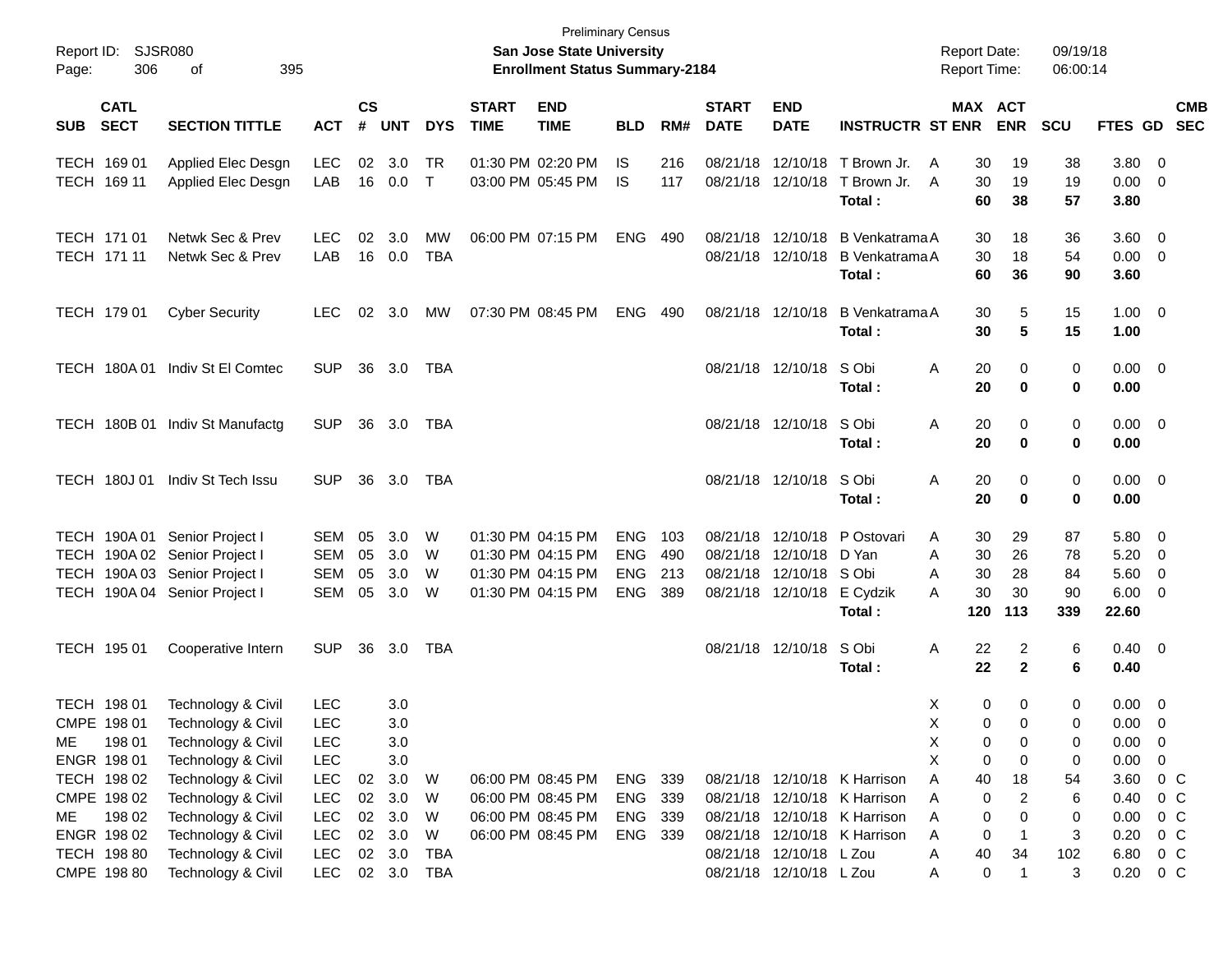| Page:      | Report ID: SJSR080<br>307   | 395<br>of                                |            |                    |            |                          |                             | <b>San Jose State University</b><br><b>Enrollment Status Summary-2184</b> | <b>Preliminary Census</b> |     |                             |                                                  |                                                |        | <b>Report Date:</b><br><b>Report Time:</b> |                         | 09/19/18<br>06:00:14      |                                   |                                  |                          |
|------------|-----------------------------|------------------------------------------|------------|--------------------|------------|--------------------------|-----------------------------|---------------------------------------------------------------------------|---------------------------|-----|-----------------------------|--------------------------------------------------|------------------------------------------------|--------|--------------------------------------------|-------------------------|---------------------------|-----------------------------------|----------------------------------|--------------------------|
| <b>SUB</b> | <b>CATL</b><br><b>SECT</b>  | <b>SECTION TITTLE</b>                    | <b>ACT</b> | $\mathsf{cs}$<br># | <b>UNT</b> | <b>DYS</b>               | <b>START</b><br><b>TIME</b> | <b>END</b><br><b>TIME</b>                                                 | <b>BLD</b>                | RM# | <b>START</b><br><b>DATE</b> | <b>END</b><br><b>DATE</b>                        | <b>INSTRUCTR ST ENR</b>                        |        | MAX ACT                                    | <b>ENR</b>              | <b>SCU</b>                | <b>FTES GD</b>                    |                                  | <b>CMB</b><br><b>SEC</b> |
| МE         | 19880<br><b>ENGR 198 80</b> | Technology & Civil<br>Technology & Civil | LEC<br>LEC | 02<br>02           | 3.0<br>3.0 | <b>TBA</b><br><b>TBA</b> |                             |                                                                           |                           |     | 08/21/18                    | 12/10/18 L Zou<br>08/21/18 12/10/18 L Zou        |                                                | Α<br>A | 0<br>$\mathbf 0$                           | 0<br>2                  | 0<br>6                    | 0.00<br>0.40                      | 0 <sup>o</sup><br>0 <sup>o</sup> |                          |
|            | TECH 198 81                 | Technology & Civil                       | <b>LEC</b> |                    | 3.0        |                          |                             |                                                                           |                           |     |                             |                                                  |                                                | X      | 0                                          | $\mathbf 0$             | 0                         | 0.00                              | $\mathbf 0$                      |                          |
|            | CMPE 198 81                 | Technology & Civil                       | <b>LEC</b> |                    | 3.0        |                          |                             |                                                                           |                           |     |                             |                                                  |                                                | X      | $\mathbf 0$                                | 0                       | 0                         | 0.00                              | $\mathbf 0$                      |                          |
| МE         | 19881                       | Technology & Civil                       | <b>LEC</b> |                    | 3.0        |                          |                             |                                                                           |                           |     |                             |                                                  |                                                | X      | 0                                          | $\mathbf 0$             | 0                         | 0.00                              | 0                                |                          |
|            | ENGR 19881                  | Technology & Civil                       | <b>LEC</b> |                    | 3.0        |                          |                             |                                                                           |                           |     |                             |                                                  |                                                | X      | $\mathbf 0$                                | $\Omega$                | 0                         | 0.00                              | $\Omega$                         |                          |
|            | TECH 198 82                 | Technology & Civil                       | <b>LEC</b> |                    | 3.0        |                          |                             |                                                                           |                           |     |                             |                                                  |                                                | X      | 0                                          | 0                       | 0                         | 0.00                              | $\mathbf 0$                      |                          |
|            | CMPE 198 82                 | Technology & Civil                       | <b>LEC</b> |                    | 3.0        |                          |                             |                                                                           |                           |     |                             |                                                  |                                                | X      | 0                                          | 0                       | 0                         | 0.00                              | $\mathbf 0$                      |                          |
| МE         | 198 82                      | Technology & Civil                       | <b>LEC</b> |                    | 3.0        |                          |                             |                                                                           |                           |     |                             |                                                  |                                                | Χ      | 0                                          | 0                       | 0                         | 0.00                              | $\mathbf 0$                      |                          |
|            | ENGR 198 82                 | Technology & Civil                       | <b>LEC</b> |                    | 3.0        |                          |                             |                                                                           |                           |     |                             |                                                  |                                                | X      | $\Omega$                                   | $\Omega$                | $\mathbf 0$               | 0.00                              | $\Omega$                         |                          |
|            | TECH 198 83                 | Technology & Civil                       | <b>LEC</b> | 02                 | 3.0        | <b>TBA</b>               |                             |                                                                           |                           |     | 08/21/18                    |                                                  | 12/10/18 P Backer                              | А      | 40                                         | 15                      | 45                        | 3.00                              | 0 <sup>o</sup>                   |                          |
|            | CMPE 198 83                 | Technology & Civil                       | <b>LEC</b> | 02                 | 3.0        | <b>TBA</b>               |                             |                                                                           |                           |     | 08/21/18                    | 12/10/18                                         | P Backer                                       | A      | 0                                          | $\overline{4}$          | 12                        | 0.80                              | 0 <sub>C</sub>                   |                          |
| МE         | 198 83                      | Technology & Civil                       | LEC        | 02                 | 3.0        | <b>TBA</b>               |                             |                                                                           |                           |     | 08/21/18                    | 12/10/18                                         | P Backer                                       | A      | $\mathbf 0$                                | $\pmb{0}$               | $\mathbf 0$               | 0.00                              | $0\,C$                           |                          |
|            | ENGR 198 83                 | Technology & Civil                       | <b>LEC</b> |                    | 02 3.0     | <b>TBA</b>               |                             |                                                                           |                           |     |                             | 08/21/18 12/10/18 P Backer                       |                                                | A      | $\mathbf 0$                                | $\overline{c}$          | 6                         | 0.40                              | 0 <sup>o</sup>                   |                          |
|            |                             |                                          |            |                    |            |                          |                             |                                                                           |                           |     |                             |                                                  | Total:                                         |        | 120                                        | 79                      | 237                       | 15.80                             |                                  |                          |
|            |                             | TECH 199A 01 Special Topics CNSM SEM 05  |            |                    | 3.0        | TR                       |                             | 09:00 AM 10:15 AM                                                         | ENG.                      | 103 |                             | 08/21/18 12/10/18                                | P Ostovari                                     | Α      | 35                                         | 26                      | 26                        | 5.20                              | 0                                |                          |
| TECH       |                             | 199A 02 Special Topics CNSM SEM          |            |                    | 3.0        |                          |                             |                                                                           |                           |     |                             |                                                  |                                                | Χ      | $\mathbf 0$                                | $\mathbf 0$             | $\mathbf 0$               | 0.00                              | 0                                |                          |
|            |                             | TECH 199A 03 Special Topics CNSM SEM 05  |            |                    | 3.0        | R                        |                             | 03:00 PM 05:45 PM                                                         | <b>IS</b>                 | 133 |                             | 08/21/18 12/10/18 F Barez                        |                                                | A      | 24                                         | 13                      | 13                        | 2.60                              | $\mathbf 0$                      |                          |
|            |                             |                                          |            |                    |            |                          |                             |                                                                           |                           |     |                             |                                                  | Total:                                         |        | 59                                         | 39                      | 39                        | 7.80                              |                                  |                          |
|            | TECH 290 01                 | <b>Grad Prob</b>                         | <b>SUP</b> |                    | 25 3.0     | <b>TBA</b>               |                             |                                                                           |                           |     |                             | 08/21/18 12/10/18                                | S Obi<br>Total:                                | Α      | 10<br>10                                   | 0<br>$\bf{0}$           | 0<br>0                    | 0.00<br>0.00                      | $\overline{0}$                   |                          |
|            |                             |                                          |            |                    |            |                          |                             |                                                                           |                           |     |                             |                                                  |                                                |        |                                            |                         |                           |                                   |                                  |                          |
|            | TECH 298 01                 | <b>Grad Spec Study</b>                   | <b>SUP</b> | 25                 | 3.0        | <b>TBA</b>               |                             |                                                                           |                           |     |                             | 08/21/18 12/10/18                                | S Obi                                          | A      | 10                                         | $\mathbf 1$             | 3                         | 0.25                              | $\overline{1}$                   |                          |
|            |                             |                                          |            |                    |            |                          |                             |                                                                           |                           |     |                             |                                                  | Total:                                         |        | 10                                         | 1                       | 3                         | 0.25                              |                                  |                          |
|            | TECH 299 01                 | <b>Masters Thesis</b>                    | <b>SUP</b> |                    | 25 3.0     | <b>TBA</b>               |                             |                                                                           |                           |     |                             | 08/21/18 12/10/18                                | S Obi                                          | A      | 10                                         | 0                       | 0                         | 0.00                              | $\overline{0}$                   |                          |
|            |                             |                                          |            |                    |            |                          |                             |                                                                           |                           |     |                             |                                                  | Total:                                         |        | 10                                         | $\bf{0}$                | 0                         | 0.00                              |                                  |                          |
|            | Department :                | <b>Technology</b>                        |            |                    |            |                          |                             |                                                                           |                           |     |                             | <b>Lower Division:</b><br><b>Upper Division:</b> | Department Total:<br><b>Graduate Division:</b> |        | 2367<br>1030<br>1307<br>30                 | 1671<br>757<br>913<br>1 | 2983<br>1117<br>1863<br>3 | 201.90<br>74.50<br>127.15<br>0.25 |                                  |                          |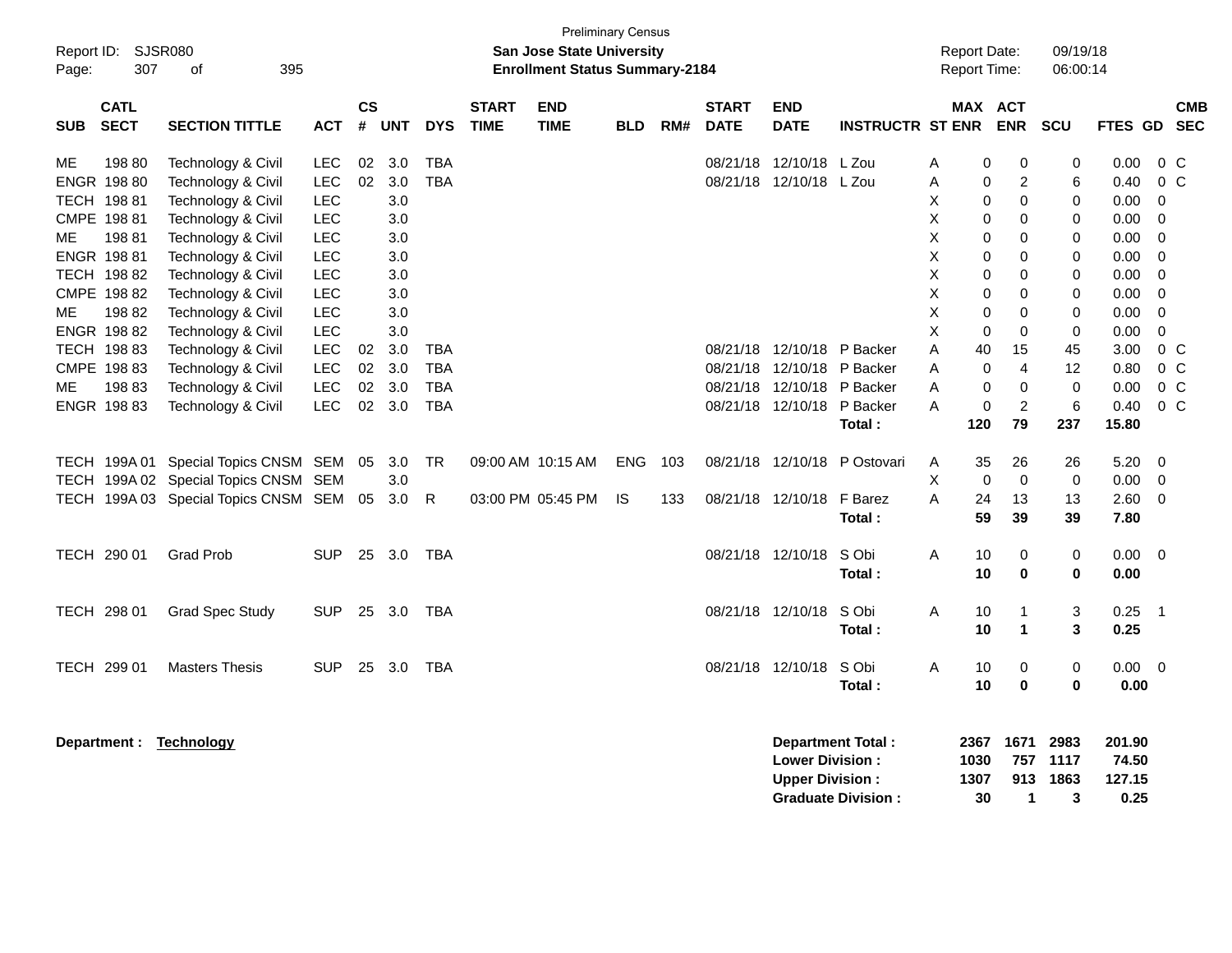| Report ID:<br>Page: | 308                        | SJSR080<br>395<br>οf         |            |                    |              |            |                             | <b>Preliminary Census</b><br><b>San Jose State University</b><br><b>Enrollment Status Summary-2184</b> |                |     |                             |                           |                             |   | <b>Report Date:</b><br>Report Time: |                | 09/19/18<br>06:00:14 |                |                          |                          |
|---------------------|----------------------------|------------------------------|------------|--------------------|--------------|------------|-----------------------------|--------------------------------------------------------------------------------------------------------|----------------|-----|-----------------------------|---------------------------|-----------------------------|---|-------------------------------------|----------------|----------------------|----------------|--------------------------|--------------------------|
| <b>SUB</b>          | <b>CATL</b><br><b>SECT</b> | <b>SECTION TITTLE</b>        | <b>ACT</b> | $\mathsf{cs}$<br># | <b>UNT</b>   | <b>DYS</b> | <b>START</b><br><b>TIME</b> | <b>END</b><br><b>TIME</b>                                                                              | <b>BLD</b>     | RM# | <b>START</b><br><b>DATE</b> | <b>END</b><br><b>DATE</b> | <b>INSTRUCTR ST ENR</b>     |   | MAX ACT                             | <b>ENR</b>     | <b>SCU</b>           | <b>FTES GD</b> |                          | <b>CMB</b><br><b>SEC</b> |
| College             |                            | <b>Engineering</b>           |            |                    |              |            |                             |                                                                                                        |                |     |                             |                           |                             |   |                                     |                |                      |                |                          |                          |
|                     | Department :               | <b>Materials Engineering</b> |            |                    |              |            |                             |                                                                                                        |                |     |                             |                           |                             |   |                                     |                |                      |                |                          |                          |
| MATE                | 25 01                      | Intro to Materials           | <b>LEC</b> | 01                 | 3.0          | MW         |                             | 04:30 PM 05:45 PM                                                                                      | <b>ENG</b>     | 331 |                             | 08/21/18 12/10/18         | M Oye                       | A | 70                                  | 60             | 180                  | 12.10          | $\overline{2}$           |                          |
| <b>MATE</b>         | 25 02                      | Intro to Materials           | <b>LEC</b> | 01                 | 3.0          | TR         |                             | 09:00 AM 10:15 AM                                                                                      | CL.            | 222 | 08/21/18                    | 12/10/18                  | T Pan                       | Α | 70                                  | 51             | 153                  | 10.50          | 6                        |                          |
| <b>MATE</b>         | 25 03                      | Intro to Materials           | <b>LEC</b> | 01                 | 3.0          | <b>MW</b>  |                             | 09:00 AM 10:15 AM                                                                                      | <b>BBC</b>     | 224 |                             | 08/21/18 12/10/18         | O Keles                     | A | 60                                  | 44             | 132                  | 8.90           | $\overline{2}$           |                          |
| <b>MATE</b>         | 25 04                      | Intro to Materials           | <b>LEC</b> | 01                 | 3.0          | TR         |                             | 04:30 PM 05:45 PM                                                                                      | CL             | 222 |                             | 08/21/18 12/10/18         | A Golpayegan A              |   | 70                                  | 45             | 135                  | 9.15           | 3                        |                          |
|                     |                            |                              |            |                    |              |            |                             |                                                                                                        |                |     |                             |                           | Total:                      |   | 270                                 | 200            | 600                  | 40.65          |                          |                          |
|                     | MATE 115 01                | Struc/Prop Solids            | <b>LEC</b> | 02                 | 3.0          | TR         |                             | 09:00 AM 10:15 AM                                                                                      | <b>ENG</b>     | 488 |                             | 08/21/18 12/10/18         | O Keles                     | Α | 40                                  | 42             | 126                  | 8.85           | - 9                      |                          |
|                     |                            |                              |            |                    |              |            |                             |                                                                                                        |                |     |                             |                           | Total:                      |   | 40                                  | 42             | 126                  | 8.85           |                          |                          |
|                     | MATE 143 01                | Prin Scng Micrscpy           | LAB        | 16                 | 1.0          | M          |                             | 01:30 PM 04:15 PM                                                                                      | <b>ENG</b>     | 105 | 08/21/18                    | 12/10/18                  | C Peters                    | Α | 15                                  | 12             | 12                   | 0.83           | $\overline{\phantom{a}}$ |                          |
|                     | MATE 143 02                | Prin Scng Micrscpy           | LAB        | 16                 | 1.0          | T          |                             | 01:30 PM 04:15 PM                                                                                      | <b>ENG</b>     | 105 |                             | 08/21/18 12/10/18         | C Peters                    | A | 15                                  | $\overline{7}$ | $\overline{7}$       | 0.47           | 0                        |                          |
|                     |                            |                              |            |                    |              |            |                             |                                                                                                        |                |     |                             |                           | Total:                      |   | 30                                  | 19             | 19                   | 1.30           |                          |                          |
|                     | MATE 144 01                | <b>XRD Lab</b>               | LAB        | 16                 | 1.0          | W          |                             | 10:30 AM 01:15 PM                                                                                      | <b>ENG</b>     | 105 |                             | 08/21/18 12/10/18         | C Peters                    | Α | 15                                  | 10             | 10                   | $0.67$ 0       |                          |                          |
|                     |                            |                              |            |                    |              |            |                             |                                                                                                        |                |     |                             |                           | Total:                      |   | 15                                  | 10             | 10                   | 0.67           |                          |                          |
|                     | MATE 145 01                | <b>Princ Scnng Probes</b>    | LAB        |                    | 1.0          |            |                             |                                                                                                        |                |     |                             |                           |                             | X | 0                                   | 0              | 0                    | $0.00 \t 0$    |                          |                          |
|                     |                            |                              |            |                    |              |            |                             |                                                                                                        |                |     |                             |                           | Total:                      |   | 0                                   | $\mathbf 0$    | 0                    | 0.00           |                          |                          |
|                     | MATE 153 01                | <b>EO&amp;M Props Solids</b> | LEC        | 02                 | 3.0          | <b>MW</b>  |                             | 09:00 AM 09:50 AM                                                                                      | <b>ENG</b>     | 341 |                             | 08/21/18 12/10/18         | A Chin                      | A | 64                                  | 59             | 118                  | 11.80          | - 0                      |                          |
| MATE                | 153 02                     | <b>EO&amp;M Props Solids</b> | LAB        | 16                 | 0.0          | M          |                             | 10:30 AM 01:15 PM                                                                                      | <b>ENG</b>     | 105 | 08/21/18                    | 12/10/18                  | C England                   | A | 16                                  | 5              | 5                    | 0.00           | $\overline{0}$           |                          |
| MATE                | 153 03                     | <b>EO&amp;M Props Solids</b> | LAB        | 16                 | 0.0          | M          |                             | 06:00 PM 08:45 PM                                                                                      | <b>ENG</b>     | 105 | 08/21/18                    | 12/10/18                  | M Ove                       | Α | 16                                  | 12             | 12                   | 0.00           | 0                        |                          |
| MATE                | 15304                      | <b>EO&amp;M Props Solids</b> | LAB        | 16                 | 0.0          | Т          |                             | 10:30 AM 01:15 PM                                                                                      | <b>ENG</b>     | 105 | 08/21/18                    | 12/10/18                  | <b>B</b> Serrano            | A | 16                                  | 16             | 16                   | 0.00           | 0                        |                          |
| MATE                | 153 05                     | <b>EO&amp;M Props Solids</b> | LAB        | 16                 | 0.0          | W          |                             | 06:00 PM 08:45 PM                                                                                      | <b>ENG</b>     | 105 |                             | 08/21/18 12/10/18 E Green |                             | Α | 16                                  | 14             | 14                   | 0.00           | 0                        |                          |
| <b>MATE</b>         | 153 06                     | <b>EO&amp;M Props Solids</b> | LAB        |                    | 0.0          |            |                             |                                                                                                        |                |     |                             |                           |                             | х | 0                                   | $\mathbf 0$    | 0                    | 0.00           | 0                        |                          |
| MATE                | 153 07                     | <b>EO&amp;M Props Solids</b> | LAB        |                    | 0.0          |            |                             |                                                                                                        |                |     |                             |                           |                             | X | 0                                   | 0              | 0                    | 0.00           | 0                        |                          |
| MATE                | 15308                      | <b>EO&amp;M Props Solids</b> | LAB        | 16                 | 0.0          | F          | 09:00 AM 11:45 AM           |                                                                                                        | <b>ENG</b>     | 105 | 08/21/18                    | 12/10/18                  | S Duorah                    | Α | 16                                  | 14             | 14                   | 0.00           | 0                        |                          |
|                     | MATE 153 09                | <b>EO&amp;M Props Solids</b> | LAB        | 16                 | 0.0          | F          |                             | 12:00 PM 02:45 PM                                                                                      | <b>ENG</b>     | 105 | 08/21/18                    | 12/10/18                  | D Oh                        | Α | 16                                  | $\overline{7}$ | $\overline{7}$       | 0.00           | 0                        |                          |
|                     | MATE 153 10                | <b>EO&amp;M Props Solids</b> | LAB        |                    | 0.0          |            |                             |                                                                                                        |                |     |                             |                           |                             | X | $\Omega$                            | 0              | $\Omega$             | 0.00           | $\Omega$                 |                          |
|                     | MATE 153 11                | <b>EO&amp;M Props Solids</b> | <b>LEC</b> |                    | 02 3.0       | TR         |                             | 04:30 PM 05:20 PM                                                                                      | BBC            | 226 |                             | 08/21/18 12/10/18 T Pan   |                             | Α | 64                                  | 22             | 44                   | $4.40 \quad 0$ |                          |                          |
|                     | MATE 153 12                | <b>EO&amp;M Props Solids</b> | LAB        |                    | 16 0.0       | R.         |                             | 03:00 PM 05:45 PM                                                                                      | ENG 105        |     |                             |                           | 08/21/18 12/10/18 B Serrano | Α | 16                                  | 13             | 13                   | $0.00 \t 0$    |                          |                          |
|                     | MATE 153 13                | <b>EO&amp;M Props Solids</b> | LAB        |                    | 16  0.0      | R          |                             | 06:00 PM 08:45 PM                                                                                      | <b>ENG 105</b> |     |                             | 08/21/18 12/10/18         |                             | Α | 16                                  | 0              | 0                    | $0.00 \t 0$    |                          |                          |
|                     |                            |                              |            |                    |              |            |                             |                                                                                                        |                |     |                             |                           | Total:                      |   | 256                                 | 162            | 243                  | 16.20          |                          |                          |
|                     | MATE 165 01                | Photovoltaic Lab             | LAB        |                    | 16  1.0  T   |            |                             | 06:00 PM 08:45 PM                                                                                      | ENG 333        |     |                             | 08/21/18 12/10/18 E Lucow |                             | A | 16                                  | 8              | 8                    | 0.55           | 1 C                      |                          |
| EE                  | 165 01                     | Photovoltaic Lab             | LAB        |                    | 16 1.0       | $\top$     |                             | 06:00 PM 08:45 PM                                                                                      | ENG 333        |     |                             | 08/21/18 12/10/18 E Lucow |                             | A | 0                                   | $\overline{2}$ | 2                    | 0.13           | $0\,$ C                  |                          |
|                     | MATE 165 02                | Photovoltaic Lab             |            |                    | LAB 16 1.0 R |            |                             | 06:00 PM 08:45 PM                                                                                      | <b>ENG 388</b> |     |                             | 08/21/18 12/10/18 E Green |                             | A | 16                                  | 11             | 11                   | 0.75 1 C       |                          |                          |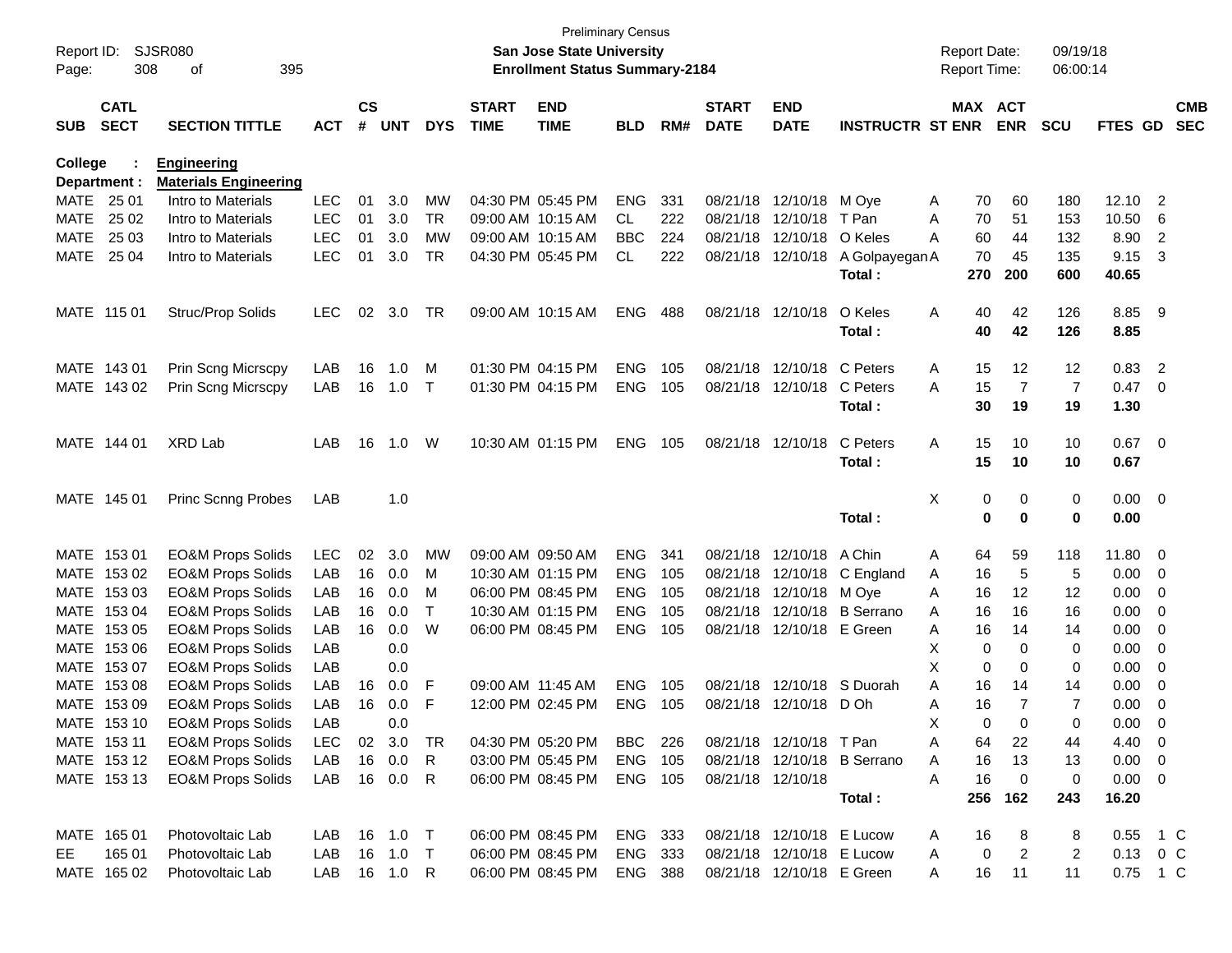| Report ID:<br>Page:                      | 309                                       | SJSR080<br>395<br>οf                                                                     |                                        |                      |                          |                                        |                             | <b>San Jose State University</b><br><b>Enrollment Status Summary-2184</b>        | <b>Preliminary Census</b>                            |                          |                                              |                                        |                                                                                                          | <b>Report Date:</b><br><b>Report Time:</b> |                      | 09/19/18<br>06:00:14 |                               |                                                            |                                  |
|------------------------------------------|-------------------------------------------|------------------------------------------------------------------------------------------|----------------------------------------|----------------------|--------------------------|----------------------------------------|-----------------------------|----------------------------------------------------------------------------------|------------------------------------------------------|--------------------------|----------------------------------------------|----------------------------------------|----------------------------------------------------------------------------------------------------------|--------------------------------------------|----------------------|----------------------|-------------------------------|------------------------------------------------------------|----------------------------------|
| <b>SUB</b>                               | <b>CATL</b><br><b>SECT</b>                | <b>SECTION TITTLE</b>                                                                    | <b>ACT</b>                             | $\mathsf{cs}$<br>#   | <b>UNT</b>               | <b>DYS</b>                             | <b>START</b><br><b>TIME</b> | <b>END</b><br><b>TIME</b>                                                        | <b>BLD</b>                                           | RM#                      | <b>START</b><br><b>DATE</b>                  | <b>END</b><br><b>DATE</b>              | <b>INSTRUCTR ST ENR</b>                                                                                  | MAX ACT                                    | <b>ENR</b>           | <b>SCU</b>           | FTES GD                       |                                                            | <b>CMB</b><br><b>SEC</b>         |
| EE                                       | 165 02                                    | Photovoltaic Lab                                                                         | LAB                                    | 16                   | 1.0                      | R                                      |                             | 06:00 PM 08:45 PM                                                                | <b>ENG</b>                                           | 388                      | 08/21/18                                     | 12/10/18                               | E Green<br>Total:                                                                                        | Α<br>0<br>32                               | -1<br>22             | $\mathbf{1}$<br>22   | 0.07<br>1.50                  |                                                            | 0 <sup>o</sup>                   |
| <b>BME</b><br>MATE                       | MATE 175 01<br>175 01<br>175 02           | <b>Biomaterials</b><br><b>Biomaterials</b><br><b>Biomaterials</b>                        | <b>LEC</b><br><b>LEC</b><br>LAB<br>LAB | 02<br>02<br>16       | 3.0<br>3.0<br>0.0        | <b>TR</b><br>TR<br>F                   |                             | 10:30 AM 11:20 AM<br>10:30 AM 11:20 AM<br>10:30 AM 01:15 PM<br>10:30 AM 01:15 PM | CL<br>CL.<br><b>ENG</b>                              | 222<br>222<br>233        | 08/21/18<br>08/21/18<br>08/21/18             |                                        | 12/10/18 M Leineweber A<br>12/10/18 M Leineweber A<br>12/10/18 M Leineweber A                            | 80<br>0<br>20                              | 13<br>75<br>3        | 26<br>150<br>3       | 2.65<br>15.60 12 C<br>0.00    |                                                            | 1 C<br>0 <sup>o</sup>            |
| <b>BME</b><br>MATE<br><b>BME</b><br>MATE | 175 02<br>175 03<br>175 03<br>175 04      | <b>Biomaterials</b><br><b>Biomaterials</b><br><b>Biomaterials</b><br><b>Biomaterials</b> | LAB<br>LAB<br>LAB                      | 16<br>16<br>16<br>16 | 0.0<br>0.0<br>0.0<br>0.0 | F<br>F<br>F<br>M                       |                             | 03:00 PM 05:45 PM<br>03:00 PM 05:45 PM<br>09:00 AM 11:45 AM                      | <b>ENG</b><br><b>ENG</b><br><b>ENG</b><br><b>ENG</b> | 233<br>233<br>233<br>233 | 08/21/18<br>08/21/18<br>08/21/18<br>08/21/18 |                                        | 12/10/18 M Leineweber A<br>12/10/18 M Leineweber A<br>12/10/18 M Leineweber A<br>12/10/18 M Leineweber A | 0<br>20<br>0<br>20                         | 16<br>4<br>21<br>3   | 16<br>4<br>21<br>3   | 0.00<br>0.00<br>0.00<br>0.00  |                                                            | 8 C<br>1 C<br>$0\,$ C<br>$0\,$ C |
| <b>BME</b><br>MATE<br><b>BME</b>         | 175 04<br>175 05<br>175 05                | <b>Biomaterials</b><br><b>Biomaterials</b><br><b>Biomaterials</b>                        | LAB<br>LAB<br>LAB                      | 16<br>16<br>16       | 0.0<br>0.0<br>0.0        | M<br>F<br>F                            |                             | 09:00 AM 11:45 AM<br>06:00 PM 08:50 PM<br>06:00 PM 08:50 PM                      | <b>ENG</b><br><b>ENG</b><br><b>ENG</b>               | 233<br>233<br>233        | 08/21/18<br>08/21/18<br>08/21/18             |                                        | 12/10/18 M Leineweber A<br>12/10/18 M Leineweber A<br>12/10/18 M Leineweber A<br>Total:                  | 0<br>20<br>0<br>160                        | 23<br>3<br>15<br>176 | 23<br>3<br>15<br>264 | 0.00<br>0.00<br>0.00<br>18.25 |                                                            | 2 C<br>0 <sup>o</sup><br>2 C     |
|                                          | MATE 180 01<br>MATE 180 02<br>MATE 180 03 | <b>Ind Studies</b><br>Ind Studies<br><b>Ind Studies</b>                                  | <b>SUP</b><br><b>SUP</b><br><b>SUP</b> | 36<br>36<br>36       | 1.0<br>2.0<br>3.0        | <b>TBA</b><br><b>TBA</b><br><b>TBA</b> |                             |                                                                                  |                                                      |                          |                                              | 08/21/18 12/10/18                      | 08/21/18 12/10/18 W Chung<br>08/21/18 12/10/18 W Chung<br>W Chung<br>Total:                              | 15<br>A<br>15<br>A<br>15<br>A<br>45        | 3<br>0<br>1<br>4     | 3<br>0<br>3<br>6     | 0.20<br>0.00<br>0.20<br>0.40  | $\overline{\phantom{0}}$<br>$\overline{\mathbf{0}}$<br>- 0 |                                  |
|                                          | MATE 185 01                               | Ceramics                                                                                 | SEM                                    | 05                   | 3.0                      | МW                                     |                             | 09:00 AM 10:15 AM                                                                | <b>ENG</b>                                           | 401                      |                                              | 08/21/18 12/10/18                      | D Chafey<br>Total:                                                                                       | Α<br>40<br>40                              | 25<br>25             | 75<br>75             | 5.25<br>5.25                  | - 5                                                        |                                  |
|                                          | MATE 195 01<br>MATE 195 02<br>MATE 195 03 | <b>Mech Bhyr Matls</b><br><b>Mech Bhyr Matls</b><br><b>Mech Bhyr Matls</b>               | SEM<br>LAB<br>LAB                      | 04<br>16<br>16       | 3.0<br>0.0<br>0.0        | МW<br>$\top$<br>W                      |                             | 12:00 PM 12:50 PM<br>06:00 PM 08:45 PM<br>01:30 PM 04:15 PM                      | <b>ENG</b><br><b>ENG</b><br><b>ENG</b>               | 327<br>105<br>105        |                                              | 08/21/18 12/10/18<br>08/21/18 12/10/18 | 08/21/18 12/10/18 A Golpayegan A<br>T Pan<br>Total :                                                     | 30<br>15<br>A<br>A<br>15<br>60             | 21<br>0<br>21<br>42  | 42<br>0<br>21<br>63  | 4.40<br>0.00<br>0.00<br>4.40  | $\overline{4}$<br>0<br>-4                                  |                                  |
|                                          |                                           | MATE 198A 01 Sr Design Proj<br>MATE 198A 02 Sr Design Proj                               | <b>LEC</b><br>LAB                      | 02<br>16             | 2.0<br>0.0               | -F<br>-F                               |                             | 09:00 AM 09:50 AM<br>10:00 AM 12:45 PM                                           | <b>ENG</b><br><b>ENG</b>                             | 340<br>340               |                                              | 08/21/18 12/10/18                      | 08/21/18 12/10/18 W Chung<br>W Chung<br>Total :                                                          | 25<br>A<br>25<br>A<br>50                   | 17<br>17<br>34       | 17<br>17<br>34       | 2.27<br>0.00<br>2.27          | $\overline{\phantom{0}}$<br>$\overline{\mathbf{0}}$        |                                  |
|                                          | MATE 220 01                               | Pr in Apps ElecChem SEM 04 3.0 R                                                         |                                        |                      |                          |                                        |                             | 06:00 PM 08:45 PM ENG 401                                                        |                                                      |                          |                                              | 08/21/18 12/10/18 D Oh                 | Total:                                                                                                   | A<br>40<br>40                              | 15<br>15             | 45<br>45             | 3.75 15<br>3.75               |                                                            |                                  |
|                                          | MATE 232 01                               | Plasma Procsg Matls SEM 05 3.0 T                                                         |                                        |                      |                          |                                        |                             | 06:00 PM 08:50 PM ENG 232                                                        |                                                      |                          |                                              | 08/21/18 12/10/18 M Oye                | Total:                                                                                                   | A<br>40<br>40                              | 27<br>27             | 81<br>81             | 6.25 17<br>6.25               |                                                            |                                  |
|                                          | MATE 241 01                               | Advncd Mthds Matl Ch SEM 05 3.0 M                                                        |                                        |                      |                          |                                        |                             |                                                                                  |                                                      |                          |                                              |                                        | 06:00 PM 08:50 PM ENG 403 08/21/18 12/10/18 C England                                                    | A<br>40                                    | 20                   | 60                   | 5.00 20                       |                                                            |                                  |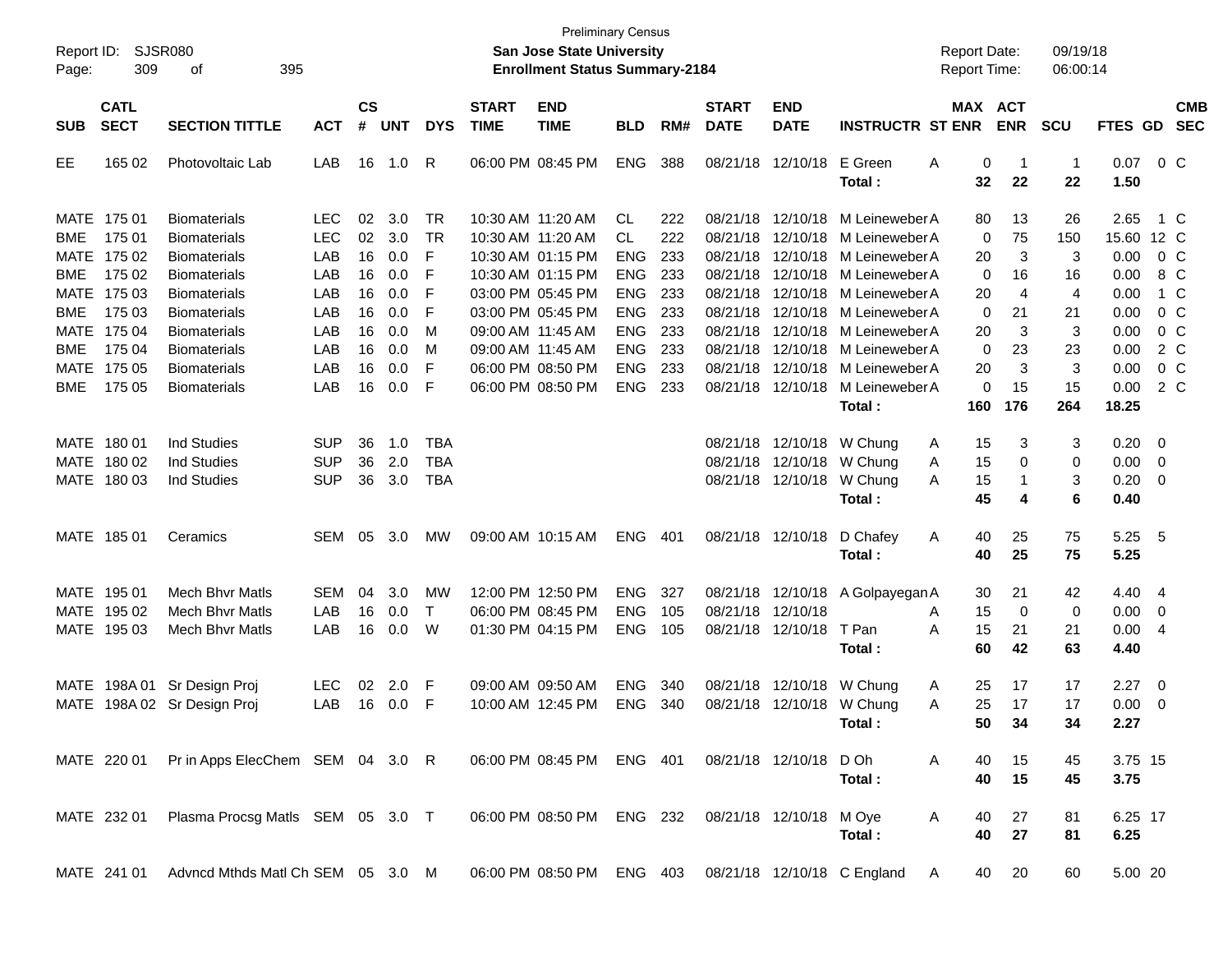| Page:      | <b>SJSR080</b><br>Report ID:<br>310<br>395<br>οf |                       |            |                    |            |            |                             | <b>Preliminary Census</b><br><b>San Jose State University</b><br><b>Enrollment Status Summary-2184</b> |            |     |                             |                           |                         | <b>Report Date:</b><br><b>Report Time:</b> |                   |                          | 09/19/18<br>06:00:14 |                |                          |                          |
|------------|--------------------------------------------------|-----------------------|------------|--------------------|------------|------------|-----------------------------|--------------------------------------------------------------------------------------------------------|------------|-----|-----------------------------|---------------------------|-------------------------|--------------------------------------------|-------------------|--------------------------|----------------------|----------------|--------------------------|--------------------------|
| <b>SUB</b> | <b>CATL</b><br><b>SECT</b>                       | <b>SECTION TITTLE</b> | <b>ACT</b> | $\mathsf{cs}$<br># | <b>UNT</b> | <b>DYS</b> | <b>START</b><br><b>TIME</b> | <b>END</b><br><b>TIME</b>                                                                              | <b>BLD</b> | RM# | <b>START</b><br><b>DATE</b> | <b>END</b><br><b>DATE</b> | <b>INSTRUCTR ST ENR</b> | MAX                                        |                   | <b>ACT</b><br><b>ENR</b> | <b>SCU</b>           | <b>FTES GD</b> |                          | <b>CMB</b><br><b>SEC</b> |
|            |                                                  |                       |            |                    |            |            |                             |                                                                                                        |            |     |                             |                           | Total:                  |                                            | 40                | 20                       | 60                   | 5.00           |                          |                          |
| MATE       | 281 01                                           | Thesis Prep Sem       | LAB        | 16                 | 1.0        | F          |                             | 03:00 PM 05:45 PM                                                                                      | ENG        | 333 | 08/21/18                    |                           | 12/10/18 C England      | A                                          | 24                |                          | $\overline{7}$       | 0.58           | 7 C                      |                          |
| <b>CHE</b> | 281 01                                           | Thesis Prep Sem       | LAB        | 16                 | 1.0        | E          |                             | 03:00 PM 05:45 PM                                                                                      | <b>ENG</b> | 333 | 08/21/18                    | 12/10/18                  | C England<br>Total:     | A                                          | $\mathbf 0$<br>24 | 9<br>16                  | 9<br>16              | 0.75<br>1.33   | 9 C                      |                          |
| MATE       | 298 01                                           | <b>MS Res Project</b> | <b>SUP</b> | 25                 | 1.0        | TBA        |                             |                                                                                                        | <b>ENG</b> | 329 | 08/21/18                    | 12/10/18                  | S Diaz                  | A                                          | 20                | $\mathbf{0}$             | 0                    | 0.00           | $\overline{\phantom{0}}$ |                          |
| MATE       | 298 02                                           | <b>MS Res Project</b> | <b>SUP</b> | 25                 | 2.0        | <b>TBA</b> |                             |                                                                                                        | <b>ENG</b> | 329 | 08/21/18                    | 12/10/18                  | S Diaz                  | A                                          | 20                | 2                        | 4                    | 0.33           | $\overline{2}$           |                          |
|            | MATE 298 03                                      | MS Res Project        | <b>SUP</b> | 25                 | 2.0        | F          | 03:00 PM 05:45 PM           |                                                                                                        | <b>ENG</b> | 329 | 08/21/18                    | 12/10/18                  | S Diaz                  | A                                          | 40                | 5                        | 10                   | 0.83           | - 5                      |                          |
|            |                                                  |                       |            |                    |            |            |                             |                                                                                                        |            |     |                             |                           | Total :                 |                                            | 80                | $\overline{7}$           | 14                   | 1.17           |                          |                          |
| MATE       | 299 01                                           | Master's Thesis       | <b>SUP</b> | 25                 | 3.0        | <b>TBA</b> |                             |                                                                                                        | <b>ENG</b> | 329 | 08/21/18                    | 12/10/18                  | S Diaz                  | A                                          | 20                | $\Omega$                 | $\mathbf 0$          | $0.00 \ 0$     |                          |                          |
| MATE       | 299 02                                           | Master's Thesis       | <b>SUP</b> | 25                 | 3.0        | F          | 03:00 PM 05:45 PM           |                                                                                                        | <b>ENG</b> | 329 | 08/21/18                    | 12/10/18                  | S Diaz                  | A                                          | 20                | $\Omega$                 | 0                    | 0.00           | - 0                      |                          |
|            |                                                  |                       |            |                    |            |            |                             |                                                                                                        |            |     |                             |                           | Total:                  |                                            | 40                | 0                        | 0                    | 0.00           |                          |                          |
|            |                                                  |                       |            |                    |            |            |                             |                                                                                                        |            |     |                             |                           |                         |                                            |                   |                          |                      |                |                          |                          |

Department : Materials Engineering **التي تي التي يتوجد التي تي التي يتوجد التي يتوجد التي يتوجد التي يتوجد التي**<br>270 200 600 40.65 Lower Division : 1262 270 200 600 40.65 **Lower Division : 270 200 600 40.65 Upper Division : 728 536 862<br>Graduate Division : 264 85 216 Graduate Division : 264 85 216 17.50**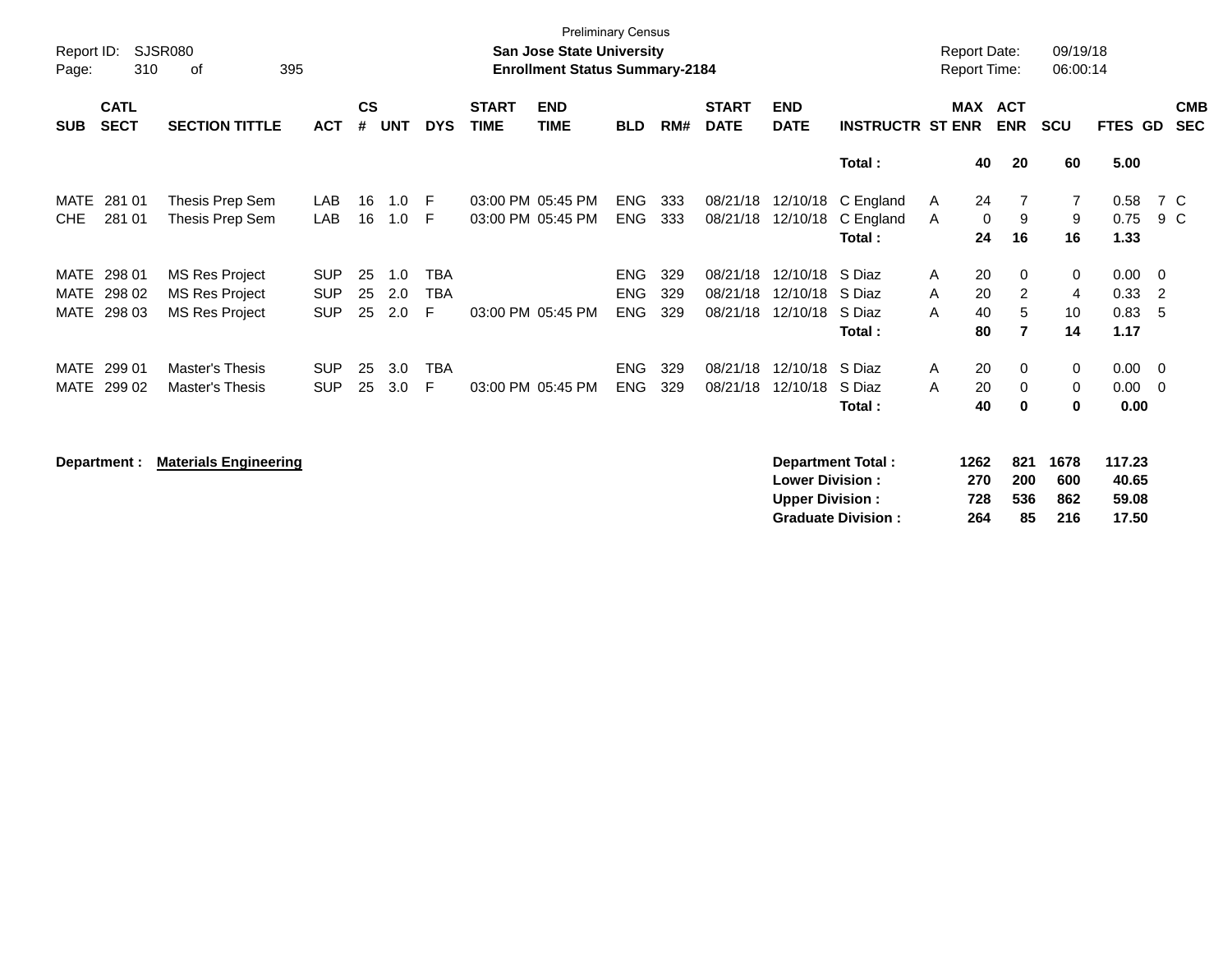| Report ID: |              | <b>SJSR080</b>                |              |               |            |                 |              | San Jose State University              | <b>Preliminary Census</b> |     |                      |                          |                              |   | <b>Report Date:</b> |                    | 09/19/18   |               |                          |            |
|------------|--------------|-------------------------------|--------------|---------------|------------|-----------------|--------------|----------------------------------------|---------------------------|-----|----------------------|--------------------------|------------------------------|---|---------------------|--------------------|------------|---------------|--------------------------|------------|
| Page:      | 311          | 395<br>οf                     |              |               |            |                 |              | <b>Enrollment Status Summary-2184</b>  |                           |     |                      |                          |                              |   | <b>Report Time:</b> |                    | 06:00:14   |               |                          |            |
|            | <b>CATL</b>  |                               |              | $\mathsf{cs}$ |            |                 | <b>START</b> | <b>END</b>                             |                           |     | <b>START</b>         | <b>END</b>               |                              |   | MAX ACT             |                    |            |               |                          | <b>CMB</b> |
| <b>SUB</b> | <b>SECT</b>  | <b>SECTION TITTLE</b>         | <b>ACT</b>   | #             | <b>UNT</b> | <b>DYS</b>      | <b>TIME</b>  | <b>TIME</b>                            | <b>BLD</b>                | RM# | <b>DATE</b>          | <b>DATE</b>              | <b>INSTRUCTR ST ENR</b>      |   |                     | <b>ENR</b>         | <b>SCU</b> | FTES GD       |                          | <b>SEC</b> |
| College    |              | <b>Engineering</b>            |              |               |            |                 |              |                                        |                           |     |                      |                          |                              |   |                     |                    |            |               |                          |            |
|            | Department : | <b>Mechanical Engineering</b> |              |               |            |                 |              |                                        |                           |     |                      |                          |                              |   |                     |                    |            |               |                          |            |
| MЕ         | 20 01        | Design & Graphics             | <b>SEM</b>   | 05            | 2.0        | м               |              | 09:00 AM 09:50 AM                      | <b>ENG</b>                | 189 |                      |                          | 08/21/18 12/10/18 K Youssefi | A | 120                 | 115                | 115        | 15.37         | - 1                      |            |
| МE         | 20 02        | Design & Graphics             | LAB          | 16            | 0.0        | м               |              | 10:00 AM 12:45 PM                      | <b>ENG</b>                | 213 | 08/21/18             |                          | 12/10/18 K Youssefi          | A | 25                  | 26                 | 26         | 0.00          | 0                        |            |
| MЕ         | 20 03        | Design & Graphics             | LAB          | 16            | 0.0        | м               |              | 01:30 PM 04:15 PM                      | ENG                       | 213 |                      |                          | 08/21/18 12/10/18 K Youssefi | A | 25                  | 25                 | 25         | 0.00          | 0                        |            |
| МE         | 20 04        | Design & Graphics             | LAB          | 16            | 0.0        | Τ               |              | 09:00 AM 11:45 AM                      | ENG                       | 213 |                      |                          | 08/21/18 12/10/18 K Youssefi | A | 25                  | 23                 | 23         | 0.00          | 0                        |            |
| MЕ         | 20 05        | Design & Graphics             | LAB          | 16            | 0.0        | W               |              | 09:00 AM 11:45 AM                      | <b>ENG</b>                | 213 |                      |                          | 08/21/18 12/10/18 K Youssefi | A | 25                  | 24                 | 24         | 0.00          | $\overline{\phantom{1}}$ |            |
| ME         | 20 06        | Design & Graphics             | LAB          | 16            | 0.0        | R               |              | 09:00 AM 11:45 AM                      | <b>ENG</b>                | 213 |                      | 08/21/18 12/10/18        | K Youssefi                   | A | 25                  | 17                 | 17         | 0.00          | 0                        |            |
|            |              |                               |              |               |            |                 |              |                                        |                           |     |                      |                          | Total:                       |   | 245                 | 230                | 230        | 15.37         |                          |            |
| MЕ         | 30 01        | <b>Comp Applications</b>      | <b>SEM</b>   | 05            | 2.0        | W               |              | 12:00 PM 12:50 PM                      | <b>ENG</b>                | 331 |                      | 08/21/18 12/10/18        | B Burlingame A               |   | 90                  | 83                 | 83         | 11.07         | 0                        |            |
| MЕ         | 30 02        | <b>Comp Applications</b>      | LAB          | 16            | 0.0        | Τ               |              | 01:30 PM 04:15 PM                      | <b>ENG</b>                | 407 |                      | 08/21/18 12/10/18        | B Burlingame A               |   | 25                  | 25                 | 25         | 0.00          | 0                        |            |
| МE         | 30 03        | <b>Comp Applications</b>      | LAB          | 16            | 0.0        | R               |              | 09:00 AM 11:45 AM                      | <b>ENG</b>                | 407 | 08/21/18             | 12/10/18                 | B Burlingame A               |   | 25                  | 25                 | 25         | 0.00          | 0                        |            |
| MЕ         | 30 04        | <b>Comp Applications</b>      | LAB          | 16            | 0.0        | F               |              | 09:00 AM 11:45 AM                      | <b>ENG</b>                | 407 |                      | 08/21/18 12/10/18        | <b>B</b> Burlingame A        |   | 25                  | 21                 | 21         | 0.00          | 0                        |            |
| MЕ         | 30 05        | <b>Comp Applications</b>      | LAB          | 16            | 0.0        | F               |              | 01:30 PM 04:15 PM                      | <b>ENG</b>                | 407 |                      | 08/21/18 12/10/18        | <b>B</b> Burlingame A        |   | 25                  | 12                 | 12         | 0.00          | $\mathbf 0$              |            |
|            |              |                               |              |               |            |                 |              |                                        |                           |     |                      |                          | Total:                       |   | 190                 | 166                | 166        | 11.07         |                          |            |
|            |              |                               |              |               |            |                 |              |                                        |                           |     |                      |                          |                              |   |                     |                    |            |               |                          |            |
| MЕ         | 101 01       | Dynamics                      | <b>SEM</b>   | 04            | 3.0        | <b>TR</b>       |              | 01:30 PM 02:45 PM                      | <b>ENG</b>                | 327 |                      | 08/21/18 12/10/18        | R Agarwal                    | A | 25                  | 20                 | 60         | 4.00          | 0                        |            |
| MЕ         | 101 02       | Dynamics                      | <b>SEM</b>   | 04            | 3.0        | <b>TR</b>       |              | 03:00 PM 04:15 PM                      | <b>ENG</b>                | 327 |                      |                          | 08/21/18 12/10/18 R Agarwal  | A | 25                  | 27                 | 81         | 5.45          | $\overline{\mathbf{1}}$  |            |
| МE         | 101 03       | Dynamics                      | <b>SEM</b>   | 04            | 3.0        | <b>MW</b>       |              | 01:30 PM 02:45 PM                      | <b>ENG</b>                | 327 | 08/21/18             |                          | 12/10/18 V Cherickal         | A | 25                  | 27                 | 81         | 5.40          | 0                        |            |
| MЕ         | 101 04       | Dynamics                      | <b>SEM</b>   | 04            | 3.0        | МW              |              | 10:30 AM 11:45 AM<br>03:00 PM 04:15 PM | <b>ENG</b>                | 303 | 08/21/18<br>08/21/18 |                          | 12/10/18 B Furman            | A | 25                  | 26                 | 78         | 5.20          | 0                        |            |
| MЕ         | 101 05       | Dynamics                      | <b>SEM</b>   | 04            | 3.0        | МW<br><b>MW</b> |              |                                        | <b>ENG</b>                | 303 |                      |                          | 12/10/18 K Youssefi          | A | 25                  | 28                 | 84         | 5.60          | 0                        |            |
| MЕ         | 101 06       | Dynamics                      | <b>SEM</b>   | 04            | 3.0        |                 |              | 04:30 PM 05:45 PM                      | <b>ENG</b>                | 303 | 08/21/18             |                          | 12/10/18 K Youssefi          | A | 25                  | 29                 | 87         | 5.95          | 3                        |            |
| MЕ         | 101 07       | Dynamics                      | <b>SEM</b>   | 04            | 3.0        | <b>TR</b>       |              | 03:00 PM 04:15 PM                      | <b>ENG</b>                | 303 |                      | 08/21/18 12/10/18 R Tsou |                              | Α | 25                  | 27                 | 81         | 5.40          | 0                        |            |
| MЕ         | 101 08       | Dynamics                      | <b>SEM</b>   |               | 3.0        |                 |              |                                        |                           |     |                      |                          | Total:                       | X | 0<br>175            | $\mathbf 0$<br>184 | 0<br>552   | 0.00<br>37.00 | $\mathbf 0$              |            |
|            |              |                               |              |               |            |                 |              |                                        |                           |     |                      |                          |                              |   |                     |                    |            |               |                          |            |
| ME         | 106 01       | Fund Mechatro Engr            | <b>SEM</b>   | 04            | 3.0        | TR              |              | 04:30 PM 05:20 PM                      | WSQ 109                   |     |                      | 08/21/18 12/10/18        | <b>B</b> Furman              | A | 90                  | 82                 | 164        | 16.65         | 5 C                      |            |
| EE         | 106 01       | Fund Mechatro Engr            | <b>SEM</b>   | 04            | 3.0        | TR              |              | 04:30 PM 05:20 PM                      | WSQ 109                   |     | 08/21/18             |                          | 12/10/18 B Furman            | A | 0                   | 11                 | 22         | 2.20          | $0\,C$                   |            |
| ME         | 106 02       | Fund Mechatro Engr            | LAB          | 16            | 0.0        | T               |              | 01:30 PM 04:15 PM                      | <b>ENG</b>                | 125 |                      |                          | 08/21/18 12/10/18 B Furman   | Α | 20                  | 17                 | 17         | 0.00          | 0 <sup>C</sup>           |            |
| <b>EE</b>  | 106 02       | Fund Mechatro Engr LAB        |              |               | 16 0.0     | $\top$          |              | 01:30 PM 04:15 PM                      | ENG 125                   |     |                      |                          | 08/21/18 12/10/18 B Furman   | A | $\Omega$            |                    |            | 0.00          |                          | $0\,C$     |
| МE         | 106 03       | Fund Mechatro Engr            | LAB          |               | 16 0.0     | W               |              | 06:00 PM 08:45 PM                      | ENG 125                   |     |                      |                          | 08/21/18 12/10/18 B Furman   | Α | 20                  | 15                 | 15         | 0.00          | 0 <sup>o</sup>           |            |
| EE         | 106 03       | Fund Mechatro Engr            | LAB          |               | 16 0.0     | W               |              | 06:00 PM 08:45 PM                      | ENG 125                   |     |                      |                          | 08/21/18 12/10/18 B Furman   | A | 0                   | 3                  | 3          | 0.00          | $0\,C$                   |            |
| ME         | 106 04       | Fund Mechatro Engr            | LAB          |               | 16 0.0     | R               |              | 01:30 PM 04:15 PM                      | ENG 125                   |     |                      |                          | 08/21/18 12/10/18 B Furman   | A | 20                  | 19                 | 19         | 0.00          | 0 C                      |            |
| EE         | 106 04       | Fund Mechatro Engr            | LAB          |               | 16 0.0     | R               |              | 01:30 PM 04:15 PM                      | ENG 125                   |     |                      |                          | 08/21/18 12/10/18 B Furman   | A | 0                   | 0                  | 0          | 0.00          | 0 C                      |            |
| ME         | 106 05       | Fund Mechatro Engr            | LAB          |               | 16 0.0     | F               |              | 02:30 PM 05:15 PM                      | ENG 125                   |     |                      |                          | 08/21/18 12/10/18 B Furman   | A | 20                  | 10                 | 10         | 0.00 2 C      |                          |            |
| EE         | 106 05       | Fund Mechatro Engr            | LAB          |               | 16 0.0     | F               |              | 02:30 PM 05:15 PM                      | ENG 125                   |     |                      |                          | 08/21/18 12/10/18 B Furman   | A | 0                   | $\overline{2}$     | 2          | 0.00          | $0\,C$                   |            |
| МE         | 106 06       | Fund Mechatro Engr            | LAB          |               | 16  0.0    | -F              |              | 09:00 AM 11:45 AM                      | ENG 125                   |     |                      |                          | 08/21/18 12/10/18 B Furman   | A | 20                  | 11                 | 11         | $0.00 \t 2 C$ |                          |            |
| EE         | 106 06       | Fund Mechatro Engr            | LAB 16 0.0 F |               |            |                 |              | 09:00 AM 11:45 AM                      | ENG 125                   |     |                      |                          | 08/21/18 12/10/18 B Furman   | A | 0                   | 3                  | 3          | $0.00 \t 0 C$ |                          |            |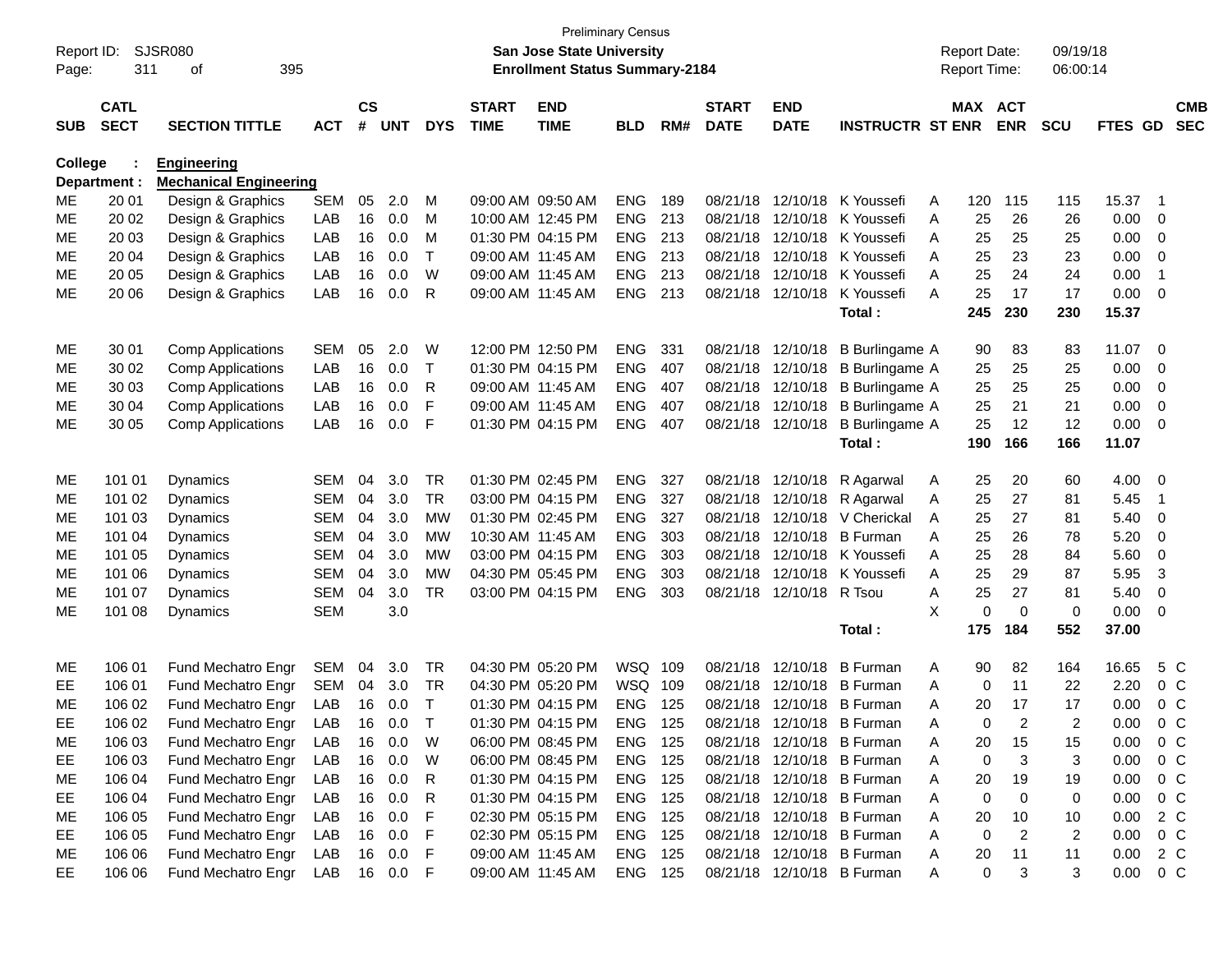| Page:      | SJSR080<br>Report ID:<br>312<br>395<br>οf |                           |            |                    |            |            |                             | San Jose State University<br><b>Enrollment Status Summary-2184</b> | <b>Preliminary Census</b> |     |                             |                             |                                  |   |                 | <b>Report Date:</b><br><b>Report Time:</b> | 09/19/18<br>06:00:14 |               |                          |                          |
|------------|-------------------------------------------|---------------------------|------------|--------------------|------------|------------|-----------------------------|--------------------------------------------------------------------|---------------------------|-----|-----------------------------|-----------------------------|----------------------------------|---|-----------------|--------------------------------------------|----------------------|---------------|--------------------------|--------------------------|
| <b>SUB</b> | <b>CATL</b><br><b>SECT</b>                | <b>SECTION TITTLE</b>     | <b>ACT</b> | $\mathsf{cs}$<br># | <b>UNT</b> | <b>DYS</b> | <b>START</b><br><b>TIME</b> | <b>END</b><br><b>TIME</b>                                          | <b>BLD</b>                | RM# | <b>START</b><br><b>DATE</b> | <b>END</b><br><b>DATE</b>   | <b>INSTRUCTR ST ENR</b>          |   |                 | MAX ACT<br><b>ENR</b>                      | <b>SCU</b>           | FTES GD       |                          | <b>CMB</b><br><b>SEC</b> |
| ME         | 106 07                                    | Fund Mechatro Engr        | LAB        | 16                 | 0.0        | M          |                             | 06:00 PM 08:45 PM                                                  | <b>ENG</b>                | 125 |                             |                             | 08/21/18 12/10/18 B Furman       | Α | 15              | 10                                         | 10                   | 0.00          | 1 C                      |                          |
| EЕ         | 106 07                                    | Fund Mechatro Engr        | LAB        | 16                 | 0.0        | M          |                             | 06:00 PM 08:45 PM                                                  | <b>ENG</b>                | 125 |                             | 08/21/18 12/10/18           | B Furman<br>Total :              | A | 0<br>205        | $\overline{1}$<br>186                      | $\mathbf 1$<br>279   | 0.00<br>18.85 | 0 <sup>o</sup>           |                          |
| ME         | 110 01                                    | Mfg Processes             | <b>LEC</b> | 04                 | 3.0        | МW         |                             | 07:30 PM 08:45 PM                                                  | CL.                       | 303 |                             | 08/21/18 12/10/18 E Cydzik  |                                  | A | 50              | 40                                         | 120                  | 8.10          | 2 C                      |                          |
| <b>ISE</b> | 110 01                                    | Mfg Processes             | <b>LEC</b> | 04                 | 3.0        | MW         |                             | 07:30 PM 08:45 PM                                                  | CL.                       | 303 |                             | 08/21/18 12/10/18 E Cydzik  |                                  | A | 0               | -1                                         | 3                    | 0.20          | 0 <sup>o</sup>           |                          |
| ME         | 110 02                                    | Mfg Processes             | <b>LEC</b> |                    | 3.0        |            |                             |                                                                    |                           |     |                             |                             |                                  | Χ | 0               | 0                                          | 0                    | 0.00          | - 0                      |                          |
| <b>ISE</b> | 110 02                                    | Mfg Processes             | <b>LEC</b> |                    | 3.0        |            |                             |                                                                    |                           |     |                             |                             |                                  | X | 0               | 0                                          | 0                    | 0.00          | 0                        |                          |
| ME         | 110 03                                    | Mfg Processes             | <b>LEC</b> | 04                 | 3.0        | <b>TR</b>  |                             | 10:30 AM 11:45 AM                                                  | <b>ENG</b>                | 341 |                             | 08/21/18 12/10/18 S Lee     |                                  | Α | 35              | 39                                         | 117                  | 7.80          | 0 <sup>o</sup>           |                          |
| <b>ISE</b> | 110 03                                    | Mfg Processes             | <b>LEC</b> | 04                 | 3.0        | TR         |                             | 10:30 AM 11:45 AM                                                  | <b>ENG</b>                | 341 |                             | 08/21/18 12/10/18 S Lee     |                                  | Α | $\mathbf 0$     | $\mathbf 1$                                | 3                    | 0.20          | 0 <sup>o</sup>           |                          |
| ME         | 110 04                                    | Mfg Processes             | <b>LEC</b> | 04                 | 3.0        | <b>TR</b>  |                             | 09:00 AM 10:15 AM                                                  | <b>CCB</b>                | 102 |                             | 08/21/18 12/10/18 C Foster  |                                  | A | 35              | 20                                         | 60                   | 4.05          |                          | 1 C                      |
| <b>ISE</b> | 110 04                                    | Mfg Processes             | LEC        | 04                 | 3.0        | TR         |                             | 09:00 AM 10:15 AM                                                  | <b>CCB</b>                | 102 |                             | 08/21/18 12/10/18 C Foster  |                                  | A | 0               | 5                                          | 15                   | 1.00          | 0 <sup>o</sup>           |                          |
|            |                                           |                           |            |                    |            |            |                             |                                                                    |                           |     |                             |                             | Total :                          |   | 120             | 106                                        | 318                  | 21.35         |                          |                          |
| ME         | 111 01                                    | <b>Fluid Mech</b>         | SEM        | 04                 | 3.0        | <b>TR</b>  |                             | 01:30 PM 02:45 PM                                                  | <b>ENG</b>                | 303 |                             | 08/21/18 12/10/18 R Tsou    |                                  | Α | 40              | 40                                         | 120                  | 8.05          | $\overline{\phantom{1}}$ |                          |
| ME         | 111 02                                    | <b>Fluid Mech</b>         | <b>SEM</b> | 04                 | 3.0        | <b>TR</b>  |                             | 04:30 PM 05:45 PM                                                  | <b>ENG</b>                | 341 |                             | 08/21/18 12/10/18 P Kutler  |                                  | A | 70              | 74                                         | 222                  | 14.80         | $\overline{\phantom{0}}$ |                          |
| ME         | 111 03                                    | <b>Fluid Mech</b>         | SEM        | 04                 | 3.0        | МW         |                             | 06:00 PM 07:15 PM                                                  | <b>ENG</b>                | 343 |                             |                             | 08/21/18 12/10/18 H Kabbani      | A | 45              | 59                                         | 177                  | 11.90 2       |                          |                          |
|            |                                           |                           |            |                    |            |            |                             |                                                                    |                           |     |                             |                             | Total :                          |   | 155             | 173                                        | 519                  | 34.75         |                          |                          |
| ME         | 11301                                     | Thermodynamics            | SEM        | 04                 | 4.0        | <b>TR</b>  |                             | 12:00 PM 01:40 PM                                                  | <b>ENG</b>                | 329 |                             |                             | 08/21/18 12/10/18 D Abdollahia A |   | 60              | 44                                         | 176                  | $11.73$ 0     |                          |                          |
| ME         | 113 02                                    | Thermodynamics            | <b>SEM</b> | 04                 | 4.0        | <b>TR</b>  |                             | 08:00 AM 09:40 AM                                                  | <b>ENG</b>                | 329 |                             | 08/21/18 12/10/18 A Tabrizi |                                  | A | 40              | 54                                         | 216                  | $14.40 \ 0$   |                          |                          |
| ME         | 113 03                                    | Thermodynamics            | SEM        | 04                 | 4.0        | MW         |                             | 07:30 PM 09:10 PM                                                  | <b>ENG</b>                | 343 |                             | 08/21/18 12/10/18 S Zaidi   |                                  | A | 40              | 44                                         | 176                  | $11.73$ 0     |                          |                          |
|            |                                           |                           |            |                    |            |            |                             |                                                                    |                           |     |                             |                             | Total:                           |   | 140             | 142                                        | 568                  | 37.87         |                          |                          |
| ME         | 114 01                                    | <b>Heat Transfer</b>      | SEM        | 04                 | 3.0        | TR         |                             | 01:30 PM 02:45 PM                                                  | SCI                       | 258 |                             | 08/21/18 12/10/18           | C Han                            | Α | 70              | 52                                         | 156                  | 10.55         | $\overline{\mathbf{3}}$  |                          |
|            |                                           |                           |            |                    |            |            |                             |                                                                    |                           |     |                             |                             | Total :                          |   | 70              | 52                                         | 156                  | 10.55         |                          |                          |
| ME         | 115 01                                    | Thermal Eng Lab           | LAB        | 16                 | 1.0        | M          |                             | 10:00 AM 12:45 PM                                                  | <b>ENG</b>                | 113 |                             | 08/21/18 12/10/18 M Tran    |                                  | A | 15              | 16                                         | 16                   | $1.07 \t 0$   |                          |                          |
| ME         | 115 02                                    | Thermal Eng Lab           | LAB        | 16                 | 1.0        | M          |                             | 01:30 PM 04:15 PM                                                  | <b>ENG</b>                | 113 |                             | 08/21/18 12/10/18 A Datye   |                                  | A | 15              | 16                                         | 16                   | 1.07          | $\overline{\mathbf{0}}$  |                          |
| ME         | 115 03                                    | Thermal Eng Lab           | LAB        | 16                 | 1.0        | $\top$     |                             | 10:30 AM 01:15 PM                                                  | <b>ENG</b>                | 113 |                             | 08/21/18 12/10/18 A Datye   |                                  | Α | 15              | 13                                         | 13                   | 0.87          | $\overline{\mathbf{0}}$  |                          |
| ME         | 115 04                                    | Thermal Eng Lab           | LAB        |                    | 16 1.0     | $\top$     |                             | 01:30 PM 04:15 PM                                                  | ENG 113                   |     |                             | 08/21/18 12/10/18 S Zaidi   |                                  | A | 15              | 16                                         | 16                   | 1.07          | - 0                      |                          |
| ME         | 115 05                                    | Thermal Eng Lab           | LAB        | 16                 | 1.0        | W          |                             | 10:00 AM 12:45 PM                                                  | ENG 113                   |     |                             | 08/21/18 12/10/18 J Mokri   |                                  | Α | 15              | 16                                         | 16                   | $1.07 \t 0$   |                          |                          |
| ME         | 115 06                                    | Thermal Eng Lab           | LAB        |                    | 16 1.0     | <b>W</b>   |                             | 01:30 PM 04:15 PM                                                  | ENG 113                   |     |                             |                             | 08/21/18 12/10/18 G BaumgartneA  |   | 15              | 5                                          | 5                    | 0.33 0        |                          |                          |
|            |                                           |                           |            |                    |            |            |                             |                                                                    |                           |     |                             |                             | Total:                           |   | 90              | 82                                         | 82                   | 5.47          |                          |                          |
| ME         | 120 01                                    | <b>Experimental Meths</b> | SEM        |                    | 04 2.0     | <b>W</b>   |                             | 09:00 AM 09:50 AM                                                  | ENG 189                   |     |                             |                             | 08/21/18 12/10/18 A Mysore       | A | 120             | 124                                        | 124                  | 16.53 0       |                          |                          |
| ME         | 120 02                                    | <b>Experimental Meths</b> | LAB        | 16                 | 0.0        | M          |                             | 10:30 AM 01:15 PM                                                  | ENG 133                   |     |                             | 08/21/18 12/10/18 A Mysore  |                                  | A | 15              | 14                                         | 14                   | $0.00 \t 0$   |                          |                          |
| ME         | 120 03                                    | <b>Experimental Meths</b> | LAB        |                    | 16 0.0     | M          |                             | 01:30 PM 04:15 PM                                                  | ENG 133                   |     |                             |                             | 08/21/18 12/10/18 A Mysore       | A | 15              | 17                                         | 17                   | $0.00 \t 0$   |                          |                          |
| ME         | 120 04                                    | <b>Experimental Meths</b> | LAB        |                    | 16  0.0  M |            |                             | 06:00 PM 08:45 PM                                                  | ENG 133                   |     |                             |                             | 08/21/18 12/10/18 A Mysore       | A | 15 <sub>1</sub> | 15                                         | 15                   | $0.00 \t 0$   |                          |                          |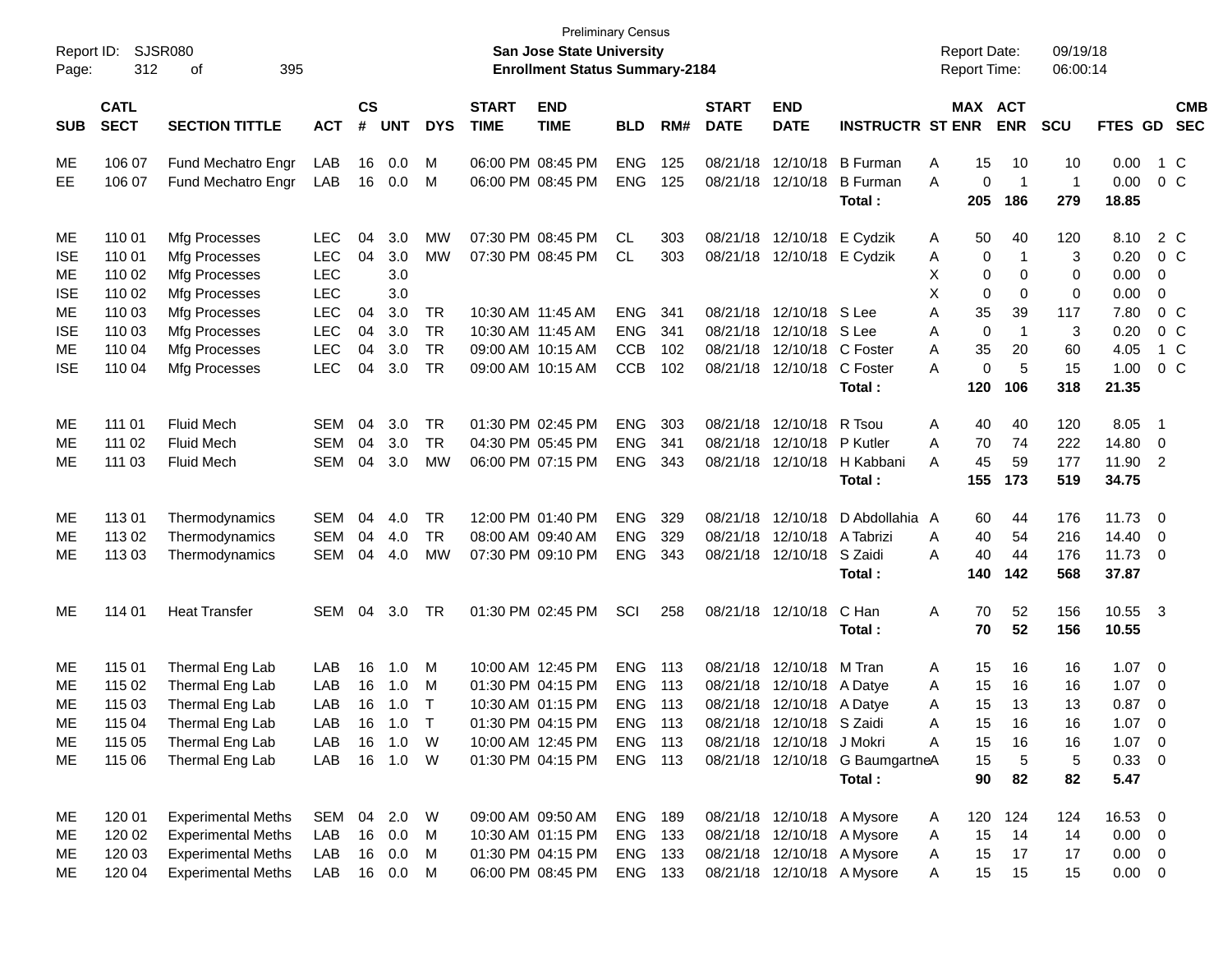| Report ID: |                            | SJSR080                   |            |                    |            |              |                             | <b>Preliminary Census</b><br>San Jose State University                    |                |     |                             |                            |                             |   |             | <b>Report Date:</b>          | 09/19/18     |             |                          |                          |
|------------|----------------------------|---------------------------|------------|--------------------|------------|--------------|-----------------------------|---------------------------------------------------------------------------|----------------|-----|-----------------------------|----------------------------|-----------------------------|---|-------------|------------------------------|--------------|-------------|--------------------------|--------------------------|
| Page:      | 313                        | 395<br>of                 |            |                    |            |              |                             | <b>Enrollment Status Summary-2184</b>                                     |                |     |                             |                            |                             |   |             | <b>Report Time:</b>          | 06:00:14     |             |                          |                          |
| <b>SUB</b> | <b>CATL</b><br><b>SECT</b> | <b>SECTION TITTLE</b>     | <b>ACT</b> | $\mathsf{cs}$<br># | <b>UNT</b> | <b>DYS</b>   | <b>START</b><br><b>TIME</b> | <b>END</b><br><b>TIME</b>                                                 | <b>BLD</b>     | RM# | <b>START</b><br><b>DATE</b> | <b>END</b><br><b>DATE</b>  | <b>INSTRUCTR ST ENR</b>     |   |             | <b>MAX ACT</b><br><b>ENR</b> | SCU          | FTES GD     |                          | <b>CMB</b><br><b>SEC</b> |
| ME         | 120 05                     | <b>Experimental Meths</b> | LAB        | 16                 | 0.0        | т            | 09:00 AM 11:45 AM           |                                                                           | <b>ENG</b>     | 133 | 08/21/18                    | 12/10/18                   | J Fogelquist A              |   | 15          | 16                           | 16           | 0.00        | - 0                      |                          |
| МE         | 120 06                     | <b>Experimental Meths</b> | LAB        | 16                 | 0.0        | $\top$       |                             | 01:30 PM 04:15 PM                                                         | <b>ENG</b>     | 133 | 08/21/18                    | 12/10/18                   | A Mysore                    | A | 15          | 16                           | 16           | 0.00        | - 0                      |                          |
| МE         | 120 07                     | <b>Experimental Meths</b> | LAB        | 16                 | 0.0        | R            |                             | 01:30 PM 04:15 PM                                                         | <b>ENG</b>     | 133 | 08/21/18                    | 12/10/18                   | S Zaidi                     | A | 15          | 17                           | 17           | 0.00        | $\overline{0}$           |                          |
| ME         | 120 08                     | <b>Experimental Meths</b> | LAB        | 16                 | 0.0        | F            | 09:00 AM 11:45 AM           |                                                                           | <b>ENG</b>     | 133 | 08/21/18                    | 12/10/18                   | S Zaidi                     | A | 15          | 15                           | 15           | 0.00        | $\overline{0}$           |                          |
| ME         | 120 09                     | <b>Experimental Meths</b> | LAB        | 16                 | 0.0        | $\mathsf{T}$ |                             | 06:00 PM 08:45 PM                                                         | <b>ENG</b>     | 133 | 08/21/18                    | 12/10/18                   | J Fogelquist                | A | 15          | 14                           | 14           | 0.00        | 0                        |                          |
|            |                            |                           |            |                    |            |              |                             |                                                                           |                |     |                             |                            | Total:                      |   | 240         | 248                          | 248          | 16.53       |                          |                          |
| ME         | 130 01                     | Appl Engr Analysis        | <b>SEM</b> | 04                 | 3.0        | TR.          | 09:00 AM 10:15 AM           |                                                                           | <b>ENG</b>     | 341 | 08/21/18                    | 12/10/18                   | T Hsu                       | A | 75          | 59                           | 177          | 11.80       | - 0                      |                          |
| ME         | 130 02                     | Appl Engr Analysis        | <b>SEM</b> | 04                 | 3.0        | <b>TR</b>    |                             | 04:30 PM 05:45 PM                                                         | <b>ENG</b>     | 192 | 08/21/18                    | 12/10/18                   | D Abdollahia A              |   | 30          | 22                           | 66           | 4.40        | - 0                      |                          |
|            |                            |                           |            |                    |            |              |                             |                                                                           |                |     |                             |                            | Total:                      |   | 105         | 81                           | 243          | 16.20       |                          |                          |
| ME         | 14701                      | Dyn Sys Vibs Cntrl        | <b>SEM</b> | 04                 | 3.0        | <b>MW</b>    |                             | 04:30 PM 05:45 PM                                                         | <b>ENG</b>     | 341 | 08/21/18                    | 12/10/18                   | F Amirkulova A              |   | 65          | 80                           | 240          | 16.10       | $\overline{2}$           |                          |
| МE         | 147 02                     | Dyn Sys Vibs Cntrl        | <b>SEM</b> |                    | 3.0        |              |                             |                                                                           |                |     |                             |                            |                             | X | $\mathbf 0$ | $\mathbf 0$                  | $\mathbf 0$  | 0.00        | - 0                      |                          |
|            |                            |                           |            |                    |            |              |                             |                                                                           |                |     |                             |                            | Total:                      |   | 65          | 80                           | 240          | 16.10       |                          |                          |
| ME         | 154 01                     | Mech Engr Design          | <b>SEM</b> | 04                 | 4.0        | <b>MW</b>    |                             | 10:30 AM 12:10 PM                                                         | <b>ENG</b>     | 401 | 08/21/18                    | 12/10/18                   | V Cherickal                 | A | 35          | 38                           | 152          | 10.13       | - 0                      |                          |
| МE         | 154 02                     | Mech Engr Design          | SEM        | 04                 | 4.0        | <b>MW</b>    |                             | 03:00 PM 04:40 PM                                                         | <b>ENG</b>     | 301 | 08/21/18                    | 12/10/18                   | A Ghazanfari A              |   | 35          | 26                           | 104          | 7.20        | -4                       |                          |
|            |                            |                           |            |                    |            |              |                             |                                                                           |                |     |                             |                            | Total:                      |   | 70          | 64                           | 256          | 17.33       |                          |                          |
| ME         | 157 01                     | Mech System Design        | SEM 04 3.0 |                    |            | МW           | 10:30 AM 11:45 AM           |                                                                           | ENG            | 331 |                             | 08/21/18 12/10/18          | R Yee                       | A | 70          | 87                           | 261          | 17.45       | $\overline{\phantom{1}}$ |                          |
|            |                            |                           |            |                    |            |              |                             |                                                                           |                |     |                             |                            | Total:                      |   | 70          | 87                           | 261          | 17.45       |                          |                          |
| ME         | 160 01                     | <b>Finite Ele Methods</b> | <b>SEM</b> | 04                 | 3.0        | <b>TR</b>    |                             | 07:30 PM 08:45 PM                                                         | ENG 403        |     |                             | 08/21/18 12/10/18          | E Chan                      | A | 35          | 31                           | 93           | 6.20        | $\overline{\phantom{0}}$ |                          |
|            |                            |                           |            |                    |            |              |                             |                                                                           |                |     |                             |                            | Total:                      |   | 35          | 31                           | 93           | 6.20        |                          |                          |
| ME         | 169 01                     | MEMS Fab & Design LAB     |            | 16                 | 1.0        | R            |                             | 01:30 PM 04:15 PM                                                         | <b>ENG</b>     | 115 | 08/21/18                    | 12/10/18                   | E Green                     | A | 16          | $\mathbf{1}$                 | 1            | 0.07        | $0\,C$                   |                          |
| EE         | 169 01                     | MEMS Fab & Design LAB     |            | 16                 | 1.0        | R            |                             | 01:30 PM 04:15 PM                                                         | <b>ENG</b>     | 115 | 08/21/18                    | 12/10/18                   | E Green                     | A | $\mathbf 0$ | $\overline{1}$               | $\mathbf{1}$ | 0.07        | $0\,C$                   |                          |
|            | MATE 169 01                | MEMS Fab & Design LAB     |            | 16                 | 1.0        | R            |                             | 01:30 PM 04:15 PM                                                         | <b>ENG 115</b> |     |                             | 08/21/18 12/10/18 E Green  |                             | A | $\mathbf 0$ | 8                            | 8            | 0.53        | $0\quad C$               |                          |
|            |                            |                           |            |                    |            |              |                             |                                                                           |                |     |                             |                            | Total:                      |   | 16          | 10                           | 10           | 0.67        |                          |                          |
| ME         |                            | 170 01 Solar Energy Eng   |            |                    |            |              |                             | SEM 04 3.0 TR  01:30 PM 02:45 PM  ENG  401  08/21/18  12/10/18  I Tyukhov |                |     |                             |                            |                             | Α |             | 40 12                        | 36           | 2.75        | $\overline{7}$           |                          |
|            |                            |                           |            |                    |            |              |                             |                                                                           |                |     |                             |                            | Total:                      |   | 40          | 12                           | 36           | 2.75        |                          |                          |
| ME         | 180 01                     | <b>Indiv Studies</b>      | <b>SUP</b> |                    | 36 1.0 TBA |              |                             |                                                                           |                |     |                             |                            | 08/21/18 12/10/18 N Okamoto | A | 15          | 2                            | 2            | $0.13 \ 0$  |                          |                          |
| ME         | 180 02                     | <b>Indiv Studies</b>      | <b>SUP</b> |                    | 2.0        |              |                             |                                                                           |                |     |                             |                            |                             | X | $\mathbf 0$ | $\pmb{0}$                    | 0            | $0.00 \t 0$ |                          |                          |
| ME         | 180 03                     | <b>Indiv Studies</b>      | <b>SUP</b> |                    | 3.0        |              |                             |                                                                           |                |     |                             |                            |                             | X | $\mathbf 0$ | $\mathbf 0$                  | 0            | $0.00 \t 0$ |                          |                          |
| ME         | 180 04                     | <b>Indiv Studies</b>      | <b>SUP</b> |                    | 36 1.0     | $\top$       |                             | 04:30 PM 05:20 PM SH                                                      |                | 348 |                             | 08/21/18 12/10/18 D Caires |                             | A | 30          | 30                           | 30           | $2.02$ 1    |                          |                          |
| ME         | 180 05                     | <b>Indiv Studies</b>      | <b>SUP</b> |                    | 1.0        |              |                             |                                                                           |                |     |                             |                            |                             | X | $\mathbf 0$ | $\pmb{0}$                    | 0            | $0.00 \t 0$ |                          |                          |
| ME         | 180 06                     | <b>Indiv Studies</b>      | <b>SUP</b> |                    | 36 1.0 TBA |              |                             |                                                                           |                |     |                             |                            | 08/21/18 12/10/18 R Agarwal | A | 15          | $\overline{1}$               | $\mathbf{1}$ | $0.08$ 1    |                          |                          |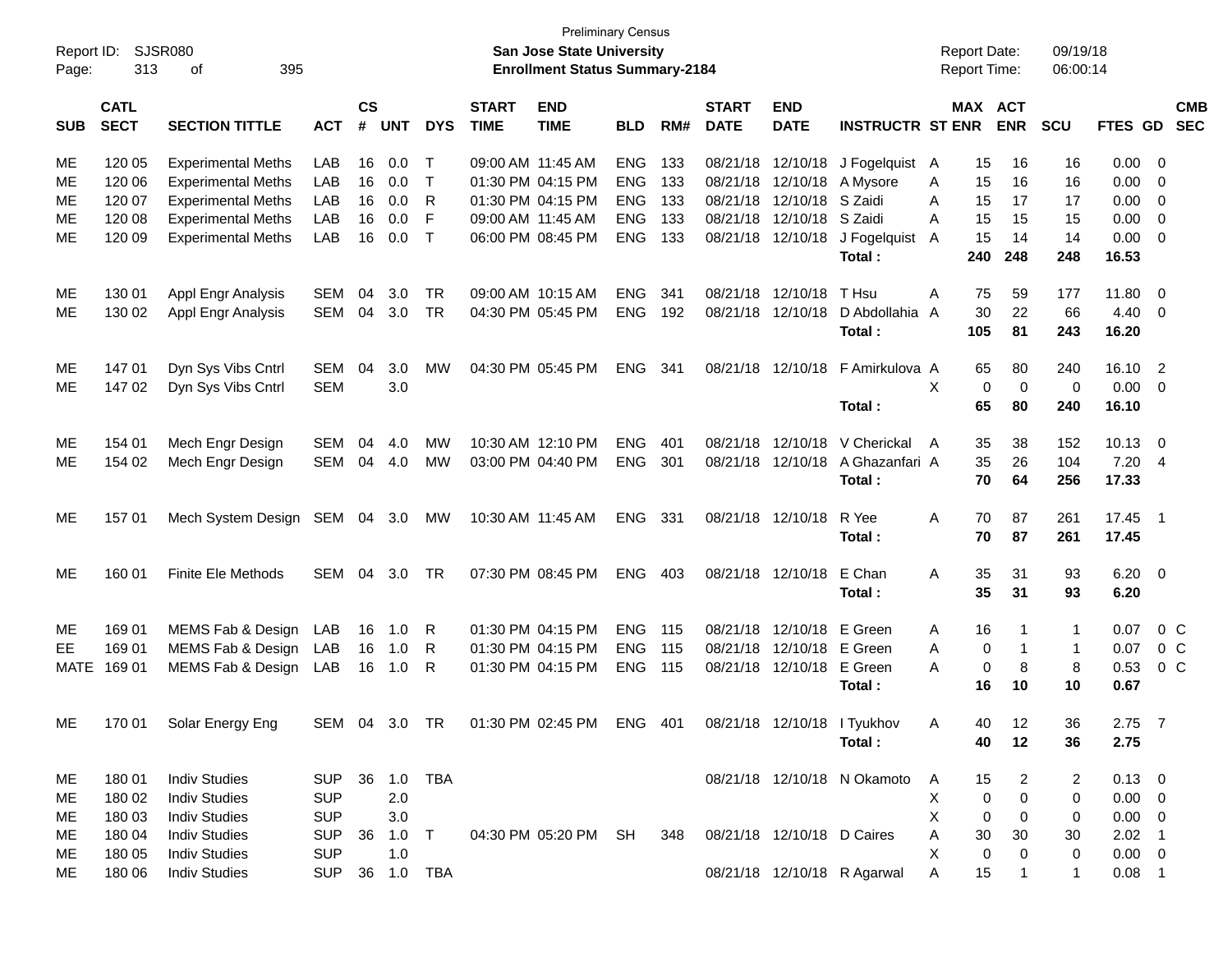| Page:      | 314                        | <b>Preliminary Census</b><br>Report ID: SJSR080<br>San Jose State University<br>395<br><b>Enrollment Status Summary-2184</b><br>οf |            |                |            |              |                             |                                                                        |            |     |                             |                           | <b>Report Date:</b><br><b>Report Time:</b>                           |                | 09/19/18<br>06:00:14         |                |                       |                          |
|------------|----------------------------|------------------------------------------------------------------------------------------------------------------------------------|------------|----------------|------------|--------------|-----------------------------|------------------------------------------------------------------------|------------|-----|-----------------------------|---------------------------|----------------------------------------------------------------------|----------------|------------------------------|----------------|-----------------------|--------------------------|
| <b>SUB</b> | <b>CATL</b><br><b>SECT</b> | <b>SECTION TITTLE</b>                                                                                                              | <b>ACT</b> | <b>CS</b><br># | <b>UNT</b> | <b>DYS</b>   | <b>START</b><br><b>TIME</b> | <b>END</b><br><b>TIME</b>                                              | <b>BLD</b> | RM# | <b>START</b><br><b>DATE</b> | <b>END</b><br><b>DATE</b> | <b>INSTRUCTR ST ENR</b>                                              |                | <b>MAX ACT</b><br><b>ENR</b> | <b>SCU</b>     | FTES GD               | <b>CMB</b><br><b>SEC</b> |
| ME         | 180 07                     | <b>Indiv Studies</b>                                                                                                               | <b>SUP</b> |                | 1.0        |              |                             |                                                                        |            |     |                             |                           |                                                                      | 0<br>Х         | 0                            | 0              | $0.00 \t 0$           |                          |
| ME         | 180 08                     | <b>Indiv Studies</b>                                                                                                               | <b>SUP</b> |                | 1.0        |              |                             |                                                                        |            |     |                             |                           |                                                                      | Χ<br>0         | 0                            | 0              | 0.00                  | $\overline{\phantom{0}}$ |
| ME         | 180 09                     | <b>Indiv Studies</b>                                                                                                               | <b>SUP</b> |                | 1.0        |              |                             |                                                                        |            |     |                             |                           |                                                                      | Χ<br>0         | 0                            | 0              | 0.00                  | $\overline{\phantom{0}}$ |
| ME         | 180 10                     | <b>Indiv Studies</b>                                                                                                               | <b>SUP</b> |                | 1.0        |              |                             |                                                                        |            |     |                             |                           |                                                                      | X<br>0         | 0                            | 0              | 0.00                  | $\overline{\phantom{0}}$ |
| ME         | 180 11                     | <b>Indiv Studies</b>                                                                                                               | <b>SUP</b> | 36             | 1.0        | м            |                             | 05:00 PM 06:30 PM                                                      | <b>ENG</b> | 141 |                             |                           | 08/21/18 12/10/18 R Agarwal                                          | Α<br>30        |                              | 1              | 0.07                  | $\overline{\phantom{0}}$ |
| ME         | 180 12                     | <b>Indiv Studies</b>                                                                                                               | <b>SUP</b> | 36             | 1.0        | R            |                             | 01:30 PM 03:00 PM                                                      | ENG        | 141 |                             |                           | 08/21/18 12/10/18 R Agarwal                                          | 30<br>Α        | 6                            | 6              | 0.40                  | $\overline{\mathbf{0}}$  |
| ME         | 180 13                     | <b>Indiv Studies</b>                                                                                                               | <b>SUP</b> | 36             | 1.0        | $\mathsf{T}$ |                             | 03:00 PM 04:30 PM                                                      | <b>ENG</b> | 141 |                             |                           | 08/21/18 12/10/18 R Agarwal                                          | 30<br>Α        | $\overline{\mathbf{c}}$      | $\overline{c}$ | 0.13                  | $\overline{\phantom{0}}$ |
| ME         | 180 14                     | <b>Indiv Studies</b>                                                                                                               | <b>SUP</b> | 36             | 1.0        | R            |                             | 11:00 AM 12:30 PM                                                      | <b>ENG</b> | 141 |                             |                           | 08/21/18 12/10/18 R Agarwal<br>Total:                                | 30<br>Α<br>180 | 3<br>45                      | 3<br>45        | 0.20<br>3.03          | $\overline{\phantom{0}}$ |
| ME         | 18201                      | Thermal System Desig SEM 04 3.0                                                                                                    |            |                |            | TR           |                             | 12:00 PM 01:15 PM                                                      | <b>ENG</b> | 341 |                             | 08/21/18 12/10/18         | E Thurlow<br>Total:                                                  | 55<br>A<br>55  | 63<br>63                     | 189<br>189     | $12.60 \t 0$<br>12.60 |                          |
| ME         | 186 01                     | Automotive Engineeri SEM 04 3.0 W                                                                                                  |            |                |            |              |                             | 06:00 PM 08:45 PM                                                      | ENG        | 403 |                             | 08/21/18 12/10/18         | K Sawyer<br>Total:                                                   | 35<br>A<br>35  | 29<br>29                     | 87<br>87       | 6.30 10<br>6.30       |                          |
| ME         | 190 01                     | Mecha Sys Design                                                                                                                   | <b>SEM</b> | 04             | 3.0        | TR           |                             | 02:00 PM 02:50 PM                                                      | <b>ENG</b> | 329 | 08/21/18                    | 12/10/18                  | S Bashash                                                            | 60<br>A        | 58                           | 116            | 11.95                 | $\overline{7}$           |
| ME         | 190 02                     | Mecha Sys Design                                                                                                                   | LAB        | 16             | 0.0        | $\top$       |                             | 03:00 PM 05:45 PM                                                      | <b>ENG</b> | 135 | 08/21/18                    |                           | 12/10/18 S Bashash                                                   | 20<br>A        | 19                           | 19             | $0.00 \t 0$           |                          |
| ME         | 190 03                     | Mecha Sys Design                                                                                                                   | LAB        | 16             | 0.0        | R            |                             | 03:00 PM 05:45 PM                                                      | <b>ENG</b> | 135 |                             |                           | 08/21/18 12/10/18 S Bashash                                          | 20<br>A        | 19                           | 19             | 0.00                  | $\overline{\phantom{0}}$ |
| ME         | 190 04                     | Mecha Sys Design                                                                                                                   | LAB        | 16             | 0.0        | W            |                             | 10:00 AM 12:45 PM                                                      | <b>ENG</b> | 135 |                             |                           | 08/21/18 12/10/18 S Bashash                                          | 20<br>A        | 20                           | 20             | 0.00                  | $\overline{7}$           |
|            |                            |                                                                                                                                    |            |                |            |              |                             |                                                                        |            |     |                             |                           | Total:                                                               | 120            | 116                          | 174            | 11.95                 |                          |
| ME         | 192 01                     | Robotics                                                                                                                           | SEM        | 04             | 3.0        | MW           |                             | 12:00 PM 12:50 PM                                                      | <b>ENG</b> | 192 | 08/21/18                    | 12/10/18                  | W Du                                                                 | 35<br>A        | 30                           | 60             | 6.30                  | $6\overline{6}$          |
| ME         | 192 02                     | Robotics                                                                                                                           | LAB        | 16             | 0.0        | М            |                             | 01:30 PM 04:15 PM                                                      | <b>ENG</b> | 192 |                             | 08/21/18 12/10/18         | H Bae                                                                | 35<br>Α        | 30                           | 30             | 0.00 6                |                          |
|            |                            |                                                                                                                                    |            |                |            |              |                             |                                                                        |            |     |                             |                           | Total:                                                               | 70             | 60                           | 90             | 6.30                  |                          |
| ME         |                            | 195A 01 Sr Dsgn Project I                                                                                                          | SEM        | 05             | 3.0        | W            |                             | 01:30 PM 04:15 PM                                                      | ENG        | 135 |                             |                           | 08/21/18 12/10/18 R Agarwal                                          | 30<br>A        | 30                           | 90             | 6.00                  | $\overline{\phantom{0}}$ |
| ME         |                            | 195A 02 Sr Dsgn Project I                                                                                                          | SEM        | 05             | 3.0        | W            |                             | 01:30 PM 04:15 PM                                                      | <b>ENG</b> | 111 | 08/21/18                    | 12/10/18                  | R Yee                                                                | Α<br>30        | 24                           | 72             | $4.80\ 0$             |                          |
| ME         |                            | 195A 03 Sr Dsgn Project I                                                                                                          | <b>SEM</b> | 05             | 3.0        | W            |                             | 01:30 PM 04:15 PM                                                      | <b>ENG</b> | 192 | 08/21/18                    | 12/10/18                  | W Du                                                                 | 30<br>Α        | 32                           | 96             | 6.40                  | $\overline{\mathbf{0}}$  |
| ME         |                            | 195A 04 Sr Dsgn Project I                                                                                                          | SEM        | 05             | 3.0        | W            |                             | 01:30 PM 04:15 PM                                                      | <b>ENG</b> | 141 |                             |                           | 08/21/18 12/10/18 B Furman                                           | 30<br>Α        | 31                           | 93             | 6.20                  | $\overline{0}$           |
| ME         |                            | 195A 05 Sr Dsgn Project I                                                                                                          |            |                |            |              |                             | SEM 05 3.0 W  01:30 PM 04:15 PM  ENG  133  08/21/18  12/10/18  J Mokri |            |     |                             |                           |                                                                      | A              | 45<br>63                     | 189            | $12.60$ 0             |                          |
|            |                            |                                                                                                                                    |            |                |            |              |                             |                                                                        |            |     |                             |                           | Total:                                                               |                | 165 180                      | 540            | 36.00                 |                          |
| ME.        |                            | 211 01 Adv Heat Transfer                                                                                                           |            |                |            |              |                             |                                                                        |            |     |                             |                           | SEM 05 3.0 MW 07:30 PM 08:45 PM CL 202 08/21/18 12/10/18 Y Shabany A | 35             | 13                           | 39             | 3.25 13               |                          |
|            |                            |                                                                                                                                    |            |                |            |              |                             |                                                                        |            |     |                             |                           | Total:                                                               | 35             | 13                           | 39             | 3.25                  |                          |
| ME.        |                            | 230 01 Ad Mech Eng Analys SEM 05 3.0 MW 06:00 PM 07:15 PM CL 202 08/21/18 12/10/18 Y Shabany A                                     |            |                |            |              |                             |                                                                        |            |     |                             |                           | Total:                                                               | 45<br>45       | 41<br>41                     | 123<br>123     | 10.25 41<br>10.25     |                          |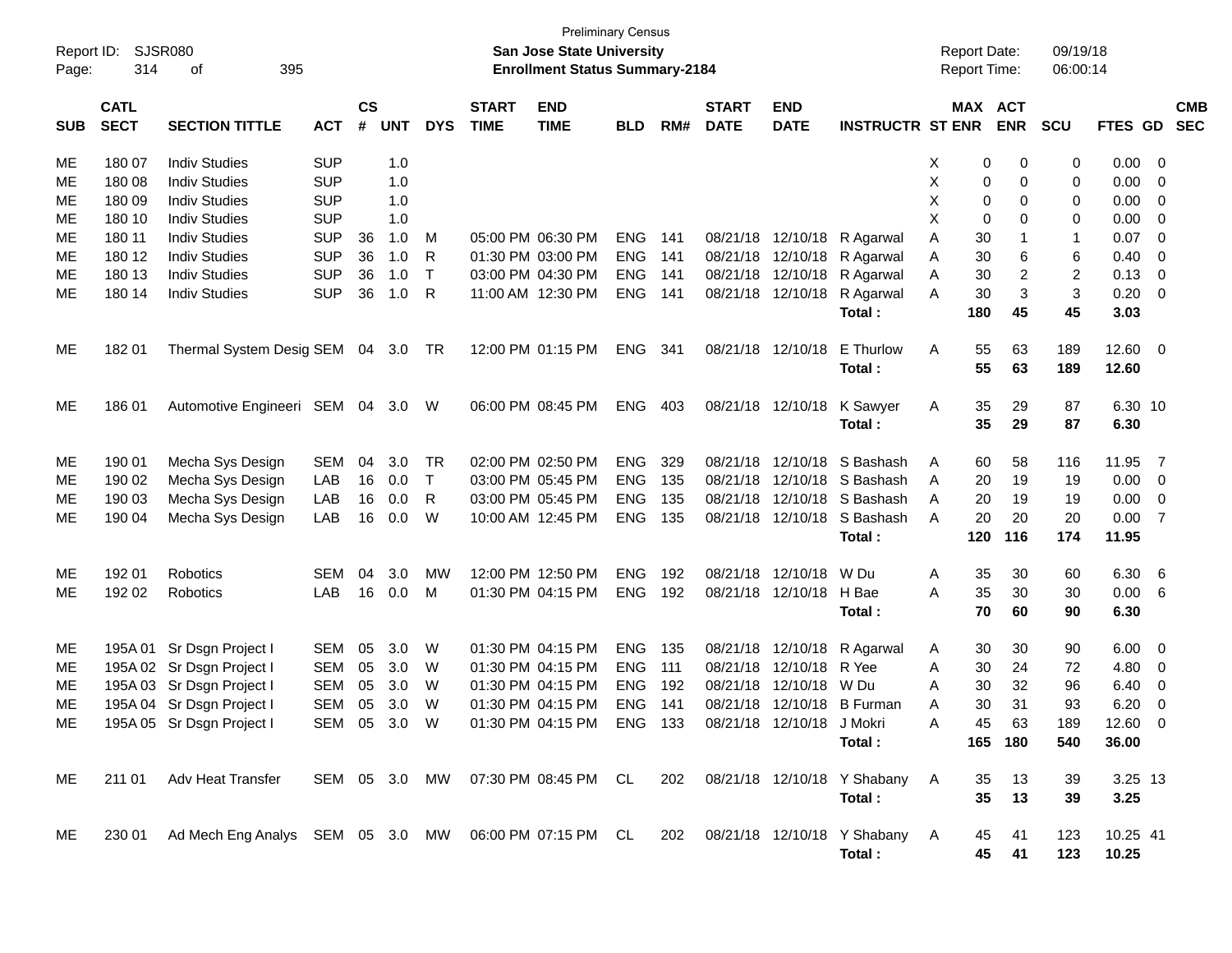| Page:                                                                  | Report ID:<br><b>SJSR080</b><br>315<br>395<br>οf |                                                                                                                                                                                                                                                                      |                                                                                                                                                        |                                                                |                                                                           |                                                                                                                                                        |                             | <b>Preliminary Census</b><br><b>San Jose State University</b><br><b>Enrollment Status Summary-2184</b> |            |     |                             |                                                                                                                                                                 |                                                                                                                                                                    | <b>Report Date:</b><br>Report Time:                                                                                          |                                                                                                     | 09/19/18<br>06:00:14                                         |                                                                                                                        |                                                                                                        |            |
|------------------------------------------------------------------------|--------------------------------------------------|----------------------------------------------------------------------------------------------------------------------------------------------------------------------------------------------------------------------------------------------------------------------|--------------------------------------------------------------------------------------------------------------------------------------------------------|----------------------------------------------------------------|---------------------------------------------------------------------------|--------------------------------------------------------------------------------------------------------------------------------------------------------|-----------------------------|--------------------------------------------------------------------------------------------------------|------------|-----|-----------------------------|-----------------------------------------------------------------------------------------------------------------------------------------------------------------|--------------------------------------------------------------------------------------------------------------------------------------------------------------------|------------------------------------------------------------------------------------------------------------------------------|-----------------------------------------------------------------------------------------------------|--------------------------------------------------------------|------------------------------------------------------------------------------------------------------------------------|--------------------------------------------------------------------------------------------------------|------------|
| <b>SUB</b>                                                             | <b>CATL</b><br><b>SECT</b>                       | <b>SECTION TITTLE</b>                                                                                                                                                                                                                                                | <b>ACT</b>                                                                                                                                             | <b>CS</b><br>#                                                 | UNT                                                                       | <b>DYS</b>                                                                                                                                             | <b>START</b><br><b>TIME</b> | <b>END</b><br><b>TIME</b>                                                                              | <b>BLD</b> | RM# | <b>START</b><br><b>DATE</b> | <b>END</b><br><b>DATE</b>                                                                                                                                       | <b>INSTRUCTR ST ENR ENR</b>                                                                                                                                        |                                                                                                                              | MAX ACT                                                                                             | <b>SCU</b>                                                   | FTES GD SEC                                                                                                            |                                                                                                        | <b>CMB</b> |
| ME                                                                     | 260 01                                           | App Stress Analys                                                                                                                                                                                                                                                    | SEM 05 3.0                                                                                                                                             |                                                                |                                                                           | TR                                                                                                                                                     |                             | 07:30 PM 08:45 PM                                                                                      | CL         | 202 |                             |                                                                                                                                                                 | 08/21/18 12/10/18 P Woytowitz A<br>Total:                                                                                                                          | 40<br>40                                                                                                                     | 15<br>15                                                                                            | 45<br>45                                                     | 3.75 15<br>3.75                                                                                                        |                                                                                                        |            |
| ME                                                                     | 267 01                                           | Eng Biomechanics                                                                                                                                                                                                                                                     | SEM 04 3.0 M                                                                                                                                           |                                                                |                                                                           |                                                                                                                                                        |                             | 06:00 PM 08:45 PM                                                                                      | CL         | 324 |                             | 08/21/18 12/10/18                                                                                                                                               | M BabakhaniaA<br>Total:                                                                                                                                            | 45<br>45                                                                                                                     | 36<br>36                                                                                            | 108<br>108                                                   | 9.00 36<br>9.00                                                                                                        |                                                                                                        |            |
| ME                                                                     | 27301                                            | Finite El Meth Eng                                                                                                                                                                                                                                                   | SEM 04 3.0 TR                                                                                                                                          |                                                                |                                                                           |                                                                                                                                                        |                             | 06:00 PM 07:15 PM                                                                                      | <b>ENG</b> | 403 |                             | 08/21/18 12/10/18 E Chan                                                                                                                                        | Total:                                                                                                                                                             | 35<br>A<br>35                                                                                                                | 34<br>34                                                                                            | 102<br>102                                                   | 8.50 34<br>8.50                                                                                                        |                                                                                                        |            |
| ME                                                                     | 280 01                                           | Auto Control Engr                                                                                                                                                                                                                                                    | SEM 05 3.0                                                                                                                                             |                                                                |                                                                           | MW                                                                                                                                                     |                             | 07:30 PM 08:45 PM                                                                                      | CL         | 234 |                             | 08/21/18 12/10/18                                                                                                                                               | N Hemati<br>Total:                                                                                                                                                 | 35<br>A<br>35                                                                                                                | 29<br>29                                                                                            | 87<br>87                                                     | 7.25 29<br>7.25                                                                                                        |                                                                                                        |            |
| ME                                                                     | 28301                                            | Mfg Proc Control                                                                                                                                                                                                                                                     | SEM 04 3.0                                                                                                                                             |                                                                |                                                                           | TR                                                                                                                                                     |                             | 04:30 PM 05:45 PM                                                                                      | <b>ENG</b> | 401 |                             | 08/21/18 12/10/18 S Lee                                                                                                                                         | Total:                                                                                                                                                             | 35<br>A<br>35                                                                                                                | 27<br>27                                                                                            | 81<br>81                                                     | 6.75 27<br>6.75                                                                                                        |                                                                                                        |            |
| ME.                                                                    | 284 01                                           | Sensor Tech & Princi SEM 04 3.0                                                                                                                                                                                                                                      |                                                                                                                                                        |                                                                |                                                                           | <b>MW</b>                                                                                                                                              |                             | 04:30 PM 05:45 PM                                                                                      | <b>ENG</b> | 401 |                             | 08/21/18 12/10/18                                                                                                                                               | W Du<br>Total:                                                                                                                                                     | 35<br>A<br>35                                                                                                                | 41<br>41                                                                                            | 123<br>123                                                   | 10.25 41<br>10.25                                                                                                      |                                                                                                        |            |
| ME.<br>ME.<br>ME.<br>MЕ<br>ME.<br>ME.<br>MЕ<br>ME.<br>ME.<br>ME.<br>ME |                                                  | 295A 01 ME Project I<br>295A 02 ME Project I<br>295A 03 ME Project I<br>295A 04 ME Project I<br>295A 05 ME Project I<br>295A 06 ME Project I<br>295A 07 ME Project I<br>295A 08 ME Project I<br>295A 09 ME Project I<br>295A 10 ME Project I<br>295A 11 ME Project I | <b>SUP</b><br><b>SUP</b><br><b>SUP</b><br><b>SUP</b><br><b>SUP</b><br><b>SUP</b><br><b>SUP</b><br><b>SUP</b><br><b>SUP</b><br><b>SUP</b><br><b>SUP</b> | 25<br>25<br>25<br>25<br>25<br>25<br>25<br>25<br>25<br>25<br>25 | 3.0<br>3.0<br>3.0<br>3.0<br>3.0<br>3.0<br>3.0<br>3.0<br>3.0<br>3.0<br>3.0 | <b>TBA</b><br><b>TBA</b><br><b>TBA</b><br><b>TBA</b><br><b>TBA</b><br><b>TBA</b><br><b>TBA</b><br><b>TBA</b><br><b>TBA</b><br><b>TBA</b><br><b>TBA</b> |                             |                                                                                                        |            |     |                             | 08/21/18 12/10/18 W Du<br>08/21/18 12/10/18 C Han<br>08/21/18 12/10/18 T Hsu<br>08/21/18 12/10/18 S Lee<br>08/21/18 12/10/18 R Yee<br>08/21/18 12/10/18 F Barez | 08/21/18 12/10/18 R Agarwal<br>08/21/18 12/10/18 S Bashash<br>08/21/18 12/10/18 B Furman<br>08/21/18 12/10/18 N Okamoto<br>08/21/18 12/10/18 V Cherickal<br>Total: | 20<br>A<br>20<br>A<br>20<br>A<br>20<br>A<br>Α<br>20<br>Α<br>20<br>Α<br>20<br>20<br>A<br>20<br>A<br>20<br>Α<br>10<br>Α<br>210 | 1<br>$\overline{7}$<br>5<br>$\mathbf{1}$<br>0<br>0<br>$\Omega$<br>4<br>3<br>$\mathbf{1}$<br>3<br>25 | 3<br>21<br>15<br>3<br>0<br>0<br>0<br>12<br>9<br>3<br>9<br>75 | 0.25<br>$1.75$ 7<br>1.25<br>0.25<br>$0.00 \t 0$<br>$0.00 \t 0$<br>$0.00 \t 0$<br>1.004<br>0.75<br>0.25<br>0.75<br>6.25 | $\blacksquare$ 1<br>- 5<br>$\overline{\phantom{1}}$<br>-3<br>$\overline{1}$<br>$\overline{\mathbf{3}}$ |            |
| ME<br>ME<br>ME<br>ME<br>ME<br>ME<br>ME<br>ME                           |                                                  | 295B 01 ME Project II<br>295B 02 ME Project II<br>295B 03 ME Project II<br>295B 04 ME Project II<br>295B 05 ME Project II<br>295B 06 ME Project II<br>295B 07 ME Project II<br>295B 08 ME Project II                                                                 | <b>SUP</b><br><b>SUP</b><br><b>SUP</b><br><b>SUP</b><br><b>SUP</b><br><b>SUP</b><br><b>SUP</b><br><b>SUP</b>                                           |                                                                | 25 3.0<br>25 3.0<br>25 3.0<br>25 3.0<br>25 3.0<br>25 3.0<br>25 3.0        | <b>TBA</b><br><b>TBA</b><br><b>TBA</b><br>TBA<br>TBA<br>TBA<br>TBA<br>25 3.0 TBA                                                                       |                             |                                                                                                        |            |     |                             | 08/21/18 12/10/18 W Du<br>08/21/18 12/10/18 C Han<br>08/21/18 12/10/18 T Hsu<br>08/21/18 12/10/18 S Lee                                                         | 08/21/18 12/10/18 R Agarwal<br>08/21/18 12/10/18 S Bashash<br>08/21/18 12/10/18 B Furman<br>08/21/18 12/10/18 N Okamoto                                            | 20<br>A<br>20<br>A<br>20<br>A<br>20<br>A<br>20<br>A<br>20<br>Α<br>20<br>A<br>20<br>A                                         | 0<br>6<br>$\overline{4}$<br>$\mathbf{1}$<br>1<br>0<br>0<br>3                                        | 0<br>18<br>12<br>3<br>3<br>0<br>0<br>9                       | $0.00 \t 0$<br>1.506<br>1.004<br>0.25<br>0.25<br>$0.00 \t 0$<br>$0.00 \t 0$<br>$0.75$ 3                                | $\overline{\phantom{1}}$<br>$\blacksquare$ 1                                                           |            |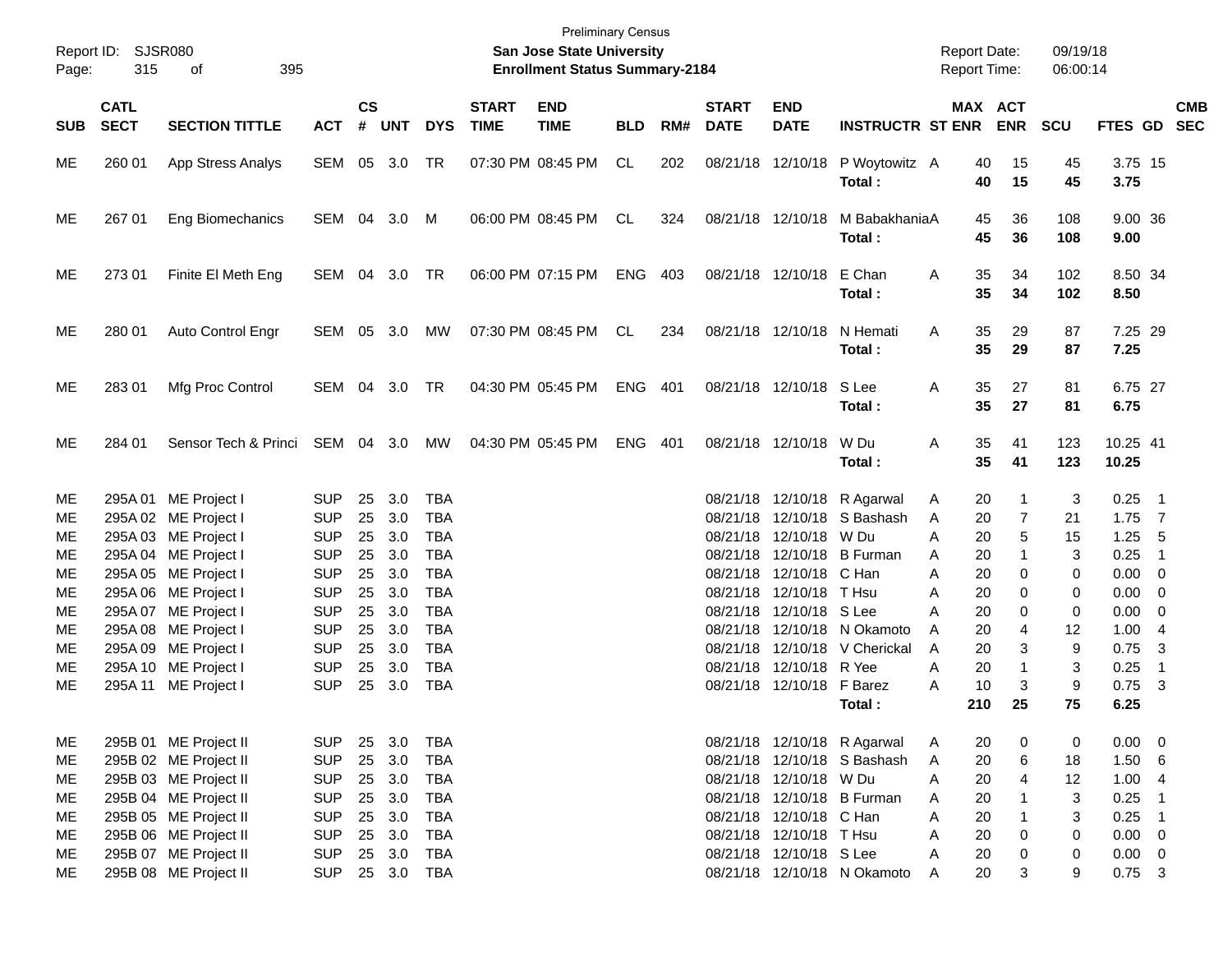|            |             |                        |            |               |            |            |              | <b>Preliminary Census</b>             |            |     |              |                |                         |   |     |                     |          |                |                          |            |
|------------|-------------|------------------------|------------|---------------|------------|------------|--------------|---------------------------------------|------------|-----|--------------|----------------|-------------------------|---|-----|---------------------|----------|----------------|--------------------------|------------|
| Report ID: |             | <b>SJSR080</b>         |            |               |            |            |              | <b>San Jose State University</b>      |            |     |              |                |                         |   |     | <b>Report Date:</b> | 09/19/18 |                |                          |            |
| Page:      | 316         | 395<br>0f              |            |               |            |            |              | <b>Enrollment Status Summary-2184</b> |            |     |              |                |                         |   |     | <b>Report Time:</b> | 06:00:14 |                |                          |            |
|            | <b>CATL</b> |                        |            | $\mathsf{cs}$ |            |            | <b>START</b> | <b>END</b>                            |            |     | <b>START</b> | <b>END</b>     |                         |   |     | MAX ACT             |          |                |                          | <b>CMB</b> |
| <b>SUB</b> | <b>SECT</b> | <b>SECTION TITTLE</b>  | <b>ACT</b> | #             | <b>UNT</b> | <b>DYS</b> | <b>TIME</b>  | <b>TIME</b>                           | <b>BLD</b> | RM# | <b>DATE</b>  | <b>DATE</b>    | <b>INSTRUCTR ST ENR</b> |   |     | <b>ENR</b>          | SCU      | <b>FTES GD</b> |                          | <b>SEC</b> |
| ME         |             | 295B 09 ME Project II  | <b>SUP</b> | 25            | 3.0        | <b>TBA</b> |              |                                       |            |     | 08/21/18     |                | 12/10/18 V Cherickal    | A | 20  |                     | 3        | 0.25           | - 1                      |            |
| ME         |             | 295B 10 ME Project II  | <b>SUP</b> | 25            | 3.0        | <b>TBA</b> |              |                                       |            |     | 08/21/18     | 12/10/18 R Yee |                         | A | 20  | 3                   | 9        | 0.75           | - 3                      |            |
| ME         | 295B 11     | ME Project II          | <b>SUP</b> | 25            | 3.0        | <b>TBA</b> |              |                                       |            |     | 08/21/18     | 12/10/18       | F Barez                 | A | 10  | 2                   | 6        | 0.50           | -2                       |            |
|            |             |                        |            |               |            |            |              |                                       |            |     |              |                | Total:                  |   | 210 | 21                  | 63       | 5.25           |                          |            |
| ME         | 298 01      | Special Project ME     | <b>SUP</b> | 25            | 1.0        | <b>TBA</b> |              |                                       |            |     | 08/21/18     |                | 12/10/18 N Okamoto      | A | 35  | $\overline{4}$      | 4        | 0.33           | $\overline{4}$           |            |
| ME         | 298 02      | Special Project ME     | <b>SUP</b> | 25            | 2.0        | <b>TBA</b> |              |                                       |            |     | 08/21/18     |                | 12/10/18 N Okamoto      | A | 35  | $\mathbf 0$         | 0        | 0.00           | $\overline{\phantom{0}}$ |            |
| ME         | 298 03      | Special Project ME     | <b>SUP</b> | 25            | 3.0        | E          |              | 04:30 PM 05:30 PM                     | <b>ENG</b> | 232 | 08/21/18     | 12/10/18       | S Lee                   | A | 35  | $12 \overline{ }$   | 36       | 3.00 12        |                          |            |
|            |             |                        |            |               |            |            |              |                                       |            |     |              |                | Total:                  |   | 105 | 16                  | 40       | 3.33           |                          |            |
| ME         | 299 01      | <b>Master's Thesis</b> | <b>SUP</b> | 25            | 3.0        | F          |              | 05:00 PM 07:30 PM                     |            |     | 08/21/18     |                | 12/10/18 R Agarwal      | A | 20  | 5                   | 15       | 1.25           | - 5                      |            |
| ME         | 299 02      | <b>Master's Thesis</b> | <b>SUP</b> | 25            | 3.0        | F.         |              | 05:00 PM 07:30 PM                     |            |     | 08/21/18     | 12/10/18       | R Agarwal               | A | 20  | $\overline{2}$      | 6        | 0.50           | -2                       |            |
| ME         | 299 03      | Master's Thesis        | <b>SUP</b> | 25            | 3.0        | -F         |              | 05:00 PM 07:30 PM                     |            |     | 08/21/18     | 12/10/18       | R Agarwal               | A | 20  | $\mathbf 0$         | 0        | 0.00           | - 0                      |            |
|            |             |                        |            |               |            |            |              |                                       |            |     |              |                | Total:                  |   | 60  | $\overline{7}$      | 21       | 1.75           |                          |            |
|            |             |                        |            |               |            |            |              |                                       |            |     |              |                |                         |   |     |                     |          |                |                          |            |
|            |             | .                      |            |               |            |            |              |                                       |            |     |              |                |                         |   |     |                     |          |                |                          |            |

**Department : Mechanical Engineering Department Total : 3546 2732 6289 437.27 Lower Division : Upper Division : 2221 2031 4986 335.25 Graduate Division :**